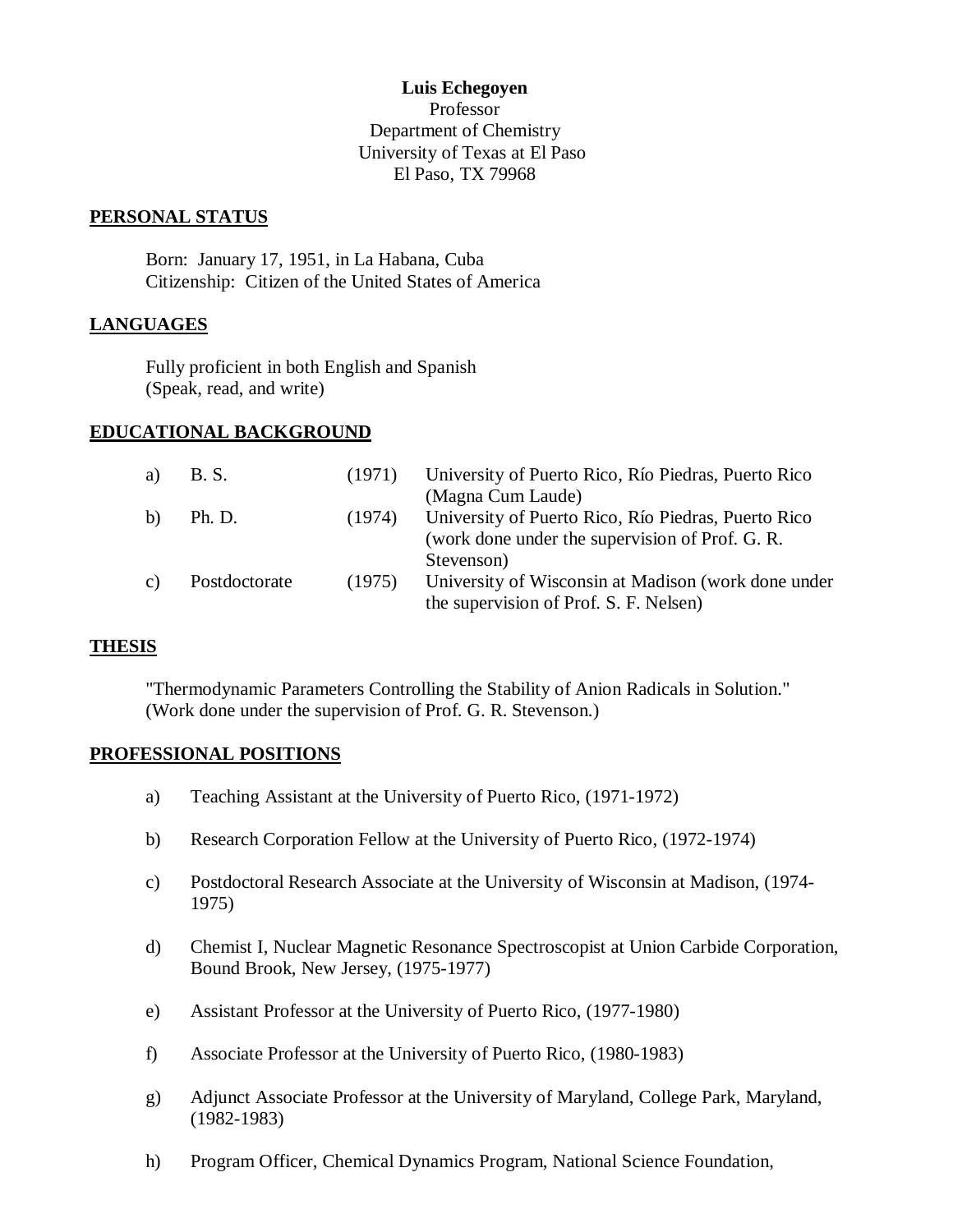Washington, D. C., (1982-1983)

- i) Associate Professor at the University of Miami, Coral Gables, Florida, (1983-1987)
- j) Member of the Chemistry Advisory Committee NSF, (1986-1989)
- k) Professor at the University of Miami, Coral Gables, Florida, (1987-2002)
- l) Sabbatical at the Universite Louis Pasteur, Strasbourg, France, with Prof. Jean-Marie Lehn, (1990)
- m) Sabbatical at the ETH, Zürich, Switzerland, with Prof. François Diederich, (1997-8)
- n) Chairman at Clemson University, Clemson, SC, (2002-2006)
- o) Professor of Chemistry, Clemson University, Clemson, SC (2002-2010)
- p) Director, Chemistry Division, National Science Foundation (2006-2010)
- q) Robert A. Welch Professor at the University of Texas at El Paso, El Paso, Texas, (2010- )
- r) President-elect of the ACS for 2019, President 2020

# **TEACHING EXPERIENCE**

- a) Instrumental Analysis Laboratory Course
- b) General Chemistry Laboratory Course
- c) General Chemistry Course (both semesters)
- d) Honors General Chemistry Course
- e) Graduate Physical Chemistry; Thermodynamics, Statistical Thermodynamics and Chemical Kinetics
- f) Undergraduate Experimental Physical Chemistry (both semesters)
- g) Undergraduate Physical Chemistry; Thermodynamics, Quantum Mechanics, Statistical Thermodynamics, Kinetics, and Spectroscopy
- h) Magnetic Resonance Spectroscopy, both ESR and NMR, at the graduate level
- i) Short Course (12 hours) of NMR Spectroscopy ( ${}^{1}$ H and  ${}^{19}$ F) given to private industry (Hoffman-LaRoche)
- j) Fourier Transform NMR; graduate level and mini-course given at different places, such as U. Puerto Rico, Humacao, and U. of Sao Paulo, Sao Paulo, Brasil
- k) Quantitative Chemical Analysis
- l) ESR Spectroscopy: Basic Principles and Applications, NMR Institute Short Course, Miami
- m) Short Course (10 hours) of Electrochemistry and Supramolecular Science, given at Universidad Autónoma de Madrid, June, 2001
- n) ESR/Electrochemistry/NMR Basic Principles Chemistry Course, Spring 2015

## **ADMINISTRATIVE AND PROFESSIONAL EXPERIENCE**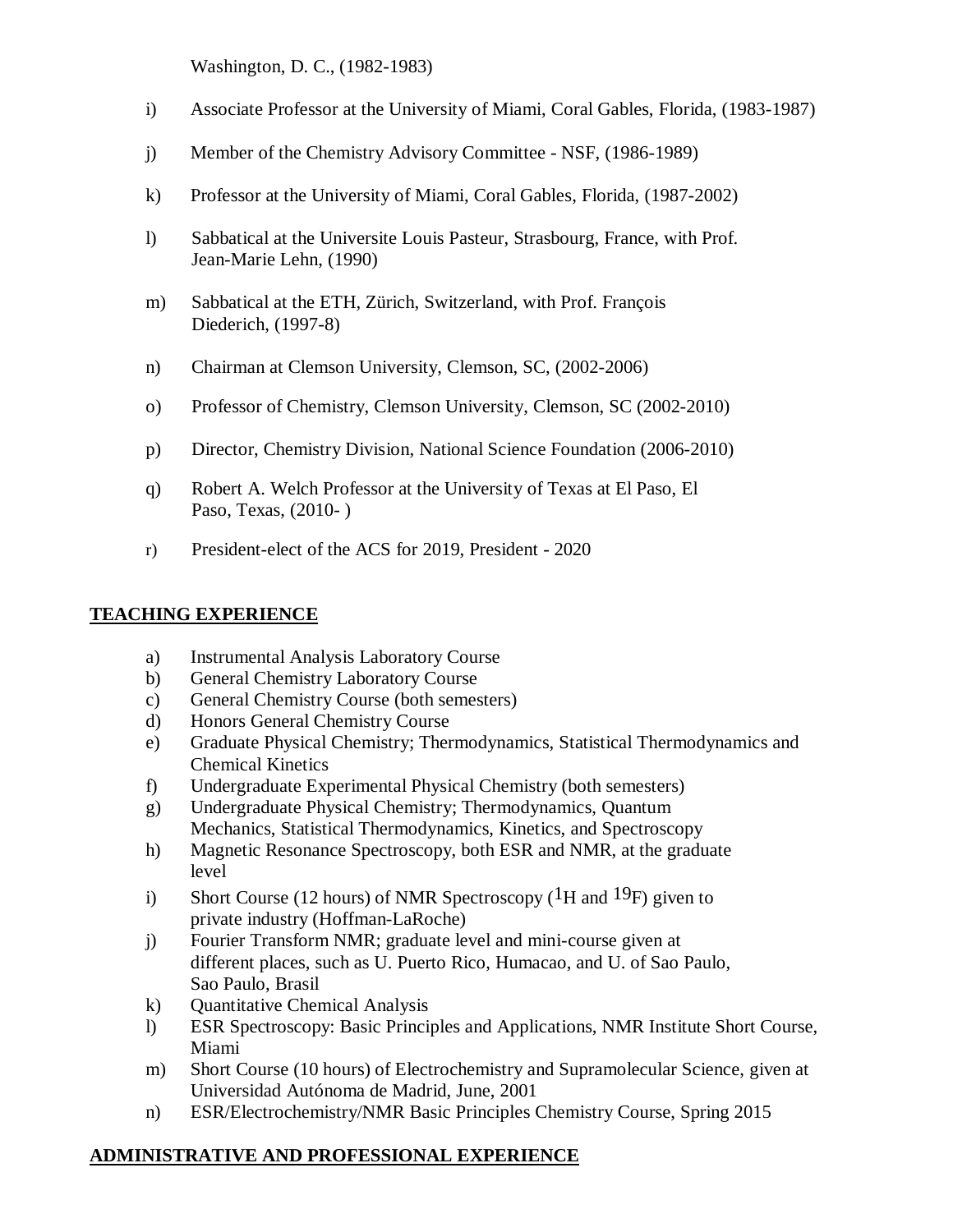- a) President, ACS Recruiting Committee, U. Puerto Rico (1978)
- b) President, Graduate Exam Committee (Orientation, Qualifying, and Cumulative Exams), U. Puerto Rico (1977-1979)
- c) Natural Science Library Committee (Representative for the Chemistry Department), U. Puerto Rico (1979-1982)
- d) In charge of Major Instrument Room, U. Puerto Rico (1979-1982)
- e) Member, Academic Affairs Committee, U. Puerto Rico (1980-1982)
- f) Program Officer, Chemical Dynamics, National Science Foundation, Washington, D. C. (1982-1983)
- g) Chairman, Physical Chemistry Division, University of Miami (1984- 1994)
- h) Member, Curriculum Committee, U. of Miami (1985- 1987)
- i) Member, Tenure and Promotion Committee, Faculty of Arts and Sciences, U. of Miami (1989-92)
- j) Member, Patent and Copyright Committee, U. of Miami (1986-1988)
- k) Member, Tenure and Promotion Committee, Provost Level, U. of Miami (1992-1995)
- l) Chairman of several Faculty Search Committees in Physical Chemistry, U. of Miami, (1985-2002)
- m) Member, Chemistry Chairman Search Committee, U. Miami (1992- 1993)
- s) Associate Chair of Graduate Studies, U. Miami (1999-2001)
- t) Chairman, Chemistry Department, Clemson University, SC (2002-2006)
- u) Elected Member of CEOSE (Committee for Equal Opportunity in Science & Engineering)-NSF-Congressionally mandated committee (2003-6). Extended for 2006-9, cancelled due to NSF employment in 2006.
- v) Member of Mathematical and Physical Sciences Advisory Committee of the NSF (2003-5)
- w) Member of ACS Committee on Science (2003-2006)
- x) Appointed member of the US National Committee for IUPAC (started fall, 2005
- y) Member of Editorial Board, *Journal of the Mexican Chemical Society*  $(2005-)$
- z) Member of Editorial Board, *Fullerenes, Nanotubes, and Carbon Nanostructures* (2006-)
- aa) Member of the Board of the Council for Chemical Research (2008-2010)
- bb) Vice-Chair, Gordon Research Coneference on "Physical Organic Chemistry", 2009
- cc) Chair, Gordon Research Conference on "Physical Organic Chemistry", 2011
- dd) Member of the Board of Trustees, Instituto Madrileño de Educación Avanzada (IMDEA) Nanociencias (Madrid, Spain, 2008-present)
- ee) Member of the International Advisory Board, Physical Chemistry of Solid Surfaces (PCOSS) Institute, Xiamen, China, 2009-present
- ff) Appointed Robert A. Welch Chair Professor of Chemistry at the University of Texas at El Paso (2010-)
- gg) Editor in Chief, *Journal of Physical Organic Chemistry*, (2011-2018)
- hh) Society for Advancement of Chicanos and Native Americans in Science Board Member – (2012-2015)
- ii) Open Chemistry Collaborative in Diversity Equity (OXIDE) Board Member, (2012-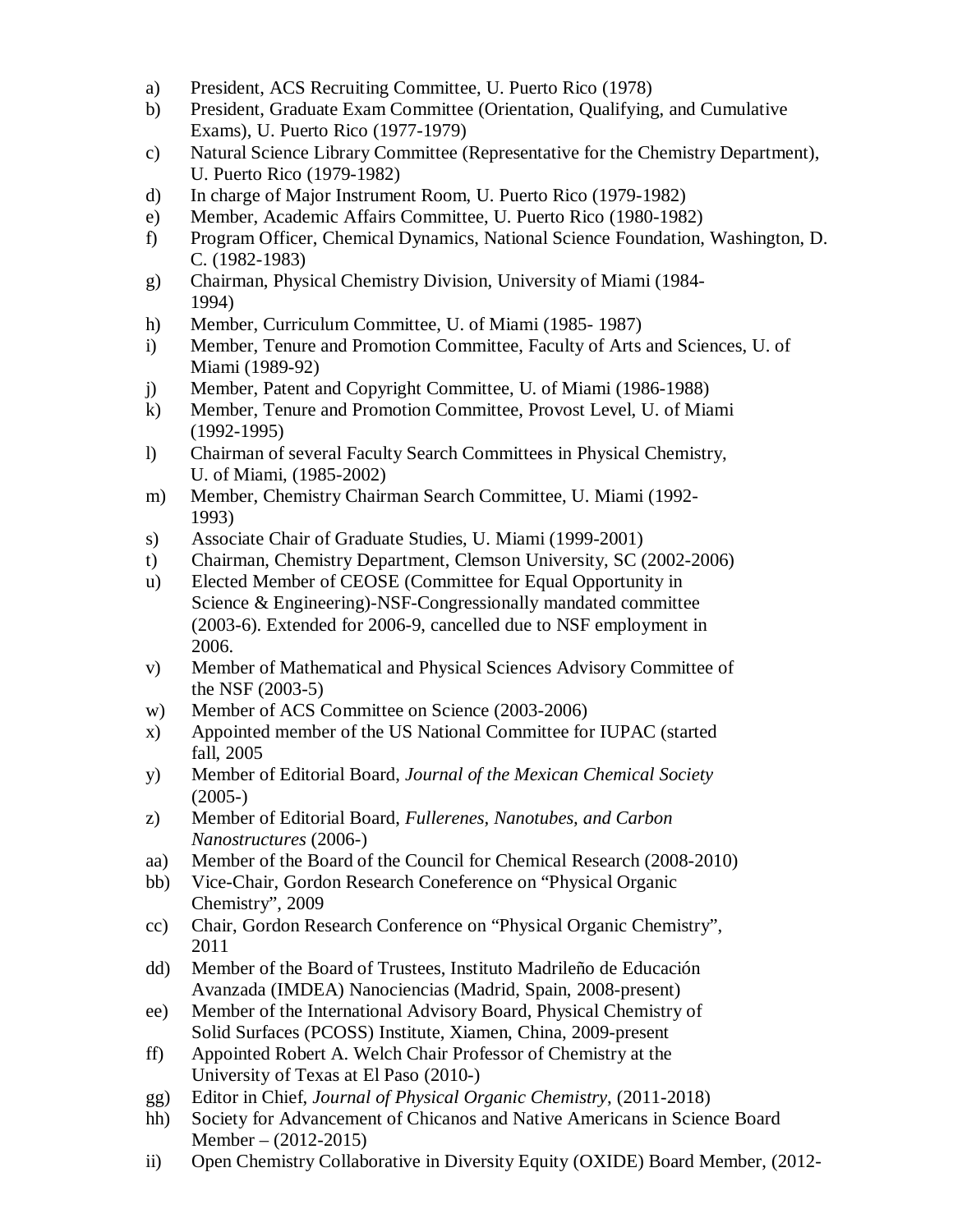Present); Chair (2017-2020)

- jj) University of Texas San Antonio PREM External Advisory Committee Member-San Antonio, TX, (2015-2018)
- kk) University of South Dakota Advisory Board Member-Vermillion, SD, (2016-2018)
- ll) University of California Santa Barbara MRL External Advisory Board Member, Santa Barbara, CA, (2016-2019)
- mm) Panelist for various NSF Meetings throughout the year
- nn) Selection Committee for the George A. Olah Award in Hydrocarbon or Petroleum Chemistry for the 2018 American Chemical Society (ACS) National Awards.

# **PRINCIPAL AREAS OF RESEARCH INTEREST**

Fullerene Electrochemistry, Monolayer Films, Supramolecular Chemistry, and Spectroscopy. Endohedral Fullerenes, chemistry and electrochemistry. Carbon Nanoonions: synthesis, derivatizations and fractionation. Chemical and Electrochemical switching of macrocycle-cation binding. Active cation transport through membranes. Preparation of Novel Electronic Materials, Based on Reduction of metal Cation Cryptates. Organic Metals. Aggregation of Lipophilic Macrocycles.

### **SUPERVISORY EXPERIENCE**

Graduated two Ph. D. students (Ileana Nieves and Aurora Vassos) and one M. S. student (Jose Rivera) in 1980, a Ph. D. in 1982 (René Maldonado) and another (Angel Kaifer) in 1984. In 1987, Jose Rivera, Deborah Gustowski, Milagros Delgado, and Jaime Nieves all finished their Ph. D., and Jose Almirall finished his M. S. Two students finished their Ph. D.'s in 1990: Lourdes E. Echegoyen, in January, 1990, and Dennisse Parra in May, 1990. Other Ph.D. graduates are Zhihong Chen, who finished in December, 1991, Ms. Yi Li, who finished in May, 1993, and Mr. Qingshan Xie, in 1994. Marielle Gómez-Kaifer, Raphael Lawson, and Francisco Arias received their Ph.D. degrees in 1997. Olena Lukoyanova and Amit Palkar received their Ph.D. degrees in 2007, Bevan Elliott in 2008 and Manuel Chaur in 2009. Julio Pinzón and Angy Ortiz received their PhD degrees from Clemson University in 2010. Venkata Neti received his PhD at UTEP in 2014 and Maira Cerón and Danisha Rivera received theirs in 2015. Catalina Suárez obtained her MS degree in 2017. Edison Castro received his PhD at UTEP in 2017.

The complete list of students graduated and their thesis titles follows:

| 1) | Ileana Nieves:  | "Structural and Thermodynamic Studies of Divalent<br>Cation Ion Pairs"                                                            |
|----|-----------------|-----------------------------------------------------------------------------------------------------------------------------------|
| 2) | Aurora Vassos:  | "Hydrogen Bonding and Electron Transfer Reactions of<br><b>Cyclooctatetraene Anions"</b>                                          |
| 3) | José Rivera:    | "Ion Pairing Studies in Radical Ion Systems"                                                                                      |
| 4) | René Maldonado: | "Electron Transfer and Spin Distribution in Anion<br>Radicals Derived from Substituted Cyclooctatraene and<br>Aromatic Compounds" |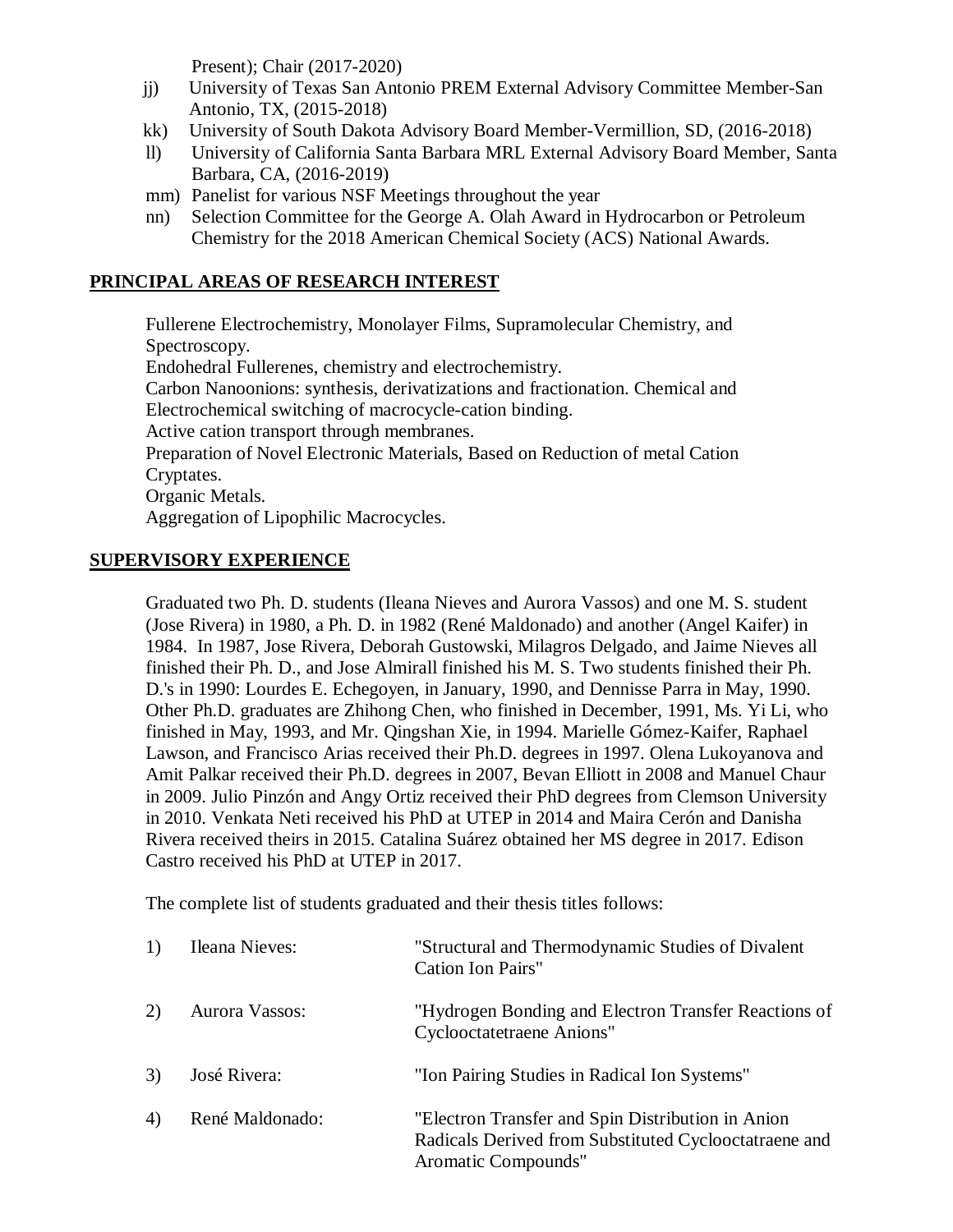| 5)  | Angel Kaifer:          | "Structural and Charge Effects on the Dynamics and<br>Binding Properties of Macrocyclic Polyether-Metal<br>Complexes"                                                                                       |
|-----|------------------------|-------------------------------------------------------------------------------------------------------------------------------------------------------------------------------------------------------------|
| 6)  | José Rivera:           | "Redox, Photochemical and Photophysical Studies of<br>DNA Base Derivatives, Pyrimidine Dimers and N-7 and<br>N-9 Methyl-substituted Purines"                                                                |
| 7)  | Deborah Gustowski:     | "Cation Effects on the Electrochemistry of Crown<br>Ethers, Lariat Ethers, and Podands"                                                                                                                     |
| 8)  | Jaime E. Nieves:       | "ESR Studies of Spin Distribution and Cation Binding in<br>Organic and Biological Systems"                                                                                                                  |
| 9)  | Milagros Delgado:      | "Spin Distribution and Binding Properties of<br>Macrocycle Polyether-Metal Complexes and<br>Cyclooctatetraene Derivatives: ESR Studies"                                                                     |
| 10) | José Almirall:         | "Electron Spin Resonance Studies of Novel<br>Cyclooctatetraene-Crown Ether Compounds"                                                                                                                       |
| 11) | Lourdes Echegoyen:     | "Lariat Ethers: From Electrochemically-enhanced<br><b>Cation Transport to Supramolecular Assemblies"</b>                                                                                                    |
| 12) | Dennisse Parra:        | "Relaxation Times and Molecular Mechanics Studies of<br>Cryptand-like Behavior of Some Lariat Ethers and Their<br><b>Metal Cation Complexes"</b>                                                            |
| 13) | Zhihong Chen:          | "Redox-switched and Lipophilic Ligands: From<br><b>Enhanced Cation Binding and Transport to Molecular</b><br>Assemblies"                                                                                    |
|     | 14) Yi Li:             | "Cation Exchange Kinetics and Mechanisms of<br>Macrocyclic Polyether Cation Complexes and Chiral<br>Recognition by Triazole-Crown Ligands"                                                                  |
| 15) | Qingshan Xie:          | " <sup>23</sup> Na-NMR Studies of Na <sup>+</sup> Transport Mediated by<br>Synthetic Carriers Across Vesicle Membranes and<br>Fullerides of Fullerenes and Fulleroids: An ESR and<br>Electrochemical Study" |
| 16) | Raphael Lawson:        | "Spectroelectrochemistry of Nitroxide Biradicals and<br><b>Cation Binding Enhancement Studies of Anthraquinone</b><br>Crown Compounds"                                                                      |
| 17) | Marielle Gómez-Kaifer: | "Conformational, Binding, and Electrochemical Studies<br>of Redox-Active Calixarenes"                                                                                                                       |
| 18) | Francisco Arias:       | "Electrochemistry of Fullerenes and Fullerene<br>Derivatives"                                                                                                                                               |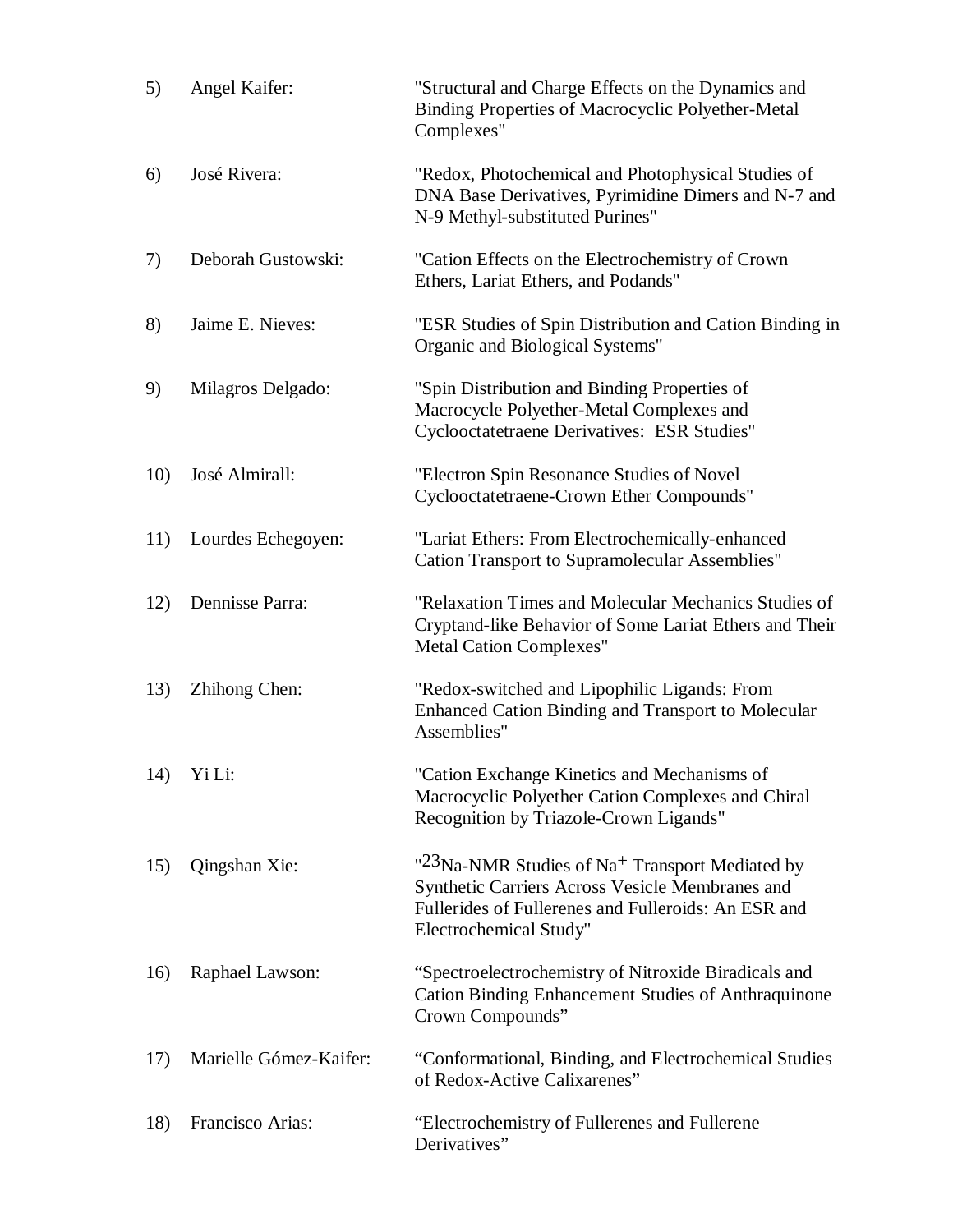| 19) | Soomi Pyo            | "Electrochemistry of Molecular Dyads Containing<br>Fullerenes, Porphyrins, or Phthalocyanines and<br>Electrocrystallization of Transition Metal Complexes" |
|-----|----------------------|------------------------------------------------------------------------------------------------------------------------------------------------------------|
| 20) | Olena Lukoyanova     | "Studies of the Stability and Potential Applications of<br>Pyrrolidinofullerenes and Other Fullerene Derivatives"                                          |
| 21) | Amit Palkar          | "Development of Fullerene-Based Structures for<br>Photovoltaic and Electronic Applications"                                                                |
| 22) | <b>Bevan Elliott</b> | "Synthesis, Electronic Structure and Reactivity of<br><b>Endohedral Metallofullerenes and Endohedral</b><br>Nanostructures"                                |
| 23) | <b>Manuel Chaur</b>  | "Synthesis and Development of Novel Fullerene-based<br>Structures for Photovoltaics, Electronic Applications<br>and MRI Contrast Agents"                   |
| 24) | Julio Pinzón         | "Synthesis of Trimetallic Nitride Endohedral<br>Metallofullerene Derivatives for Enhanced Solar Energy<br>Conversion"                                      |
| 25) | Angy Ortiz           | "Design and Regioselective Synthesis of Two and<br>Three-Pronged C60 Fullerene Derivatives and their<br>Applications in Molecular Electronics"             |
| 26) | Venkata Neti         | "Design and Synthesis of Porous Organic Frameworks"<br>for H <sub>2</sub> , CH <sub>4</sub> Storage and for Selective CO <sub>2</sub> Adsorption"          |
| 27) | Maira Cerón          | "Novel Endohedral Derivatives of $Sc_3N@C_{2n}$ (n=34,<br>40) and Unique Tether-Controlled Bis-<br>Functionalizations of Fullerenes"                       |
| 28) | Danisha Rivera       | "Triphenylamine-, Porphyrin- and Fullerene-Based<br>Derivatives for Photovoltaic and Other Applications"                                                   |
| 29) | Catalina Suárez      | "Design and Regioselective Synthesis of Fullerene"<br>Derivatives for the Construction of Metal-Organic<br>Hybrid Architectures"                           |
| 30) | <b>Edison Castro</b> | "Synthesis Of New Fullerene Derivatives For<br>Photovoltaic And Biological Applications"                                                                   |

# **AWARDS AND DISTINCTIONS**

- a) Bausch and Lomb Honorary Science Award (1968)
- b) Magna Cum Laude B. S. Chemistry (1971)
- c) Research Corporation Fellow (1972-1974)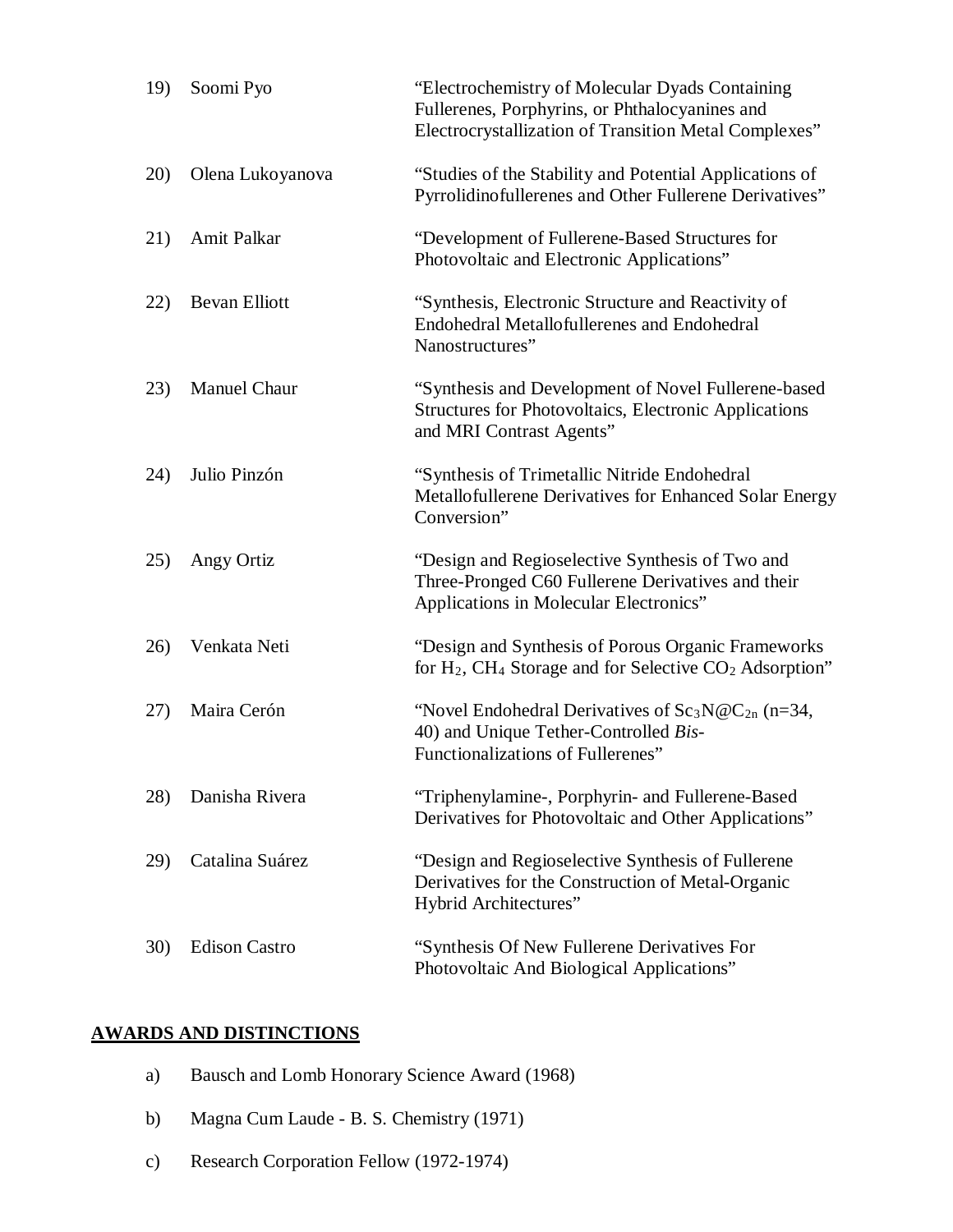- d) Postdoctoral Research Fellow (1974-1975)
- e) Florida-American Chemical Society Awardee for 1996
- f) University of Miami, Provost's Scholarly Activity Award (1997)
- g) Elected Fellow of AAAS (2003)
- h) Clemson University, College of Engineering and Science Award for Faculty Achievement in the Sciences, for Exemplary Leadership in the Sciences (2004)
- i) Herty Medal Georgia ACS Section (2007)
- j) University of Puerto Rico, Rio Piedras, Distinguished Alumnus, 2007
- k) Alumni Research Award, Clemson University, 2007
- l) Elected Fellow of IUPAC (2009)
- m) Elected Fellow of American Chemical Society (2011)
- n) ACS Award for Recognizing Underrepresented Minorities in Chemistry for Excellence in Research & Development (2011)
- o) Gordon Research Conference Chair, Physical Organic Chemistry Session, Holderness School, NH, June 26-July 1, 2011.
- p) Elected Fellow of the Royal Society of Chemistry (2019)

## **NAMED LECTURESHIPS, VISITING PROFESSORSHIPS AND CONFERENCE CHAIRS**

- a) Nelson Lecture Series Speaker, "Buckyball Maracas: Electrochemistry and Reactivity of Trimetallic Nitride Endohedral Fullerenes", University of Miami, 2009
- b) Distinguished Guest Professor, Changchun Institute of Applied Chemistry, Chinese Academy of Sciences, 2009
- c) L. Carroll King Memorial Lecture Series Speaker, "Buckyball Maracas: Chemical and Electrochemical Properties of Endohedral Fullerenes," Northewestern University, November, 2010
- d) Bryan E. Kohler Lectureship, "Playing with Buckyball Maracas: Interplay between the Inside and Outside Properties of Endohedral Fullerenes," Univ. of California, Riverside, November 1-2, 2011
- e) 33rd Annual Arthur Sweeny Jr. Lecture, Lehman College, New York City, May 3, 2013, "Buckyball Maracas: the Inside (and Outside) Story of Endohedral Fullerenes"
- f) Peter B. Sherry Memorial Lecture, Georgia Tech., Atlanta, GA, April 16, 2015,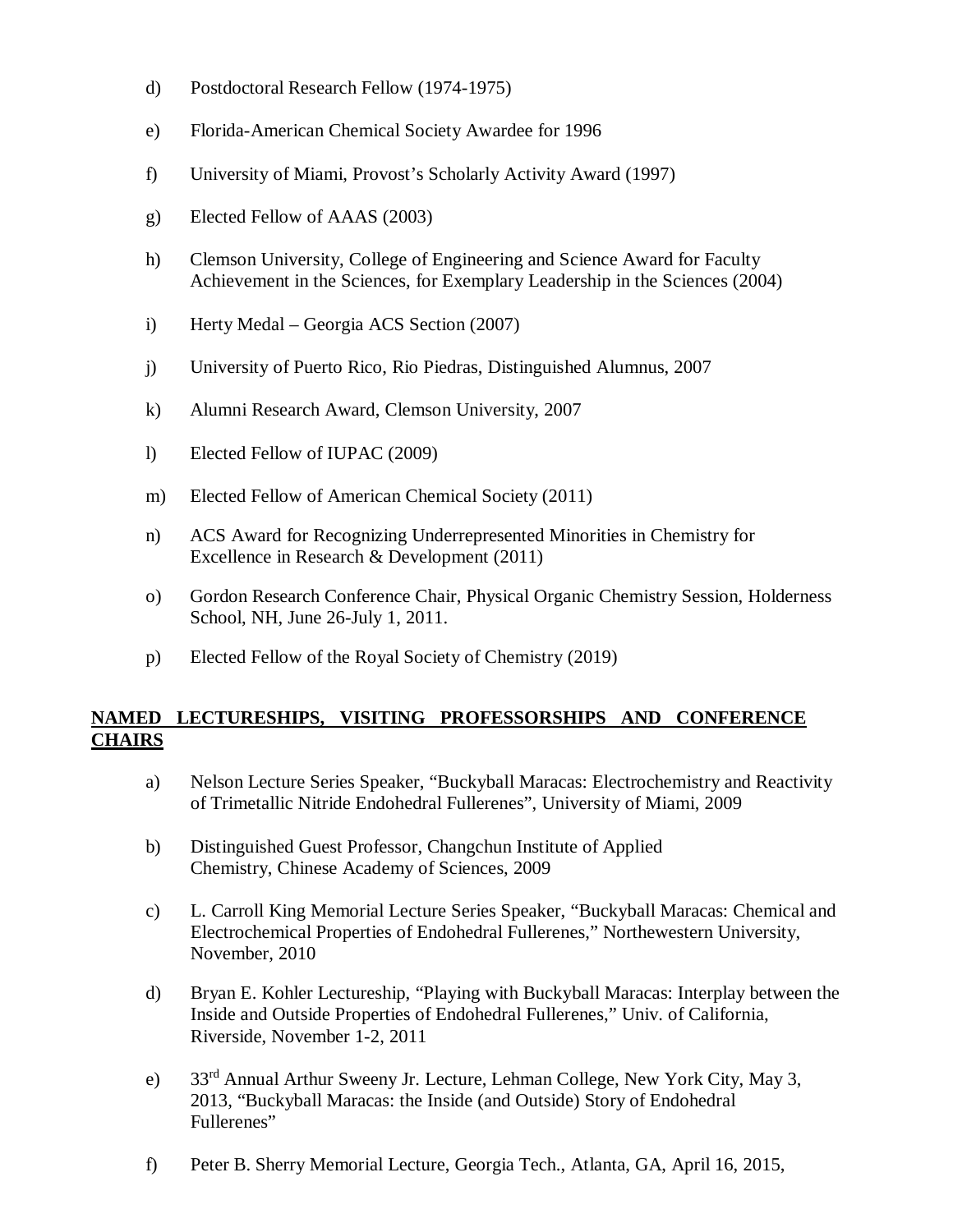"Regioselective *Bis*-Additions to Empty and Endohedral Fullerenes: Exohedral or Internal Cluster Control?"

- g) Brown and Williamson Distinguished Lecturer, University of Louisville, Louisville, Kentucky, September 25, 2015 "Regioselective *Bis*-Additions to Empty and Endohedral Fullerenes: Pronounced Differences due to the Encapsulated Clusters"
- h) Pacifichem "Chemistry of Nanocarbons: Fullerenes, Carbon Nanotubes, Nanographenes and Related Materials" Chair and Co-organizers, December 16- 18, 2015
- i) Visiting Professor, Université de Strasbourg, Strasbourg, France, May 8-23, 2016
- j) Neal Thorpe Memorial Lectureship, Murdock Charitable Trust Conference, Spokane, Washington, November 10, 2017

# **GRANTS**

| a)            | Petroleum Research Fund Type G Award (1978-1980)                                                             |
|---------------|--------------------------------------------------------------------------------------------------------------|
|               | "Cation Radical Intermediates in the Mechanisms of Antioxidation, and ESR                                    |
|               | Study," \$10,000                                                                                             |
| b)            | Cancer Center of the University of Puerto Rico (1978)                                                        |
|               | "Clinical Applications of Electron Spin Resonance," \$5,000                                                  |
| $\mathbf{c})$ | Center for Energy and Environment Research of Puerto Rico, (1977-1978), (1978-<br>1979) \$7,000 and \$12,000 |
|               | "Electron Transfer States: A Possible Source of Hydrogen"                                                    |
| $\mathbf{d}$  | Office of Graduate Studies and Research of the University of Puerto Rico, (1977-                             |
|               | 1978), (1978-1979), \$5,000 and \$5,000                                                                      |
| $\epsilon$ )  | NSF - Major Instrument Program (1979)                                                                        |
|               | "Purchase of JEOL FX-900," \$63,000                                                                          |
| f)            | NSF - RIMI, (1979-1981), \$45,000                                                                            |
|               | "Homogeneous and Hetergeneous Electron Transfer Studies"                                                     |
| g)            | NIH-MBS, (1981-1984), \$130,000                                                                              |
|               | "Redox Studies of Pyrimidine Dimers"                                                                         |
| h)            | <b>MARC</b> - Faculty Fellowship                                                                             |
|               | "Electrochemical and Chemical Redox Studies of Pyrimidine Cyclobutane                                        |
|               | Dimers,"                                                                                                     |
|               | "Electrochemical and Electron Spin Resonance Studies of Electron Transfer                                    |
|               | Processes,"                                                                                                  |
|               | \$30,000 plus their annual salaries (Angel Kaifer and Jose Rivera, Ph. D.                                    |
|               | students)                                                                                                    |
| $\mathbf{i}$  | NIH, (1984-1987), \$259,000                                                                                  |
|               | "Reversible Redox Control of Macrocycle-Cation Binding," R01 GM 33940                                        |
| j)            | NIH, (1985-1988), co-PI with J. D. Puett, \$455,973                                                          |
| $\mathbf{k}$  | "Endorphin, Phenothiazine and Enzyme Sites on Calmodulin," R01 GM 35415<br>NIH, (1987-1990), \$325,000       |
|               | "Nonionic Liposomes and Redox Activated Cation Pumps," R01 GM 33940                                          |
| $\mathbf{I}$  | $(1990-1993), $169,000$<br>NSF,                                                                              |
|               | "Separation of Cation Isotopes by Complexation with Crown Ethers," CHE-<br>9011901                           |
|               |                                                                                                              |

m) NSF, (1992-1996), \$344,142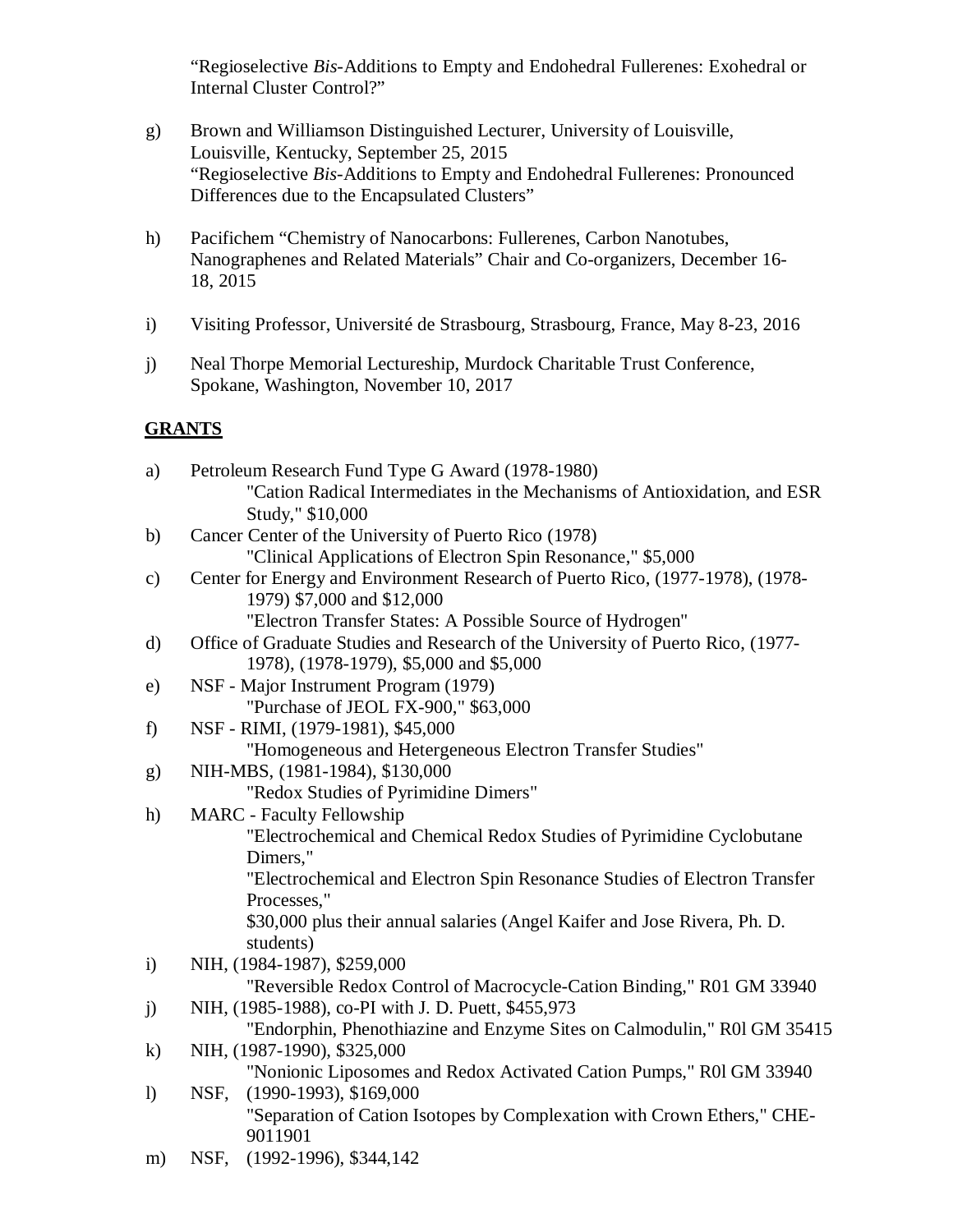"CRYPTATIUM Species: Preparation and Characterization of a New Family of Expanded Metal Type Materials," DMR-9119986.

n) NATO (1993-96), \$6,000 "CRYPTATIUM Complexes: Novel Expanded Metals from Organic Complexes," SRG.921445 o) NSF, (1994-96), \$261,000 "Fullerenes, Fulleroids, and Fullerides: Electrochemistry, ESR, and Supramolecular Complexation." CHE-9313018, granted 11/93. **Extended two additional years until 1999 via a Creativity Extension, with an additional award of \$310,000.** p) PRF, (1994-96), \$50,000 "Fullerenes, Fulleroids, and Fullerides: Electrochemistry, ESR, and Supramolecular Complexation." PRF-27827-AC, granted 11/93. q) NATO (1995), \$52,000 "Advanced Research Workshop: Physical Supramolecular Chemistry" ARW-941404 r) NIH-Fogarty Senior International Fellowship (1997-98), \$46,745 "Crown Ether-Fullerenes: Synthesis and Electrochemistry" 1 F06 TW02231-01, granted 7/97. s) NSF, (1998-2001), \$360,000 "Molecular Materials from Complexes with Bipyridine-like Ligands: Novel Electrides" DMR-9803088, granted 8/98. t) NSF, (1999-2002), \$500,000 "Retro-Bingel and Isomerization Reactions of Fullerene Derivatives *via* Electrochemistry: Synthesis, Mechanisms, and New Materials" CHE-9816503, granted 1/99. u) Fulbright: Spain-US Cooperative Program, co-PI Prof. Nazario Martín (1999-2000), \$25,000 "Electron Donor Dyads as Electrically Conducting and Superconducting Materials" v) NSF, (2002-2005), \$515,000 "Fullerenes: Reactivity, Supramolecular Interactions, and Devices" CHE-0135786, granted 2/02. w) NSF, (2004-2005), \$115,313 "Preparation, Functionalization, and Purification of Multilayer Fullerenes (Buckyonions)" x) NSF, (2005-2008), \$623,000 "Fullerene Derivatives and Endohedral Fullerenes: From Supramolecular Self Assembled Structures to Molecular Electronics" CHE-0509989, granted 7/05. y) Luna (2005-8), \$200,042 "Novel Nanomaterials for Advanced Photonic Applications", granted 9/01/05. z) NSF, (2010-2011), \$147,280 "Fullerene and Endhohedral Fullerene Structures for Applications in Molecular Electronics and MRI" DMR-1108636, granted 01/11. aa) NSF, (2011-2014), \$450,000 - PI "Metal and Covalent Organic Frameworks (MOFs and COFs) and Supramolecular Structures Incorporating Fullerene Derivatives "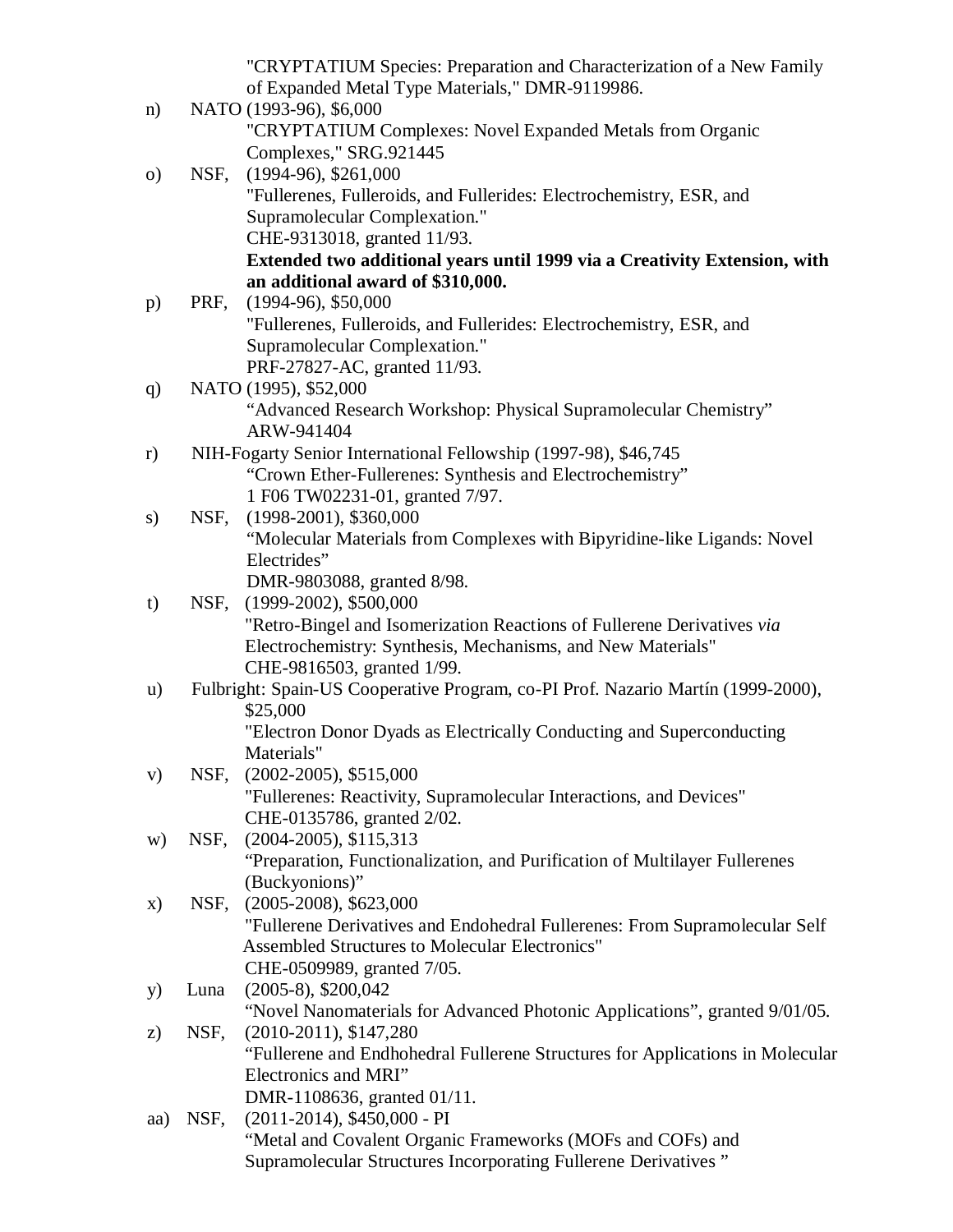CHE-1110967, granted 07/11.

- bb) NSF, (2011-2014), \$225,000 PI "International Collaboration in Chemistry: Endohedral Fullerene Donor-Acceptor Dyads for Photovoltaic Applications" CHE-1124075, granted 08/11. cc) NSF,  $(2012-2017)$ , \$3,302,000 – PI
- "UTEP-UCSB PREM: Fundamental Molecular and Interfacial Design for Next Generation Photovoltaic Systems" DMR-1205302, granted 05/12.
- dd) AFOSR,(2012-2015), \$450,469 PI "Photoswitchable Donor-Acceptor (D-A) Dyad Interfacial Self-Assembled Monolayers for Organic Photovoltaic Cells"" FA9550-12-1-0053, granted 03/12.
- ee) AFOSR,(2012-2015), \$190,900 PI "(HBCU) - Required Equipment for Photo-switchable Donor-Acceptor (D-A) Dyad Interfacial Self-Assembled Monolayers for Organic Photovoltaic Cells" FA9550-12-1-0468, granted 09/12.
- ff) NSF, (2012-2015), \$225,035– PI MRI: Acquisition of an Electron Paramagnetic Resonance (EPR) Spectrometer for Research and Education in Chemistry and Physics" CHE-1228325, granted 09/12.
- gg) NSF, (2014-2018), \$600,000 PI "Regioselective Multiple Additions to Empty and Endohedral Fullerenes" CHE-1408865, granted 07/14.
- hh) NSF, (2018-2021), \$399,000 co-PI "MRI: Acquisition of an X-ray Diffractometer for Research, Education, and Regional Use" FED-1827875, granted 08/18.
- ii) NSF,  $(2018-2022)$ ,  $$600,000 PI$ "Fullerene Cages as Molecular Nanocontainers to Stabilize Unprecedented Uranium Clusters and Bonding Motifs" CHE- 1801317, granted 09/18.

# **PATENTS**

- 1. W. Gokel, G.; Echegoyen, L. Reversible, electrochemically-switched lariat ethers. US4631119, Us Patent and Trademark Office, 23 Dec 1986.
- 2. Echegoyen, L.; D. Irwin, M.; M. Rivera-Nazario, D., Photo-switchable fullerenebased materials as interfacial layers in organic photovoltaics. US9837611, US Patent and Trademark Office, 5 December 2017.
- 3. Echegoyen, L.; M. Rivera-Nazario, D.; Castro-Portillo, E.; Martinez, Z.; Llano, M., [1-3]-thiazine-fulleropyrrolo derivatives of C60 and C70 as HIV-inhibitor agents. US9856272, Us Patent and Trademark Office, 2 January 2018.

# **PROFESSIONAL AND HONORARY SOCIETIES**

- a) American Chemical Society 1973 to present
- b) Society of Sigma Xi 1976 to present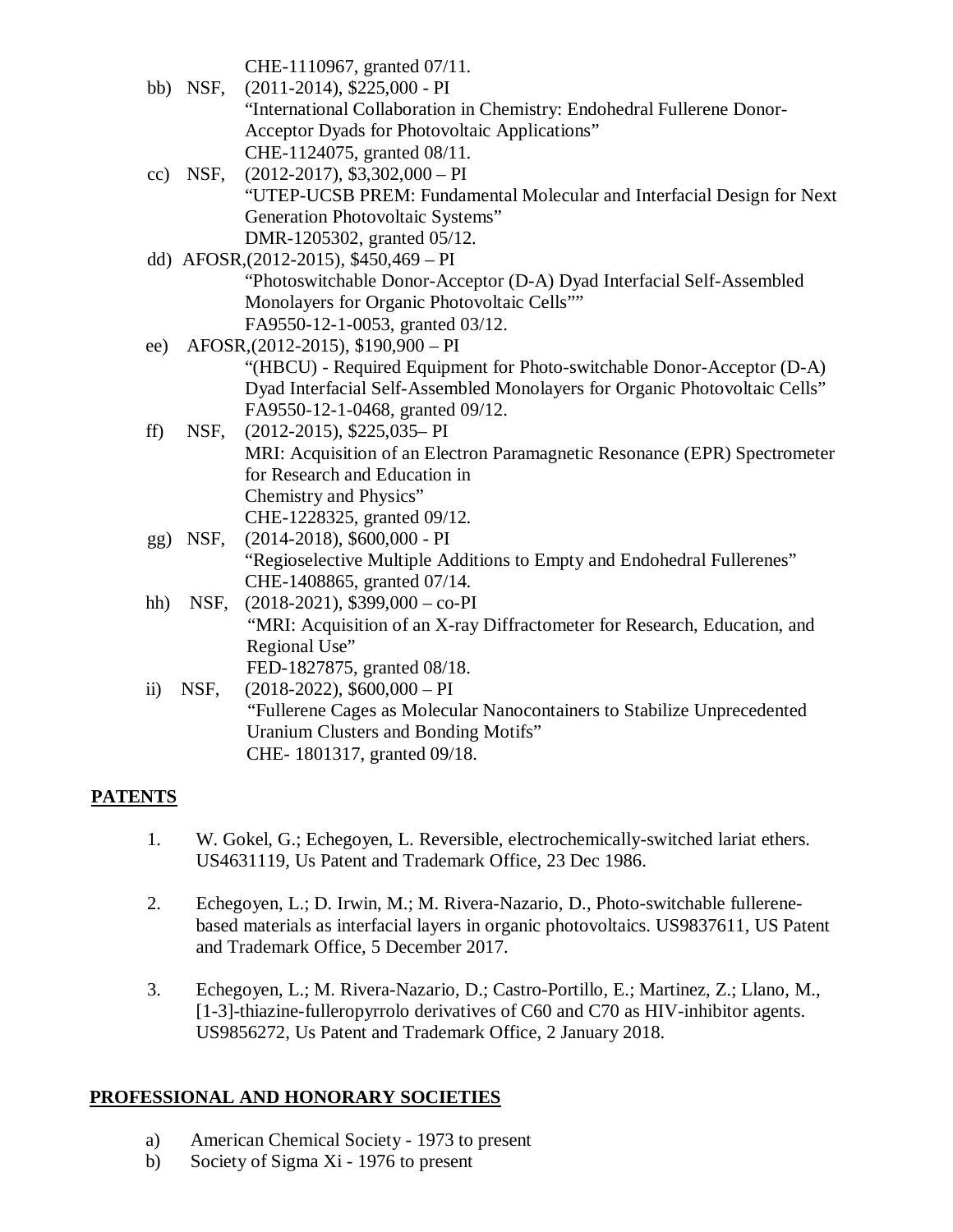## **PAPERS PRESENTED**(only since 1987) Prior to 1987 there were 67 presentations

- 1. SEMINAR Univ. of Puerto Rico, March 13, 1987 "Cation Binding and Selectivity by Neutral and Reduced Lariat Ethers"
- 2. SEMINAR Hunter College of the CUNY, May 8, 1987 "Cation Binding and Selectivity by Neutral and Reduced Lariat Ethers"
- 3. GORDON CONFERENCE ON "MICELLAR AND MACROMOLECULAR CATALYSIS" July 6-10, 1987 "Vesicles of Steroidal Lariat Ethers"
- 4. 1987 INTERNATIONAL MINICONFERENCE FOR YOUNG CHEMISTS Tokyo, Japan, July 16-17, 1987 "Increased Rigidity in Negatively-Charged Lariat Ether Complexes"
- 5. SBBC SYMPOSIUM Kyoto University, Japan, July 18-19, 1987 "ESR Observation of One- and Two-Cation Binding Behavior of Syn and Anti Anthraquinone Bibbrachial Podand Anion Radicals"
- 6. XII INTERNATIONAL SYMPOSIUM ON MACROCYCLIC CHEMISTRY Hiroshima, Japan, July 20-23, 1987 "Novel Niosomes, Liposomes, and Micelles Based on Lariat Ethers"
- 7. SEMINAR Univ. of Sao Paulo, Brazil, August 27, 1987 "Lariat Ethers: From Cation Binding to Supramolecular Assemblies"
- 8. SEMINAR Univ. of Alabama, Tuscaloosa, October 22, 1987 "Lariat Ethers as Molecular Switches for Enhanced Cation Binding and Transport"
- 9. US-JAPAN MEETING ON MOLECULAR RECOGNITION November 3, 1987 "Lariat Ethers: Effect of  $K_s$  on their Electrochemistry, Cation Transport Properties, and Niosome Formation"
- 10. SEMINAR New Mexico State Univ., Las Cruces, January 6, 1988 "Lariat Ethers: From Cation Binding to Supramolecular Assemblies"
- 11. SEMINAR Univ. Texas, Dallas, January 8, 1988 "Lariat Ethers: From Cation Binding to Supramolecular Assemblies"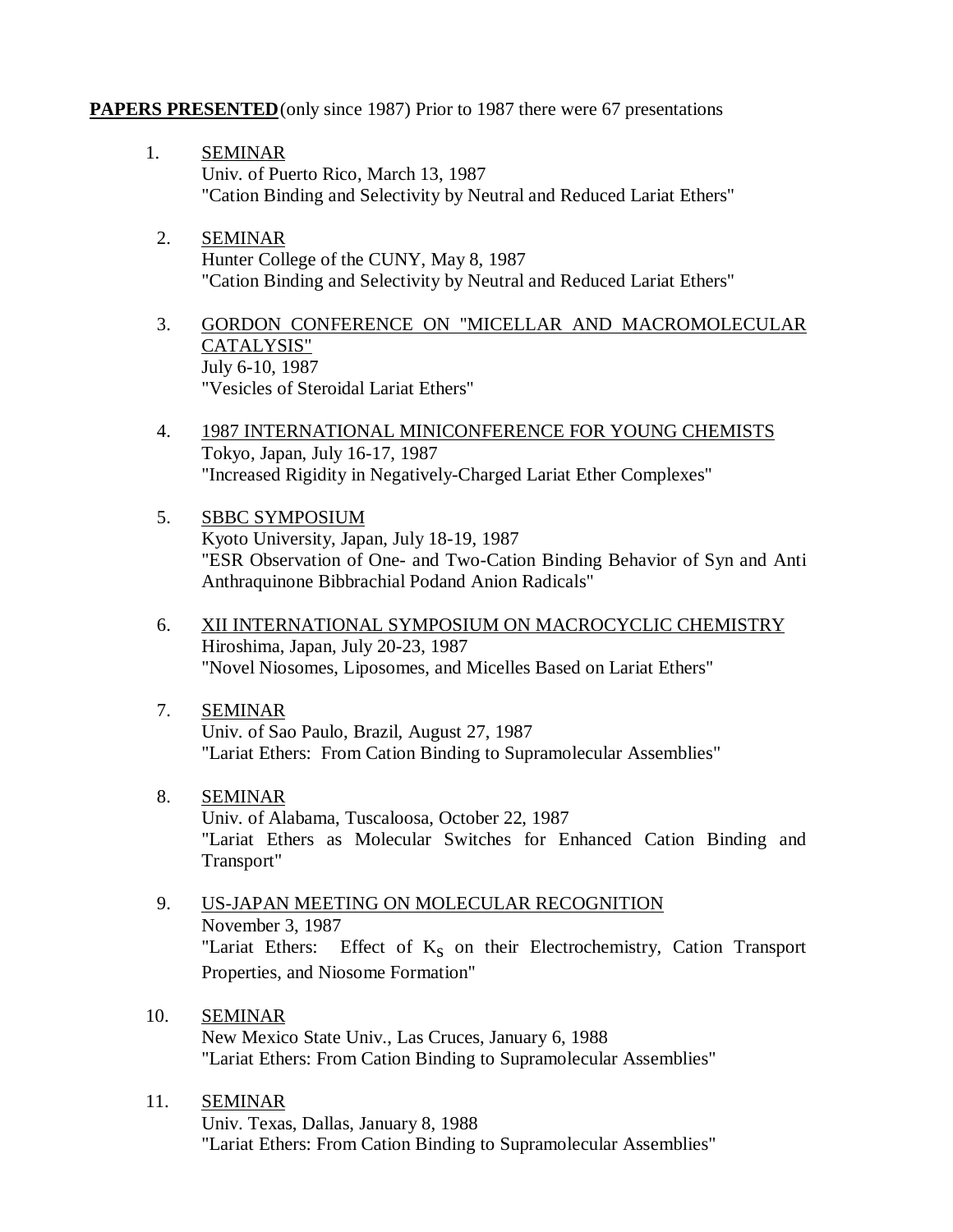- 12. FLORIDA ORGANIC CHEMISTRY FACULTY 6th CONFERENCE Univ. of Florida, Gainesville, Florida, February 27, 1988 "Lariat Ethers: From Cation Binding to Supramolecular Assemblies"
- 13. SEMINAR

Florida Institute of Technology, April 21, 1988 "Substituted Crown-Ethers: From Cation Binding and Transport to Supramolecular Assemblies"

## 14. SEMINAR

Univ. Central Florida, April 22, 1988 "Substituted Crown-Ethers: From Cation Binding and Transport to Supramolecular Assemblies"

# 15. SEMINAR

Univ. Simon Bolivar, Caracas, Venezuela, July 25, 1988 "Substituted Crown-Ethers: From Cation Binding and Transport to Supramolecular Assemblies"

- 16. V INTERNATIONAL SYMPOSIUM ON INCLUSION PHENOMENA AND MOLECULAR RECOGNITION Orange Beach, Alabama, Sept. 19-23, 1988 "Electrochemically- and Chemically-Pumped Cation Transport Across Model Liquid Membranes"
- 17. SEMINAR Oak Ridge National Laboratory, Oak Ridge, TN, May 15, 1989 "Lariat Ethers: From Cation Binding and Transport to Supramolecular Assemblies"
- 18. WORKSHOP ON SUPRAMOLECULAR ORGANIC CHEMISTRY AND PHOTOCHEMISTRY Universität des Saarlandes, Aug.27-Sep.1, 1989 "Novel Lipophilic Crowns and Cryptands: Cation Transport and Aggregation Properties"
- 19. 198TH ACS NATIONAL MEETING IN MIAMI BEACH Sept. 10-15, 1989 "Electrochemistry and ESR Studies of Complexation Properties for Anthraquinone Derivatives"
- 20. 198TH ACS NATIONAL MEETING IN MIAMI BEACH Sept. 10-15, 1989 "<sup>1</sup>H and <sup>23</sup>Na NMR Study of a Cylindrical Molecular Receptor Molecule"
- 21. SEMINAR University of Puerto Rico at Mayagüez, November 9, 1989. "Crown Ethers: From Cation Binding to Supramolecular Assemblies"
- 22. SEMINAR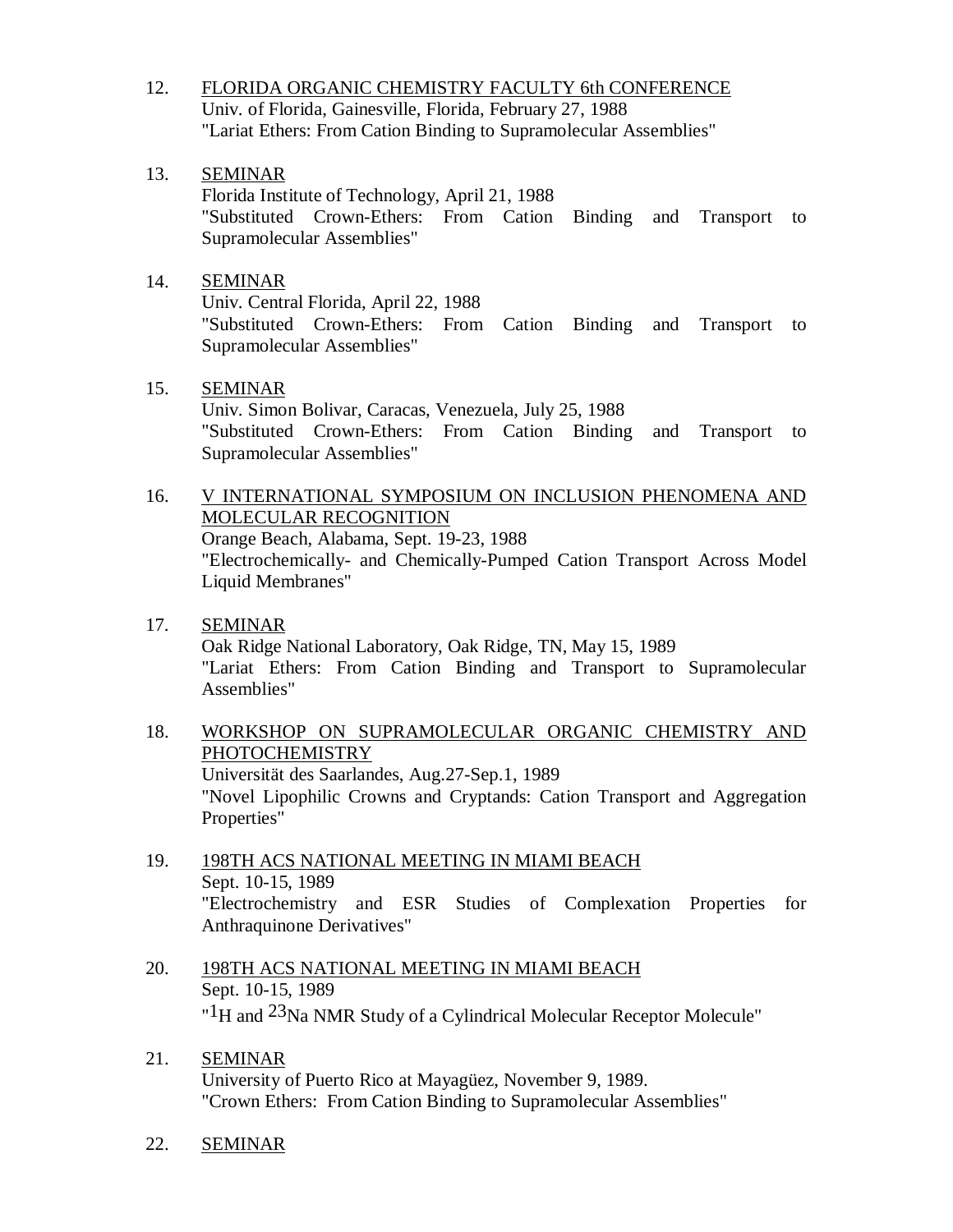University of Twente, Enschede, Holland, June 20, 1990. "Redox-active Crown Ethers: Aggregation, Cation Binding, and Transport"

### 23. SEMINAR

Université Louis Pasteur, Strasbourg, France, July 6, 1990. "Lipophilic Crown Ethers: Aggregation, Cation Binding, and Transport"

### 24. LECTURE

First International Summer School of Supramolecular Chemistry, Strasbourg, France, September 26, 1990.

"External Switching Control of Functionalized Macrocycles: Redox Active Systems as an Example"

#### 25. SEMINAR

Universita di Pavia, Pavia, Italy, October 8, 1990. "Redox Active and Lipophilic Crown Ethers for Enhanced Cation Binding and Transport"

### 26. SEMINAR

Universita degli Studi di Parma, Parma, Italy, October 10, 1990. "Redox Active and Lipophilic Crown Ethers for Enhanced Cation Binding and Transport"

### 27. SEMINAR

Universita degli Studi di Padova, Padova, Italy, October 12, 1990. "Redox Active and Lipophilic Crown Ethers for Enhanced Cation Binding and Transport"

#### 28. SEMINAR

Universita degli Studi di Firenze, Florence, Italy, October 15, 1990. "Redox Active and Lipophilic Crown Ethers for Enhanced Cation Binding and Transport"

### 29. SEMINAR

Universita degli Studi di Sassari, Sassari, Italy, October 17, 1990. "Redox Active and Lipophilic Crown Ethers for Enhanced Cation Binding and Transport"

#### 30. SEMINAR

Universidad Autónoma de Madrid, Madrid, España, November 16, 1990. "Propiedades Redox de Macrociclos Electroquímicamente Activos Diseñados para la Complejación de Cationes"

### 31. SEMINAR

Instituto de Química Médica, CSIC, Madrid, España, November 16, 1990. "Macrociclos Electroquímicamente Activos para el Transporte de Cationes"

### 32. SEMINAR

Inorganic Chemistry Laboratory, University of Oxford, Oxford, England, November 19, 1990.

"Redox-active Macrocycles for Enhanced Binding, Transport, and Separation of Isotopes"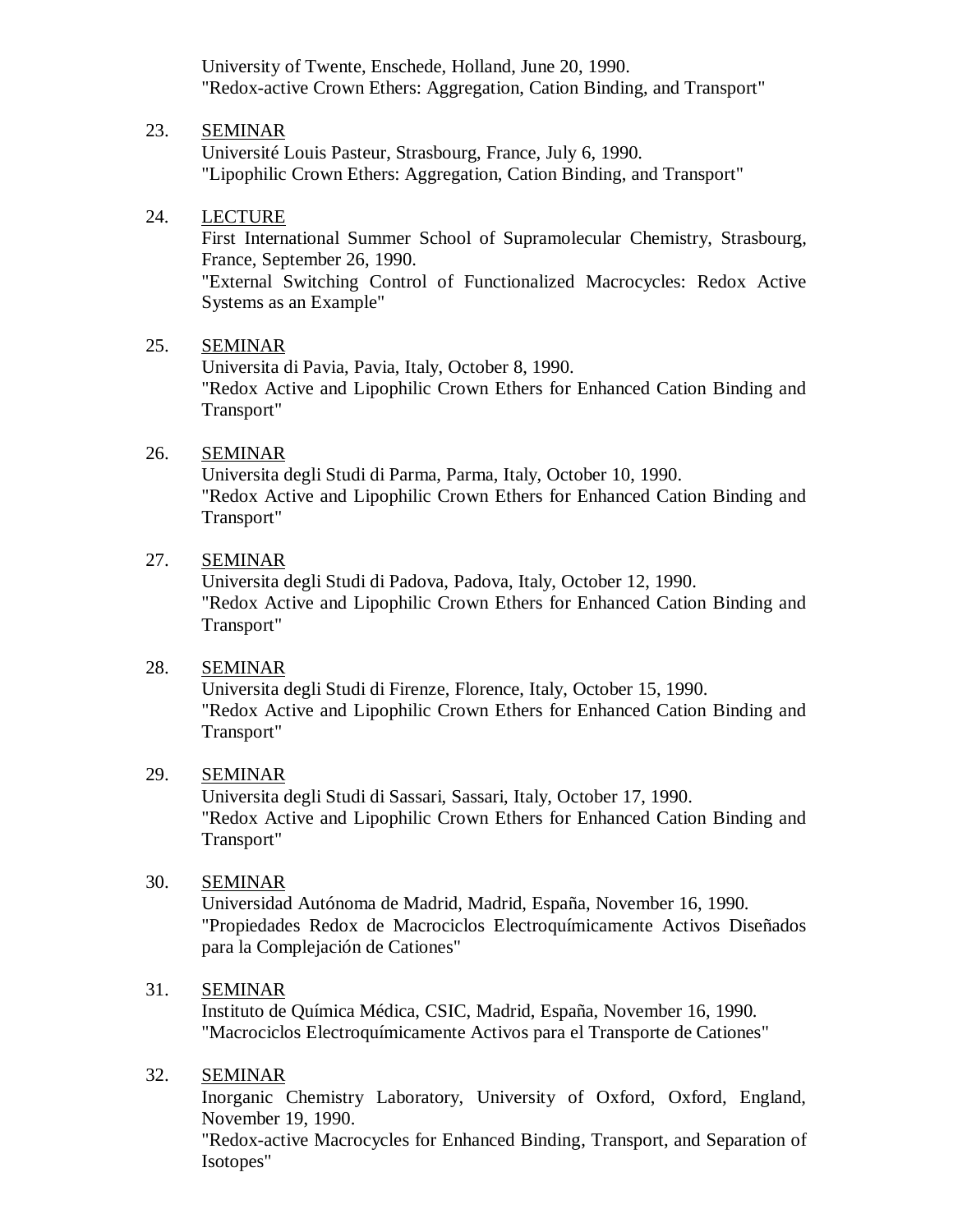### 33. SEMINAR

University of Sheffield, Sheffield, England, November 20, 1990. "External Switching Control of Functionalised Macrocycles"

### 34. SEMINAR

University of Liverpool, Liverpool, England, November 23, 1990. "Redox-active Macrocycles for Enhanced Binding, Transport, and Separation of Isotopes"

### 35. SEMINAR

Universidad del Pais Vasco, Donostia-San Sebastián, España, November 28, 1990.

"Macrociclos Electroquímicamente Activos para Transporte de Cationes"

### 36. SEMINAR

Universidad Autónoma de Barcelona, Barcelona, España, December 3, 1990. "Macrociclos Electroquímicamente Activos para el Transporte de Cationes"

### 37. SEMINAR

Universidad Central de Venezuela, Caracas, Venezuela, July 11, 1991. "Macrociclos Electroquímicamente Activos para la Separación de Isótopos"

### 38. SEMINAR

Universidad Nacional Pedro Henríquez Ureña, Santo Domingo, República Dominicana, August 22, 1991. "Química Supramolecular: Más Allá del Enlace Covalente"

### 39. SECOND PANAMERICAN CHEMICAL CONGRESS

San Juan, Puerto Rico, Sept. 23-27, 1991 "Reducible Macrocyclic and Macrobicyclic Ligands for Selective Metal Ion Isotope Binding"

### 40. SEMINAR

University of Puerto Rico, Río Piedras Campus, Sept. 27, 1991 "Redox Active Macrocyclic Ligands for Selective Complexation of Isotopes and for the Preparation of Cryptatium Species"

### 41. SEMINAR

Universidad de Costa Rica, San José, Costa Rica, Oct. 30, 1991 "Macrociclos Electroquímicamente Activos para la Separación de Isótopos y la Preaparación de Nuevos Materiales"

- 42. 10<sup>th</sup> Florida Organic Faculty Conference University of Florida, Gainesville, Feb. 22, 1992 "Redox-active Macrocycles and Macrobicycles for Isotope Separations"
- 43. Gordon Research Conference on Isotopes in the Physical and Life Sciences Ventura, California, March, 1992 "Redox-active Macrocyclic and Macrobicyclic Ligands for Metal Ion Isotope Separations"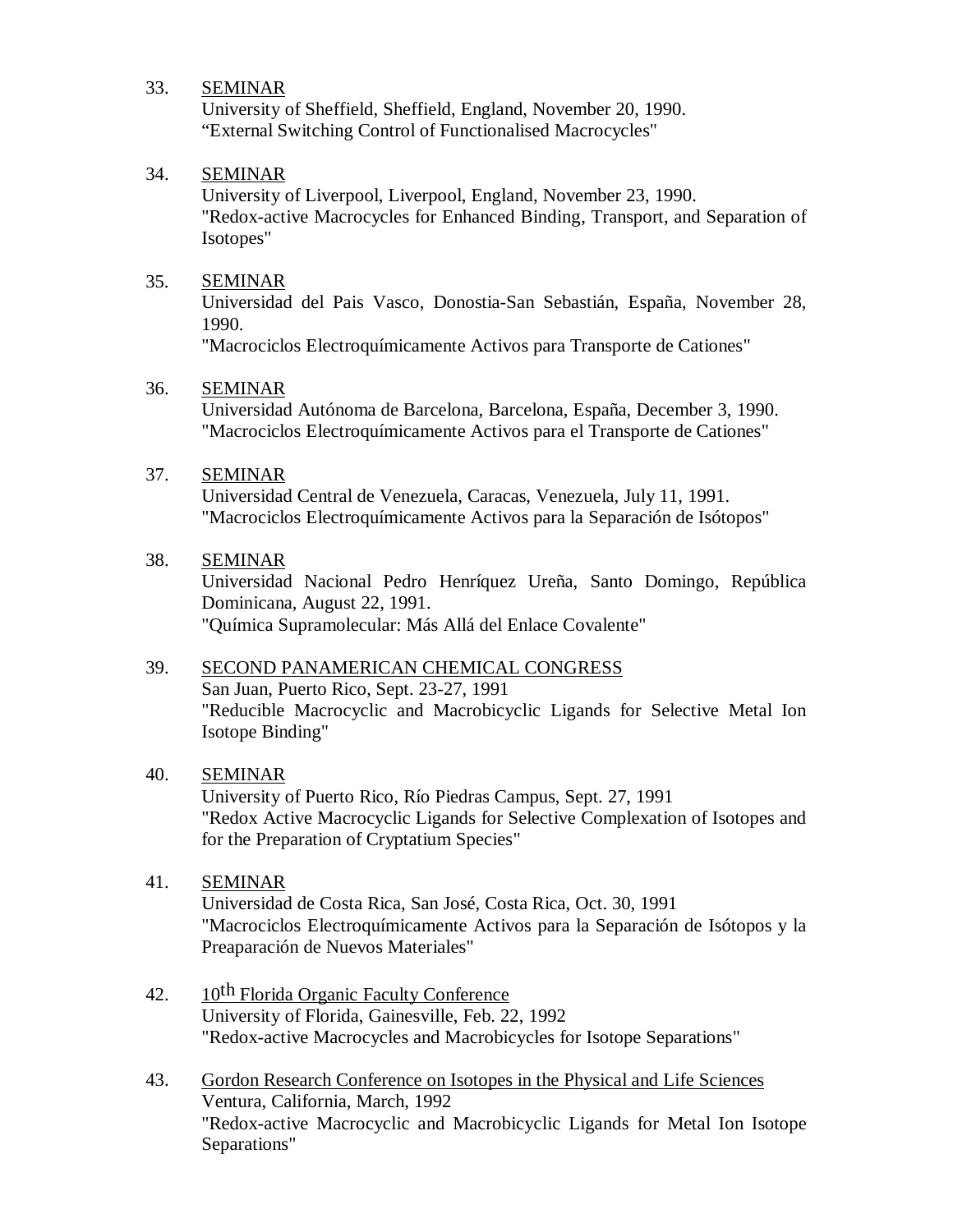44. XX<sup>th</sup> Latin American Chemical Congress Santo Domingo, Dominican Republic, May 18-22, 1992 "Reducing Supermolecules to Pseudo-atoms"

# 45. SEMINAR

University of the West Indies, Kingston, Jamaica, July 8, 1992 "Redox-active Macrocyclic and Macrobicyclic Systems: New Functions and Novel Properties"

# 46. XVII<sup>th</sup> International Symposium of Macrocyclic Chemistry Provo, Utah, August 14, 1992 "Reducing Supermolecules to Pseudo-atoms and Anions: Cryptatium Species and  $C_{60}$ "

### 47. SEMINAR Duquesne University, Pittsburgh, September 4, 1992 "Redox-active Macrocycles and Macrobicycles"

48. Symposium: Fullerenes, Chemistry, Physics, and New Directions Electrochemical Society Meeting, Toronto, Ontario, Canada, October 11, 1992 "Electrochemical Generation and ESR Detection of  $C_{60}$ <sup>n-</sup> Species in Liquid Solution"

## 49. SEMINAR

University of Houston, Houston, Texas, October 20, 1992 "Redox Chemistry of Supermolecules and their Complexes"

50. Symposium on Synthetic Hosts for Recognition of Molecular and Ionic Guests 48th Regional Meeting of the ACS, Lubbock, Texas, October 22, 1992 "Redox-active Crowns and Cryptands for Isotope Separations"

## 51. SEMINAR

Michigan State University, East Lansing, Michigan, November 12, 1992 "Cryptatium Species: Novel Materials"

## 52. SEMINAR

Universite Louis Pasteur, Department de Chimie, Strasbourg, France, December 17, 1992

"Redox Properties of Macrocyclic and Macrobicyclic Compounds"

## 53. LECTURE

International Summer School of Supramolecular Chemistry, Gdansk, Poland, June 14-25, 1993.

"Electrochemistry of Supramolecular Systems: Changing Properties and Making New Materials"

## 54. INVITED LECTURE

184th Meeting of the Electrochemical Society, New Orleans, Oct. 10-15, 1993. "Electrochemistry of Crown-Ether Substituted Fullerenes at Very Negative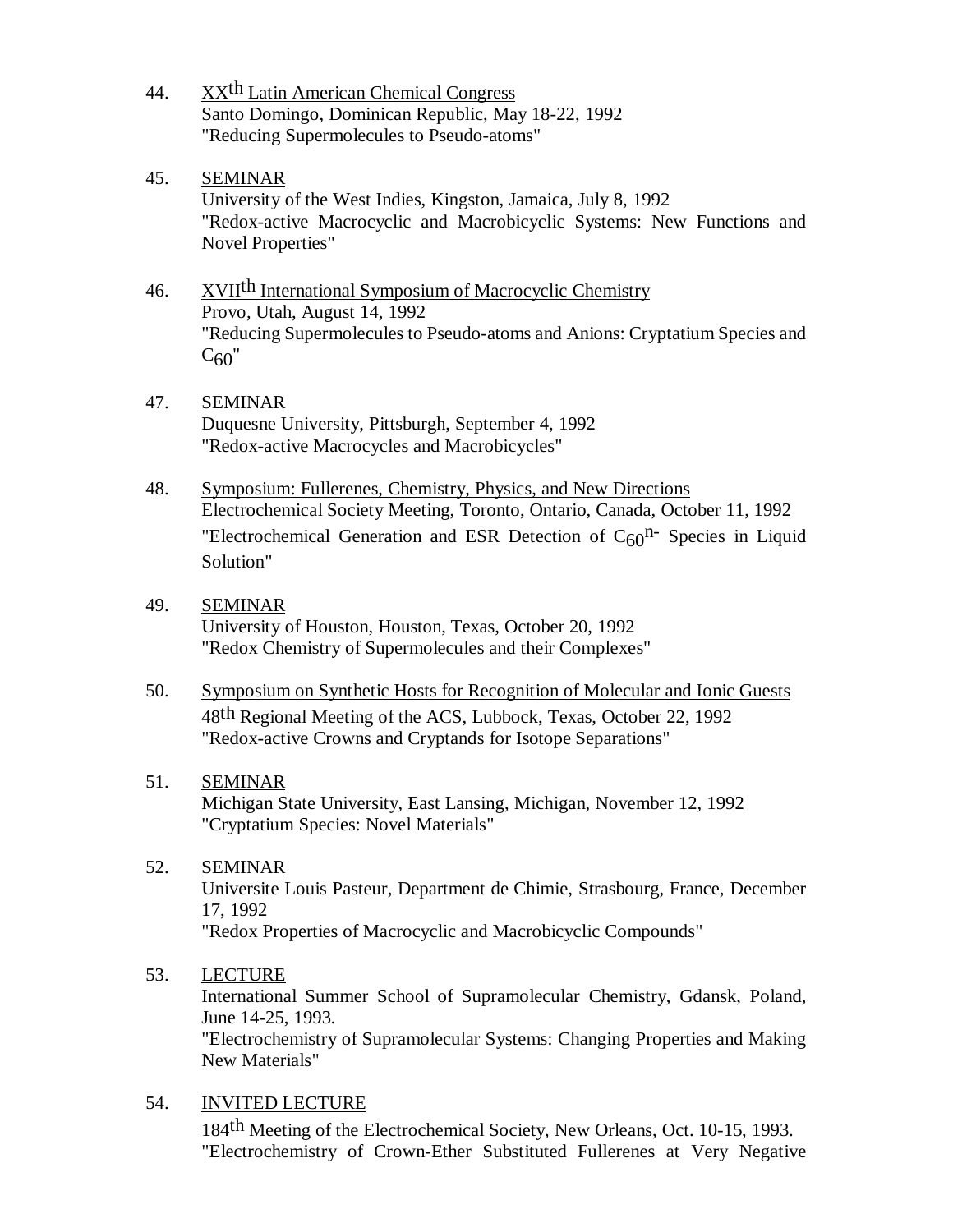Potentials"

# 55. INVITED SEMINAR

National Science Foundation, Chemistry Division, January 19, 1994. "Crown Ethers, Cryptands, and Fullerenes: Hosts for Cation Binding and Transport and for Novel Materials"

# 56. INVITED LECTURE

The Annual Congress of the Royal Society of Chemistry, Dalton Division Symposium, Liverpool, UK, April 12-15, 1994.

"Redox-active Macrocycles and Macrobicycles: Isotope Separations and Novel Crystalline Materials"

# 57. INVITED LECTURE

NATO Advanced Research Workshop on Transition Metals in Supramolecular Chemistry, Genoa, Italy, April 14-16, 1994.

"Redox Chemistry of Metal Ion Complexes: Preparation of New Materials"

# 58. INVITED SEMINAR

National Science Foundation, Chemistry Division, May 2, 1994. "Redox-active Ligands and Complexes: From Switching of Enhanced Cation Binding to the Preparation of New Materials"

# 59. INVITED SEMINAR

Naval Research Laboratory, Washington, D.C., May 3, 1994. "Redox-active Ligands and Complexes: From Switching of Enhanced Cation Binding to the Preparation of New Materials"

## 60. INVITED LECTURE

Symposium on Physical-Organic Chemistry, Florida ACS Meeting, Orlando, FL, May 5, 1994. "Redox Chemistry of Cryptates and Fullerenes: A Source of New Materials"

# 61. INVITED LECTURE

Minisymposium on "Molecular Engineering and Supramolecular Chemistry," University of Copenhagen, Copenhagen, Denmark, May 6, 1994. "Fullerides and Cryptatium from Fullerenes and Cryptates: New Materials"

## 62. INVITED LECTURE

NATO Advanced Research Workshop on Molecular Engineering for Advanced Materials, Hindsgavl, Denmark, May 7-11, 1994. "New Materials from the Redox Chemistry of Old Metal Ion Complexes"

# 63. INVITED LECTURE

185th Meeting of the Electrochemical Society, San Francisco, May 23-27, 1994. "Electrochemistry of Fullerene Derivatives at Very Negative Potentials"

## 64. CONTRIBUTED PAPER

XIX International Symposium on Macrocyclic Chemistry, Lawrence, Kansas, June 12-17, 1994.

"New Materials from the Redox Chemistry of Old Metal Complexes"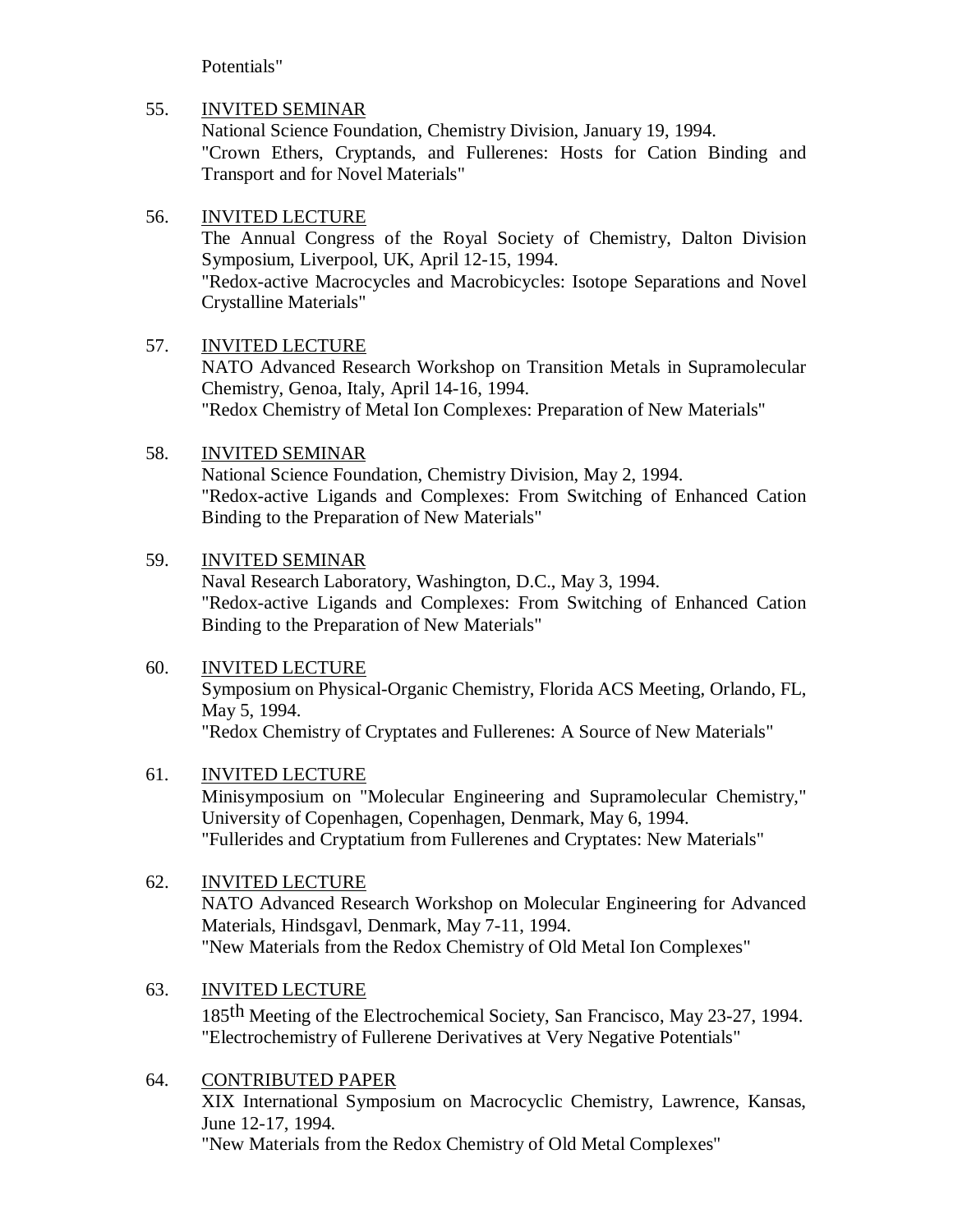### 65. SEMINAR

Universidad del Salvador, Buenos Aires, Argentina, August 29, 1994. "Of Cryptates and Fullerenes"

## 66. INVITED PLENARY LECTURE

Second International Symposium on Macrocyclic Ligands for the Design of New Materials, Buenos Aires, Argentina, August 29-September 1, 1994. "New Materials from the Redox Chemistry of Old Metal Ion Complexes"

## 67. SEMINAR

University of South Florida, Tampa, Florida, September 8, 1994. "Cryptatium from Cryptates and Fullerides from Fullerenes and Fulleroids"

### 68. INVITED LECTURE

13th Florida Organic Faculty Meeting, Orlando, Florida, March 4, 1995. "Fullerides of Fullerenes and Fulleroids"

### 69. SEMINAR

University of Costa Rica, San José, Costa Rica, April 20, 1995. "New Materials Derived from Metallic Complexes and Fullerenes"

## 71. INVITED SEMINAR

University of California at Santa Barbara, May 18, 1995. "Electrochemistry of Hollow Organic Molecules and Their Complexes: Cryptates and Fullerenes"

## 71. INVITED SEMINAR

University of Southern California, May 19, 1995. "Electrochemistry and Electrocrystallization of Fullerenes and Bipyridyl-based Complexes"

## 72. INVITED LECTURE

187th Meeting of the Electrochemical Society, Reno, Nevada, May 21-26, 1995. "Electrochemical Interconversions Between Fullerenes and Fulleroids"

### 73. INVITED LECTURE

210<sup>th</sup> ACS National Meeting, Symposium on Surface Modification of and with Inorganic Materials, Chicago, August 20-24, 1995. "New Crystalline Materials from Metal Ion Complexes"

## 74. INVITED PLENARY LECTURE

3<sup>rd</sup> Panamerican Chemical Congress, San Juan, Puerto Rico, September 11-15, 1995.

"Electrochemistry and Electrocrystallization of Hollow Molecules and their Complexes"

### 75. INVITED LECTURE

University of Florida at Gainesville, October 5, 1995. "Electrocrystallization of New Materials from Old Metal Ion Complexes"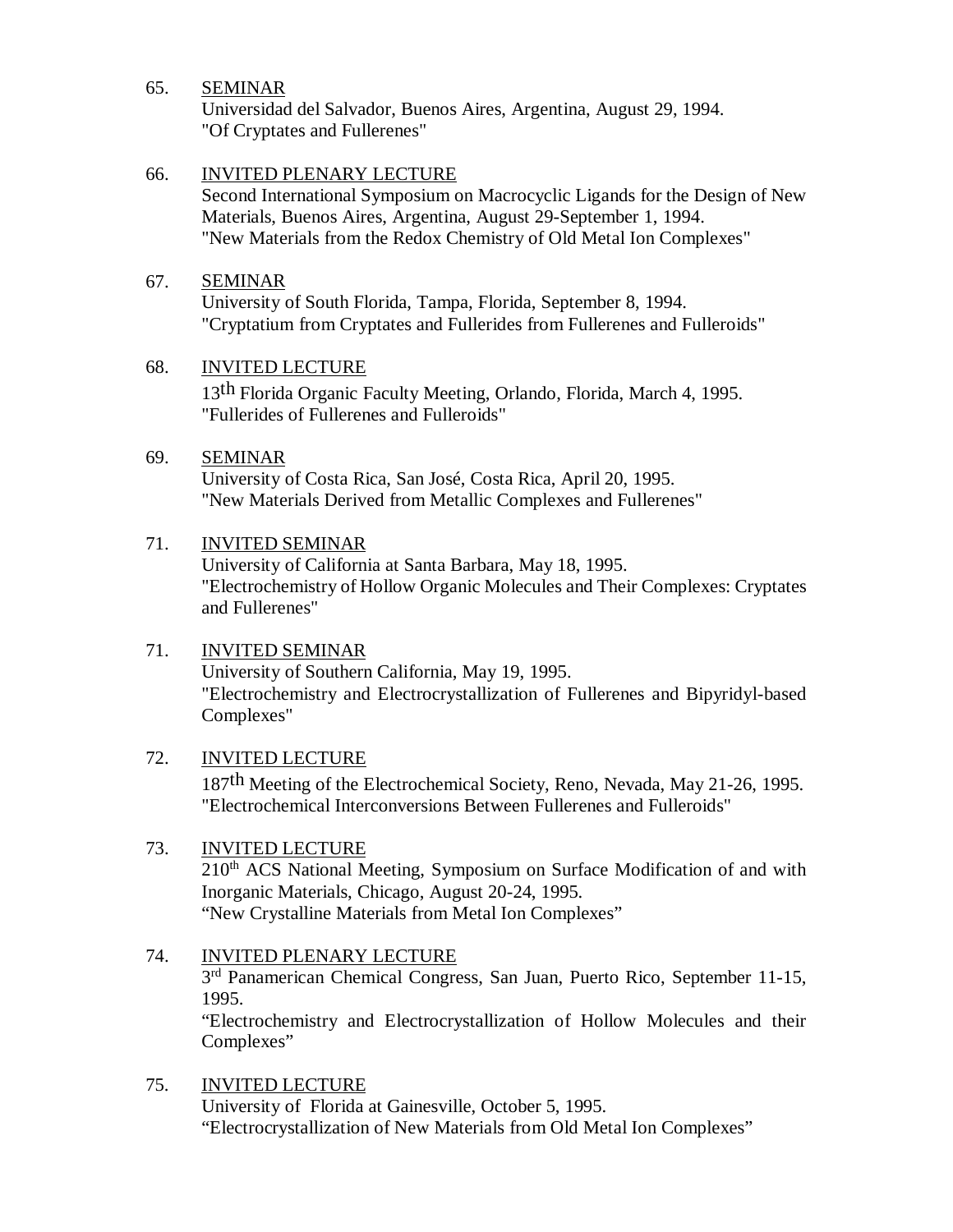## 76. INVITED LECTURE

Pacifichem '95, Symposium on Fullerenes, 12/17 to 12/22/95, Honolulu, Hawaii. "Fullerene Derivatives: Electrochemistry, Electrosynthesis, and Monolayer Formation"

## 77. INVITED LECTURE

Pacifichem '95, Symposium on Molecular Recognition, 12-17 to 12-22-95. "New Crystalline Materials from Metal Ion Complexes"

## 78. INVITED LECTURE

1996 Florida Advanced Materials Chemistry Conference, March 17-20, 1996. "Crown-Ether Fullerene Derivatives: Synthesis, Electrochemistry, and Monolayer Formation"

## 79. INVITED LECTURE

189th Meeting of the Electrochemical Society, Los Angeles, CA, May 5-10, 1996. "Crown Ether Derivatives of Fullerenes: Synthesis and Monolayer Formation by Self-Assembly and LB Techniques"

## 80. INVITED LECTURE

ETH Zürich, Switzerland, June 24, 1996. "Crown Ether Derivatives of Fullerenes: Synthesis and Monolayer Formation by Self-Assembly and LB Techniques"

## 81. INVITED LECTURE

University of Trieste, Trieste, Italy, June 27, 1996. "Crown Ether Derivatives of Fullerenes: Synthesis and Monolayer Formation by Self-Assembly and LB Techniques"

- 82. AWARD ADDRESS-Florida ACS Award Symposium, 1996. 212th ACS National Meeting, Orlando, FL, August 28, 1996. "New Fullerene Derivatives: Synthesis, Electrosynthesis, and Monolayer Formation"
- 83. INVITED LECTURE Louisiana State University, Baton Rouge, October 14, 1996. "Redox Chemistry of Bipyridine Complexes and Fullerene Derivatives: New Materials"
- 84. INVITED LECTURE MRS Fall Meeting, Boston, MA, December, 1996 "Crown Ether Fullerene Derivatives: Synthesis, Langmuir Films, and Self-Assembled Monolayers Using Supramolecular Interactions"
- 85. INVITED LECTURE 14th Annual Florida Organic Faculty Conference, USF, Tampa, FL, March 1, 1997 "New Materials from Electrocrystallized Metal Complexes and Monolayers of Fullerene Derivatives"
- 86. INVITED LECTURE Florida Atlantic University, Boca Raton, FL, April 22, 1997.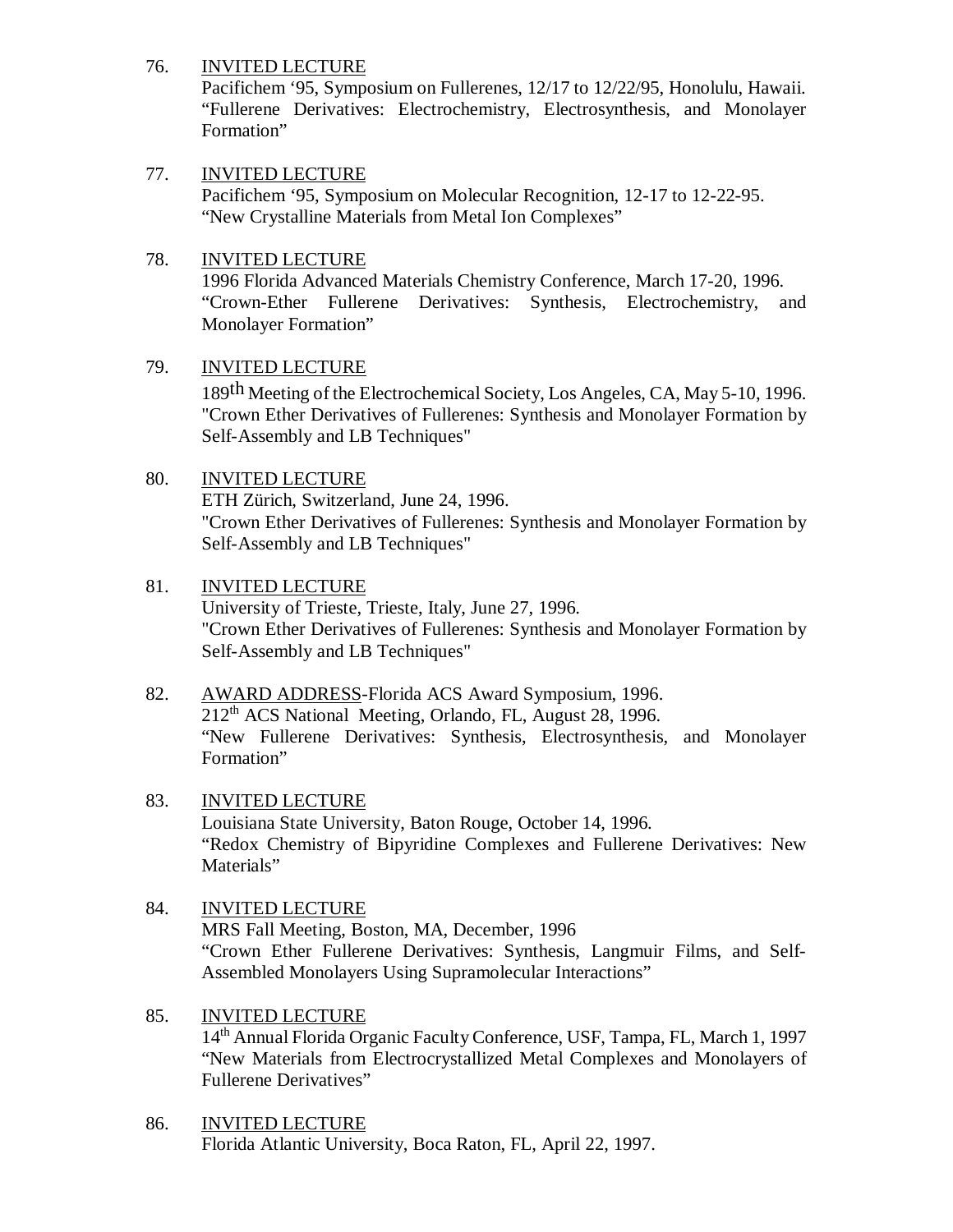"New Materials from Electrocrystallized Metal Complexes and from Self-Assembled Fullerene Derivatives"

### 87. INVITED LECTURE

191st Meeting of the Electrochemical Society, Montreal, Canada, May 4-9, 1997. "Fullerenes Derivatives: Monolayer Formation by Self-Assembly and LB Techniques"

## 88. INVITED SPEAKER

University of Texas at Austin, Texas, May 16, 1997. "New Materials from Electrocrystallized Metal Complexes and from Self-Assembled Fullerene Derivatives"

### 89. INVITED LECTURE

Auburn University, Alabama, May 22, 1997. "New Materials from Electrocrystallized Metal Complexes and from Self-Assembled Fullerene Derivatives"

### 90. INVITED LECTURE

University of Kentucky, Lexington, Kentucky, October 16, 1997. "New Materials from Electrocrystallized Metal Complexes and from Self-Assembled Fullerene Derivatives"

### 91. INVITED LECTURE

Conference on Electrochemistry of Carbon Allotropes, Case Western Reserve University, Cleveland, Ohio, October 20, 1997. "Fullerene Recipes: Add Six Electrons and Spread Them Really Thin"

## 92. INVITED LECTURE

University of Würzburg, Würzburg, Germany, December15, 1997 "New Materials from Electrocrystallized Metal Complexes and from Self-Assembled Fullerene Derivatives"

### 93. INVITED LECTURE

University of Erlangen, Erlangen, Germany, December15, 1997 "New Materials from Electrocrystallized Metal Complexes and from Self-Assembled Fullerene Derivatives"

## 94. INVITED LECURE

University of Basel, Basel, Switzerland, January 12, 1998 "New Materials from Electrocrystallized Metal Complexes and from Self-Assembled Fullerene Derivatives"

## 95. INVITED LECTURE

University of Twente, Enschede, The Netherlands, January 20, 1998 "New Crystalline Materials from Electroreduction of Bipyridine Complexes and Novel Fullerene Monolayers"

### 96. INVITED LECTURE

University of Nijmegen, Nijmegen, The Netherlands, January 21, 1998 "New Crystalline Materials from Electroreduction of Bipyridine Complexes and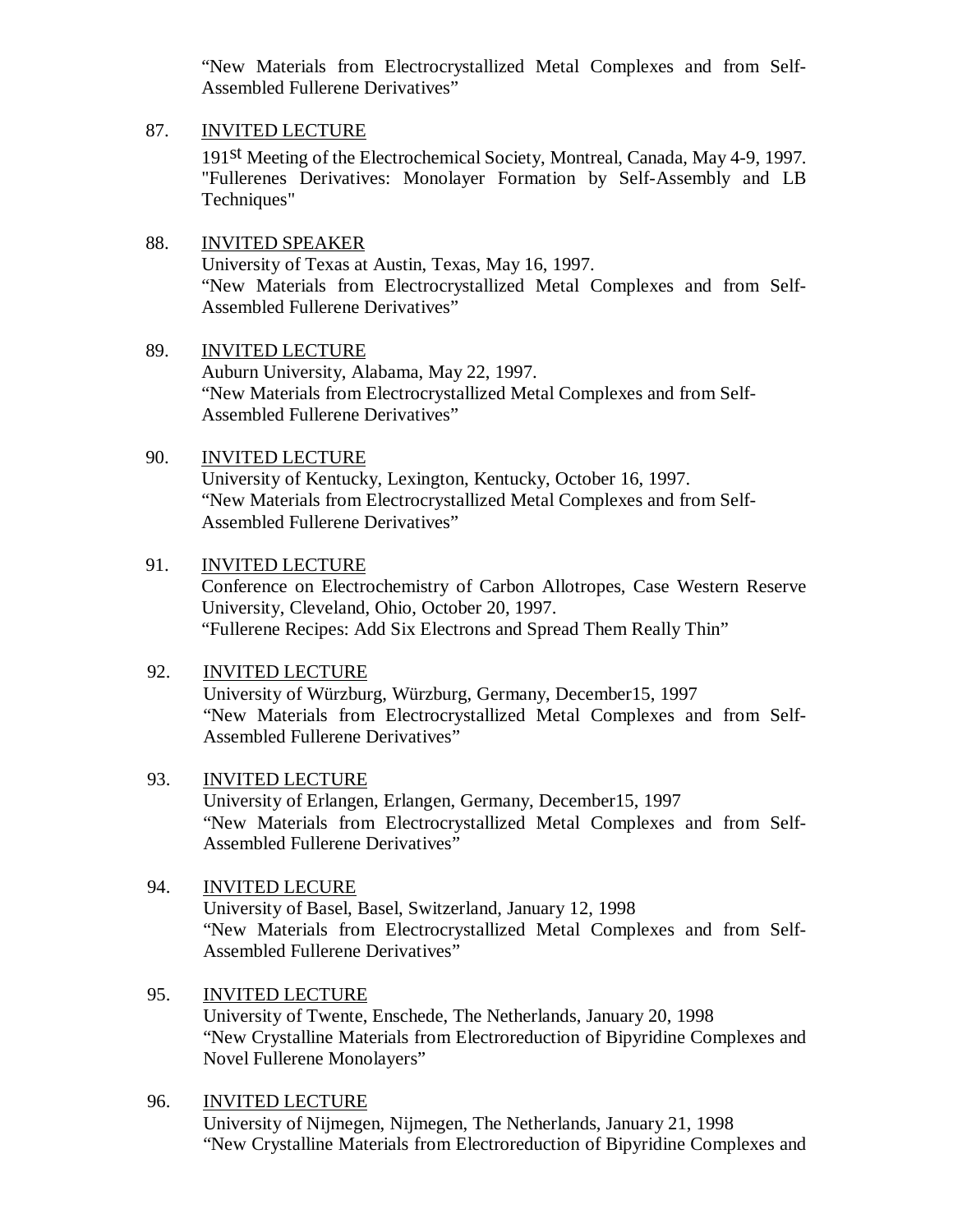Novel Fullerene Monolayers"

- 97. INVITED LECTURE University of Pennsylvania, Philadelphia, March 2, 1998 "Electrochemistry of Fullerenes and their Monolayers"
- 98. INVITED LECTURE University of Maryland, College, Park, March 3, 1998 "Electrochemistry of Fullerenes and their Monolayers"
- 99. INVITED LECTURE ETH Zürich, Switzerland, May 4, 1998 "Electrochemical Studies of Fullerenes and their Monolayers"
- 100. INVITED LECTURE Univ. Louis Pasteur, Strasbourg, France, June 4, 1998 "Electrochemistry of Fullerenes and their Monolayers"
- 101. INVITED LECTURE ETH-Technopark, Zürich, Switzerland, June 16, 1998 "Electrochemistry of Fullerenes"
- 102. INVITED LECTURE University of Geneva, Switzerland, June 22, 1998 "Electrochemistry of Fullerenes and their Monolayers"
- 103. INVITED LECTURE University of Innsbruck, Austria, July 2, 1998 "Electrochemistry of Fullerenes and their Monolayers"
- 104. INVITED LECTURE 33<sup>rd</sup> International Conference on Coordination Chemistry, Florence, Italy, Aug. 30-Sept. 4, 1998 "Electrochemistry of Fullerenes and Their Monolayers"
- 105. INVITED LECTURE NATO Advanced Research Workshop on Supramolecular Science, Lerici, Italy, Sept. 4-7, 1998 "Fullerene Derivative Electrochemistry: Recent Results and Some Prospects"
- 106. INVITED LECTURE New York University, NY, Nov. 6, 1998 "Electrochemical Transformations of Fullerene Derivatives"
- 107. INVITED LECTURE RSC UK Macrocycles and Supramolecular Chemistry Group, January 7-8, 1999 "Electrochemistry of Fullerene Derivatives"
- 108. INVITED LECTURE University of Puerto Rico, Río Piedras Campus, April 9, 1999 "Electrochemical Studies of Fullerenes and their Derivatives"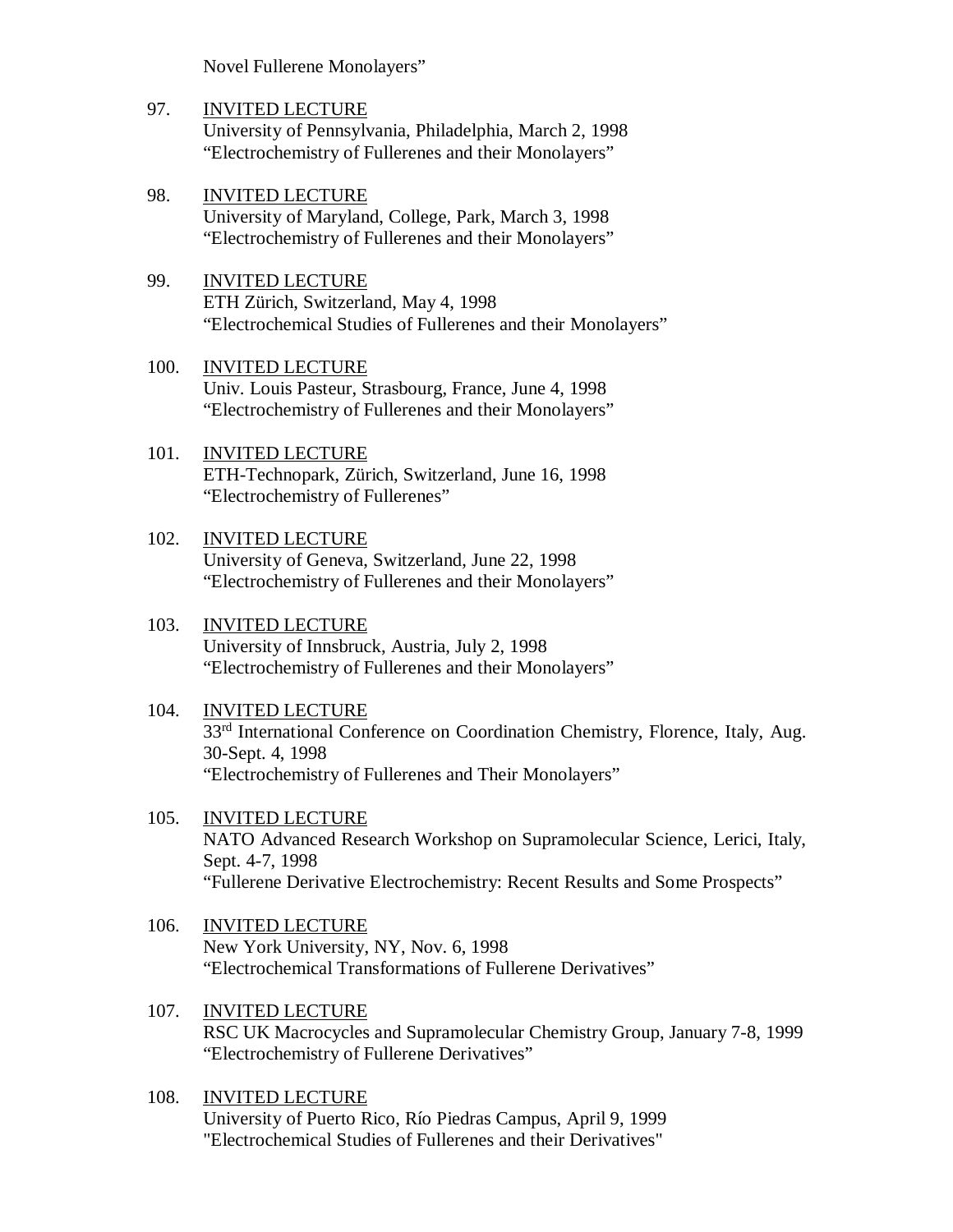### 109. INVITED LECTURE

European Research Conferences: 34<sup>th</sup> Euchem Conference on Stereochemistry-Bürgenstock, April 24-30, 1999 "Electrochemical Transformations of Fullerenes"

## 110. INVITED LECTURE

Florida Annual Meeting and Exposition (FAME '99), May 7,8, 1999 "Impedance Spectroscopy Study of Self-Assembled Films of Bis-Thiols and Thioctic Acid Derivatives Possessing Polyether Segments"

## 111. INVITED KEYNOTE LECTURE COST ACTION 518: First Working Group Meeting; Molecular Materials, May 28, 29, 1999, Madrid, Spain "Crown Ethers Attached to Fullerenes"

### 112. INVITED LECTURE

Universidad Autónoma de Madrid, May 31, 1999, Madrid, Spain "Eteres Corona, Fulerenos, y TTFs: Electroquímica y Posible Aplicación a Sensores"

### 113. INVITED LECTURE

Fullerenes '99, Chateau de Bonas, Toulouse, France "Electrochemical Transformations of Fullerene Derivatives"

### 114. INVITED LECTURE

51<sup>st</sup> Southeastern ACS Regional Meeting, Oct. 17-20, 1999, Knoxville, TN "Metal Ion Sensors Based on Crown Ethers, TTF, and Fullerenes"

## 115. INVITED LECTURE

Department of Chemistry, University of Puerto Rico at Humacao, November 4, 1999

"Electroquímica de Fulerenos: Desde  $C_{60}$  hasta  $C_{84}$ "

## 116. INVITED LECTURE

Department of Chemistry, University of Puerto Rico at Mayaguez, November 5, 1999 "Electroquímica de Fulerenos: Desde  $C_{60}$  hasta  $C_{84}$ "

### 117. INVITED LECTURE

Department of Chemistry, Barry University, Miami, FL, November 22, 1999 "Electrochemistry of Fullerenes: Playing with Soccer Balls"

### 118. PLENARY LECTURE

16th Chemical Conference, Santiago de Cuba, Cuba, December 9, 1999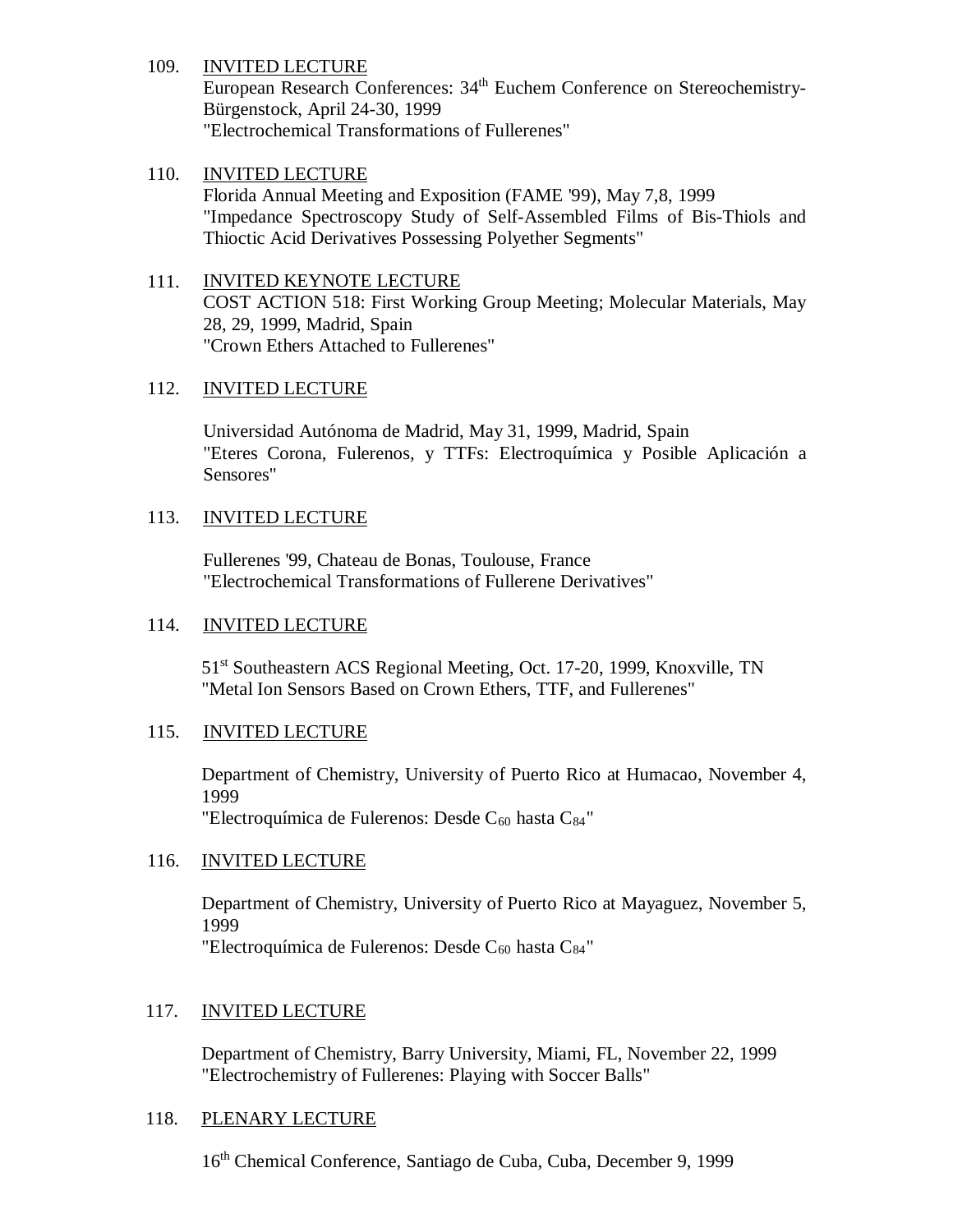"Electrochemical Transformations of Fullerene Derivatives"

### 119. INVITED LECTURE

Faculty of Chemistry, University of Habana, Habana, Cuba, December 13, 1999 "Crown Ethers and Fullerenes: Together and Apart"

### 120. INVITED LECTURE

Department of Chemistry, Florida State University, Tallahassee, FL, February 21, 2000 "Electrochemistry of Fullerene and Crown Ether Compounds"

### 121. INVITED LECTURE

Department of Chemistry, University of Texas-Pan American, April 24, 2000 "Electrochemistry of Fullerene Derivatives"

## 122. INVITED LECTURE

197st Meeting of the Electrochemical Society, Toronto, Canada, May 14-25, 2000 "Electrochemistry of Fullerene Derivatives"

### 123. INVITED LECTURE

Department of Chemistry, New Mexico Highlands University, May 25, 2000 "Electrochemical Transformations of Fullerene Derivatives"

## 124. INVITED ORGANIC COLLOQUIUM

Organic Division, Department of Chemistry, UCLA, June 8, 2000 "Electrochemistry and Electrosynthesis of Fullerene Derivatives"

## 125. INVITED LECTURE

Molecular Materials and Functional Polymers for Advanced Devices, Patras, Greece, June 22-25, 2000 "Crown Ethers and Fullerenes: Together and Apart"

### 126. INVITED LECTURE

Metal-Containing Molecules,  $1<sup>st</sup>$  Chianti Electrochemistry Meeting, Siena, Italy, July 29 - August 3, 2000 "Electrochemical Transformations of Fullerene Derivatives"

### 127. INVITED LECTURE

Department of Chemistry, Florida International University, September 26, 2000 "Electrochemical Transformations of Fullerene Derivatives"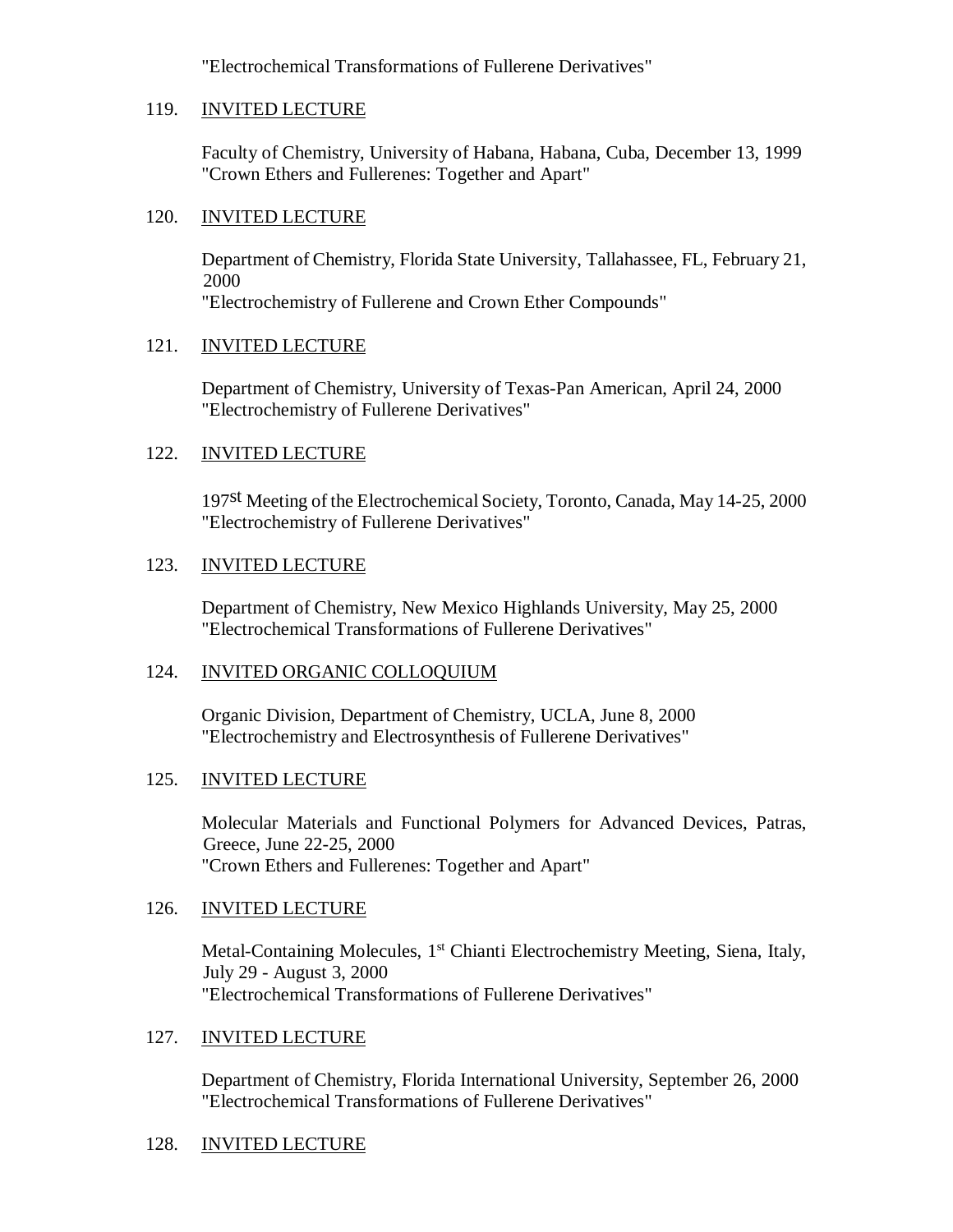Department of Chemistry, New York University, New York, October 6, 2000 "Fullerenes, Crown Ethers, and TTF: Together and Apart"

#### 129. INVITED LECTURE

Department of Chemistry, Clemson University, Clemson, SC, October 12, 2000 "Fullerenes, Crown Ethers, and TTF: Together and Apart"

#### 130. INVITED LECTURE

Department of Chemistry, U. California-Riverside, November 8, 2000 "Crown Ethers, Fullerenes, and TTFs: Architectures for Ion Sensing"

### 131. INVITED LECTURE

Department of Chemistry, U. Complutense of Madrid, Spain, November 16, 2000 "Crown Ethers, Fullerenes, and TTFs: Architectures for Ion Sensing"

### 132. INVITED LECTURE

Department of Chemistry, U. of Toledo, Spain, November 17, 2000 "Electrochemical Transformations of Fullerene Derivatives"

#### 133. INVITED LECTURE

Pacifichem 2000, Honolulu, Hawaii, December 17, 2000 "Self-Assembled Monolayers Containing Polyethers for Metal Ion Recognition"

#### 134. INVITED LECTURE

Department of Chemistry, Wayne State University, February 9, 2001 "Electrochemical Transformations of Fullerene Derivatives"

### 135. INVITED LECTURE

Department of Chemistry, North Carolina State University, March 2, 2001 "Electrochemical Transformations of Fullerene Derivatives"

### 136. INVITED LECTURE

Department of Chemistry, Clemson University, March 12, 2001 "Electrochemical Transformations of Fullerene Derivatives"

### 137. INVITED LECTURE

199st Meeting of the Electrochemical Society, Washington, DC, March 24-29, 2001 "TenYears of Buckyball Electrochemistry: Past, Present, and Future"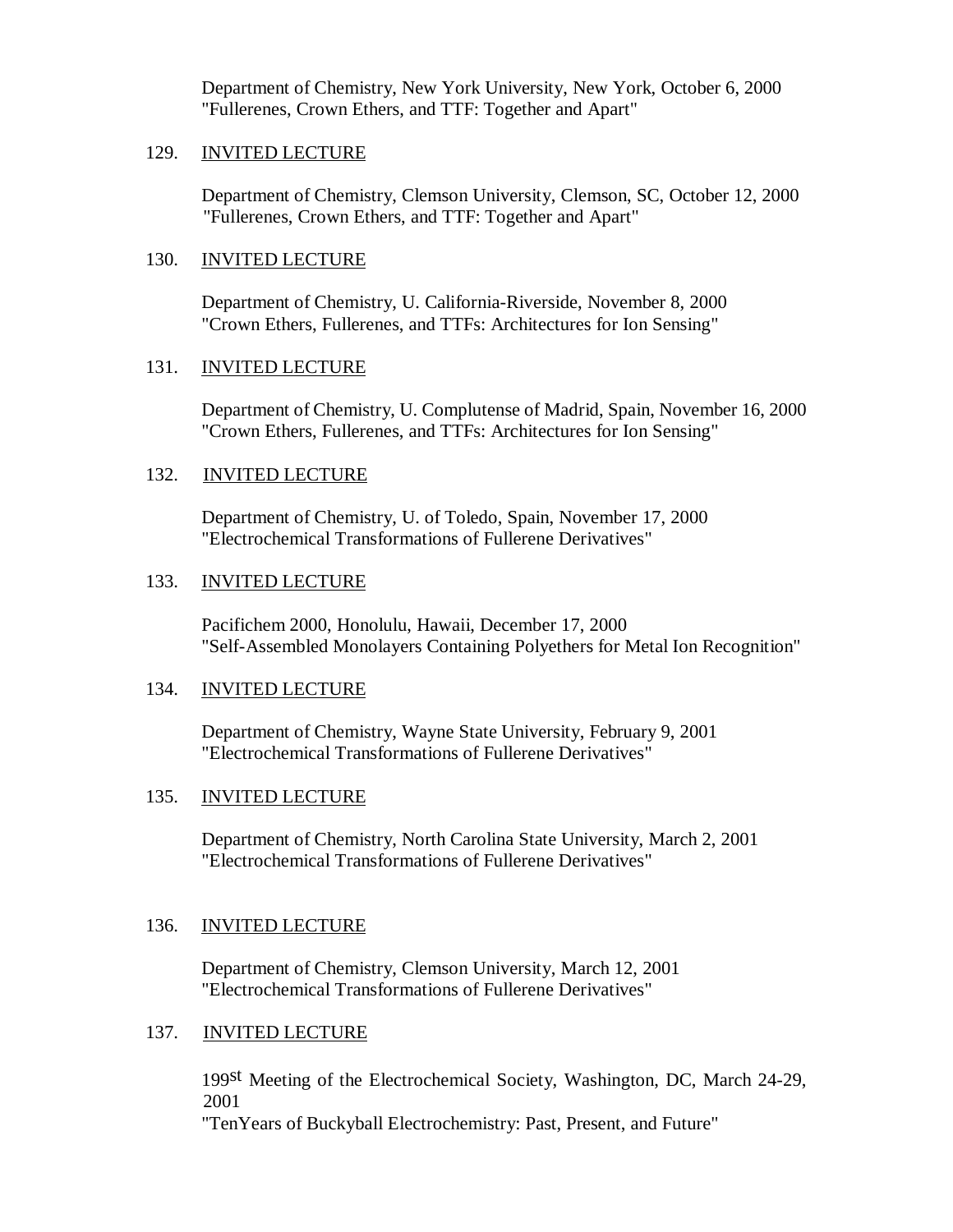### 138. INVITED LECTURE

199st Meeting of the Electrochemical Society, Washington, DC, March 24-29, 2001

"Electrochemcally-Induced Migration of Fullerene Adducts: Fromation of Bis-Adducts from Mono-Adducts in THF"

### 139. INVITED LECTURE

Fourth International Chemical Conference, Habana, Cuba, April 16-20, 2001 "Fullerenes, Crown Ethers, and TTFs: Architectures for Ion Sensing"

### 140. INVITED LECTURE

Université d'Angers, France, May 31, 2001 "Electrochemical Transformations of Fullerene Derivatives"

### 141. INVITED OPENING LECTURE

Fourth Molecular Materials School, Peñíscola, Spain, June 2, 2001 "New Materials via Self-Assembly and Electrocrystallization: Sensors and Expanded-Atoms"

### 142. INVITED LECTURE

Fourth Molecular Materials School, Peñíscola, Spain, June 6, 2001 "Electrochemical Transformations of Fullerene Derivatives"

### 143. INVITED LECTURE

Universidad de Santiago de Compostela, June 19, 2001 "Electrochemical Transformations of Fullerene Derivatives"

### 144. INVITED LECTURE

Universidad de Oviedo, June 21, 2001 "Synthesis and Electrochemistry of Fullerene Derivatives"

### 145. INVITED LECTURE

Consejo Superior de Investigaciones Científicas, Sevilla, Spain, June 26, 2001 "Synthesis and Electrochemistry of Fullerene Derivatives"

### 146. INVITED LECTURE

Universidad Autónoma de Barcelona, Spain, June 27, 2001 "Electrochemical Transformations of Fullerene Derivatives"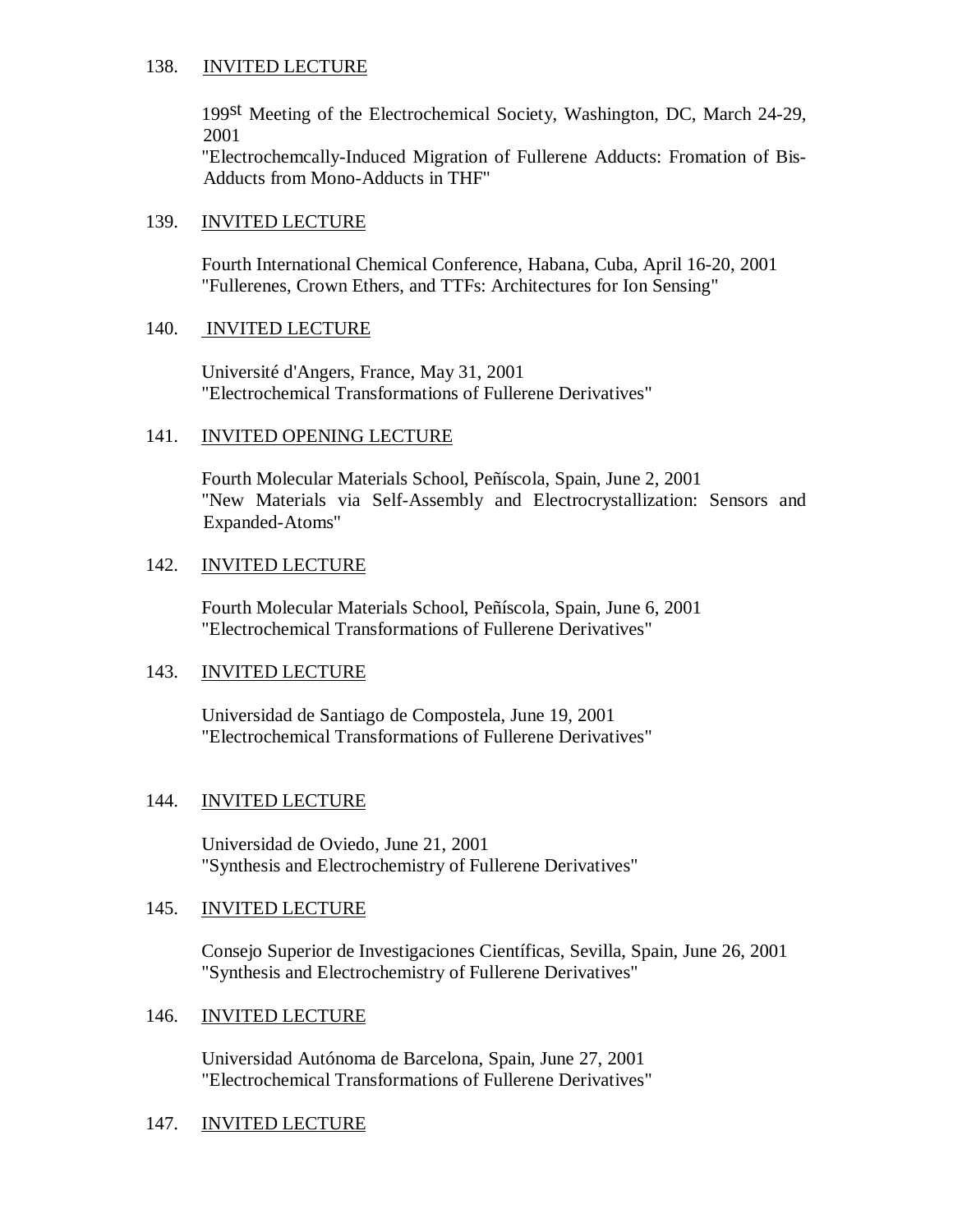Universidad Autónoma de Madrid, Spain, June 29, 2001 "Electrochemical Transformations of Fullerene Derivatives"

#### 148. INVITED LECTURE

PittCon 2002, New Orleans, March 18, 2002 "Electrochemical Transformations of Fullerene Derivatives"

### 149. INVITED LECTURE

PittCon 2002, New Orleans, March 18, 2002 "Ion Templated Self-Assembled Monolayers for Metal Ion Sensing"

### 150. INVITED LECTURE

Furman University, April 26, 2002 "Fullerene Regiochemistry: Fullerenocrown Derivatives"

### 151. PLENARY LECTURE

First Santa María Workshop on Chemistry (Supramolecular Chemistry), July 1- 5, 2002, Havana, Cuba "Fullerenocrown Derivatives of  $C_{60}$  and  $C_{70}$ : Cation Binding and Electrochemical Properties"

### 152. PLENARY LECTURE

XXVth Latin American Chemical Congress, September 22-26, 2002, Cancún, Mexico "Electrochemistry of Fullerenocrown Derivatives"

### 153. INVITED LECTURE

Virginia Polytechnic Institute, Oct. 18, 2002 "Fullerenocrown Derivatives of  $C_{60}$  and  $C_{70}$ : Cation Binding and Electrochemical Properities"

### 154. INVITED LECTURE

University of Georgia, January 7, 2003 "Fullerenocrowns: Regioselectivity and Electrochemical Properties"

### 155. INVITED LECTURE

University of North Carolina, Wilmington, February 28, 2003 "Fullerenes: A Brief History and Current Work"

### 156. INVITED LECTURE

University of Vermont, Burlington, April 17, 2003 "Regiochemistry and Electrochemistry of Multiple Adducts of Fullerenes"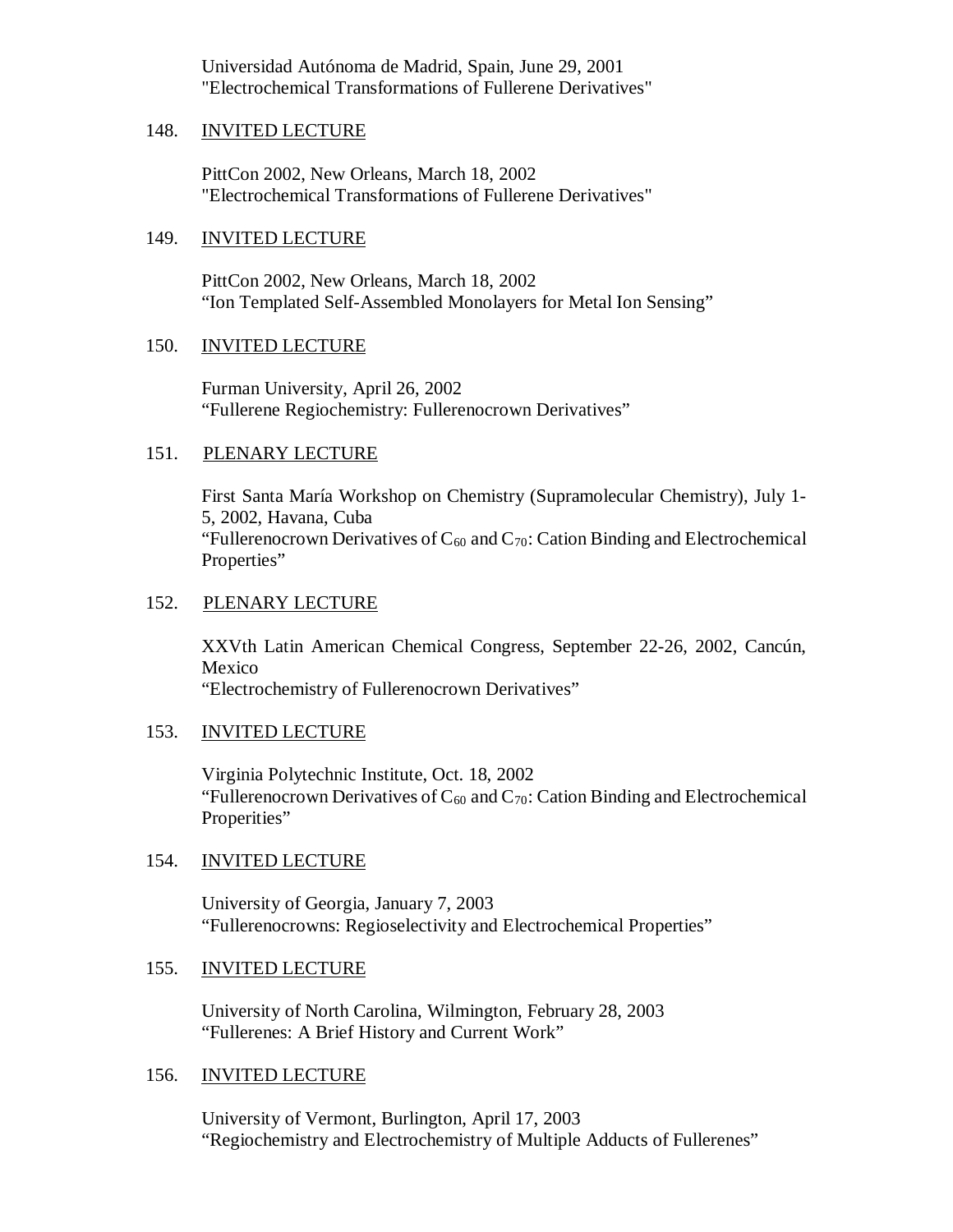### 157. INVITED LECTURE

203rd Meeting of the Electrochemical Society, Paris, France, April 27-May 2, 2003

"Intermediates Observed During Retro-Cyclopropanation Reactions"

#### 158. INVITED LECTURE

XIX Congress of the Mexican Electrochemical Society, Chihuahua, Mexico, May 26-30, 2003 "Regiochemistry and Electrochemistry of Multiple Adducts of Fullerenes"

#### 159. INVITED LECTURE

Clemson University, NSF Solid-State Chemistry Program, June 2, 2003 "Buckyballs: A Strong Case for Basic Research"

#### 160. INVITED LECTURE

Chemistry Olympiad Banquet, ACS, USAFA, Colorado Springs, June 14, 2003 "Buckyballs: A Strong Case for Basic Research"

### 161. INVITED LECTURE

University of Miami, June 20, 2003 "Recent Electrochemical Studies of Fullerene Derivatives and Endohedral Fullerenes"

### 162. INVITED LECTURE

6<sup>th</sup> International Workshop on Fullerenes and Atomic Clusters, St. Petersburg, Russia, July 1, 2003 "Electrochemical Studies of Fullerene-Based Compounds"

### 163. INVITED LECTURE

Clemson University, SURP Program, July 18, 2003 "Buckyballs: A Strong Case for Basic Research"

#### 164. INVITED LECTURE

University of Puerto Rico, Río Piedras Campus, September 24, 2003 "Fullerene Derivatives: Regioselective Synthesis and Electrochemistry"

#### 165. INVITED LECTURE

University of Puerto Rico, Humacao Campus, September 25, 2003 "Research at Clemson University: Fullerenes"

#### 166. INVITED LECTURE

University of Puerto Rico, Río Piedras Campus, September 26, 2003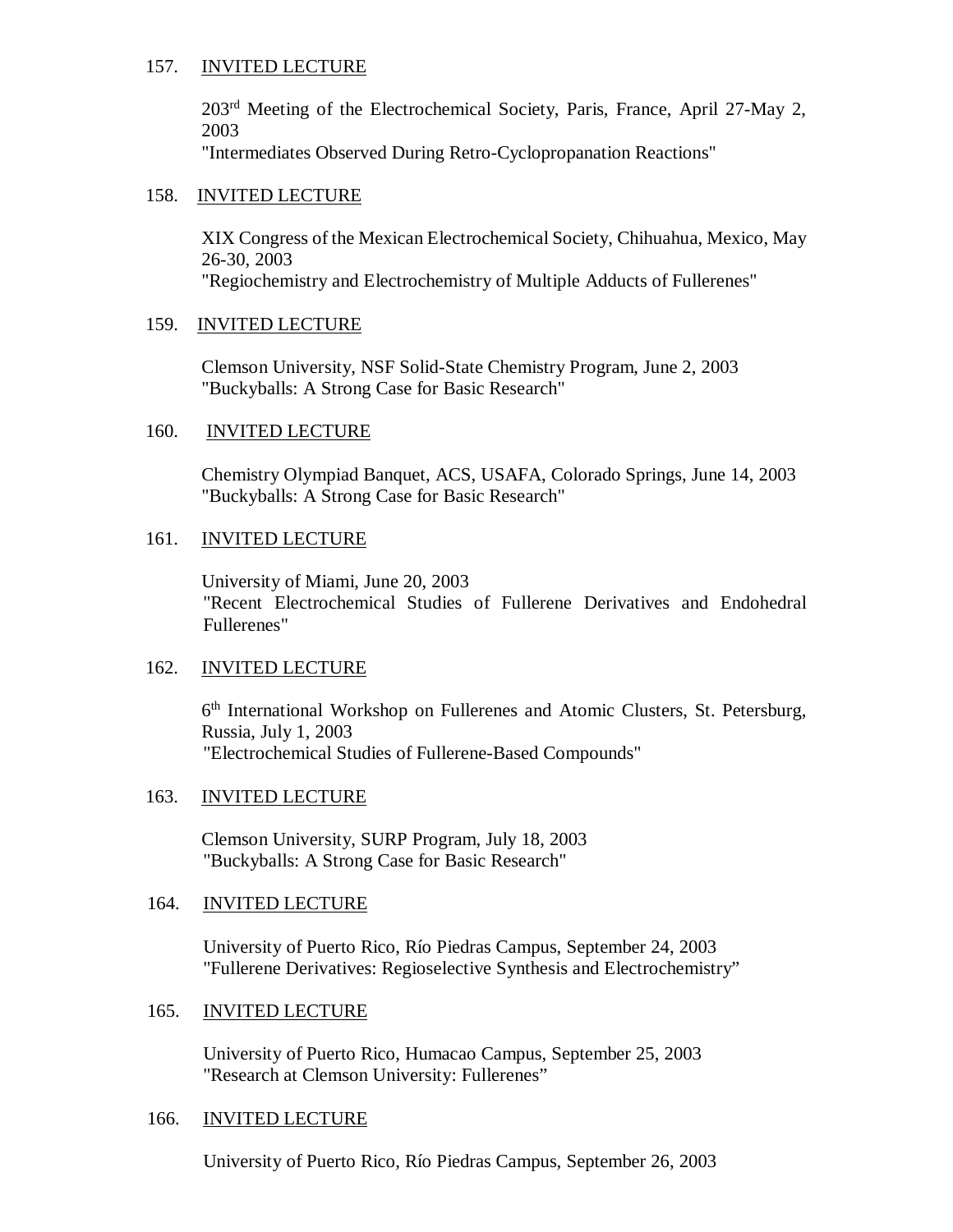"Buckyball Research at Clemson University"

### 167. INVITED LECTURES

Universidad Del Valle, Cali, Colombia, Dec. 4-5, 2003 "Síntesis Regioselectiva de Derivados de C $_{60}$  y C $_{70}$  con Eteres Corona y Ciclotriveratrileno" (Dec. 4); and "Retrociclopropanaciones en Fulerenos Usando Métodos Electrosintéticos" (Dec. 5).

### 168. GUEST LECTURE

Daniel Senior High School, Central, SC, March 18, 2004 "Buckyballs: A Strong Case for Basic Research"

### 169. INVITED LECTURE

University of Central Florida, April 8, 2004 "Electrochemical Transformations of Fullerenes and Fullerene Derivatives"

### 170. INVITED LECTURE

205<sup>th</sup> Meeting of the Electrochemical Society, San Antonio, TX, May 13, 2004 "Fullerenes Immobilized on Surfaces via Covalent or Supramolecular Interactions"

### 171. INVITED LECTURE

Federation of Latin American Chemical Societies (FLAQ) Congress, Salvador, Brazil, May 31, 2004 (Symposium on Exciting Adventures in the Chemical Sciences)

"Nanocarbon Structures: From Fullerenes to Nano-onions"

### 172. INVITED LECTURE

College of Charleston, Sept. 30, 2004 "Electrochemistry of Fullerenes and their Derivatives"

### 173. INVITED PLENARY LECTURE

Vth International Chemical Congress, Habana, Cuba, October 22, 2004 "Nanocarbon Structures: from Fullerenes to Nano-onions"

### 174. INVITED COLLOQUIUM SPEAKER

Auburn University, Novemebr 11, 2004 "Regiochemistry and Electrochemistry of Fullerene Derivatives"

### 175. INVITED LECTURE

ECS Meeting, Quebec, Canada, May, 2005 "Regioselective Additions of Pyridyl-Pyrrolidines to Fullerenes:  $C_{60}$  and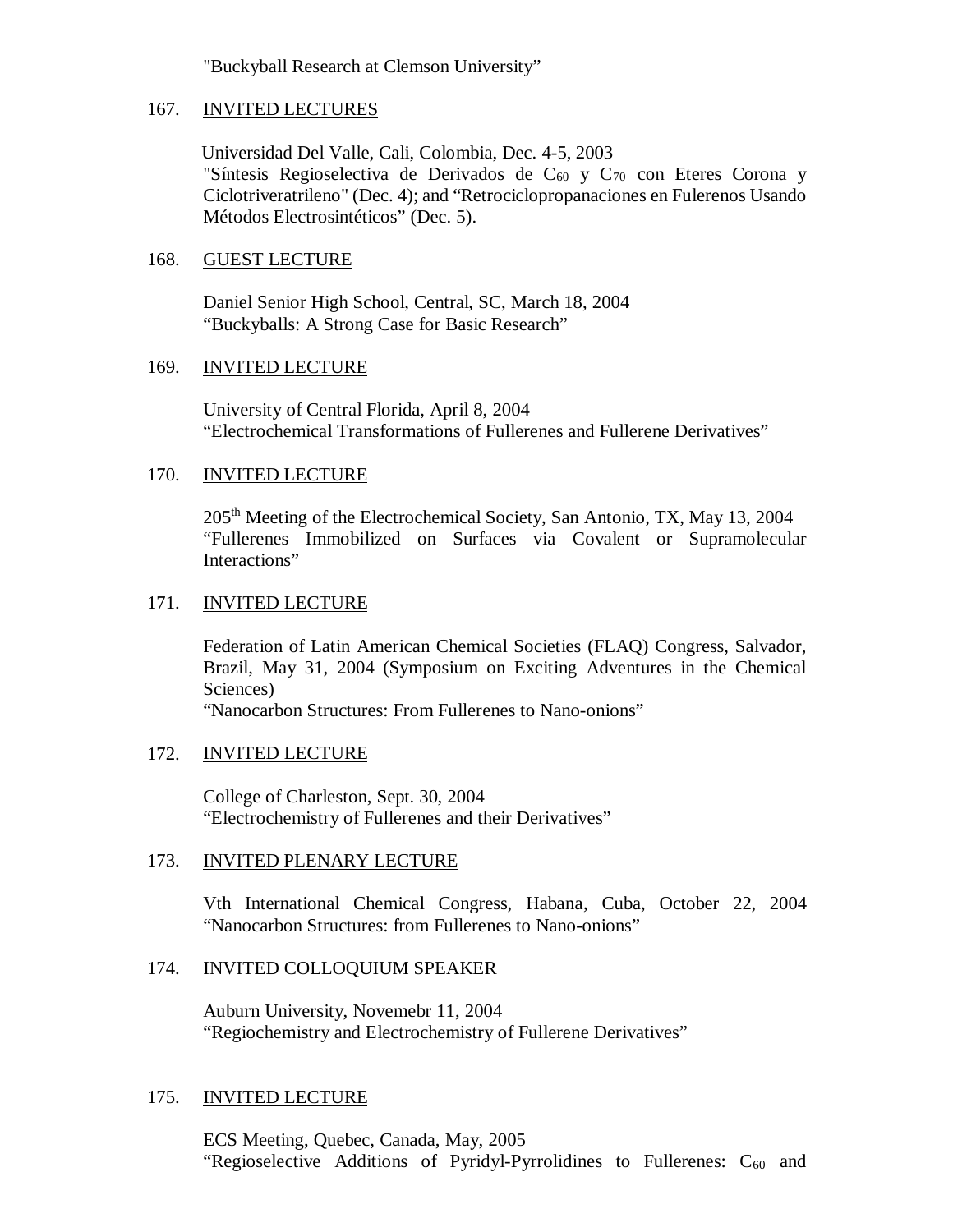$M_3N@C_{80"$ 

### 176. INVITED LECTURE

NSF Solid State Chemistry Summer Program, Clemson Univ., May 28, 2005 "Buckyballs: A Strong Case for Basic Research"

### 177. INVITED LECTURE

Stephen F. Nelsen Symposium, Univ. of Wisconsin-Madison, June 3, 2005 "Regioselective Additions of Pyrrolidines to Fullerenes:  $C_{60}$  and  $M_3N@C_{80}$ "

### 178. INVITED LECTURE

Gordon Research Conference in Physical Organic Chemistry, Plymouth, NH, June 26-July 1, 2005 "Supramolecular and Surface Chemistry of Fullerenes"

### 179. INVITED LECTURE

Department of Chemistry, Universidad Nacional de Bogotá, Bogotá, Colombia, September 13, 2005 "Introducción a la Química y Electroquímica de Fulerenos y Algunos de sus Derivados"

### 180. INVITED LECTURE

Department of Chemistry, Universidad Nacional de Bogotá, Bogotá, Colombia, September 15, 2005 "Fulerenos Endohedrales: Nanomaracas y Nanocebollas"

### 181. INVITED LECTURE

Institute of the Chinese Academy of Sciences for Applied Chemistry, Changchun, China, November 8, 2005 "Endohedral Fullerenes: Chemical and Electrochemical Properties"

### 182. INVITED LECTURE

Department of Chemistry, Nangjin Normal University, Nangjin, China, November 10, 2005 "Endohedral Fullerenes: Chemical and Electrochemical Properties"

## 183. INVITED LECTURE

Department of Chemistry, East China Normal University, Shanghai, China, November 21, 2005 "Endohedral Fullerenes: Chemical and Electrochemical Properties"

### 184. INVITED LECTURE

Department of Chemistry, Beijing University, Beijing, China, November 22,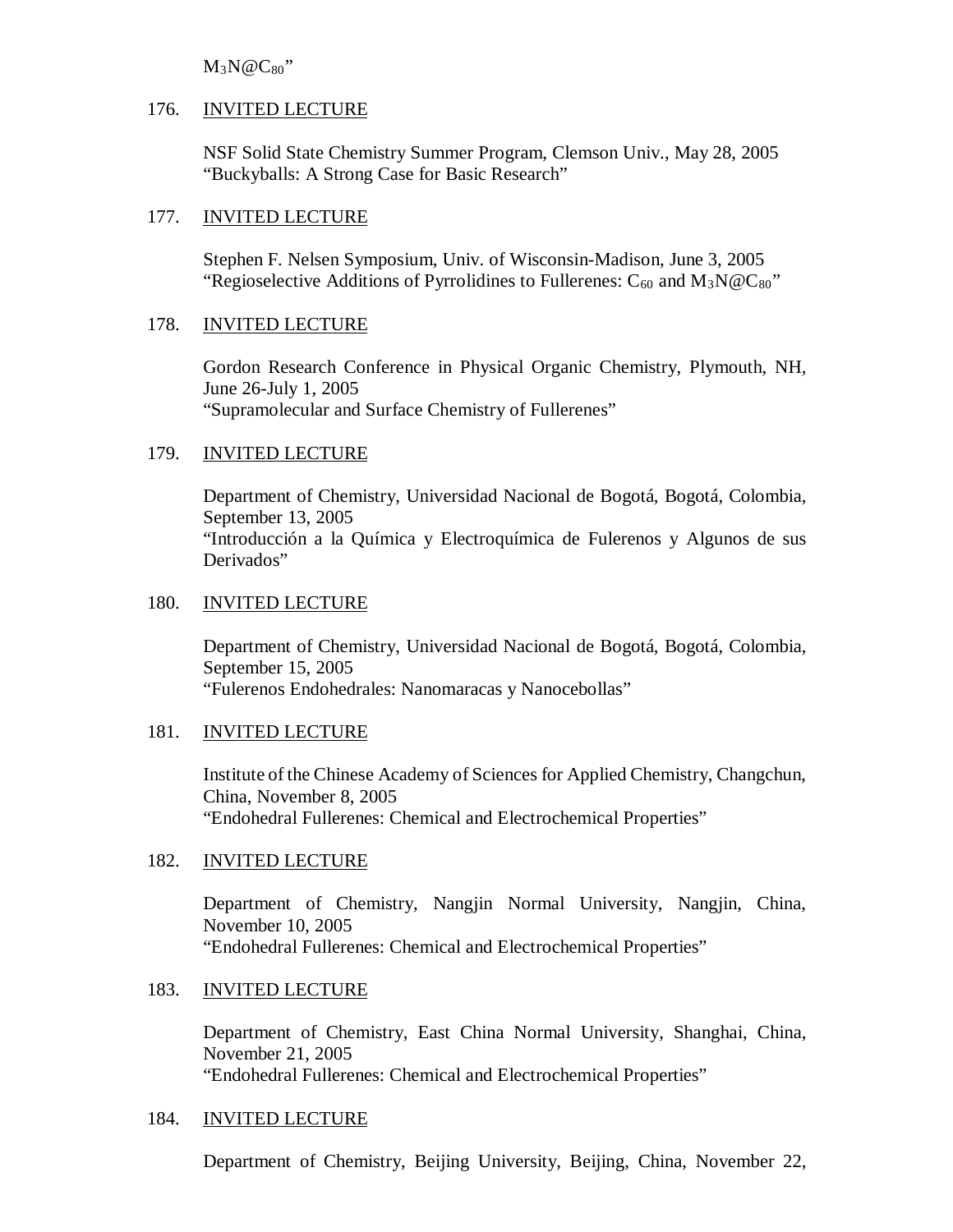2005

"Endohedral Fullerenes: Chemical and Electrochemical Properties"

### 185. INVITED LECTURE

Institute of Chemistry of the Chinese Academy of Scineces, Beijing, China, November 23, 2005 "Endohedral Fullerenes: Chemical and Electrochemical Properties"

### 186. INVITED LECTURE

Pacifichem 2005, Honolulu, Hawaii, December 16, 2005 "Differential Reactivity of Trimetallic Nitride Endohedral Fullerenes"

### 187. INVITED LECTURE

Department of Chemistry, Universidad Complutense de Madrid, Spain, January 16, 2006 "Propiedades Químicas y Electroquímicas de Fulerenos Endoédricos"

### 188. INVITED LECTURE

Department of Organic Chemistry, Univ. Autónomas de Madrid, Spain, January 17, 2006 "Propiedades Químicas y Electroquímicas de Fulerenos Endoédricos"

### 189. INVITED LECTURE

Department of Organic Chemistry, ETH, Zürich, Switzerland, January 19, 2006 "Chemical and Electrochemical Properties of Endohedral Fullerenes"

### 190. INVITED LECTURE

Gordon Research Conference – Electrochemistry, Santa Ynez, CA, February 12- 17, 2006

"Chemical and Electrochemical Properties of Fullerenes and Their Derivatives: From  $C_{60}$  to  $M_3N@C_{2n}$  (M=Sc, Y, Er and n=39, 40)"

### 191. INVITED LECTURE

Electrochemical Society Meeting, Denver, CO, May 9, 2006 "Chemical and Electrochemical Properties of  $M_3N@C_{80}$  (M=Sc, Y, Er) and their Derivatives"

### 192. INVITED LECTURE

ACS-PRF Summer School in Optical, Photonic and Electronic Materials, June 4- 11, 2006, UCF, Orlando, FL "Chemical and Electrochemical Properties of Fullerene and Endohedral Fullerene Derivatives"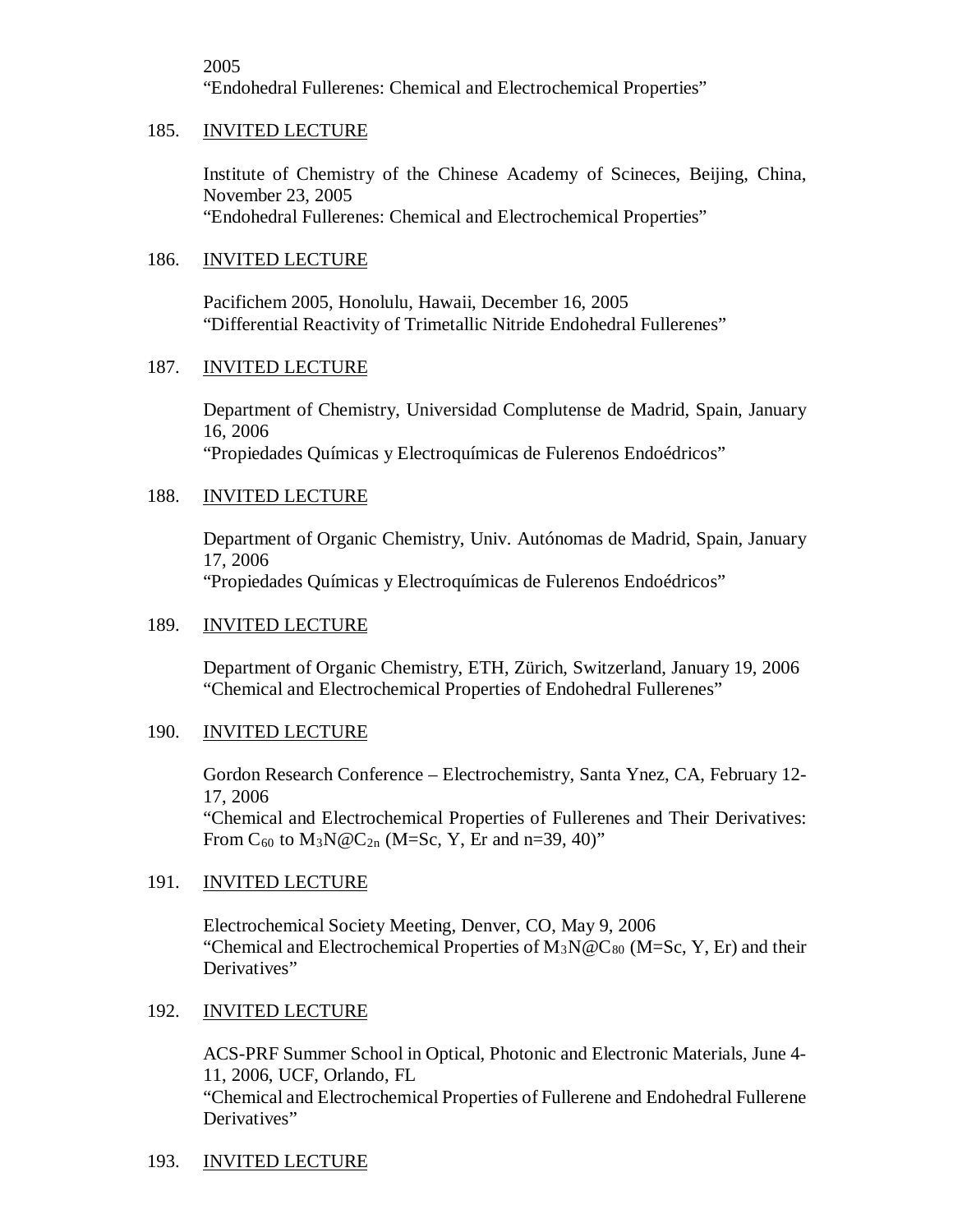National Science Foundation, Arlington, VA, Sept. 21, 2006 "Synthesis and Electrochemical Properties of Fullerenes and Other Carbon-based Materials"

#### 194. INVITED LECTURE

University of Arkansas, October 9, 2006 "Synthesis and Electrochemical Properties of Fullerenes and Other Carbon-based Materials"

#### 195. INVITED LECTURE

University of Maryland, October 26, 2006 "Chemical and Electrochemical Properties of Fullerenes, Endohedral Fullerenes and Other Carbon Compounds"

#### 196. INVITED LECTURE

University of Puerto Rico, Rio Piedras, February 1, 2007 "Facts and Opportunities in the Chemistry Division at the NSF"

### 197. INVITED LECTURE

AAAS/AGEP Workshop, San Juan, Puerto Rico, February 2, 2007 "Facts and Opportunities in the Chemistry Division at the NSF"

### 198. INVITED LECTURE

AAAS Meeting, San Francisco, CA Feb. 18, 2007 "Chemistry for a Sustainable Future"

### 199. INVITED LECTURE

University of Puerto Rico, Rio Piedras, March 9, 2007 "Chemical and Electrochemical Properties of Fullerenes, Endohedral Fullerenes and Other Carbon Compounds"

### 200. HERTY AWARD BANQUET ADDRESS

Georgia Institute of Technology, Atlanta, Georgia, March 29, 2007 "Some Fullerene Science and a Little Science Policy: Fullerene Chemistry and the NSF"

### 201. HERTY UNDERGRADUATE RESEARCH SYMPOSIUM

Morehouse College, Atlanta, Georgia, March 30, 2007 "Buckyballs: A Strong Case for Basic Research"

### 202. COUNCIL FOR CHEMICAL RESEARCH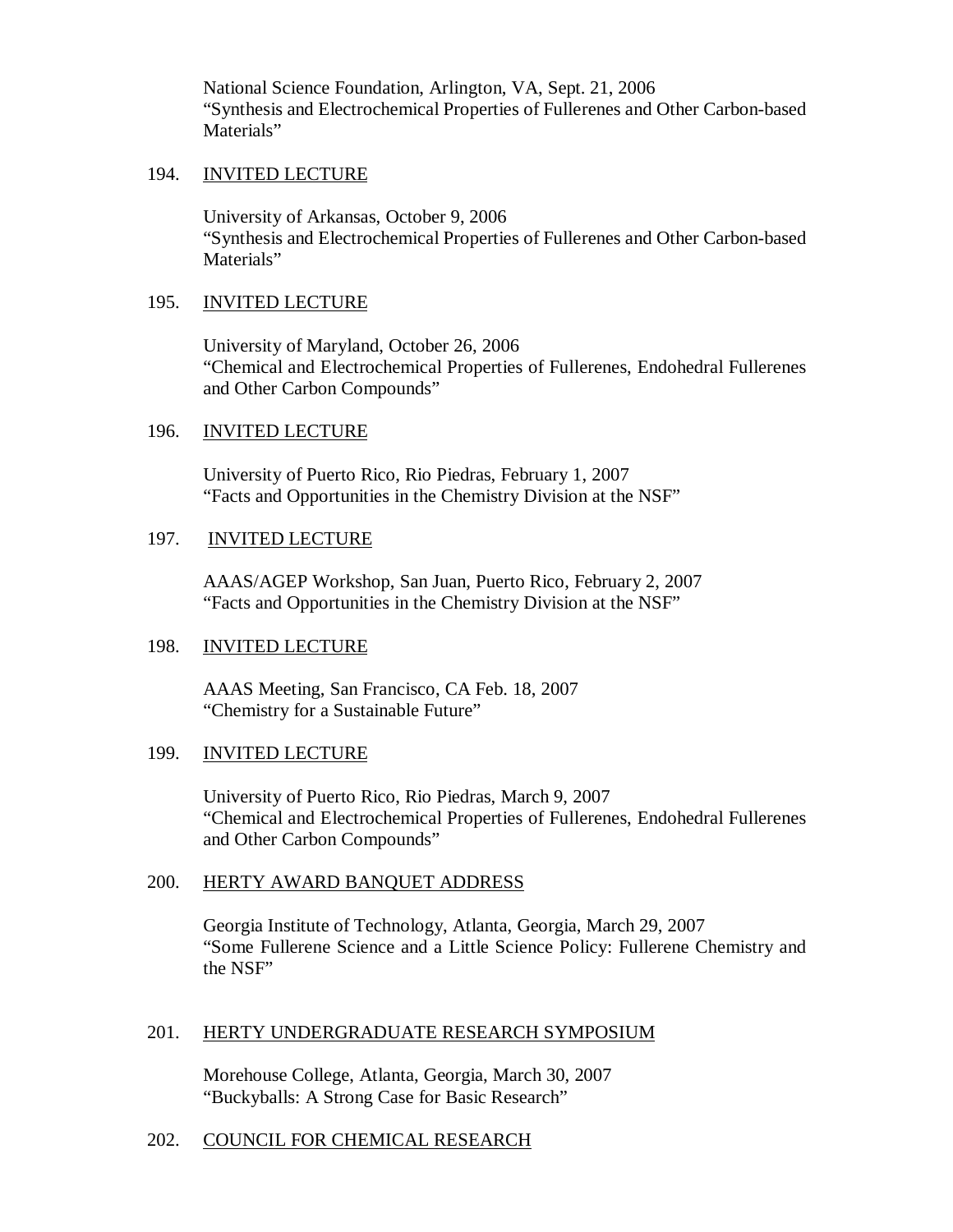New Orleans, April 15, 2007 "NSF Chemistry Division: An Update"

#### 203. INVITED LECTURE

Univ. of Texas, El Paso, White House Initiative for Hispanic Serving Institutions, ACI and HIS, April 23, 2007 "Opportunities for Hispanic Institutions in the Chemistry Division at NSF under the American Competitiveness Initiative"

### 204. INVITED LECTURE

Univ. of Texas, San Antonio, April 27, 2007 "Facts About and Opportunities at the Chemistry Division of the NSF"

#### 205. INVITED LECTURE

Univ. of Texas, San Antonio, April 27, 2007 "Chemical and Electrochemical Properties of Fullerenes and Endohedral Fullerenes"

### 206. INVITED LECTURE

Electrochemical Society Meeting, Chicago, IL, May 9, 2007 "Chemical and Electrochemical Properties of  $M_3N@C_{80}$  (M=Sc, Y, Er) and Multilayer Fullerenes"

### 207. INVITED LECTURE

UCLA, Los Angeles, CA, May 22, 2007 "Chemical and Electrochemical Properties of Endohedral and Multilayer Fullerenes"

### 208. INVITED LECTURE

European Science Foundation, London, England, June 15, 2007 "The US National Science Foundation: Chemistry and International Programs"

### 209. INVITED LECTURE

Physical-Organic Gordon Conference, Holderness, NH, June 24-29, 2007 "Chemical and Electrochemical Properties of Fullerenes, Endohedral Fullerenes and Other Carbon Materials"

### 210. INVITED LECTURE

IUPAC Task Force for International Chemistry Funding, Torino, Italy, Aug. 9, 2007

"Cooperative Activities in Chemistry between US and German Investigators (DFG-NSF)"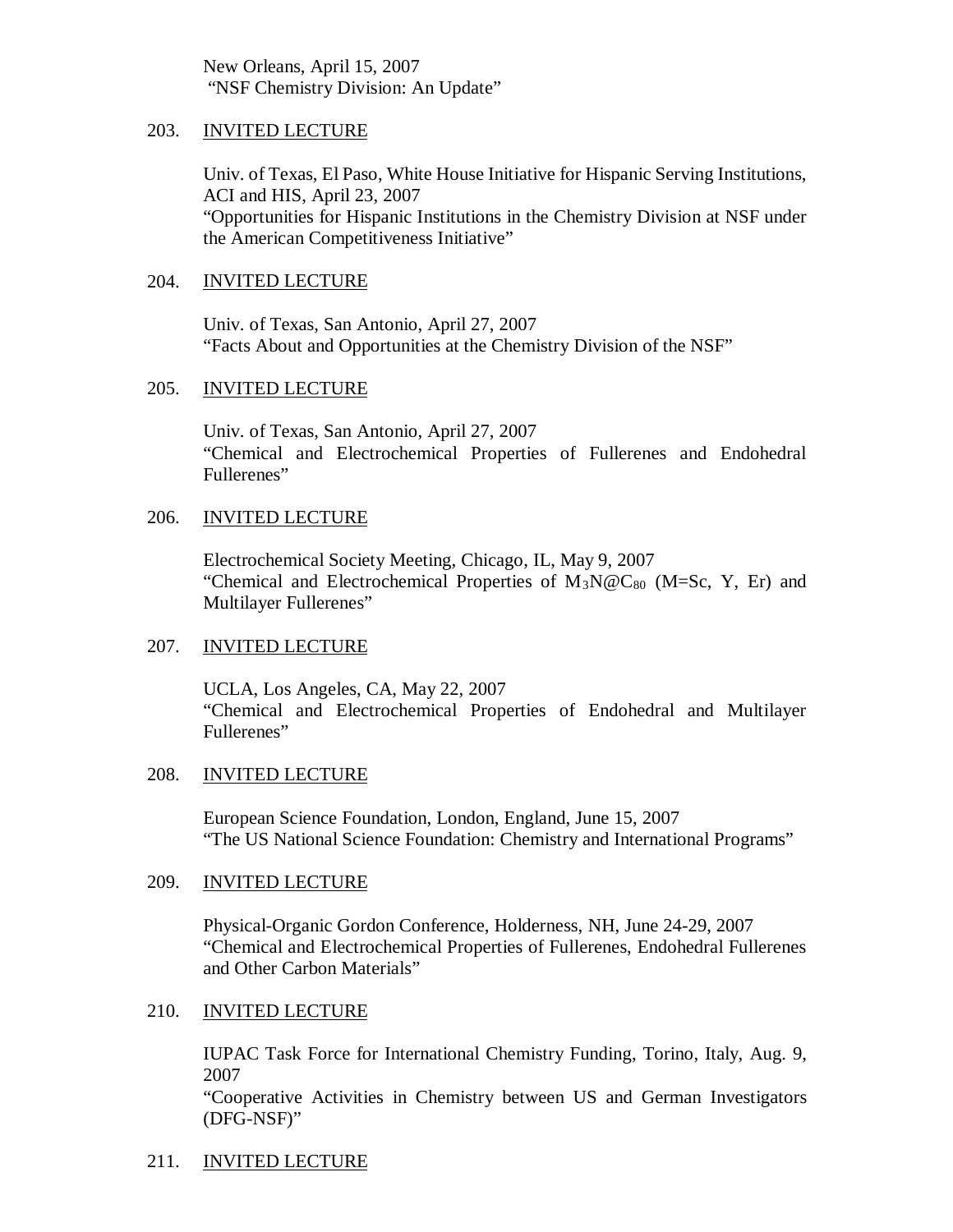234<sup>th</sup> ACS Meeting, Boston MA, August 20, 2007 "Ethical Issues and Practices in Federal Funding"

#### 212. TOWN HALL MEETING – Chemistry Division at NSF

234<sup>th</sup> ACS Meeting, Boston MA, August 20, 2007 "CHE Facts and Figures and Strategic Directions"

#### 213. INVITED LECTURE

58<sup>th</sup> Annual Meeting of the International Society of Electrochemistry, Banff, Canada, September 9-14, 2007 "Chemical and Electrochemical Properties of Fullerenes Derivatives and Endohedral Fullerenes"

#### 214. INVITED LECTURE

University of Maryland, College Park, September 28, 2007 "Chemical and Electrochemical Properties of Fullerenes and Endohedral Fullerenes"

#### 215. INVITED LECTURE

EPSCor Annual Meeting, Lexington KY, Oct. 2, 2007 "The US National Science Foundation, Chemistry Division"

#### 216. INVITED LECTURE

NSF: CEOSE Committee, Oct. 17, 2007 "Broadening Participation Activities in Chemistry"

#### 217. INVITED LECTURE

Institute of Chemistry, Chinese Academy of Sciences, Beijing, China, Oct. 23, 2007

"Chemical and Electrochemical Properties of Fullerenes and Endohedral Fullerenes"

#### 218. INVITED LECTURE

Beijing Normal University, Beijing, China, Oct. 25, 2007 "Chemical and Electrochemical Properties of Fullerenes and Endohedral Fullerenes"

#### 219. INVITED LECTURE

Foxconn Center for Nanoscience, Tsinghua Univ., Oct. 26, 2007 "Chemical and Electrochemical Properties of Fullerenes and Endohedral Fullerenes"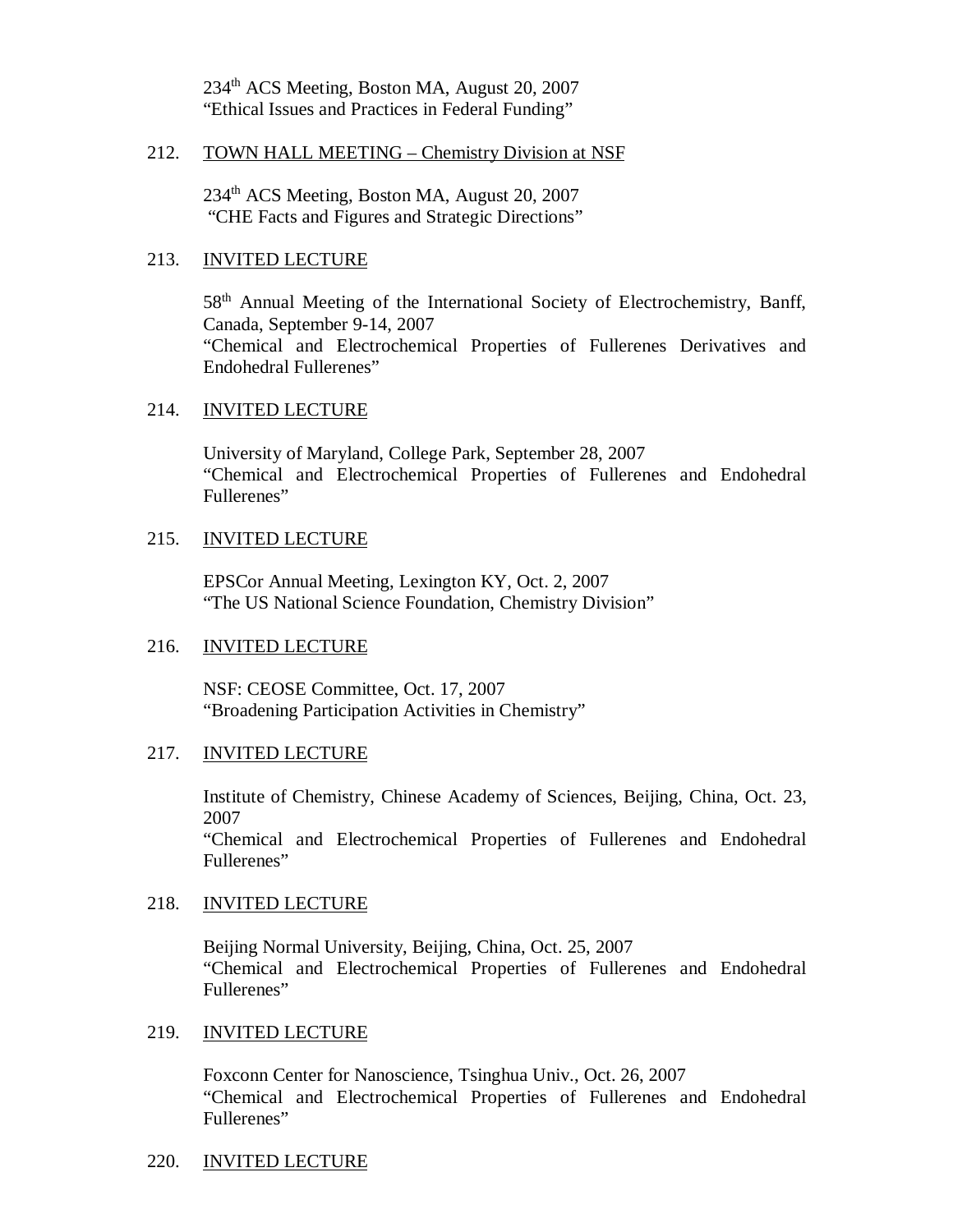University of Puerto Rico, Rio Piedras PR, Nov. 1, 2007 "Chemical and Electrochemical Properties of Fullerenes and Endohedral Fullerenes"

#### 221. INVITED LECTURE

Senior Technical Meeting, Plenary, Mayaguez PR, Nov. 3, 2007 "Chemical and Electrochemical Properties of Fullerenes and Endohedral Fullerenes"

#### 222. PRESENTATION TO MPS Advisory Committee

NSF, Nov. 8, 2007 "Plans and Directions of the Chemistry Division at the NSF"

#### 223. INVITED LECTURE

Chemical Society of Washington, Arlington VA, Nov. 8, 2007 "Buckyballs: A Strong Case for Basic Research"

#### 224. INVITED LECTURE

Georgetown University, Washington DC, Nov. 20, 2007 "Chemical and Electrochemical Properties of Fullerenes and Endohedral Fullerenes"

### 225. INVITED LECTURE

Georgia Institute of Technology, Atlanta GA Dec. 5, 2007 "Chemical and Electrochemical Properties of Fullerenes and Endohedral Fullerenes"

### 226. INVITED LECTURE

IMDEA Nanoscience Meeting, Madrid, Spain, Dec. 14, 2007 "Chemistry Division at the US NSF: International and Other Programs"

### 227. INVITED LECTURE

Virginia Tech., March 21, 2008 "Chemical and Electrochemical Properties of Fullerenes and Endohedral Fullerenes"

### 228. INVITED LECTURE

Virginia Tech., March 21, 2008 "NSF Chemistry: Facts and Figures"

### 229. INVITED LECTURE

Clemson Univ., March 25, 2008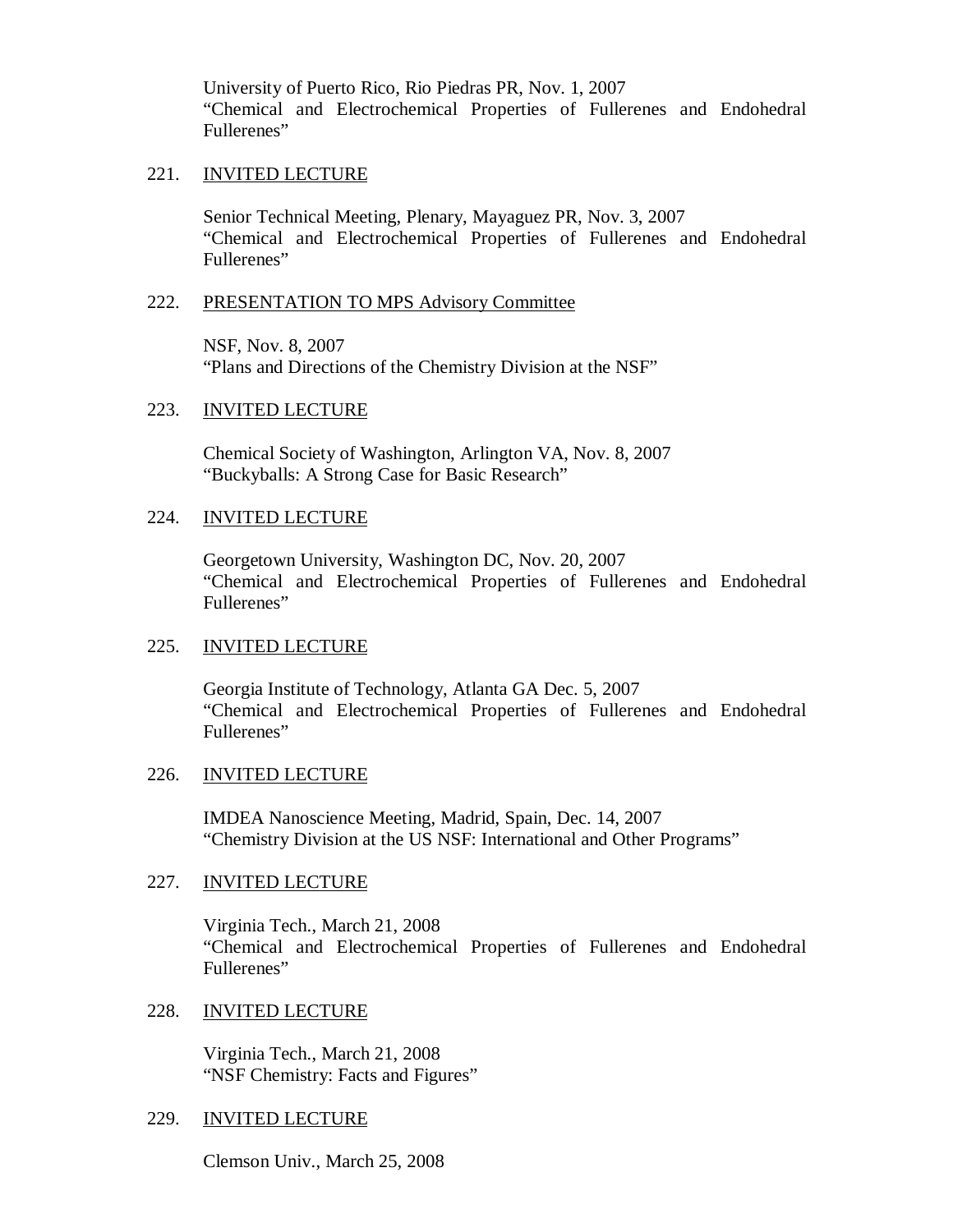"NSF Chemistry: Realities and Myths"

#### 230. INVITED LECTURE

Univ. of Missouri, St. Louis, March 31, 2008 "Chemical and Electrochemical Properties of Fullerenes and Endohedral Fullerenes"

### 231. INVITED LECTURE

Univ. of Missouri, St. Louis, March 31, 2008 "NSF Chemistry: Facts and Figures"

### 232. INVITED LECTURE

Univ. of Pennsylvania, Philadelphia, April 14, 2008 "Chemical and Electrochemical Properties of Fullerenes and Endohedral Fullerenes"

### 233. INVITED LECTURE

Univ. of Pennsylvania, Philadelphia, April 14, 2008 "NSF Chemistry: Facts and Figures"

### 234. INVITED LECTURE

ACS Meeting, New Orleans, April, 2008 "National Science Foundation Policy and Planning"

### 235. COMMUNITY PRESENTATION

ACS Meeting, New Orleans, April, 2008 "NSF Chemistry Division: Strategic Directions"

### 236. INVITED LECTURE

Council for Chemical Research, April 27, 2008 "NSF Chemistry Division: Facts and Figures"

## 237. INVITED LECTURE

213th ECS Meeting, Phoenix, AZ, May 21, 2008 "New  $M_3N@C_{2n}$  (M = Nd, Pr, Ce, and La and  $n > 40$ ) Compounds: Chemical and Electrochemical Properties"

### 238. INVITED LECTURE

Chemistry Olympiad Competition-Banquet, Colorado Springs, June 14, 2008 "Buckyballs: A Strong Case for Basic Research"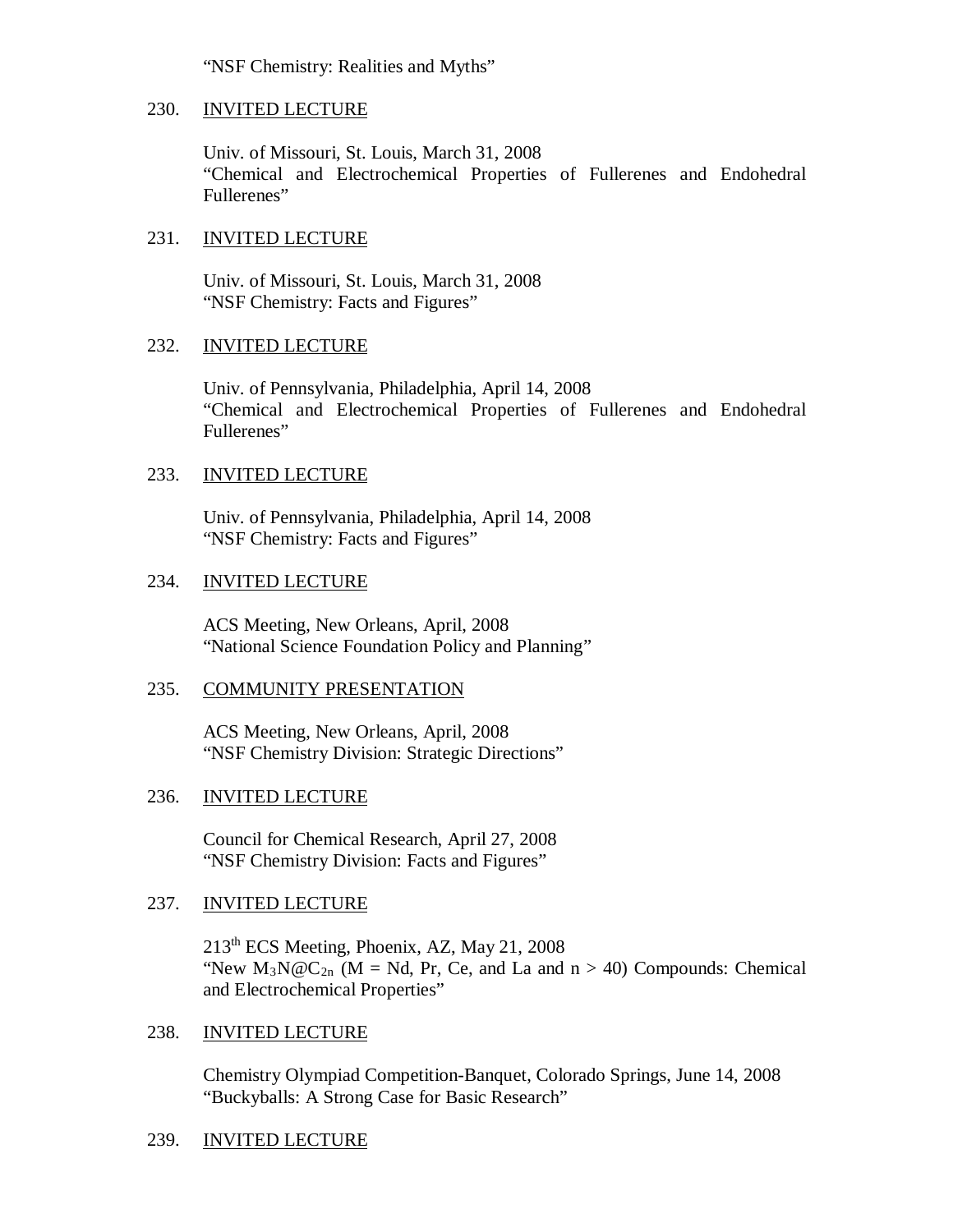Rare Earth Research Conference '08, Tuscaloosa, AL, June 24, 2008 "New  $M_3N@C_{2n}$  (M = Nd, Pr, Ce, and La and n > 40) Compounds: Chemical, Electrochemical and Structural Properties"

#### 240. INVITED LECTURE

FLAQ (Federation of Latin American Chemical Societies) Meeting, San Juan, Puerto Rico, July, 2008 "Chemical and Electrochemical Properties of Trimetallicnitride Endohedral Fullerenes"

### 241. INVITED LECTURE

FLAQ (Federation of Latin American Chemical Societies) Meeting, San Juan, Puerto Rico, July, 2008 "NSF Chemistry: Facts and Figures"

### 242. COMMUNITY PRESENTATION

ACS Meeting, Philadelphia, August, 2008 "NSF Chemistry Division"

### 243. PLENARY LECTURE

43rd Congress of the Mexican Chemical Society, Tijuana, Mexico, Sept. 27-Oct. 2, 2008,

"Chemical and Electrochemical Properties of Trimetallicnitride Endohedral Fullerenes"

### 244. PLENARY LECTURE

4th ERA Chemistry Flash Conference on Organic Photovoltaics, El Escorial, Spain, Nov. 12, 2008 "Chemical and Electrochemical Properties of Trimetallicnitride Endohedral Fullerenes,  $M_3N@C_{2n}$ "

### 245. KEYNOTE SPEAKER

Workshop – Increasing Hispanic Participation in Chemistry, American Chemical Society, Washington, DC, Nov. 14, 2008 "Hispanics in Chemistry – Problems and Possible Solutions"

### 246. DISTINGUISHED LECTURE SERIES – Division of Materials Research, NSF

NAS, Arlington VA, Nov. 20, 2008, "Chemical and Electrochemical Properties of Trimetallicnitride Endohedral Fullerenes"

### 247. INVITED LECTURE

University of Akron, January 13, 2009 "What's Happening at NSF Chemistry"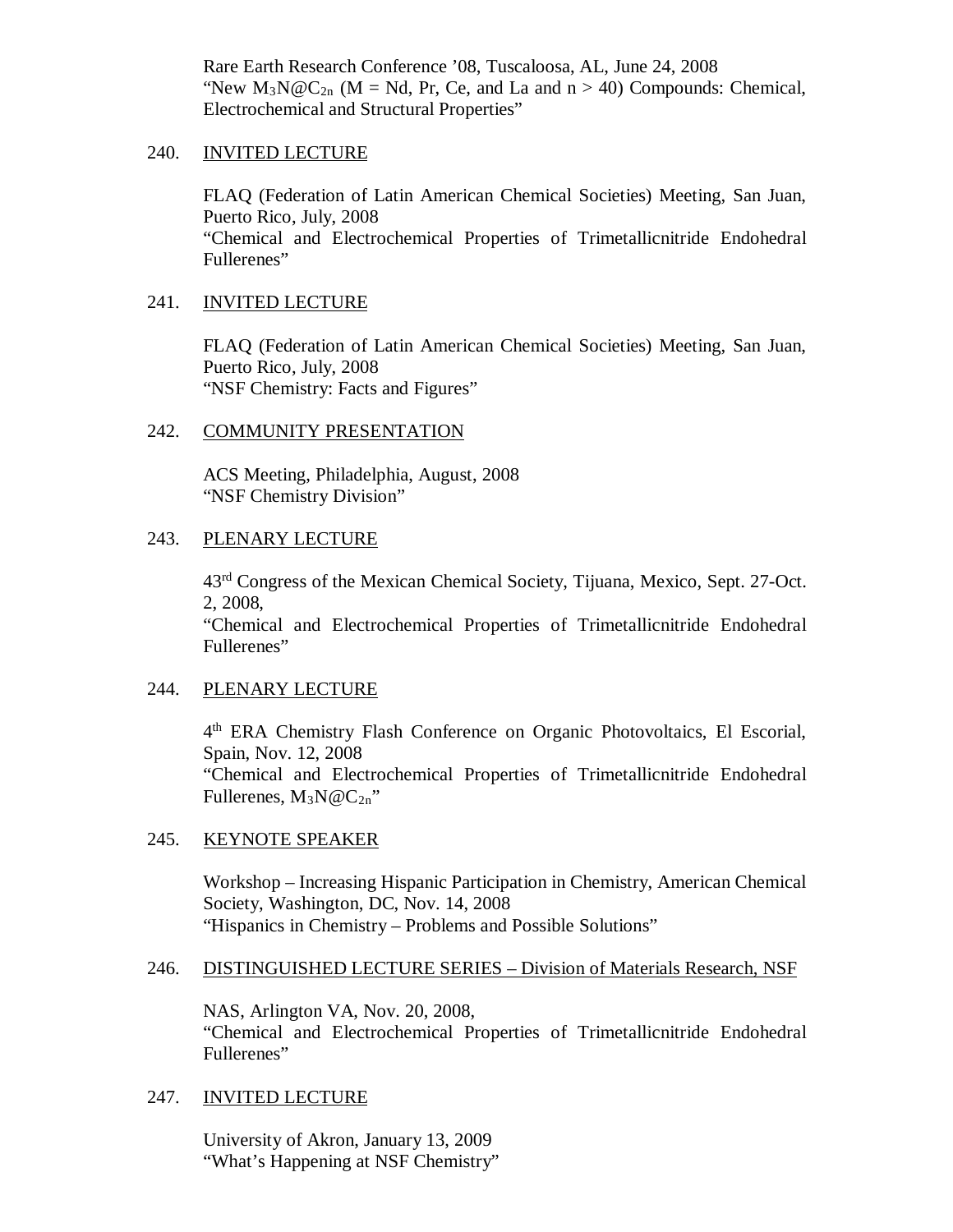#### 248. INVITED LECTURE

University of Akron, January 13, 2009 "Structure and Properties of Trimetallic Nitride Endohedral Fullerenes"

#### 249. INVITED LECTURE

University of Teaxs, El Paso, February 6, 2009 "Chemical and Electrochemical Properties of Trimetallic Nitride Endohedral Fullerenes,  $M_3N@C_{2n}$ "

#### 250. INVITED LECTURE

Nelson Lecture Series, University of Miami, February 13, 2009 "Buckyball Maracas: Electrochemistry and Reactivity of Trimetallic Nitride Endohedral Fullerenes"

#### 251. INVITED LECTURE

University of Miami, February 13, 2009 "Funding Opportunities and Procedures in the Chemistry Division at the NSF"

#### 252. INVITED LECTURE

University of Turabo, Puerto Rico, EPSCoR Outreach for NSF, February 17, 2009 "US NSF: Structure, Programs and Opportunities"

#### 253. INVITED LECTURE

University of Turabo, Puerto Rico, EPSCoR Outreach for NSF, February 17, 2009 "NSF: Mathematical and Physical Sciences Directorate (MPS)"

#### 254. INVITED LECTURE

Trinity College Dublin, Ireland, Feb. 23, 2009 "Buckyball Maracas: Structure and Properties of Trimetallic Nitride Endohedrals Fullerenes"

#### 255. INVITED LECTURE

Trinity College Dublin, Ireland, Feb. 25, 2009 "US NSF: Programs and Opportunities in the Chemistry Division"

#### 256. INVITED BRIEFING

OSTP, March 12, 2009 "US Division of Chemistry- NSF"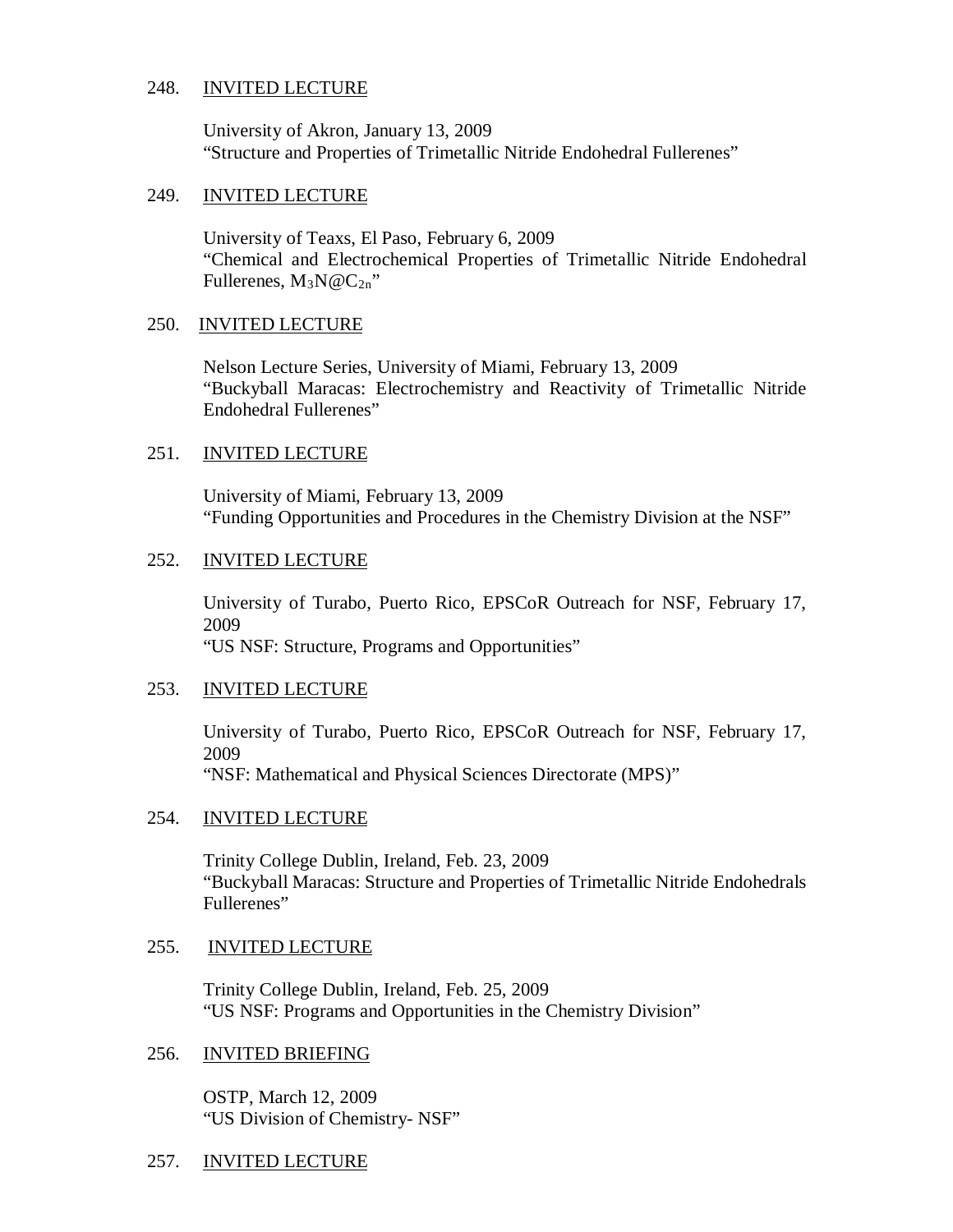International Symposium for Functional Molecules, Tsukuba, Japan, March 16, 2009

"Chemical and Electrochemical Properties of Trimetallicnitride Endohedrals Fullerenes"

#### 258. INVITED LECTURE

Univ. of Tokyo, Tokyo, Japan, March 17, 2009 "Chemical and Electrochemical Properties of Trimetallicnitride Endohedrals Fullerenes"

#### 259. INVITED LECTURE

Eminent Scientist Lecture, ACS National Meeting, Salt Lake City, Utah, March 23, 2009 "Buckyballs: From Basic Research to Nanotechnology"

#### 260. INVITED LECTURE

ACS National Meeting, Salt Lake City, Utah, CHE Town Hall Meeting, March 23, 2009 "Proposed Realignment of NSF CHE Programs"

### 261. INVITED LECTURE

George Mason Univ., VA, April 6, 2009 "Buckyball *Maracas*: Chemical and Electrochemical Properties of Endohedral Fullerenes"

### 262. INVITED LECTURE  $215<sup>th</sup> ECS Meeting, San Francisco, May  $23<sup>rd</sup> – 29<sup>th</sup>, 2009$$ "Novel Trimetallic Nitride Endohedral Fullerenes"

#### 263. INVITED LECTURE

Instituto Catalán de Investigaciones Químicas Spain June  $15<sup>th</sup>$ , 2009 "Buckyball *Maracas*: Synthesis Functionalization and Electronic Properties of Endohedral Fullerenes"

#### 264. INVITED LECTURE

Universidad de Valencia ICIMOL Spain June  $16<sup>th</sup>$ , 2009 "Buckyball *Maracas*: Synthesis Functionalization and Electronic Properties of Endohedral Fullerenes"

#### 265. INVITED LECTURE

Universidad de Zaragoza Spain June 19th, 2009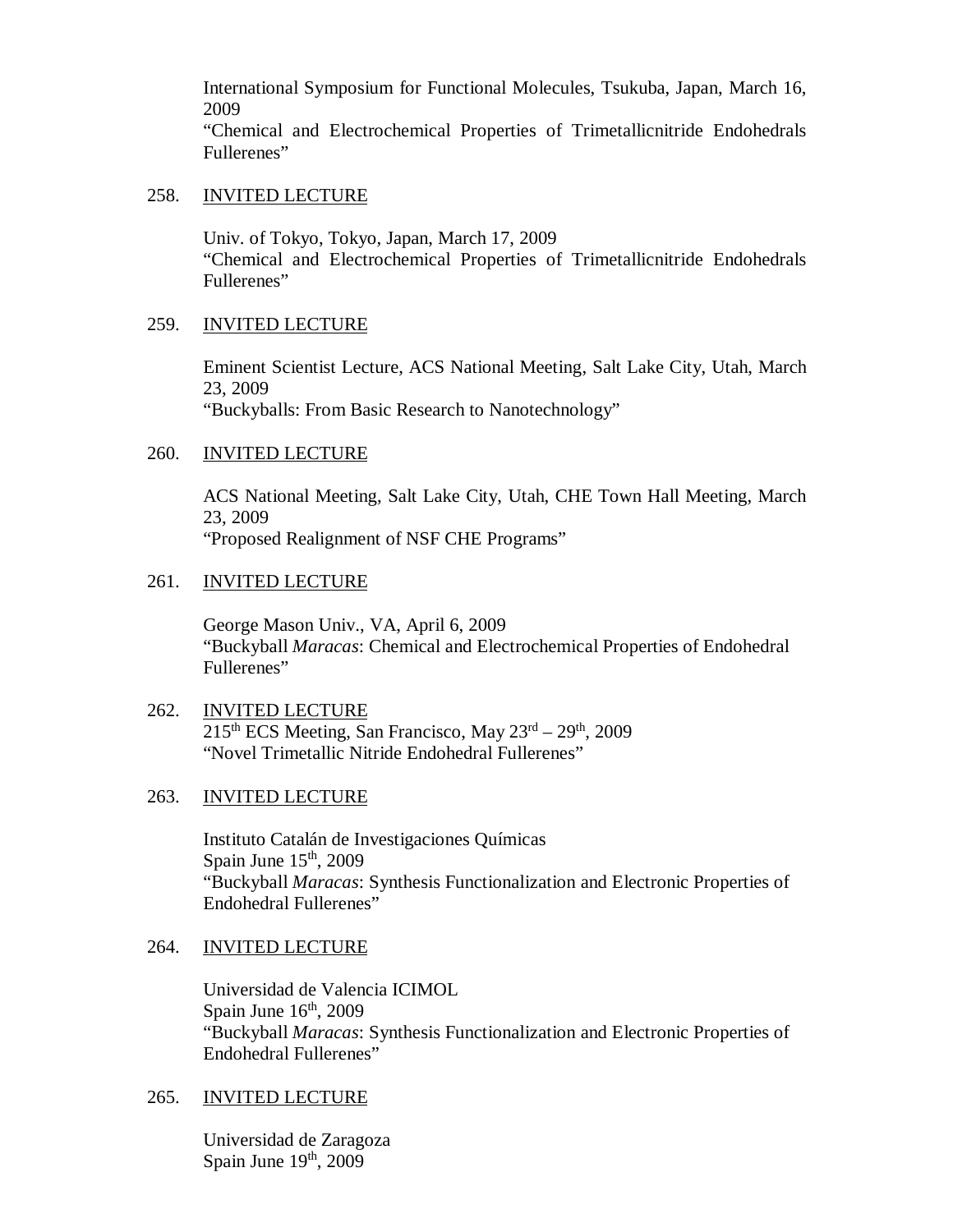"Buckyball *Maracas*: Synthesis Functionalization and Electronic Properties of Endohedral Fullerenes"

### 266. IMPROVISED LECTURE

Physical Organic Gordon Conference, Jul. 1, 2009, Holderness School NH "What's Happening at NSF Chemistry?"

### 267. INVITED LECTURE

ISNA 13, Luxembourg, Jul. 20, 2009 "Buckyball Maracas: Chemical and Electrochemical Properties of Trimetallic Nitride A=Endohedral Fullerenes"

### 268. INVITED LECTURE

University of Edinburgh, Edinburgh UK, July 30, 2009 "Buckyball *Maracas*: Synthesis Functionalization and Electronic Properties of Endohedral Fullerenes"

### 269. CONTRIBUTED LECTURE

238th ACS Meeting, Washington, DC, Aug. 16, 2009 "Tuning the Electronic and Structural Properties of Metallic Nitride Endohedral Metallofullerenes"

### 270. CONTRIBUTED LECTURE

238th ACS Meeting, Washington, DC, Aug. 16, 2009 "Violations of the Isolated Pentagon Rule in Metallic Nitride Endohedral Fullerenes: Electronic and Chemical Properties"

### 271. INVITED LECTURE

238th ACS Meeting, Washington, DC, Aug. 16, 2009, Senior Chemists Breakfast "Budgets, Changes and Opportunities in the NSF Chemistry Division"

### 272. CONTRIBUTED LECTURE

238th ACS Meeting, Washington, DC, Aug. 16, 2009, Senior Chemists Breakfast "Budgets, Changes and Opportunities in the NSF Chemistry Division"

### 273. TOWN HALL PRESENTATION

238th ACS Meeting, Washington, DC, Aug. 16, 2009 "NSF Chemistry Division Town Hall Overview of the Division and Chemistry Funding Opportunities"

### 274. INVITED LECTURE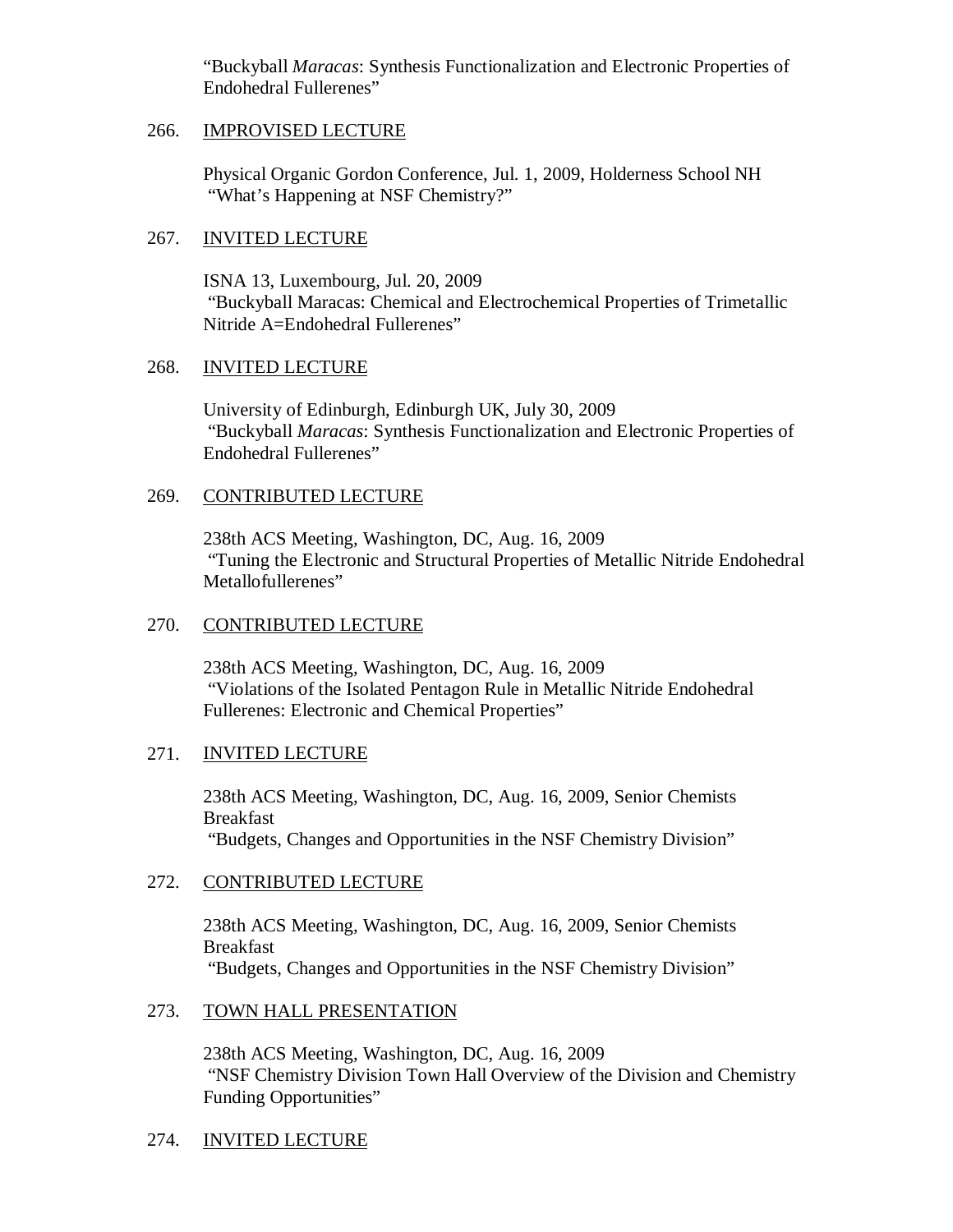75th Herty Medal Symposium, Georgia Tech., 17 Sept., 2009 "Buckyball Maracas: Chemical and Electrochemical Properties of Trimetallic Nitride Endohedral Fullerenes"

### 275. INVITED LECTURE

75th Herty Medal Symposium, Future Medalists, Emory University, 18 Sept., 2009 "Why Chemistry?"

### 276. CONTRIBUTED WORKSHOP

SERMACS 2009, San Juan, Puerto Rico, 21 Sept., 2009 (3 hour workshop with Bert Holmes) "Writing Better NSF Research and Education Proposals"

### 277. INVITED LECTURE

SERMACS 2009, San Juan, Puerto Rico, 23 Sept., 2009 "Buckyball Maracas: Chemical and Electrochemical Properties of Trimetallic Nitride Endohedral Fullerenes"

### 278. INVITED LECTURE

Univ. of Florida, 28 Sept., 2009 "Buckyball Maracas: Chemical and Electrochemical Properties of Trimetallic Nitride Endohedral Fullerenes"

### 279. INVITED LECTURE

Changchun Institute of Applied Chemistry, Changchun, China, 5 Oct., 2009 "Buckyball Maracas: Chemical and Electrochemical Properties of Trimetallic Nitride Endohedral Fullerenes"

### 280. INVITED LECTURE

Xiamen Univ., Xiamen, China, 8 Oct., 2009 "Buckyball Maracas: Chemical and Electrochemical Properties of Trimetallic Nitride Endohedral Fullerenes"

### 281. INVITED LECTURE

Hefei Univ., Hefei, China, 10 Oct., 2009 "Buckyball Maracas: Chemical and Electrochemical Properties of Trimetallic Nitride Endohedral Fullerenes"

#### 282. INVITED LECTURE

Virginia Commonwealth Univ., Richmond, VA, 20 Nov., 2009 "Overview of the Chemistry Division at NSF"

### 283. INVITED LECTURE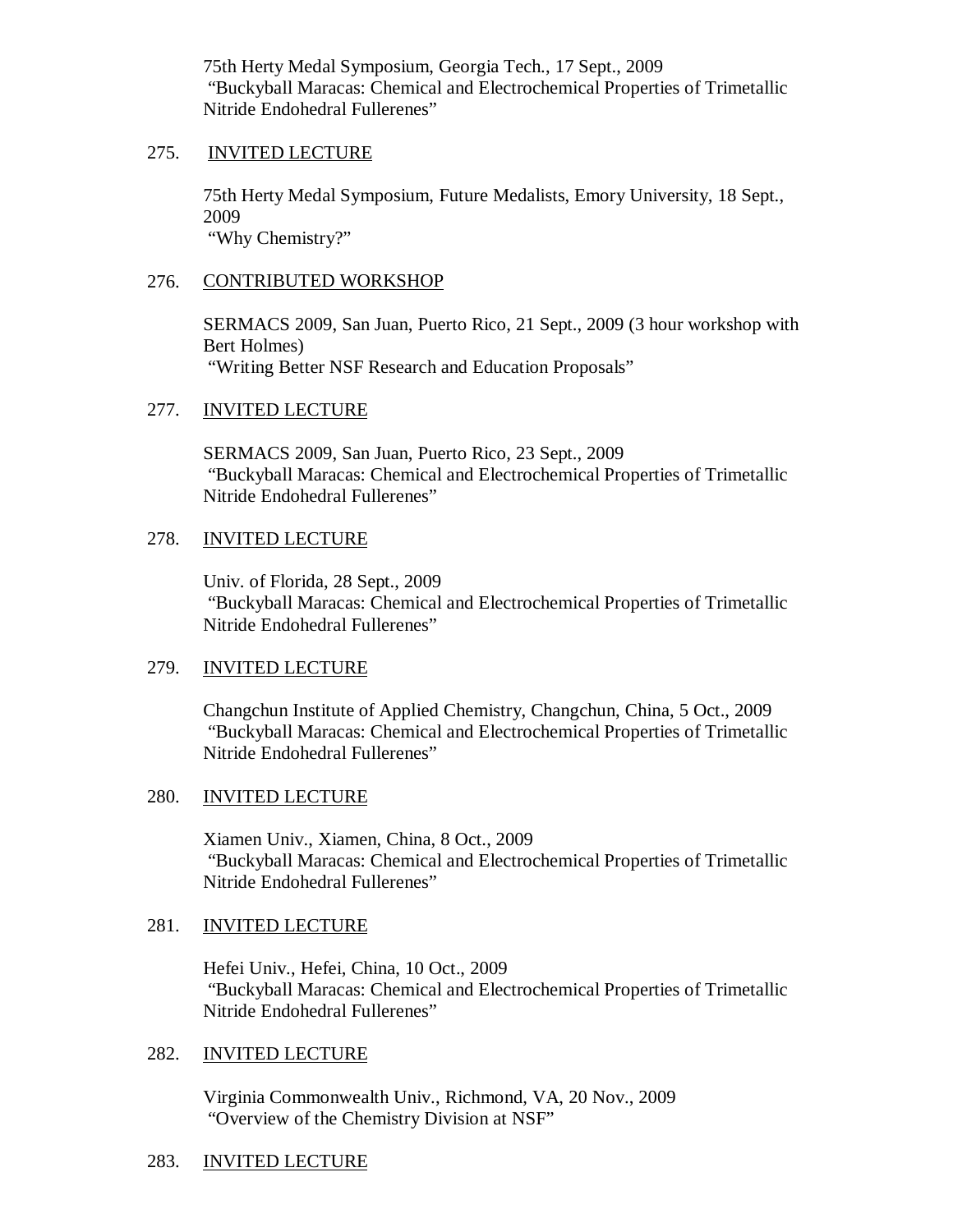Virginia Commonwealth Univ., Richmond, VA, 20 Nov., 2009 "Buckyball Maracas: Chemical and Electrochemical Properties of Trimetallic Nitride Endohedral Fullerenes"

### 284. INVITED LECTURE

Univ. of Florida, 14 Dec., 2009 "Functionalization and Properties of Empty and Endohedral Fullerenes"

### 285. INVITED LECTURE

Univ. of Puerto Rico, Humacao Campus, 23 Feb., 2010 "Buckyball Maracas: Chemical and Electrochemical Properties of Trimetallic Nitride Endohedral Fullerenes"

### 286. INVITED LECTURE

Univ. of Puerto Rico, Humacao Campus, 23 Feb., 2010 "Funding Opportunities in the Chemistry Division at the NSF"

### 287. INVITED LECTURE

Interamerican Univ. of Puerto Rico, Metropolitan Campus, 24 Feb., 2010 "Funding Opportunities in the Chemistry Division at the NSF"

### 288. INVITED LECTURE

Univ. of Puerto Rico, Cayey Campus, 25 Feb., 2010 "Funding Opportunities in the Chemistry Division at the NSF"

### 289. INVITED LECTURE

Univ. of Puerto Rico, Cayey Campus, 25 Feb., 2010 "Buckyball Maracas: Chemical and Electrochemical Properties of Trimetallic Nitride Endohedral Fullerenes"

### 290. INVITED LECTURE

Univ. of South Carolina, Columbia, SC, 1 Mar., 2010 "Buckyball Maracas: Chemical and Electrochemical Properties of Trimetallic Nitride Endohedral Fullerenes"

### 291. INVITED LECTURE

Univ. of Texas at Austin, Austin TX, 12 Mar., 2010 "Buckyball Maracas: Chemical and Electrochemical Properties of Trimetallic Nitride Endohedral Fullerenes"

### 292. INVITED LECTURE

Univ. of Texas at Austin, Austin TX, 12 Mar., 2010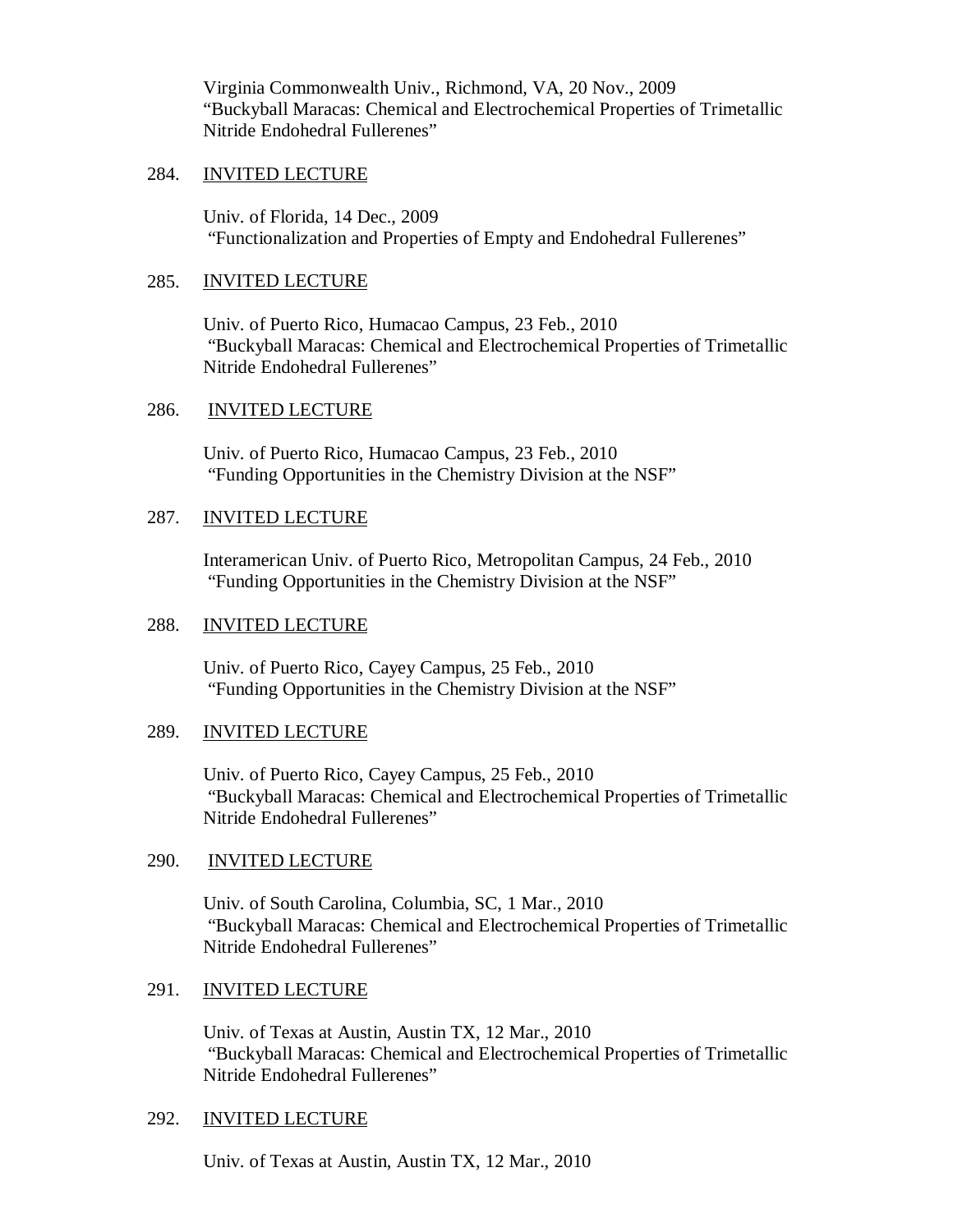"Buckyball Maracas: Chemical and Electrochemical Properties of Trimetallic Nitride Endohedral Fullerenes"

### 293. KEYNOTE LECTURE

239th ACS Meeting, San Francisco, 22 Mar., 2010, Presidential Symposium "Chemistry Education for a New Global Economy"

### 294. TOWN HALL PRESENTATION

239th ACS Meeting, San Francisco, 22 Mar., 2010, "NSF Chemistry Division Town Hall: Overview of the Division and Chemistry Funding Opportunities"

### 295. INVITED LECTURE

Univ. of Toledo, Toledo OH, exas 31 Mar., 2010 "Overview of the Division of Chemistry and Funding Opportunities"

### 296. INVITED COLLOQUIUM SPEAKER

Univ. of Wisconsin – Madison, Madison WI, 9 Apr., 2010 "Buckyball Maracas: Chemical and Electrochemical Properties of Trimetallic Nitride Endohedral Fullerenes"

### 297. INVITED LECTURE

Univ. of Wisconsin – Madison, Madison WI, 9 Apr., 2010 "NSF Chemistry: Statistics, Program Opportunities and Funding"

### 298. INVITED LECTURE

Heron 5, Heron Island, Australia, 10 July, 2010 "Maracas Moleculares: Reactividad y Propiedades Electroquímicas de Fulerenos Endohédricos"

### 299. INVITED LECTURE

Univ. of the Basque Country, Bilbao, Spain, 15 July, 2010 "Maracas Moleculares: Reactividad y Propiedades Electroquímicas de Fulerenos Endohédricos"

### 300. INVITED LECTURE

Univ. Autónoma de Madrid, Madrid, Spain, 18 July, 2010 "Maracas Moleculares: Reactividad y Propiedades Electroquímicas de Fulerenos Endohédricos"

### 301. INVITED LECTURE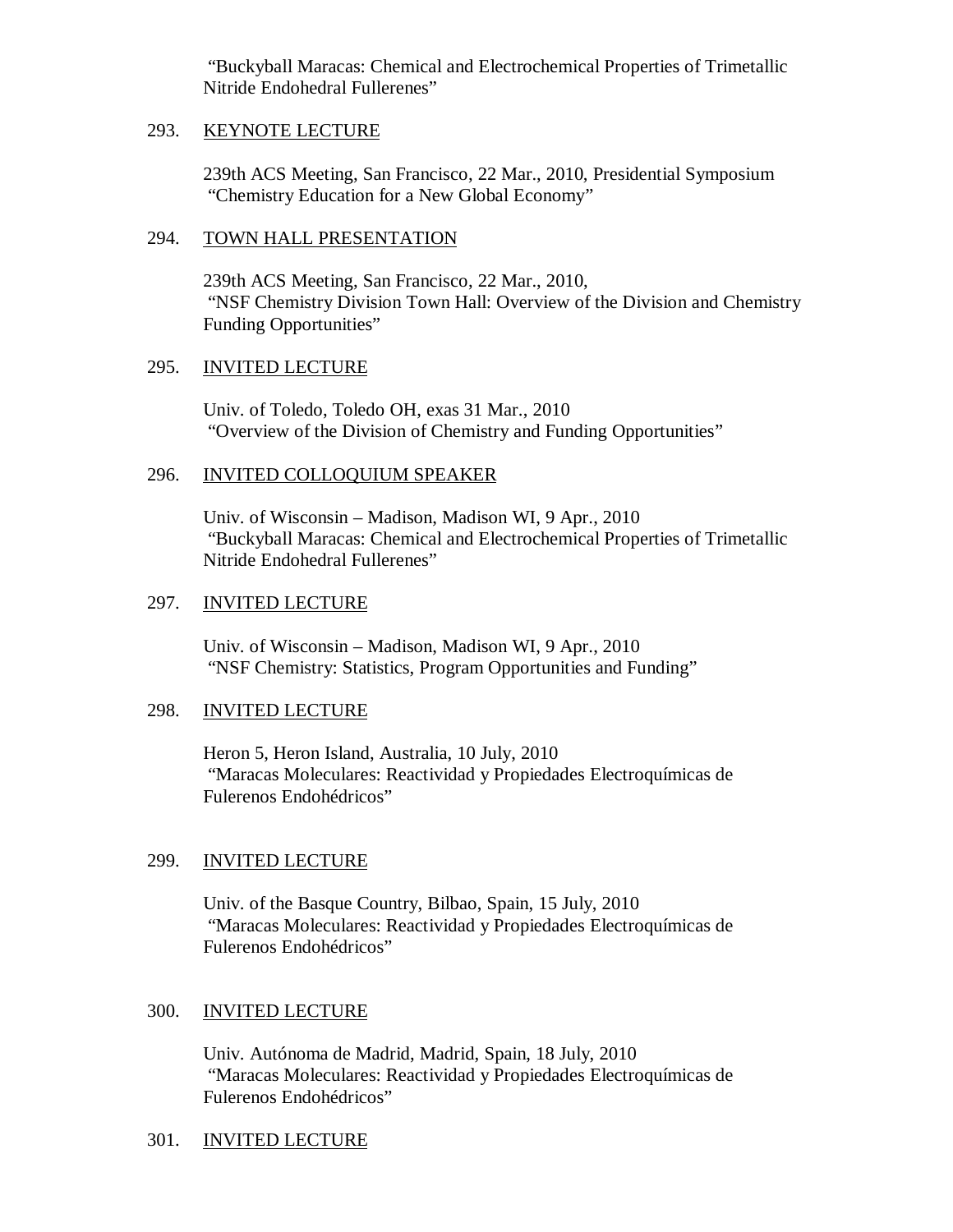Sioux Valley ACS-NPURCS Symposium, South Dakota, 6 August, 2010 "Buckyballs and Other Carbon Materials: From Basic Research to Innovation"

### 302. KEYNOTE LECTURE

 $240<sup>th</sup>$  ACS Meeting, Boston MA, 23 August, 2010 "Molecular Maracas: Chemical and Electrochemical Properties of Trimetallic Nitride Endohedral Fullerenes"

### 303. INVITED LECTURE

Simposio Mexicano de Quimica Supramolecular, Yautepec, Morelos, Mexico, 31 August, 2010 "Buckyball Maracas: Chemical and Electrochemical Properties of Endohedrals Fullerenes"

### 304. INVITED LECTURE

XXIX CONGRESO LATINOAMERICANO DE QUÍMICA – CLAQ 2010 30 September, 2010 **"**Maracas Moleculares: Síntesis y Propiedades Químicas y Electroquímicas de Fulerenos Endohedrales"

### 305. KEYNOTE LECTURE

Fullerene Silver Anniversary Symposium, Crete, Greece, 7 October, 2010 "Sc<sub>2</sub>S@ C<sub>2n</sub> (n=40-50): A novel Metallic Sulfide Endohedral Fullerene Family"

#### 306. INVITED SPEAKER

Montana State University, October 18, 2010 "Buckyballs Maracas: Endohedral Fullerenes and Their Potential Applications"

### 307. INVITED LECTURE

International Symposium "The Chemistry of Synthetic Carbon Allotropes", Erlangen, Germany, November 25-26, 2010 "Buckyball Maracas: Chemical and Electrochemical Properties of Endohedral Fullerenes"

### 308. SEMINAR SPEAKER

The Institute of Organic Chemisty, Zürich, Switzerland, November 30, 2010 "Buckyball Maracas: Exploring the Inside-Outside Interactions of Endohedral Fullerenes"

#### 309. INVITED SPEAKER

Pacifichem 2010, Honolulu, Hawaii, December 15-20, 2010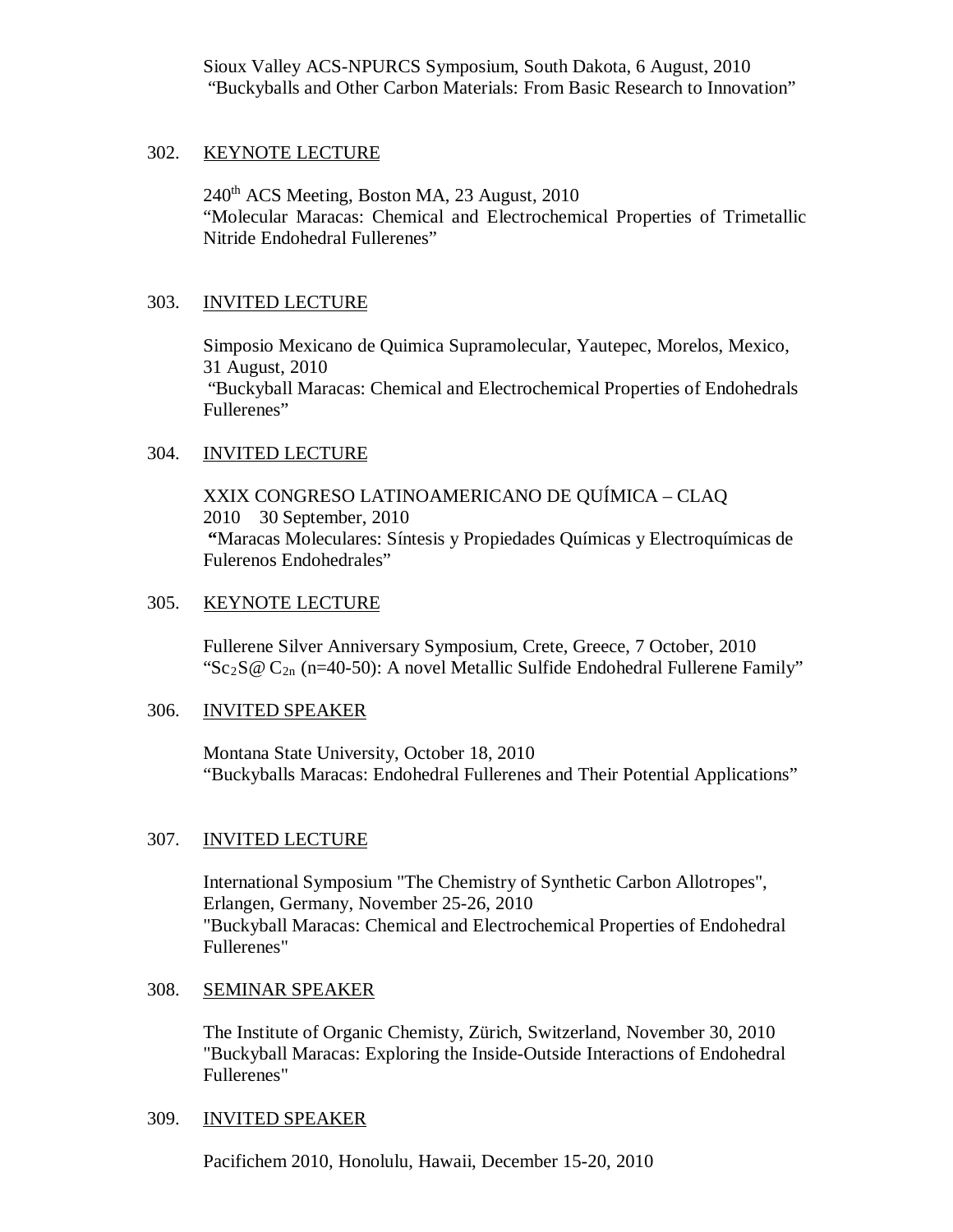"Endohedral Fullerenes: New Clusters and Supramolecular Interactions with Porphyrins"

## 310. INVITED LECTURE

Northern Arizona University, March 4, 2011 "Buckyball Maracas: Exploring the Inside-Outside Interactions of Endohedral Fullerenes"

# 311. INVITED LECTURE

Texas State University in San Marcos, March 7, 2011 "Buckyball Maracas: Exploring the Inside-Outside Interactions of Endohedral Fullerenes"

# 312. INVITED LECTURE

241<sup>st</sup> National ACS Meeting, Anaheim CA, March, 2011 "Symposium: STEM Education in the Global Economy: Innovation"

# 313. INVITED LECTURE

241<sup>st</sup> National ACSMeeting, Anaheim CA, March, 2011 "Buckyball Maracas: Exploring the Inside and Outside of Endohedral Fullerenes"

## 314. INVITED LECTURE

New Mexico State University, Las Cruces NM, April 21, 2011 "Buckyball Maracas: Interplay between Encapsulated Clusters and Exohedral Chemistry in Endohedral Fullerenes"

# 315. INVITED LECTURE

219th ECS Meeting, Montreal, Canada, May, 2011 "Thermal and Redox Stabilities of Endohedral Metallofullerene Derivatives"

# 316. INVITED LECTURE

9<sup>th</sup> Annual CSACS Meeting, Montreal, Canada, May 5, 2011 "Buckyball Maracas: Exploring the Inside and Outside of Endohedral Fullerenes"

# 317. INVITED LECTURE

Universidad de Alicante, Madrid, Spain, May. 11, 2011 "Buckyball Maracas: Interplay between Encapsulated Clusters and Exohedral Chemistry in Endohedral Fullerenes".

### 318. INVITED LECTURE

Universidad Miguel Hernández de Elche, Spain, May 12, 2011 "Fullerenos: Un Buen Ejemplo de Financiación de la Investigación Básica"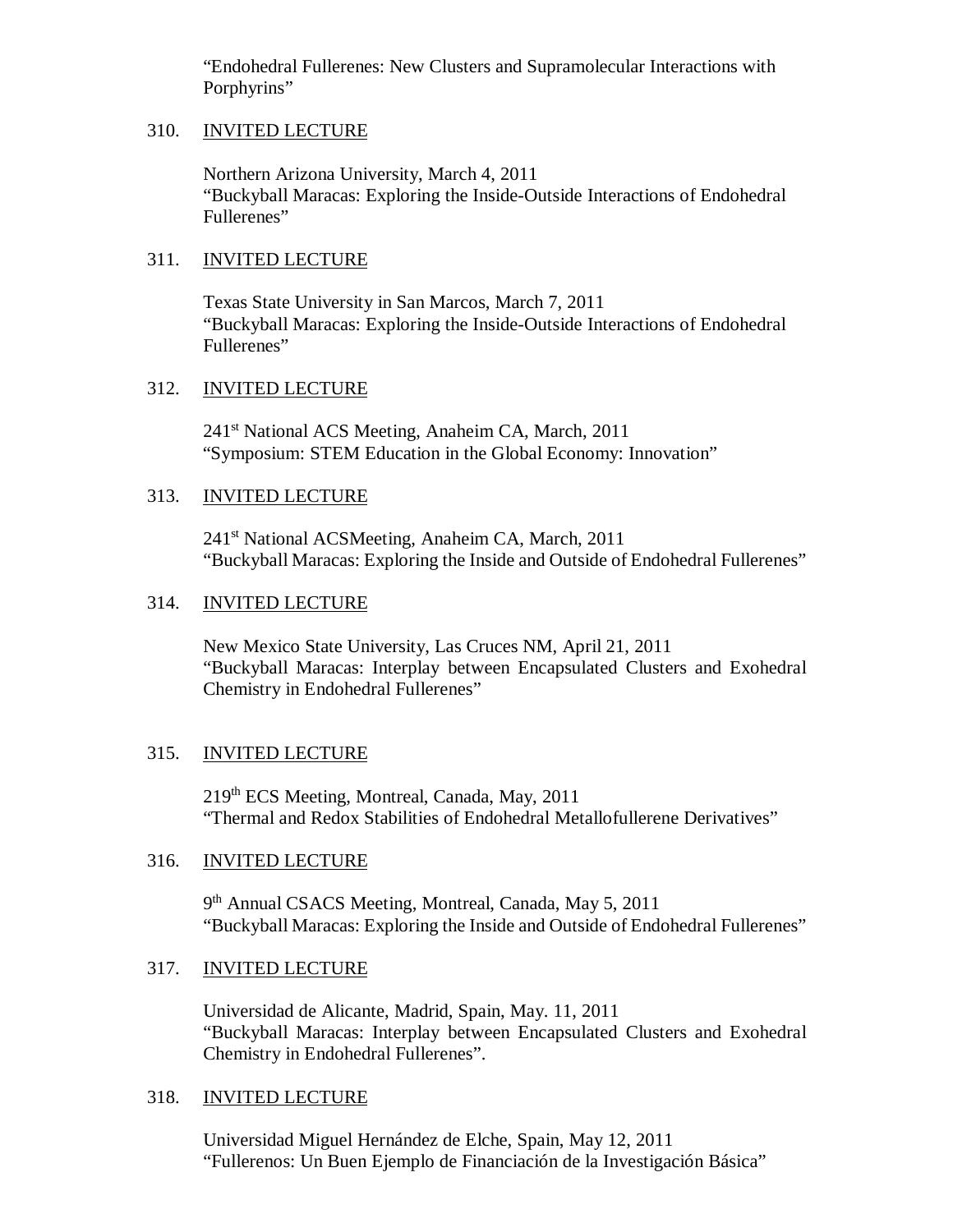SACNAS Summer Leadership Institute, Washington DC, July 27, 2011. "Strategic Planning and Serendipity"

### 320. INVITED LECTURE

IUPAC Meeting, San Juan, Puerto Rico, August 1st. 2011 "Buckyball Maracas: Exploring the Interplay between Endo- and Exohedral Properties of Endohedral Fullerenes"

### 321. INVITED LECTURE

European Symposium on Organic Reactivity, Tartu, Estonia, Sept. 16<sup>th</sup>, 2011 "Buckyball Maracas: Exploring the Inside and Outside Properties of Endohedral Fullerenes"

### 322. INVITED LECTURE

Univ. of Texas, San Antonio, October 6, 2011 "Playing with Buckyball Maracas: Interplay between the Inside and Outside Properties of Endohedral Fullerenes"

### 323. INVITED LECTURE

Queen's Univ., Kingston, Ontario, Canada, October 14, 2011 "Playing with Buckyball Maracas: Interplay between the Inside and Outside Properties of Endohedral Fullerenes"

## 324. KOHLER LECTURE

Univ. of California – Riverside, November 1, 2011 "Playing with Buckyball Maracas: Interplay between the Inside and Outside Properties of Endohedral Fullerenes"

# 325. KOHLER LECTURE

Univ. of California – Riverside, November 2, 2011 "Strategic Planning and Serendipity"

### 326. INVITED LECTURE

 $3<sup>rd</sup>$  International Symposium on Emergence of Highly Elaborated  $\pi$ -Space and Its Function, Tsukuba, Japan, Nov. 18, 2011 "Playing with Buckyball Maracas: Interplay between the Inside and Outside Properties of Endohedral Fullerenes"

- 327. INVITED LECTURE Chinese Academy of Sciences – Institute of Chemistry, Beijing, China, Nov. 21, 2011 "Playing with Buckyball Maracas: Interplay between the Inside and Outside Properties of Endohedral Fullerenes"
- 328. INVITED LECTURE Shantou Univ., Shantou, China, Nov. 24, 2011 "Playing with Buckyball Maracas: Interplay between the Inside and Outside Properties of Endohedral Fullerenes"
- 329. INVITED LECTURE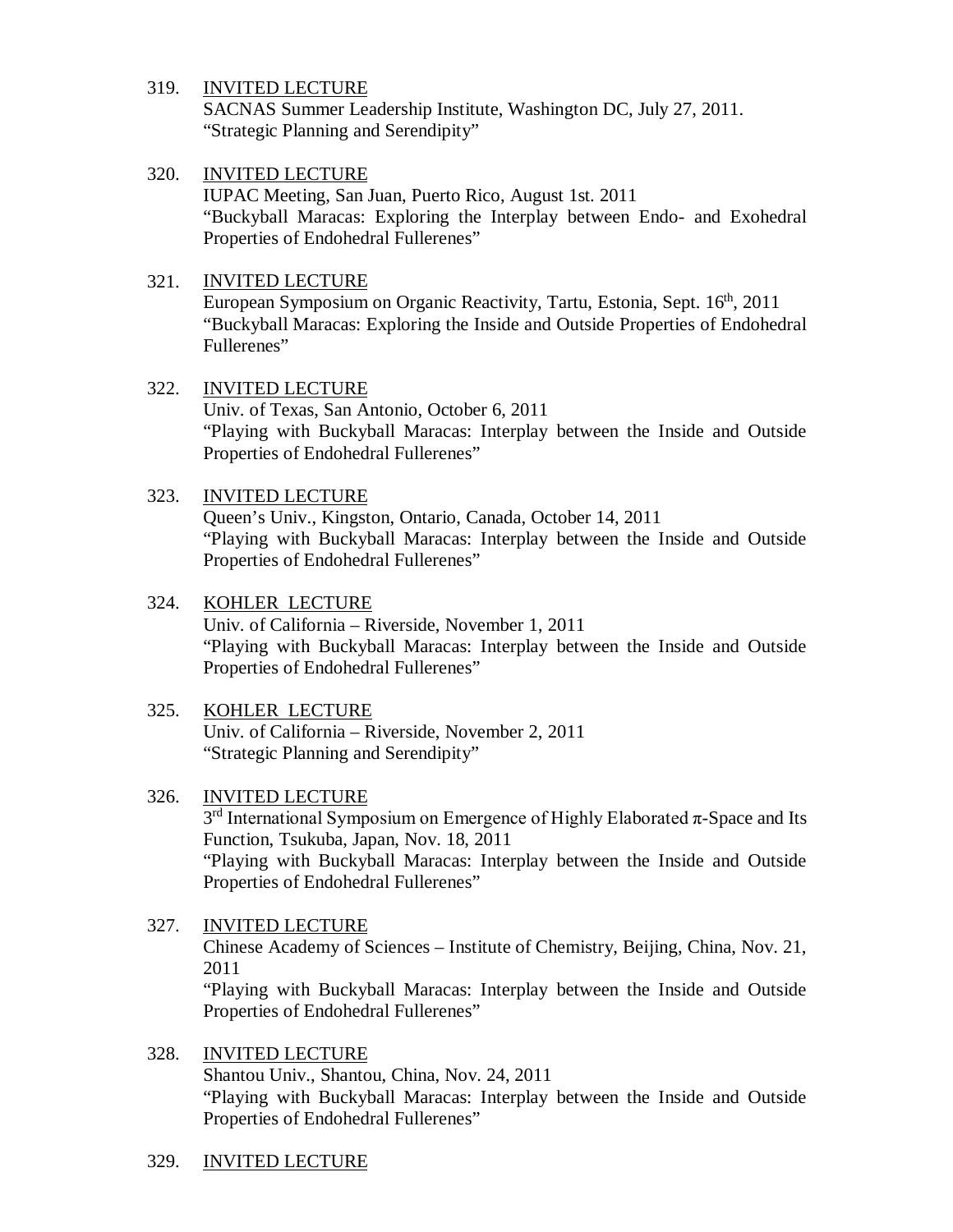20th. Chemical Conference, Santiago de Cuba, Hotel Melia Santiago, Cuba, Dec. 7, 2011

"Maracas Moleculares: Propiedades Quimicas y Electroquimicas De Fulerenos Endohericos"

330. INVITED LECTURE MROP, US Santa Barbara, California, Feb. 1, 2012 "Buckyball Maracas: Interplay Between the Inside Clusters and the Exohedral Chemistry of Endohedral Fullerenes"

## 331. INVITED LECTURE

Conference BioNanoTechno, Institute of Chemistry, University of Bialystok, Poland, March 8, 2012

"Buckyball Maracas: Tuning the Electronic Properties of Endohedral Fullerene Acceptors for Photovoltaic Applications"

# 332. INVITED LECTURE

[Universidad del Valle, Cali, Colombia,](http://www.univalle.edu.co/english/) March 15, 2012 "Maracas Moleculares: Correlacion Entre el Interior y la Quimica Exterior de Fulerenos Endohedricos"

## 333. INVITED LECTURE

[Universidad del Valle, Cali, Colombia,](http://www.univalle.edu.co/english/) March 16, 2012 "Oportunidades para Estudios de Post-Grado en la Universidad de Texas, El Paso"

334. INVITED LECTURE 243rd ACS National Meeting, San Diego, March 26, 2012 "Buckyball Maracas: The Inside (and Outside) Story"

# 335. INVITED LECTURE

Calvin College, Holland MI, April 19, 2012 "Playing with Buckyball Maracas: Interplay Between the Inside and Outside Properties of Endohedral Fullerenes"

- 336. INVITED LECTURE Hope College, Holland MI, April 20, 2012 "Playing with Buckyball Maracas: Interplay Between the Inside and Outside
- 337. INVITED LECTURE ECS Meeting, Seattle, Canada, May 10, 2012 "The  $Sc_2S@C_{2n}$  Family (n=35-50): Some Unusual Cages" INVITED
- 338. INVITED LECTURE Universidad Complutense de Madrid, Spain, Madrid, May 30, 2012 "Maracas Moleculares: Correlación entre el Contenido Interior y la Química Exterior de Fulerenos Endoédricos".
- 339. INVITED LECTURE Research Corporation for Science Advancement, 2012 Cottrell Scholar, Conference, Tucson, Arizona, July 13, 2012 "Carbon Materials and Serendipity: the Inside (and Outside) Story"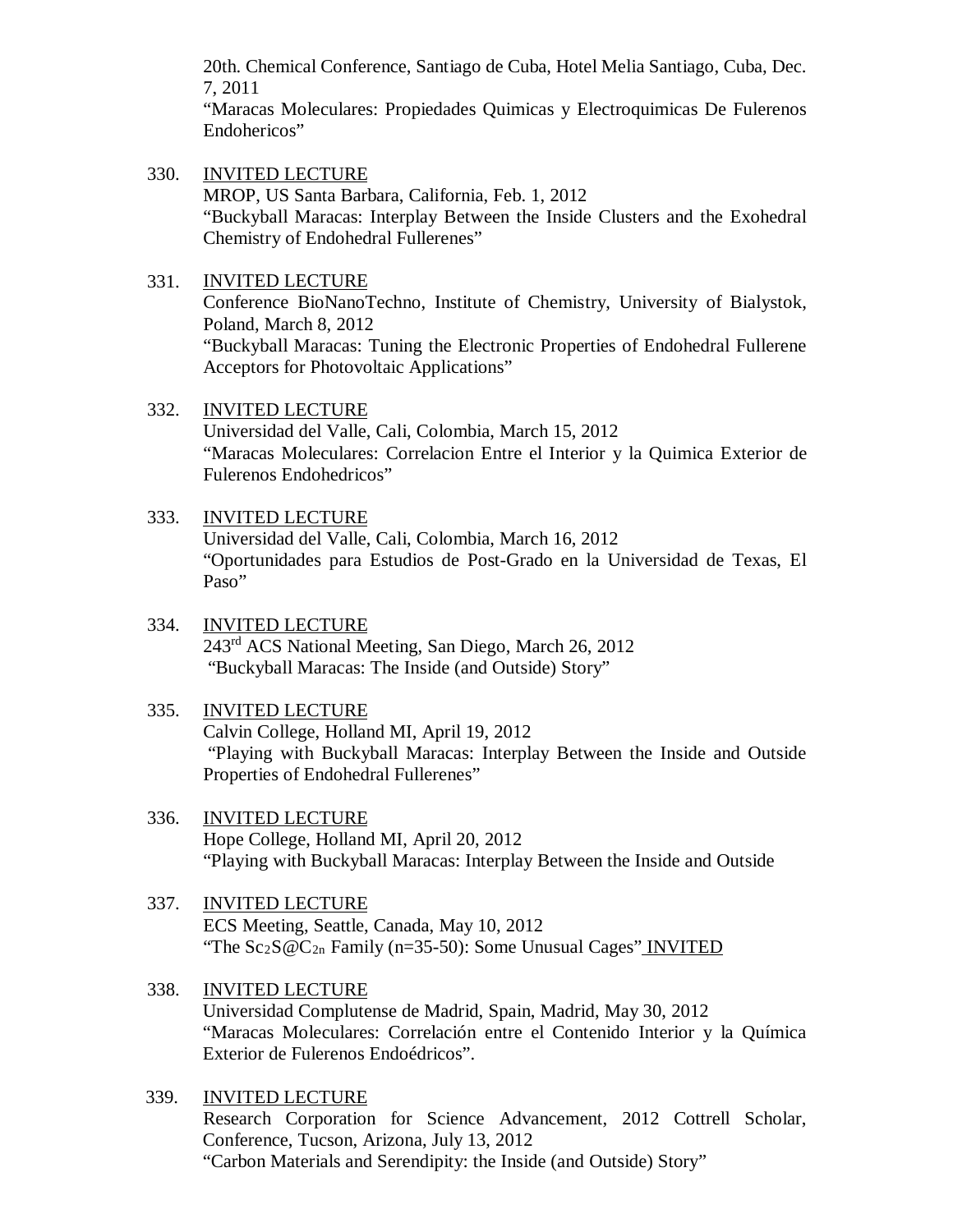University of California Santa Barbara, Summer Intern Research Programs, Santa Barbara, California, August 14, 2012 "Carbon Materials and Serendipity: the Inside (and Outside) Story"

### 341. INVITED LECTURE

Trinity University, San Antonio, TX, October 4, 2012 "Carbon Materials and Serendipity: the Inside (and Outside) Story"

### 342. INVITED LECTURE

Congreso Latioamericano de Química – CLAQ 2012, October 31st. 2012 "Buckyball Maracas: the Inside (and Outside) Properties of Endohedral Fullerenes"

#### 343. INVITED LECTURE

Annual Biomedical Research Conference for Minority Students, San Jose, CA, November 7th, 2012 "Carbon Materials and Serendipity: the Inside (and Outside) Story"

### 344. INVITED LECTURE

20 years of fullerenes at IFW Dresden, Dresden, Germany, November 20th, 2012 "Buckyball Maracas: the Inside (and Outside) Story"

#### 345. DISTINGUISHED INVITED LECTURE Xiamen University, Xiamen, China, November 30<sup>th</sup>, 2012

"Endohedral Fullerenes: the Inside (and Outside) Story of Buckyball "Maracas"

### 346. INVITED LECTURE

City University of Hong Kong, December 4th, 2012 "Endohedral Fullerenes: the Inside (and Outside) Story of Buckyball "Maracas"

### 347. INVITED LECTURE

The Hong Kong University of Science and Technology, December 5th, 2012 "Endohedral Fullerenes: the Inside (and Outside) Story of Buckyball "Maracas"

### 348. INVITED LECTURE

The University of California Santa Barbara, February 11-12th, 2013 "Design and Synthesis of Endohedral and Empty Fullerene Derivatives as Acceptors for OPV Devices"

### 349. INVITED LECTURE

Center for Materials Research in Bilbao, Spain, February 25th, 2013 "Buckyball Maracas: the Inside (and Outside) Story of Endohedral Fullerenes"

### 350. INVITED LECTURE Energigune Center in Vitoria, Spain, February 26th, 2013 "Buckyball Maracas: the Inside (and Outside) Story of Endohedral Fullerenes"

351. INVITED LECTURE BiomaGune Center in San Sebastian, Spain, February 28th, 2013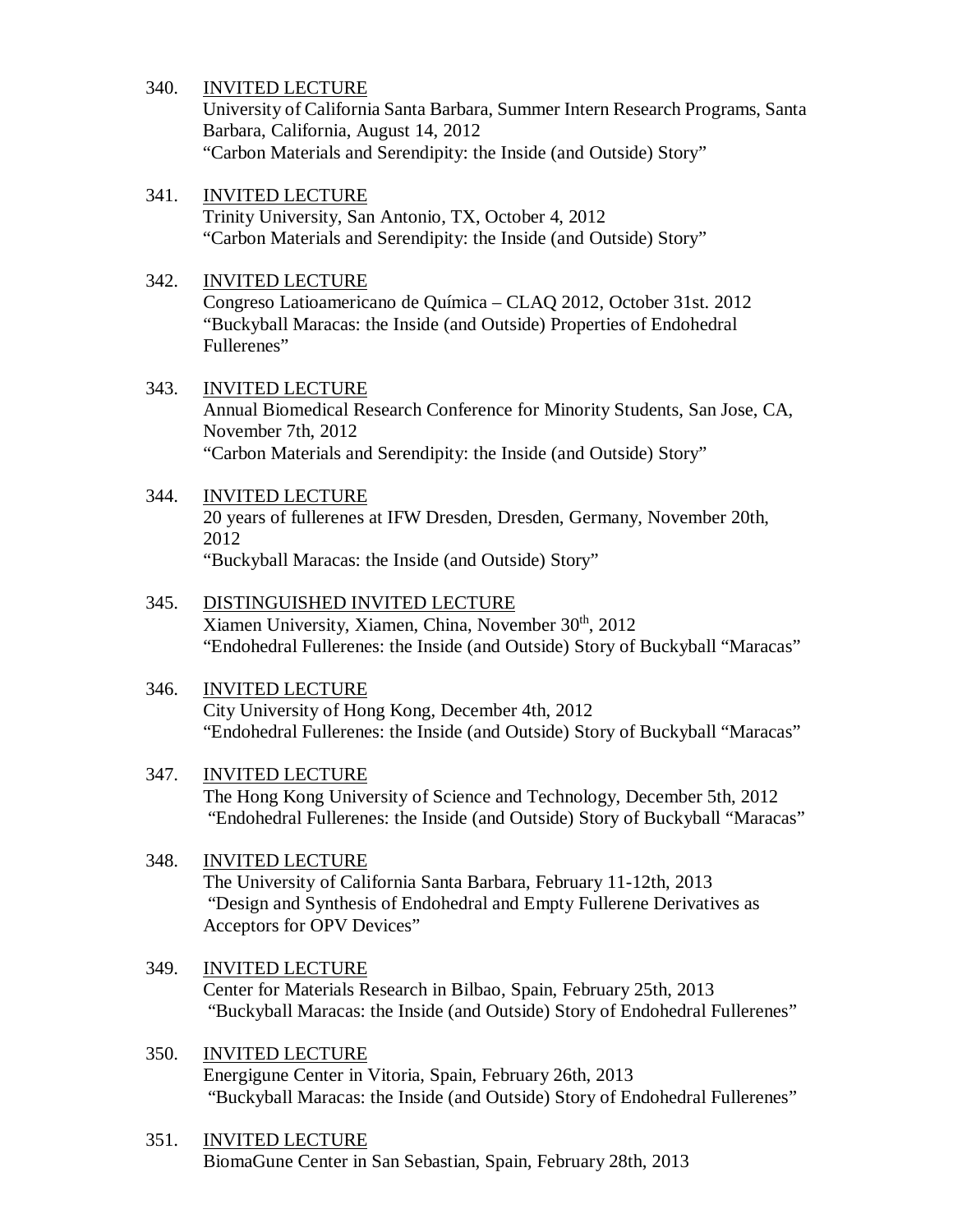"Buckyball Maracas: the Inside (and Outside) Story of Endohedral Fullerenes"

# 352. PLENARY LECTURE

Universidad de Puerto Rico, Rio Piedras, March 6, 2013 "Buckyball Maracas: the Inside (and Outside) Story of Endohedral Fullerenes"

353. PLENARY LECTURE Primer Congreso Estudiantil de Química: Nanotecnología, Universidad de Puerto Rico, Rio Piedras, March 6, 2013 "Carbon Materials and Serendipity"

# 354. PLENARY LECTURE JTM/PRISM 2013, Universidad del Turabo, Caguas Puerto Rico, March 9, 2013 "Carbon Nanomaterials and Serendipity: the Inside (and Outside) Story"

# 355. INVITED LECTURE

New Mexico Highlands University, Las Vegas, NM, March 27, 2013 "Buckyball Maracas: the Inside (and Outside) Story of Endohedral Fullerenes"

### 356. PLENARY LECTURE

CLAFQO 12, Iguassu Falls, April 11, 2013 "Buckyball Maracas: the Inside (and Outside) Story of Endohedral Fullerenes"

### 357. PLENARY LECTURE

33rd. Annual Arthur Sweeny Jr. Lecture, Lehman College, City University of New York, NY, May 3rd, 2013 "Buckyball Maracas: the Inside (and Outside) Story of Endohedral Fullerenes"

### 358. INVITED LECTURE

223rd. ECS Meeting, Toronto, Canada, May 14, 2013 "New Endohedral Fullerene Compounds and their Reactivity Differences"

### 359. INVITED LECTURE

223rd. ECS Meeting, Toronto, Canada, May 15, 2013 "A Cluster Fullerene Containing Only Non Group III Metals Inside the Carbon Cage: Ti<sub>2</sub>S @C<sub>78</sub>-D<sub>3h</sub> with a Linear Sulfide Cluster Inside the Cage"

### 360. INVITED LECTURE

Univ. of Bordeaux, France, May 31, 2013 "Endohedral Fullerenes: the Inside (and Outside) Story of Buckyball "Maracas"

#### 361. INVITED LECTURE

 $11<sup>th</sup>$  Conference on Functional π Systems, Arcachon, France, June 7, 2013 "Buckyball Maracas: the Inside (an Outside) Story of Endohedral Fullerenes"

# 362. Keynote Speaker

RISE Symposium, Rutgers University, July 31, 2013 "Carbon Materials and Serendipity: the Inside (and Outside) Story"

### 363. INVITED LECTURE

Univ. of Tokyo, Japan, July 28, 2013 "Endohedral Buckyballs: The Importance of Size, Shape and Electronic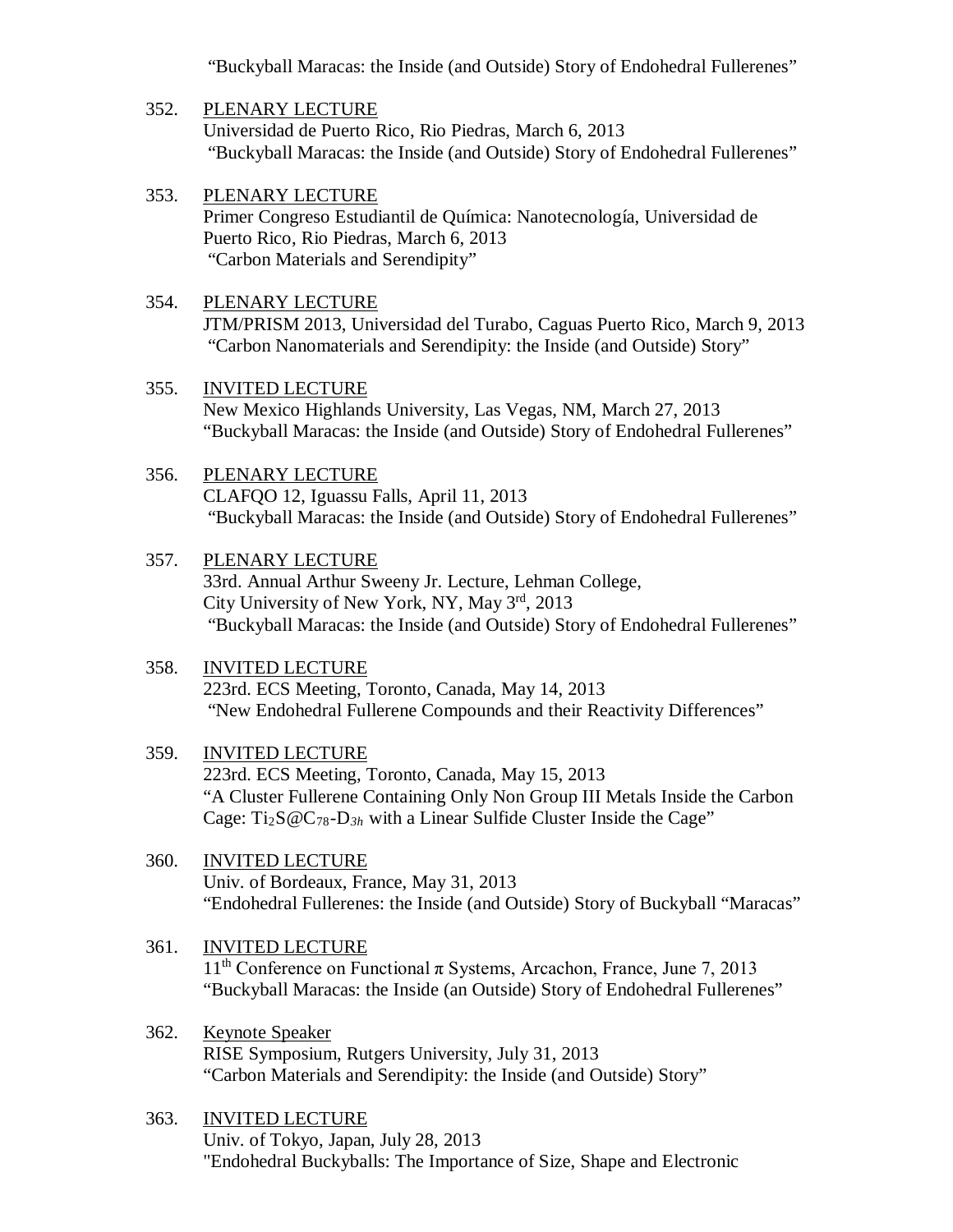Structure"

364. Keynote Lecture

MicroEchem 2013, La Muralla, Amealco de Bonfil, Mexico, September 19, 2013

"Buckyball Maracas: the Inside (and Outside) Story of Endohedral Fullerenes"

# 365. Conferencia Magna

Univ. Interamericana de Puerto Rico, Recinto Metropolitrano, 27 de Septiembre de 2013

"Serendipia y Ciencia: el Descubrimiento de Nuevos Materiales de Carbono y la Revolución Nano"

- 366. INVITED LECTURE BioMed 2013, El Paso, TX, October 26, 2013 "Empty and Endohedral Fullerenes for Materials and Biomedicine"
- 367. INVITED LECTURE University of Nevada at Las Vegas, November 1, 2013 "Buckyball Maracas: the Inside (and Outside) Story of Endohedral Fullerenes"

# 368. INVITED LECTURE

University of Texas, Arlington, November 15, 2013 "Buckyball Maracas: the Inside (and Outside) Story of Endohedral Fullerenes"

# 369. INVITED LECTURE

University of Suzhou, China, November 25, 2013 "Endohedral Fullerenes: Size, Shape and Electronic Complementarity between the Carbon Cage and the Cluster"

# 370. INVITED LECTURE

Hefei University of Science and Technology, November 26, 2013 "Endohedral Fullerenes: Size, Shape and Electronic Complementarity between the Carbon Cage and the Cluster"

# 371. INVITED LECTURE

Huazhong University of Science and Technology, November 28, 2013 "Endohedral Fullerenes: Size, Shape and Electronic Complementarity between the Carbon Cage and the Cluster"

- 372. INVITED LECTURE University of New Mexico, Albuquerque, December 4, 2013 "Size, Shape and Electronic Complementarity Between Carbon Cages and Clusters for Endohedral Fullerenes"
- 373. INVITED LECTURE University of Miami, February 18, 2013 "Size, Shape and Electronic Complementarity between Carbon Cages and the Clusters for Endohedral Fullerenes"

# 374. INVITED PLENARY LECTURE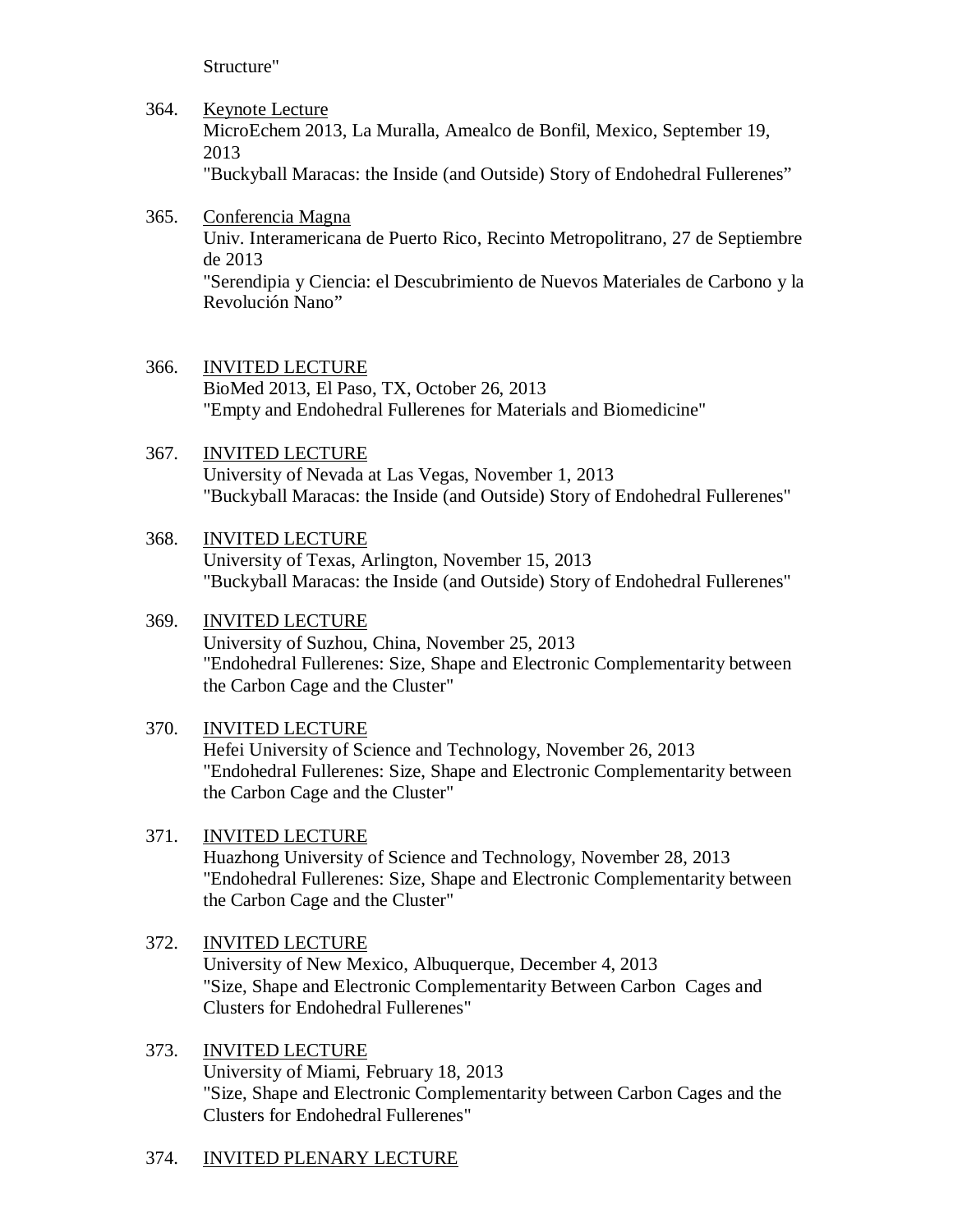25<sup>th</sup> Austin Symposium on Molecular Structure and Dynamics at Dallas, March, 2014

"Buckyball Maracas: the Inside (and Outside) Story of Endohedral Fullerenes"

# 375. INVITED LECTURE 247th ACS National Meeting, Dallas, TX, March 18, 2014 "Clusterfullerene Endohedral Compounds: Synthesis, Functionalization, and Properties in OPV Cells"

# 376. INVITED LECTURE

UCLA, Chemistry and Biochemistry, Los Angeles, CA, April 17, 2014 "Size, Shape and Electronic Complementarity between the Carbon Cages and the Clusters in Endohedral Fullerenes"

# 377. KEYNOTE SPEAKER

University of Texas at El Paso, COURI Symposium, April 26, 2014 "Science & Serendipity: From the Discovery of New Carbon Materials to the Nano Revolution"

# 378. INVITED LECTURE

Univ. of Lisbon, Centro de Química Estructural, Portugal, June 6, 2014 "Size, Shape and Electronic Complementarity between the Carbon Cages and the Clusters in Endohedral Fullerenes"

# 379. INVITED LECTURE

Univ. Complutense de Madrid, Spain, June 11, 2014 "The Importance of Electronic, Size and Shape Complementarity between the Encapsulated Clusters and the Carbon Cages of Endohedral Fullerenes"

# 380. INVITED LECTURE

Univ. Autónoma de Madrid, Spain, June 12, 2014 "Complementaridad Electrónica, de Tamaño y de Forma en Fulerenos Endohédricos" (Maracas Moleculares)

# 381. PLENARY LECTURE

CIMTEC Meeting, Montecatini Terme, Italy, June 17, 2014 "Endohedral Fullerenes: the Importance of Size, Shape and Electronic Complementarity between the Encapsulated Clusters and the Carbon Cages"

# 382. INVITED LECTURE

Instituto Italiano di Tecnologia, Genova, Italy, June 23, 2014 "Buckyball Maracas: Size, Shape and Electronic Complementarity between the Carbon Cages and the Clusters for Endohedral Fullerenes"

### 383. INVITED LECTURE Univ. Autónoma de Barcelona, Spain, June 25, 2014 "Maracas Moleculares: Complementaridad Electrónica, de Tamaño y de Forma en Fulerenos Endohédricos"

384. INVITED LECTURE Workshop on Fullerene and Supramolecular Chemistry, Univ. Rovira i Virgili, Tarragona, Spain, June 26, 2014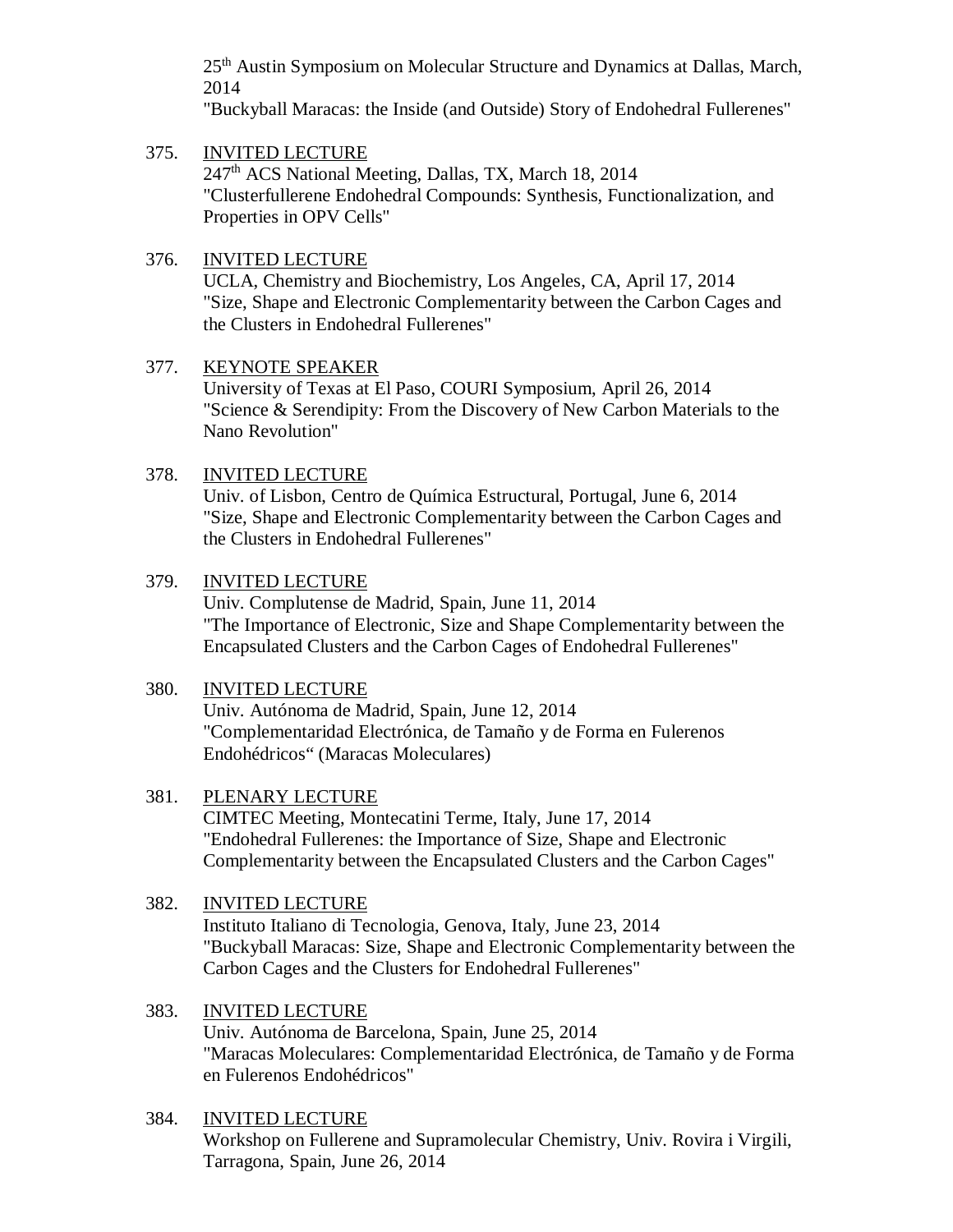"The Importance of Electronic, Size and Shape Complementarity between the Encapsulated Clusters and the Carbon Cages of Endohedral Fullerenes"

### 385. PLENARY LECTURE

XI Girona Seminar on Carbon, Metal, and Carbon-Metal Clusters: from Theory to Applications, Girona, Spain, June 30, 2014 "Single and Multiple Addition Reactions with Empty and Endohedral Fullerenes"

### 386. INVITED LECTURE

First Summer School in Organic Photovoltaics: From Molecules to Solar Cells, Bialystok, Poland, July 3, 2014 "Acceptors in Organic Photovoltaic Cells: the Central Role of Fullerenes and their Derivatives"

### 387. INVITED LECTURE

248<sup>th</sup> ACS National Meeting, San Francisco, CA, August 12, 2014 "Fullerenes and Metals: From Endohedral Structures (Molecular Maracas) to Supramolecular Assemblies"

### 388. INVITED LECTURE

XXIII International Materials Research Congress, Cancún, Mexico, August 19, 2014

"Size, Shape and Electronic Complementarity between the Carbon Cages and the Clusters in Endohedral Fullerenes"

### 389. INVITED LECTURE

University of North Texas, Denton, TX, September 12, 2014 "Size, Shape and Electronic Complementarity between Encapsulated Clusters and the Carbon Cages in Endohedral Fullerenes"

### 390. INVITED LECTURE

University of Texas at El Paso, Physics Dept., September 19, 2014 "Buckyball Maracas: the Importance of Size, Electronic Structure and Shape for Endohedral Fullerenes"

### 391. PLENARY LECTURE

CLAQ Meeting, Lima, Peru, October 17, 2014 "Maracas moleculares: La importancia del tamaño, la estructura electrónica y la forma geométrica en fulerenos endohédricos"

# 392. PLENARY INVITED LECTURE XIV Jornada Científica del ICMol, University of Valencia, Spain, December 12, 2014 "Maracas moleculares: La importancia del tamaño, la estructura electrónica y la

forma geométrica en fulerenos endohédricos"

### 393. PLENARY LECTURE University of Malaga, Spain, December 17, 2014 "Buckyball Maracas: The Importance of Size, Shape and Electronic Structure Complementarity for Endohedral Fullerenes"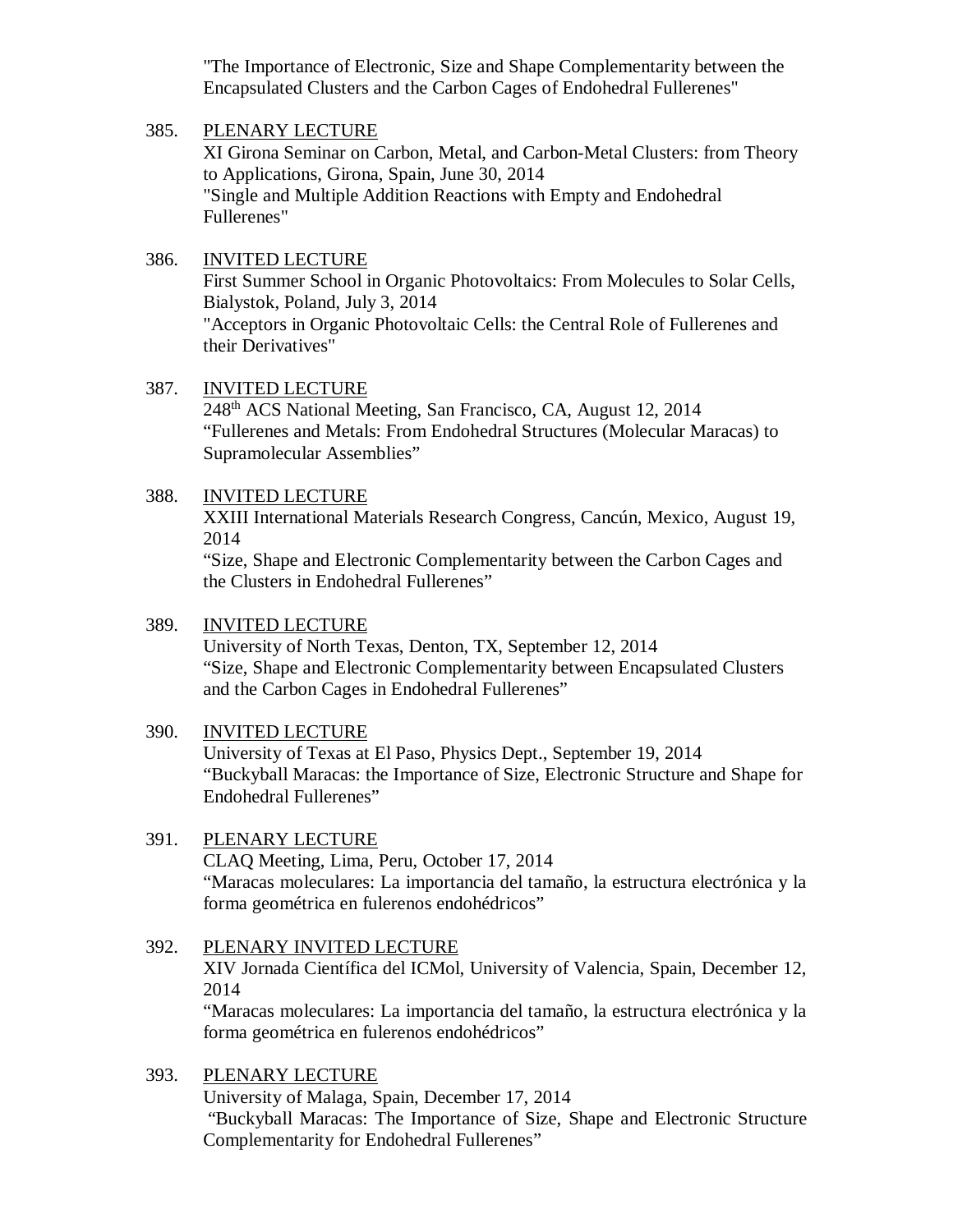## 394. PLENARY LECTURE

Tecnológico de Monterrey, NUCLEUM, Monterrey, Mexico, March 14, 2015 "Serendipia y Ciencia: Desde el Descubrimiento de Nuevos Materiales de Carbono Hasta la Revolución Nano"

# 395. INVITED COLLOQUIUM SPEAKER

University of Houston, Houston, Texas, April 7, 2015 "Regioselective *Bis*-Additions to Empty and Endohedral Fullerenes: Tether or Internal Cluster Control?"

# 396. INVITED COLLOQUIUM SPEAKER

Rice University, Houston, Texas, April 8, 2015 "Regioselective *Bis*-Additions to Empty and Endohedral Fullerenes: Tether or Internal Cluster Control?"

# 397. PETER B. SHERRY MEMORIAL LECTURE

Georgia Techy., Atlanta, GA, April 16, 2015 "Regioselective *Bis*-Additions to Empty and Endohedral Fullerenes: Exohedral or Internal Cluster Control?"

# 398. INVITED COLLOQUIUM LECTURE UC-Davis, May 5, 2015 "Regioselective *Bis*-Additions to Empty and Endohedral Fullerenes: Exohedral or Internal Cluster Control?"

# 399. PLENARY LECTURE 13ra Conferencia Latinoamericana de Físico Química Orgánica, Córdoba, Argentina, May 17, 2015 "Regioselective *Bis*-Additions to Empty and Endohedral Fullerenes: Exohedral or Internal Cluster Control?"

# 400. INVITED LECTURE ACNS'2015, St. Petersburg, Russia, June 29, 2015 "Regioselective *Bis*-Additions to Empty and Endohedral Clusterfullerenes: External Tether or Internal Cluster Control?"

# 401. INVITED LECTURE ISNA-16, Madrid, Spain, July 8, 2015 "Regioselective *Bis*-Additions to Empty and Endohedral Clusterfullerenes: External Tether or Internal Cluster Control?"

# 402. PLENARY LECTURE XXIV International Materials Research Congress (IMRC 2015), Cancún, México, August 14, 2015 "Fullerenes as Acceptors in OPV Devices: Regioselective Bis-Additions to Empty and Endohedral Clusterfullerenes"

# 403. INVITED LECTURE European Symposium on Organic Reactivity (ESOR) 2015, Kiel, Germany, August 31, 2015 "Regioselective *Bis*-Additions to Empty and Endohedral Clusterfullerenes: External Tether or Internal Cluster Control?"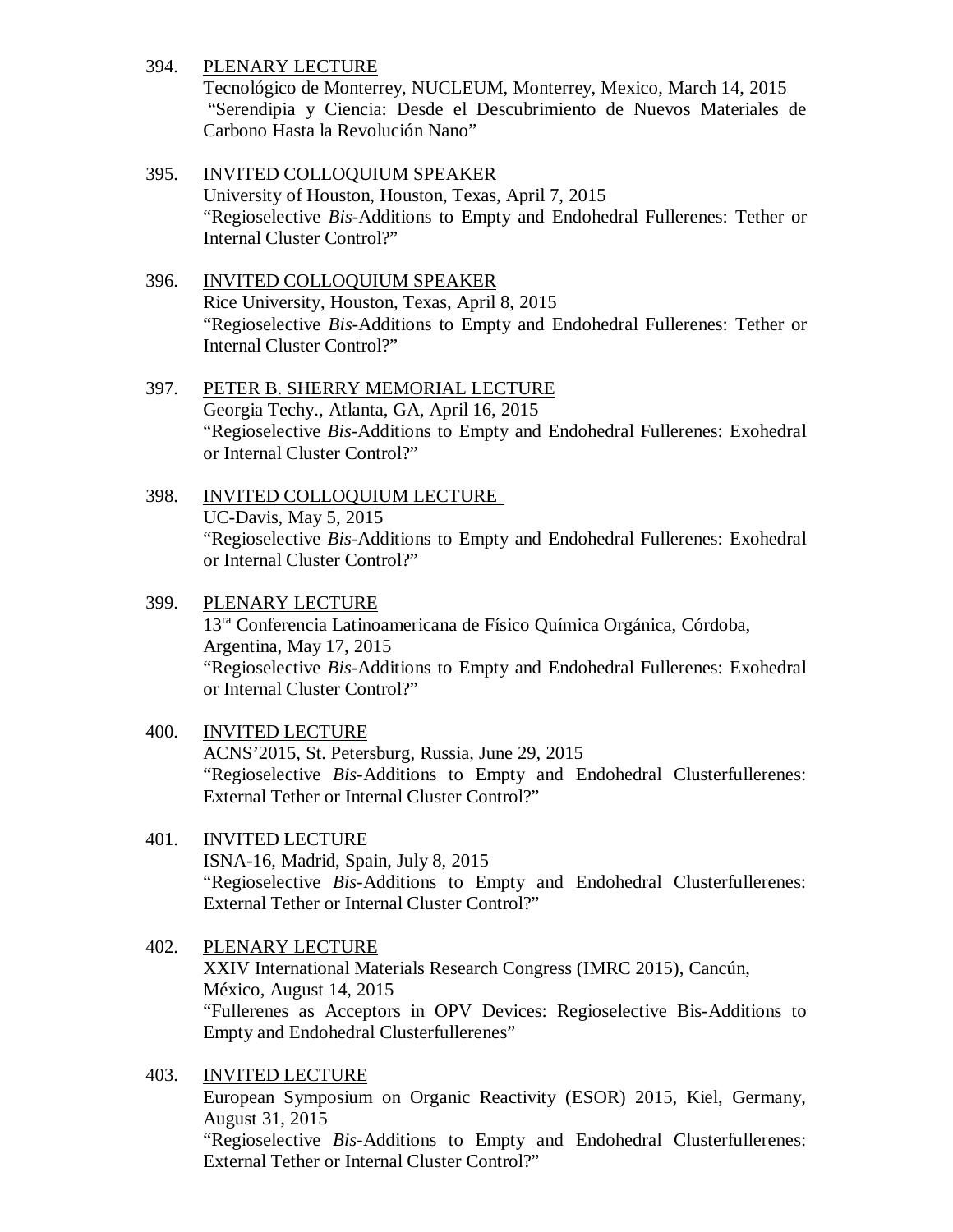404. INVITED Colloquium

Florida State University, September 10, 2015 "Regioselective *Bis*-Additions to Empty and Endohedral Clusterfullerenes: External Tether or Internal Cluster Control?"

## 405. INVITED Colloquium Dupont Manual High School, Louisville, Kentucky, 25 September, 2015 "Serendipity & Science: From the Discovery of New Carbon Materials to the Nano Revolution"

- 406. Brown and Williamson Distinguished Lecturer University of Louisville, Louisville, Kentucky, September 25, 2015 "Regioselective Bis-Additions to Empty and Endohedral Fullerenes: Pronounced Differences due to the Encapsulated Clusters"
- 407. PLENARY LECTURE Quimicuba 2015, Habana, Cuba, October 16, 2015 "Regioselective *Bis*-Additions to Empty and Endohedral Clusterfullerenes: External Tether or Internal Cluster Control?"

### 408. INVITED Colloquium

Pontificia Universidad de Chile, Santiago de Chile, October 19, 2015 "Regioselective *Bis*-Additions to Empty and Endohedral Clusterfullerenes: External Tether or Internal Cluster Control?"

409. PLENARY LECTURE 3rd International Conference on Materials Science (ICMS 2015), Valdivia, Chile, October 23, 2015

(Buckyvall Maracas) "Regioselective *Bis*-Additions to Empty and Endohedral Clusterfullerenes: External Tether or Internal Cluster Control?"

### 410. INVITED LECTURE

2nd UTEP-UCSB PREM Workshop, Santa Barbara, California, November 16, 2015

"Empty and Endohedral Fullerenes and their Derivatives: Potential Applications in Photovoltaic Devices."

- 411. INVITED PLENARY LECTURE Pacifichem 2015, Honolulu, Hawaii, December 18, 2015 "Uranium-Based Endohedral Fullerenes and Fullerenes as Anti-HIV Agents."
- 412. INVITED LECTURE Phthalocyanines and Close Friends Symposium to honor Prof. Tomás Torres, Elche, Spain, January 27, 2016 "Are Fullerenes Effective Anti-HIV Agents? Recent Results and Mechanistic Studies."
- 413. INVITED LECTURE Simposio sobre Nanoformas de Carbono, Grafenos y Otros Materiales 2D, Valencia, Spain, January 29, 2016 "Derivatization of Empty and Endohedral Fullerenes."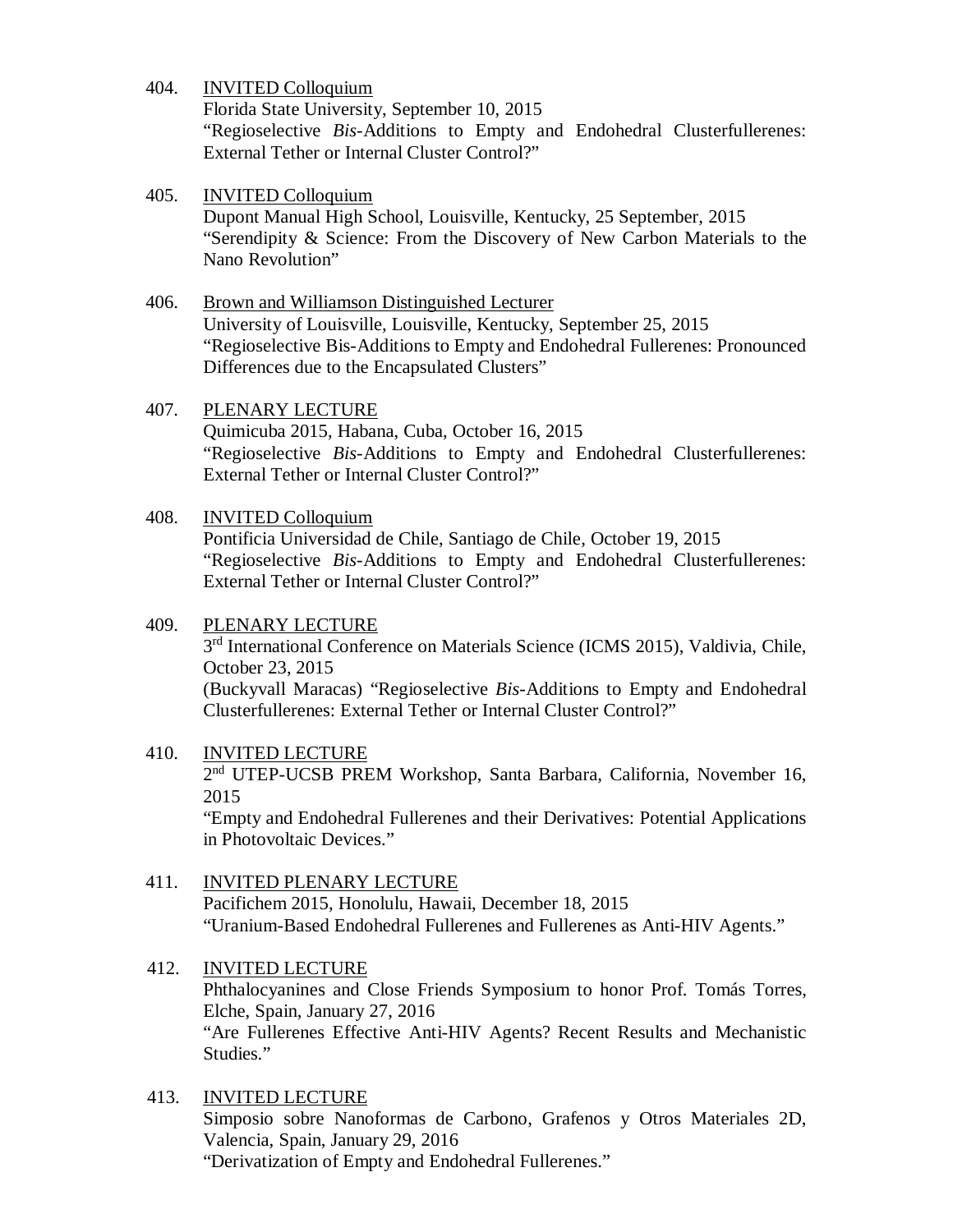Marquette Univeristy, Milwaukee, WI, April 22, 2016 "Buckyball Maracas: Synthesis and Properties of Endohedral Fullerenes."

### 415. INVITED LECTURE

Suzhou University of Science and Technology, Suzhou, China, May 3, 2016 "Buckyball Maracas: Synthesis and Properties of Endohedral Fullerenes."

## 416. INVITED LECTURE

Université de Stasbourg, Strasbourg, France, May 11, 2016 "Serendipity in Science: From the Discovery of Buckyballs to the Nanocarbon Revolution."

### 417. INVITED LECTURE

Université de Stasbourg, Strasbourg, France, May 12, 2016 "Are Fullerenes Good for Anything? From Materials Applications to Biological Activity."

## 418. INVITED LECTURE

Université de Stasbourg Cronenbourg Campus, Strasbourg, France, May 18, 2016 "Are Fullerenes Good for Anything? From Materials Applications to Biological Activity."

## 419. INVITED LECTURE

Université de Stasbourg, Strasbourg, France, May 19, 2016 "Buckyball Maracas: Synthesis and Properties of Endohedral Fullerenes."

# 420. INVITED LECTURE

Universidad de La Habana, Cuba, June 6, 2016 "Are Fullerenes Good for Anything? From Materials Applications to Biological Activity."

# 421. INVITED LECTURE

ICPOC-23, Sydney, Australia, July 4, 2016 "Are Fullerenes Effective Anti-HIV Agents? Recent Results and Mechanistic Studies."

# 422. INVITED LECTURE

Telluride Science Conference, Radicals in the Rockies VII, Telluride, CO, August 3, 2016

"Recent Developments in Endohedral Clusterfullerene Chemistry."

423. INVITED LECTURE

SIBEAQO III, Porto, Portugal, September 23, 2016 "Buckyball Maracas: Properties and Reactivity of Empty and Endohedral Fullerenes."

### 424. INVITED LECTURE Colorado School of Mines, Golden, CO, September 30, 2016 "Empty and Endohedral Fullerenes: New Structures and Unique Reactivity."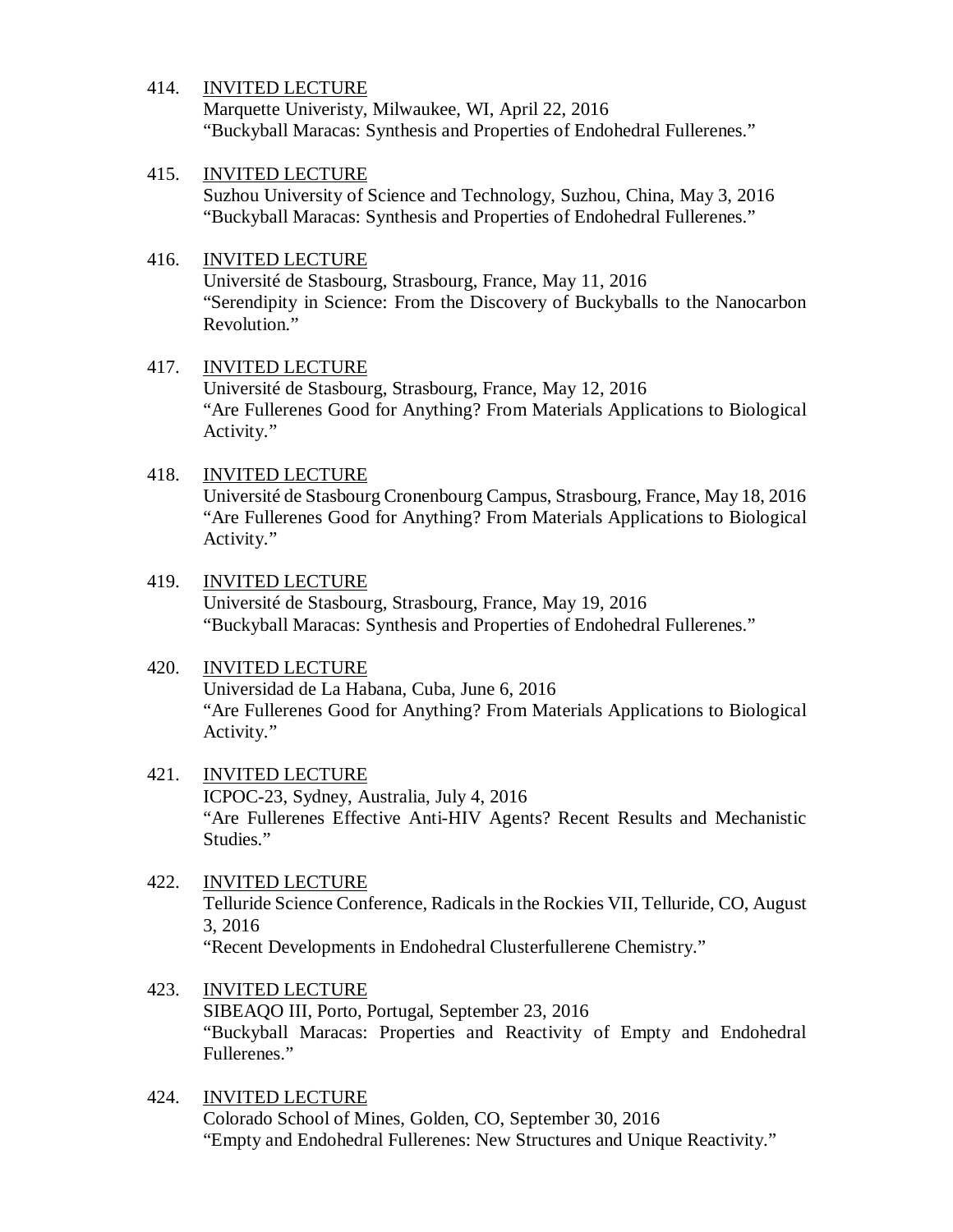10th WCCMS, Punta de Tralca, Chile, October 18, 2016 "New Endohedral Fullerene Structures: Reactivity and Mechanistic Aspects."

### 426. INVITED LECTURE

Columbia University MRSEC Seminar, New York, NY, January 24, 2017 "Playing with Buckyball Maracas: Structure and Reactivity of Endohedral Fullerenes."

## 427. INVITED LECTURE

Universidad de Castilla – La Mancha, Toledo, Spain, February 21, 2017 "Empty and Endohedral Fullerenes: Unique Structures, Properties, and Reactivities."

# 428. INVITED LECTURE

Universidad de Castilla – La Mancha, Ciudad Real, Spain, February 24, 2017 "Empty and Endohedral Fullerenes: Unique Structures, Properties, and Reactivities."

# 429. INVITED LECTURE

Ulm University, Ulm, Germany, March 15, 2017 "Empty and Endohedral Fullerenes: Unique Structures, Properties, and Reactivities."

430. INVITED LECTURE CLAFQO-14, Concón, Chile, May 7, 2017 "New Endohedral Fullerene Structures: Reactivity and Mechanistic Aspects."

# 431. INVITED LECTURE

231<sup>st</sup> ECS Meeting, New Orleans, LA, May 29, 2017 "Actinide Endohedral Fullerenes: Uranium-Based Systems with Unique Bonding Motifs."

### 432. INVITED LECTURE

XIII Congreso Internacional de Investigación Científica, June 8, 2017 "Buckyball Maracas: Structures, Properties and Applications of Empty and Endohedral Fullerene Compounds."

# 433. SPECIAL LECTURE

XIII Congreso Internacional de Investigación Científica, June 9, 2017 "Science and Serendipity: From the Discovery of New Carbon Materials to the Nanocarbon Revolution."

# 434. INVITED LECTURE

Physical-Organic Gordon Research Conference, Holderness, NH, June 28, 2017 "Fullerene Cages as Nano-Containers for Unique Uranium Species."

### 435. INVITED LECTURE

254<sup>th</sup> ACS National Meeting, Washington, DC, August 22, 2017 "Monometallic, Dimetallic and Cluster Endohedral Fullerenes: New Bonding Motifs and Unexpected Properties"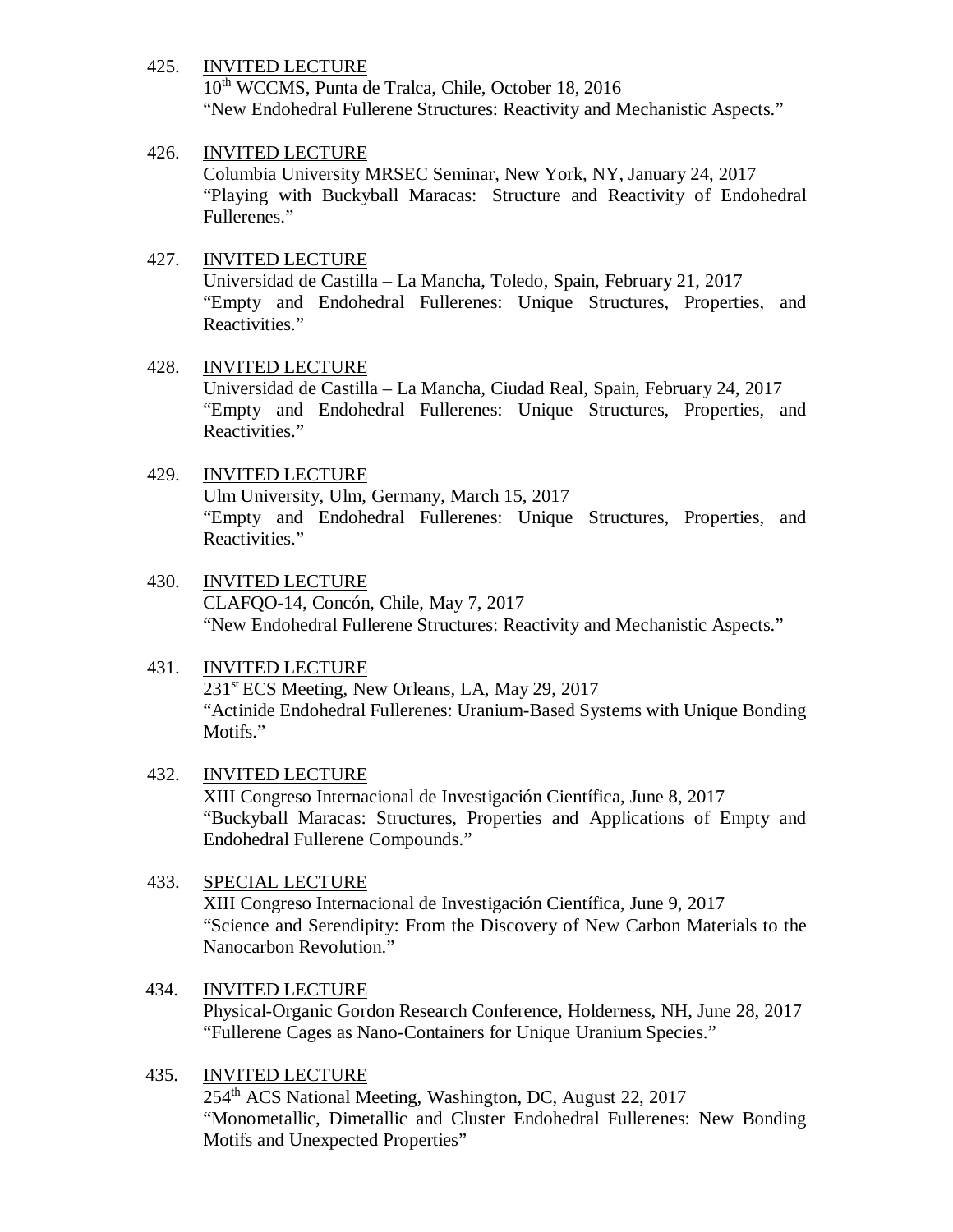University of Wyoming, Laraime, Wyoming, September 6, 2017 "Playing with Buckyball Maracas: Structure and Reactivity of Endohedral Fullerenes."

# 437. INVITED LECTURE

University of Nebraska-Lincoln, Lincoln, Nebraska, September 8, 2017 "Playing with Buckyball Maracas: Structure and Reactivity of Endohedral Fullerenes."

## 438. INVITED LECTURE

CINVESTAV, Mexico City, Mexico, September 13, 2017 "Playing with Buckyball Maracas: Structure and Reactivity of Endohedral Fullerenes."

### 439. PLENARY LECTURE

Congreso Colombiano de Química, Bucaramanga, Colombia, October 27, 2017, "Science and Serendipity: From the Discovery of New Unexpected Carbon Materials to Unanticipated Applications."

## 440. INVITED PLENARY LECTURE

Universidad del Valle, Cali, Colombia, October 30, 2017, "New Endohedral Fullerene Structures: Reactivity and Mechanistic Aspects."

## 441. INVITED PLENARY LECTURE

Neal Thorpe Memorial Lecture, Murdock College Science Research Conference, Spokane, Washington, November 10, 2017, "Science and Serendipity: From the Discovery of Unexpected Carbon Materials to Unanticipated Applications."

# 442. INVITED LECTURE

Huazhong University of Science & Technology, Wuhan, China, November 17, 2017,

"New Endohedral Fullerenes: Structures and Mechanistic Aspects."

# 443. INVITED LECTURE

Univ. Rovira I Virgili, Tarragona, Spain, March 14, 2018, "Science and Serendipity: From the Discovery of Unexpected Carbon Materials to Unanticipated Applications."

### 444. INVITED LECTURE Univ. Rovira I Virgili, Tarragona, Spain, March 19, 2018, "Buckyball Maracas: New Endohedral Fullerene Structures, Reactivity and Supramolecular Interactions."

### 445. INVITED LECTURE

Institute of Materials Science of Barcelona, Barcelona, Spain, April 4, 2018, "Buckyball Maracas: New Endohedral Fullerene Structures, Reactivity and Supramolecular Interactions."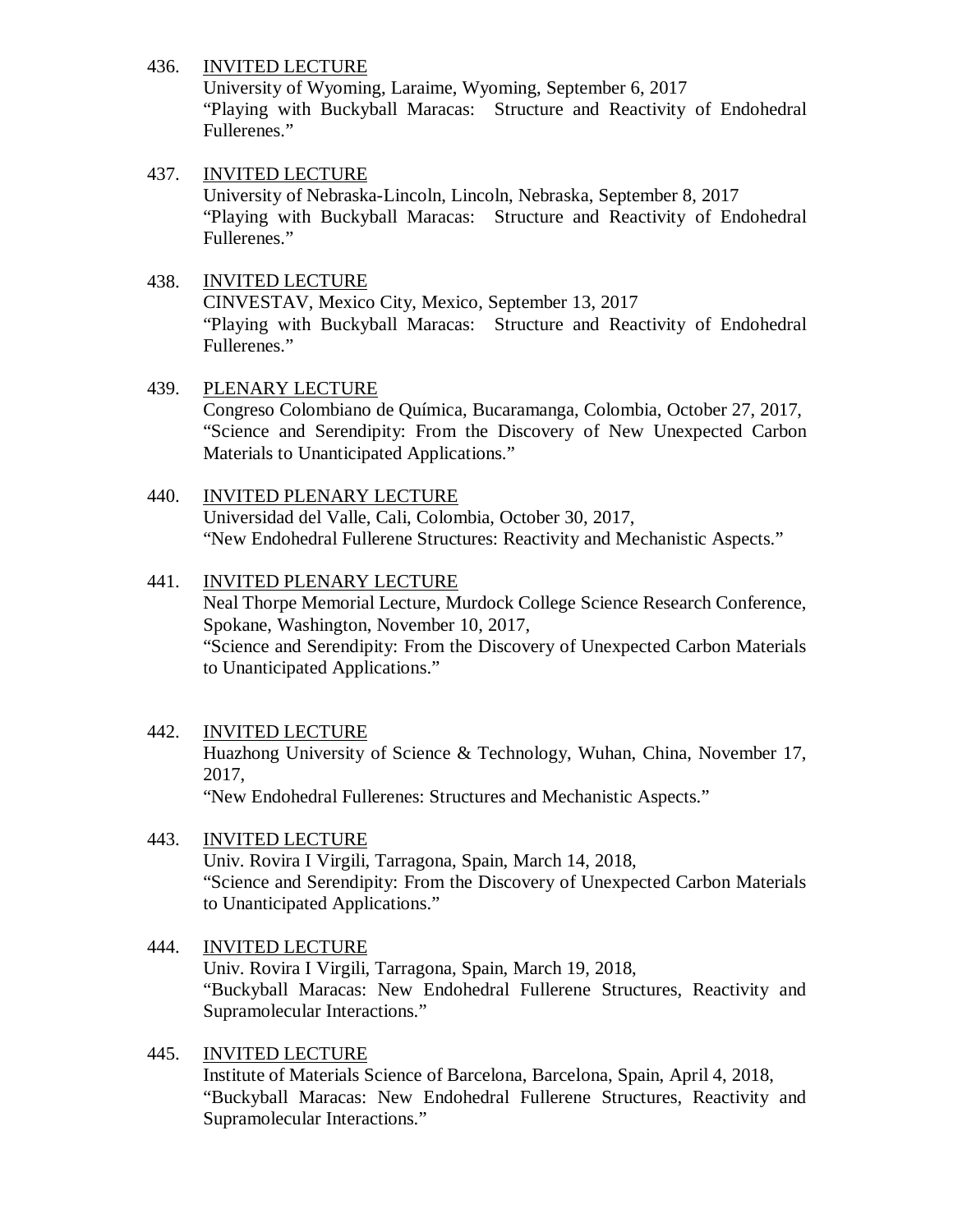University of Barcelona, Barcelona, Spain, April 5, 2018, "Buckyball Maracas: New Endohedral Fullerene Structures, Reactivity and Supramolecular Interactions."

### 447. INVITED LECTURE

Univ. Rovira I Virgili, Tarragona, Spain, April 19, 2018, "From Serendipity to Practical Applications: The Buckyball Story**.**"

### 448. INVITED LECTURE

University of Girona, Girona, Spain, April 18, 2018, "Buckyball Maracas: New Endohedral Fullerene Structures, Reactivity and Supramolecular Interactions."

# 449. INVITED LECTURE

Univ. of Girona, Girona, Spain, May 8, 2018, "From Serendipity to Practical Applications: The Buckyball Story**.**"

# 450. INVITED LECTURE

233rd ECS Meeting, Seattle, Washington, 16 May, 2018 "Uranium-Based Endohedral Fullerenes: Supramolecuar Purification"

## 451. PLENARY LECTURE

Fusion Conference: From Carbon-Rich Molecules to Carbon-Based Materials, Nassau, Bahamas, 9 June, 2018 "Buckyball Maracas: New Endohedral Fullerene Structures, Reactivity and Supramolecular Interactions"

### 452. INVITED LECTURE

CUNY Advanced Science Research Center, 13 September, 2018 "Buckyball Maracas: New Endohedral Fullerene Structures, Reactivity and Mechanistic Aspects"

# 453. INVITED LECTURE

Hunter College CUNY, 14 September, 2018 "Buckyball Maracas: New Endohedral Fullerene Structures, Reactivity and Mechanistic Aspects"

### 454. INVITED LECTURE

Kaohsiung Medical University, 14 November, 2018 "Buckyball: From Serendipitous Discoveries to Practical Applications in Biolgy and Solar Cells"

### 455. INVITED LECTURE Academia Sinica, 15 November, 2018

"Buckyball Maracas: New Endohedral Fullerene Structures, Reactivity and Supramolecular Interactions"

# 456. INVITED LECTURE

Academia Sinica, 16 November, 2018 "Buckyball Maracas: New Endohedral Fullerene Structures, Reactivity and Supramolecular Interactions"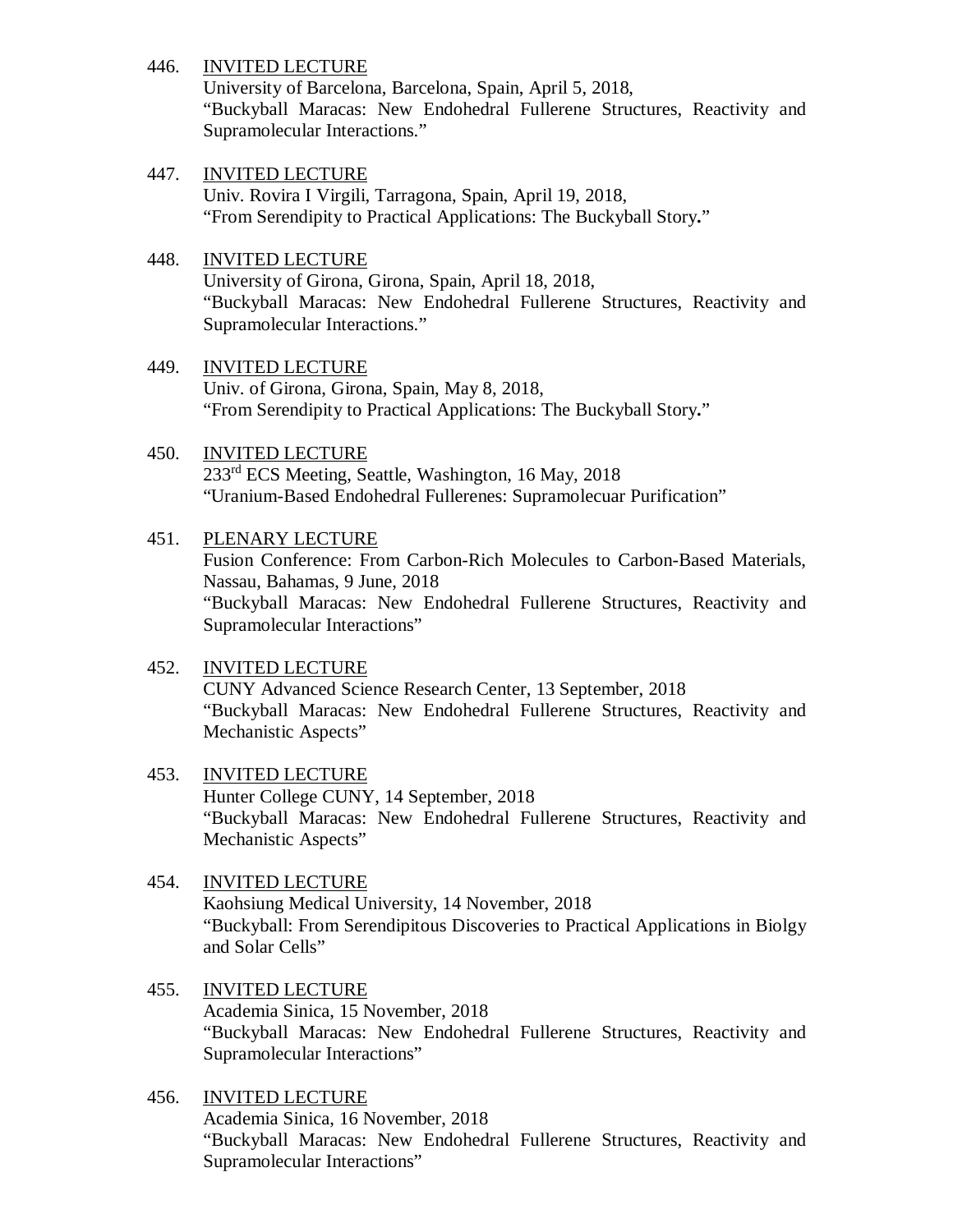Universidad de Málaga, España, 14 December, 2018 "Materiales Moleculares en Castellano"

- 458. INVITED LECTURE PREM Annual Director's Meeting, UTEP, 21 February, 2019 "Best Practices – PREM Program"
- 459. INVITED LECTURE 35 Congreso Centroamericano y El Caribe y  $7<sup>mo</sup>$  Congreso de Farmaceuticos y Quimicos de Guatemala, 27 February, 2019 "From Serendipitous Discoveries to Practical Applications: The Buckyball Story"
- 460. INVITED LECTURE Universidad del Valle, 28 February, 2019 "Fulerenos Endoedricos: Nueva Estructuras, Mecanismos de Formaciόn y Reactividad"
- 461. INVITED LECTURE National Diversity Equity Workshop (NDEW), 9 April 2019 "A Personal Perspective"
- 462. INVITED LECTURE Central Texas Local Section, Awards Banquet, 10 April 2019 "Is Serendipity Serendipitous?"
- 463. INVITED LECTURE UIUC SACNAS, 30 April 2019 "Fullerene Nanocontainers that Stabilize Unusual Atoms and Clusters Inside"
- 464. INVITED LECTURE Pre-ECS UNT Sympossium, 25 May 2019 "Fullerene Nanocontainers that Stabilize Unique Uranium Clusters and Oxidation States"
- 465. INVITED LECTURE 235th ECS Meetings, Dallas, TX, 28 May 2019 "Uranium-based Endohedral Fullerene: Completely Unexpected and Unusual Cage Structures Dictated by the Tetracationic Metal Ions"
- 466. INVITED LECTURE Humboldt Symposium on Natural Sciences 2019, Santa Clara, Cuba, 30 June 2019 "Fullerene Cages as Nano-containers that Stabilize Unique Clusters and Metals Inside"
- 467. INVITED LECTURE UMBC Fall Seminar Speaker Series, San Marcos, Texas, 16 September 2019 "Fullerene Nanocontainers that Stabilize Unusual Atoms and Clusters Inside"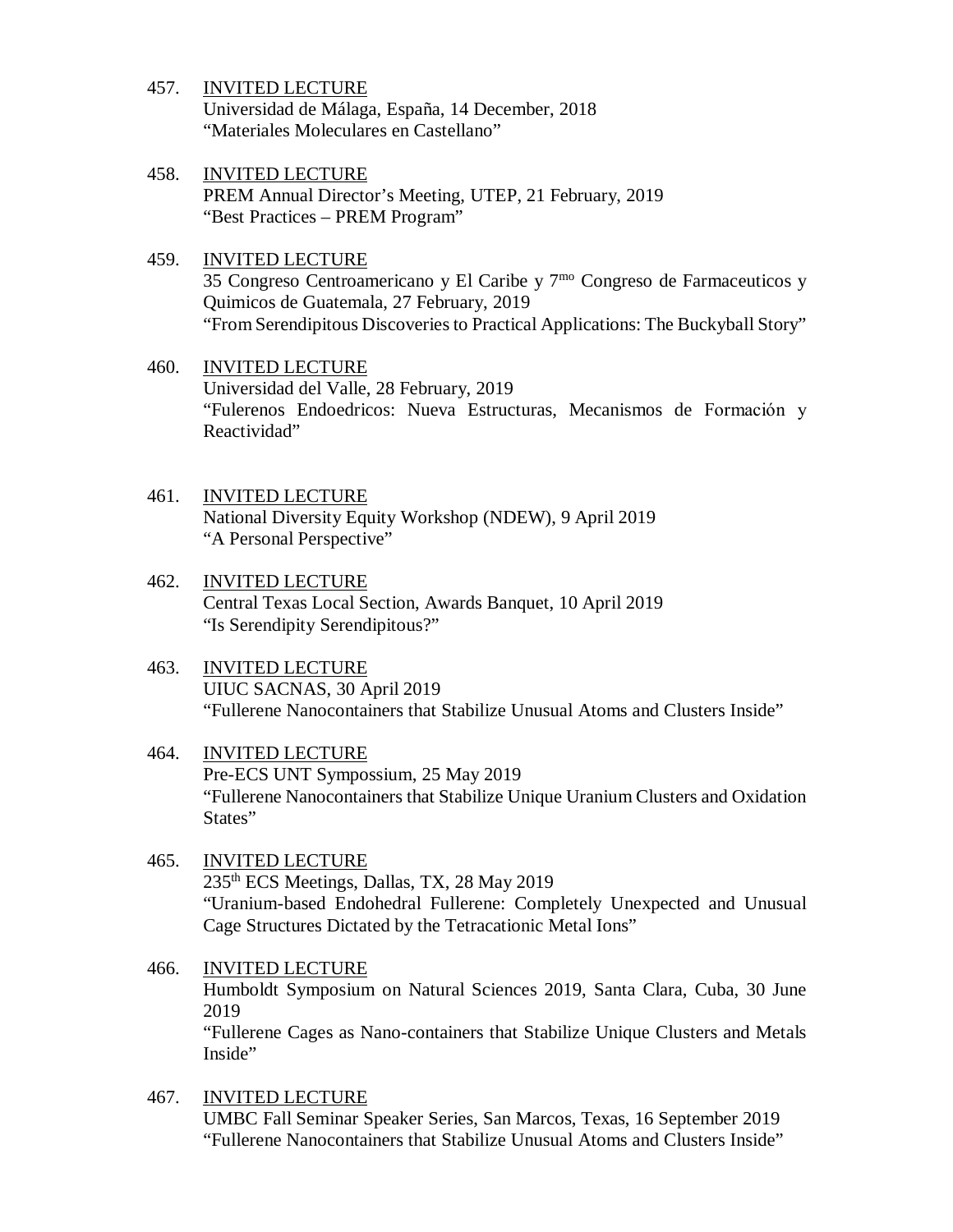Clemson Fall Seminar Speaker Series, Clemson, South Carolina, 3 Octoboer 2019 "Fullerene Nanocontainers that Stabilize Unusual Atoms and Clusters Inside"

## 469. INVITED LECTURE

SERMACS, Savannah, GA, 21 Octoboer 2019 "Actinide-based buckyball maracas: Fullerene cages as nanocontainers that stabilize monometallic and actinide clusters inside"

## 470. INVITED LECTURE

42nd Senior Technical Meeting, Mayaguez, Puerto Rico, 9 November 2019 "Actinide-based buckyball maracas: Fullerene cages as nanocontainers that stabilize monometallic and actinide clusters inside"

## 471. INVITED LECTURE

ACS SWRM/RMRM, El Paso, TX, 15 November 2019 "Actinide-based buckyball maracas: Fullerene cages as nanocontainers that stabilize monometallic and actinide clusters inside"

### 472. INVITED LECTURE

SIBEAQO, Cayo Santa Maria, Cuba, 7 December 2019 "Fullerene Nanocontainers that Stabilize Unusual Atoms and Clusters Inside"

## 473. INVITED LECTURE

Organic Syntheses Distinguished Seminar NJIT, Newark, NJ, 5 Feburary 2020 "Buckyball Maracas: Fullerene Nanocontainers that Stabilize Unusual Atoms and Clusters Inside"

# 474. INVITED LECTURE

Weizmann Institute, Rehovot, Israel, 23 Feburary 2020 "Buckyball Maracas: Fullerene Nanocontainers that Stabilize Unusual Atoms and Clusters Inside"

# **PRESENTATIONS ON BEHALF OF ACS**

1. INVITED

Leadership Development Institute – ACS, YCC, 25 January 2019 "Strategic Planning and Serendipity for Profesional Success"

- 2. INVITED 257th ACS National Meeting, Orlando, FL – ACS, YCC, 30 March 2019 "Future Plans as President Elect"
- 3. INVITED 257th ACS National Meeting, Orlando, FL – ACS, IAC, 30 March 2019 "Future Plans as President Elect"
- 4. INVITED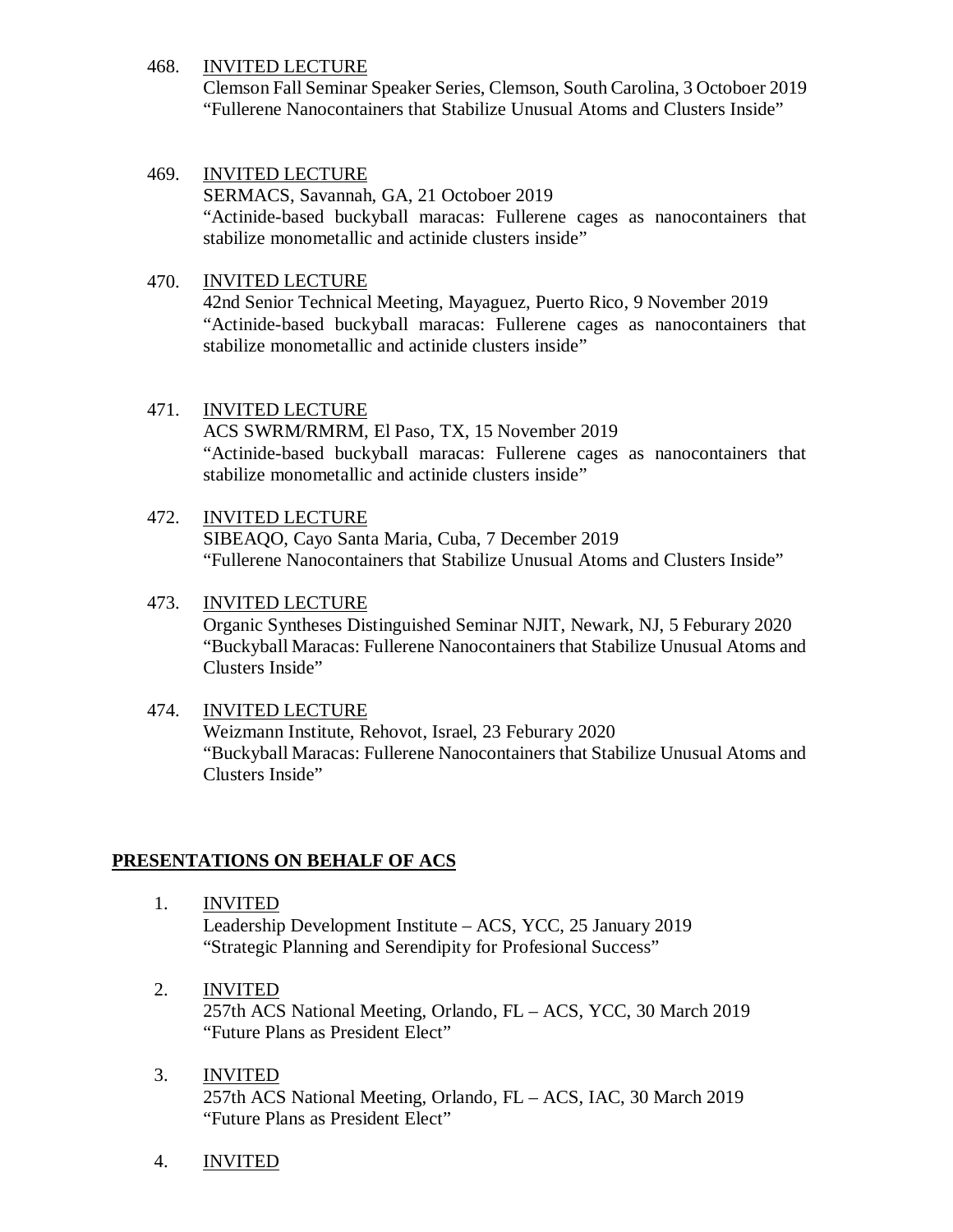47th IUPAC Chemistry Congress, Paris, France – ACS, Society Presidents' Forum, 8 July 2019 "ACS international engagement"

### 5. INVITED

ACS Columbus Local Section, Columbus, Ohio – 24 September 2019 "Chemistry without Borders: Global Advocacy and Sustainability"

### 6. INVITED

SQM, Puebla, Mexico – 30 September 2019 "Actinide-based Buckyball maracas: Fullerene cages as nanocontainers that stabilize monometallic and actinide clusters inside"

# 7. INVITED

Pontifical Catholic University, Santiago, Chile – 15 October 2019 "Fullerene Nanocontainers that Stabilize Unusual Atoms and Clusters Inside"

## 8. PLENARY

SWRM/RMRM Plenary Sympossium, El Paso, TX – 14 November 2019 "Buckyball maracas: New endohedral fullerene structures, reactivity and mechanistic aspects"

# 9. KEYNOTE

NESACS meeting, Boston, MA – 21 January 2020 "Buckyball maracas: Fullerene Nanocontainers that Stabilize Unusual Atoms and Clusters Inside"

### 10. INVITED

Georgia Local Section, Atlanta, GA – 23 January 2020 "Buckyball maracas: Fullerene Nanocontainers that Stabilize Unusual Atoms and Clusters Inside"

### 11. INVITED

Young Chemist Committee (YCC), Atlanta, GA – 26 January 2020 "Is My Professional Success the Result of Luck?"

### 12. PLENARY

The 85th Annual Meeting of the Israel Chemical Society, Jerusalem, Israel – 18 February 2020

"Fullerene nanocontainers that stabilize unusual atoms and clusters inside"

# **LIST OF PUBLICATIONS**

# **PEER REVIEWED ARTICLES**

- l. G. R. Stevenson, L. Echegoyen, and L. Lizardi, "Equilibrium Studies by Electron Spin Resonance. I. The `Free' Nitrobenzene Anion Radical," *J. Phys. Chem.*, *76,* 1438-1442, **1972**.
- 2. G. R. Stevenson, L. Echegoyen, and L. Lizardi, "Equilibrium Studies by Electron Spin Resonance. II. The Nitrobenzene `Free' Ion-Ion Pair Equilibrium," *J. Phys. Chem.*, *76*, 2058-2060, **1972**.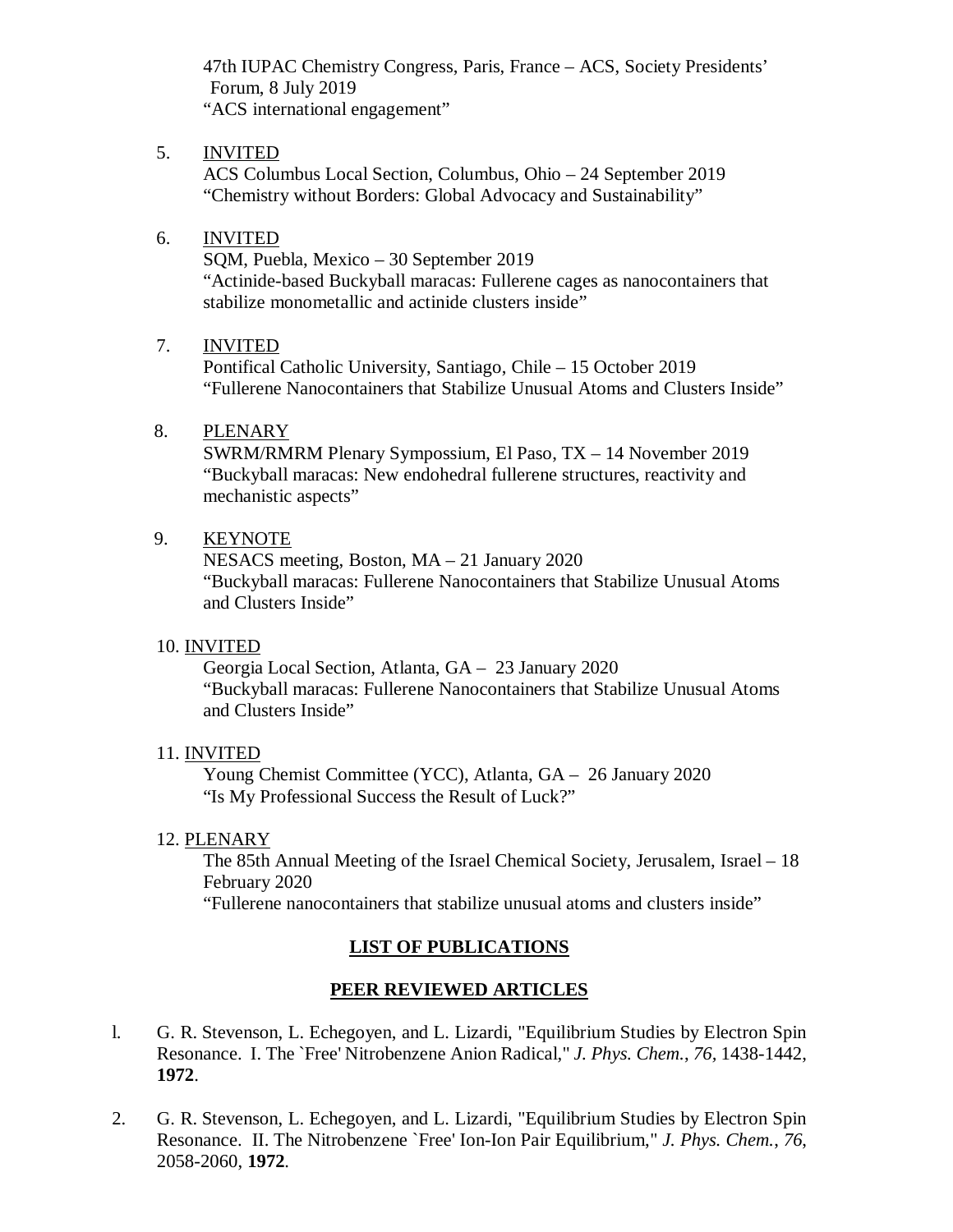- 3. G. R. Stevenson and L. Echegoyen, "Equilibrium Studies by Electron Spin Resonance. IV. Enthalpies of Ion Pairing for Substituted Nitrobenzene Anion Radical," *J. Phys. Chem.*, *77*, 2339-2342, **1973**.
- 4. L. Echegoyen, H. Hidalgo, and G. R. Stevenson, "Equilibrium Studies by Electron Spin Resonance. V. The Role of the Cation in Hydrogen Bonding to the Nitrobenzene Anion Radical," *J. Phys. Chem.*, *77*, 2649-2652, **1973**.
- 5. G. R. Stevenson and L. Echegoyen, "A Method for Estimating the Enthalpy of Hydrogen Bonding of a Proton Donor with an Anion Radical Acceptor," *J. Am. Chem. Soc.*, *96*, 3381-3385, **1974**.
- 6. G. R. Stevenson, J. G. Concepción, and L. Echegoyen, "The Effect of Electron Releasing Groups Upon the Molecular Orbitals and Anion Disproportionation Equilibria of Substituted Cyclooctatetraenes," *J. Am. Chem. Soc.*, *96*, 5452-5455, **1974**.
- 7. G. R. Stevenson and L. Echegoyen, "An Electron Spin Resonance Study of the Effect of Electron Releasing Groups Upon the Molecular Orbitals of Substituted Phenylcyclooctatetraenes Anion Radicals," *J. Phys. Chem.*, *79*, 929-932, **1975**.
- 8. G. R. Stevenson, L. Echegoyen, and H. Hidalgo, "Equilibrium Studies of Electron Spin Resonance. IX. Free Energies of Hydrogen Bonding to Substituted Nitrobenzene Anion Radicals," *J. Phys. Chem.*, *79*, 152-154, **1975**.
- 9. S. F. Nelsen, L. Echegoyen, and D. H. Evans, "Electrochemical Detection of Conformational Equilibria in Tetraalkylhydrazine," *J. Am. Chem. Soc.*, *97*, 3530-3532, **1975**.
- 10. **S**. F. Nelsen and L. Echegoyen, "Temperature Effects on the Electron Spin Resonance Spectra of Tetraalkylhydrazine Radical Cations," *J. Am. Chem. Soc.*, *97*, 4930-4933, **1975**.
- 11. S. F. Nelsen, L. Echegoyen, E. J. Clennan, D. H. Evans, and D. A. Corrigan, "Low Temperature Cyclic Voltammetry. II. Conformational Analysis of Cyclic Tetraalkylhydrazines," *J. Am. Chem. Soc.*, *99*, 1130-1134, **1977**.
- 12. G. R. Stevenson, J. Valentín, C. Meverden, L. Echegoyen, and R. Maldonado, "Production of Hydrogen from Interaction of an Anion Radical and Water," *J. Am. Chem. Soc.*, *100*, 353**, 1978**.
- 13. S. F. Nelsen, E. L. Clennan, L. Echegoyen, and L. A. Grezzo, "Effects of Structure on the Ease of Electron Removal from o-Phenylenediamines," *J. Org. Chem.*, *43*, 2621- 2628, **1978**.
- 14. J. D. Kokosinski, B. E. Forch, G. E. Stevenson, L. Echegoyen, and C. A. Castillo, "Kinetics and Thermodynamics of Ion Pair Dissociation to Yield Free Solvated Ions. Effect of Steric Hindrance," *J. Phys. Chem.*, *84*, 793-798, **1980**.
- 15. W. Rudzinski, L. Echegoyen, and W. Jobin, "The Isolation, Characterization, and Toxity of (O,O'-Dimethyl-phosphorodithioato)copper Complexes," *J. Agr. and Food Chem.*, *28*, 469-472, **1980**.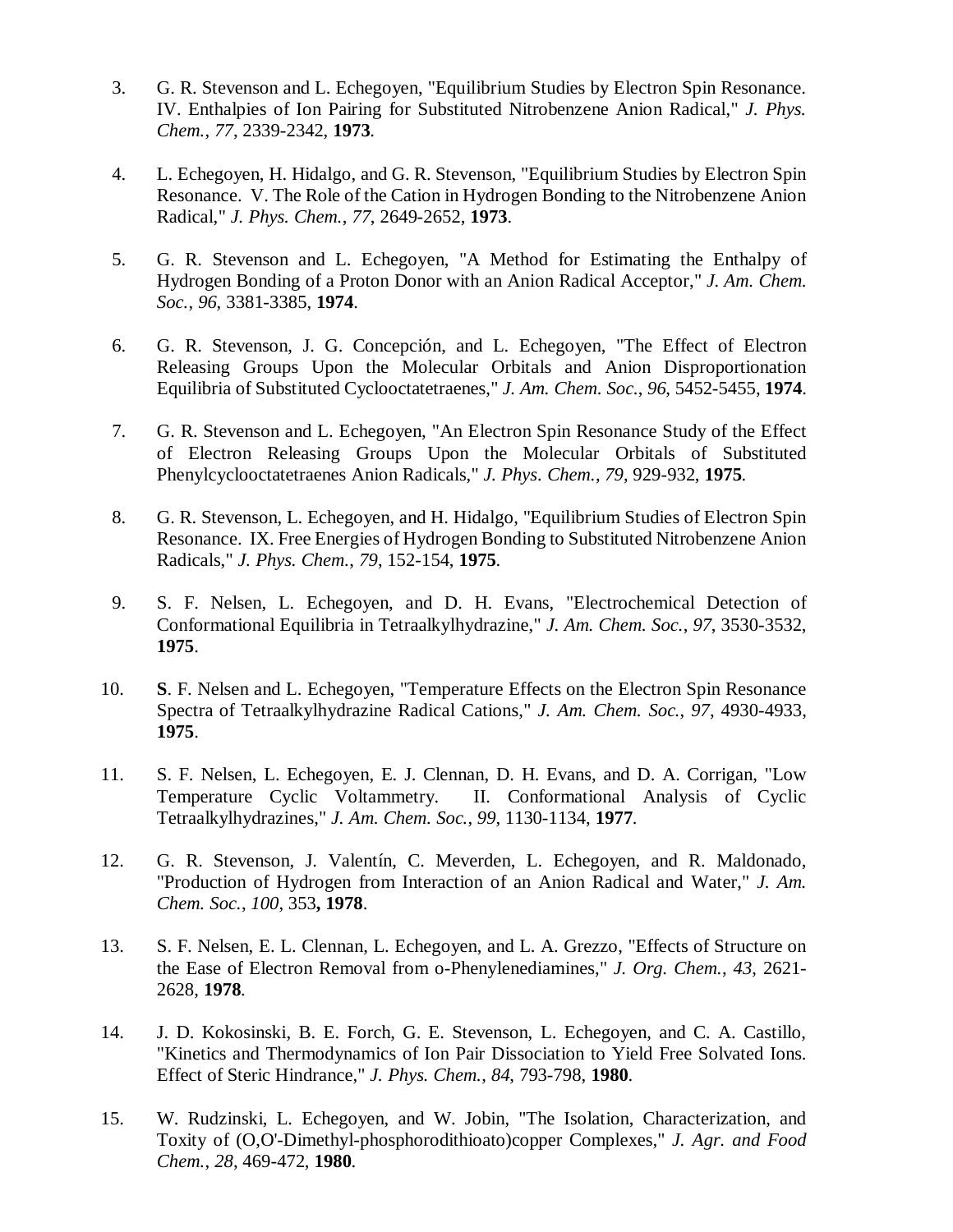- 16. L. Echegoyen, I. Nieves, J. Thompson, F. Rosa, and R. Concepción, "Unusually Poor Solvation of Ca2+ by Hexamethylphosphoramide," *J. Phys. Chem.*, *85*, 3697-3699, **1981**.
- 17. L. Echegoyen, I. Nieves, and G. R. Stevenson, "Electron Spin Resonance Studies of Divalent Cation-Anion Radical Ion Pairs. The 2,6-Di-*tert*-butylbenzoquinone Anion Radical," *J. Phys. Chem.*, *86*, 1611-1614, **1982**.
- 18. A. Kaifer, H. D. Durst, L. Echegoyen, D. M. Dishong, R. A. Schultz, and G. W. Gokel, "Dynamics of Sodium Complexation by Carbon and Nitrogen-Pivot Lariat Ethers," *J. Org. Chem.*, *47*, 3195-3197, **1982**.
- 19. A. Alegria, N. Diaz, L. Echegoyen, R. Maldonado, and J. Thompson-Colón, "Anion and Trianion Radicals of Aryl Substituted Cyclooctatetraenes," *J. Org. Chem.*, *47*, 5386- 5389, **1982**.
- 20. H. D. Durst, L. Echegoyen, G. W. Gokel, and A. Kaifer, "13C-NMR Relaxation Studies of Alkali Metal Cryptate Complexes," *Tet. Lett.*, *23*, 4449-4452, **1982**.
- 21. G. R. Stevenson, C. R. Wiedrich, S. S. Zigler, L. Echegoyen, and R. Maldonado, "Thermochemistry of Solid Naphthalene Anion Salts and Their Interaction with Water," *J. Phys. Chem.*, *87*, 4995-4998, **1983**.
- 22. G. W. Gokel, D. M. Goli, C. Minganti, and L. Echegoyen, "Clarification of the Hole-Size Cation-Diameter Relationship in Crown Ethers and a New Method for Determining Calcium Cation Homogeneous Equilibrium Binding Constants," *J. Am. Chem. Soc.*, *105*, 6786-6788, **1983**.
- 23. A. Kaifer, L. Echegoyen, D. A. Gustowski, D. M. Goli, and G. W. Gokel, "Enhanced Sodium Cation Binding by Electrochemically Reduced Nitrobenzene-Substituted Lariat Ethers," *J. Am. Chem. Soc.*, *105*, 7168-7169, **1983**.
- 24. L. Echegoyen, A. Kaifer, H. D. Durst, and G. W. Gokel, "Carbon-13 NMR Chemical Shifts and Relaxation Times as a Probe of Structural and Dynamic Properties in Alkali and Alkaline Earth Cryptate Complexes," *J. Org. Chem.*, *49*, 688-690, **1984**.
- 25. D. A. Gustowski, L. Echegoyen, D. M. Goli, A. Kaifer, R. A. Schultz, and G. W. Gokel, "Electrochemically Switched Cation Binding in Nitrobenzene-Substituted, Nitrogen-Pivot Lariat Ethers," *J. Am. Chem. Soc.*, *106*, 1633-1635, **1984**.
- 26. L. Echegoyen, I. Nieves, and G. R. Stevenson, "Electron Spin Resonance Studies of Divalent Cation-Anion Radical Ion Pairs. The Ninhydrin Anion Radical," *J. Phys. Chem.*, *88*, 4332-4335, **1984**.
- 27. A. Kaifer, L. Echegoyen, and G. W. Gokel, "Evidence of Side-Arm Involvement in Lariat Ether Complexes: A Lanthanide Shift Reagent Study," *J. Org. Chem.*, *49*, 3029- 3032, **1984**.
- 28. L. Echegoyen, A. Kaifer, H. Durst, R. A. Schultz, D. M. Dishong, D. M. Goli, and G. W. Gokel, "Dynamics of Crown and Lariat Ether Cation Complexation Assessed by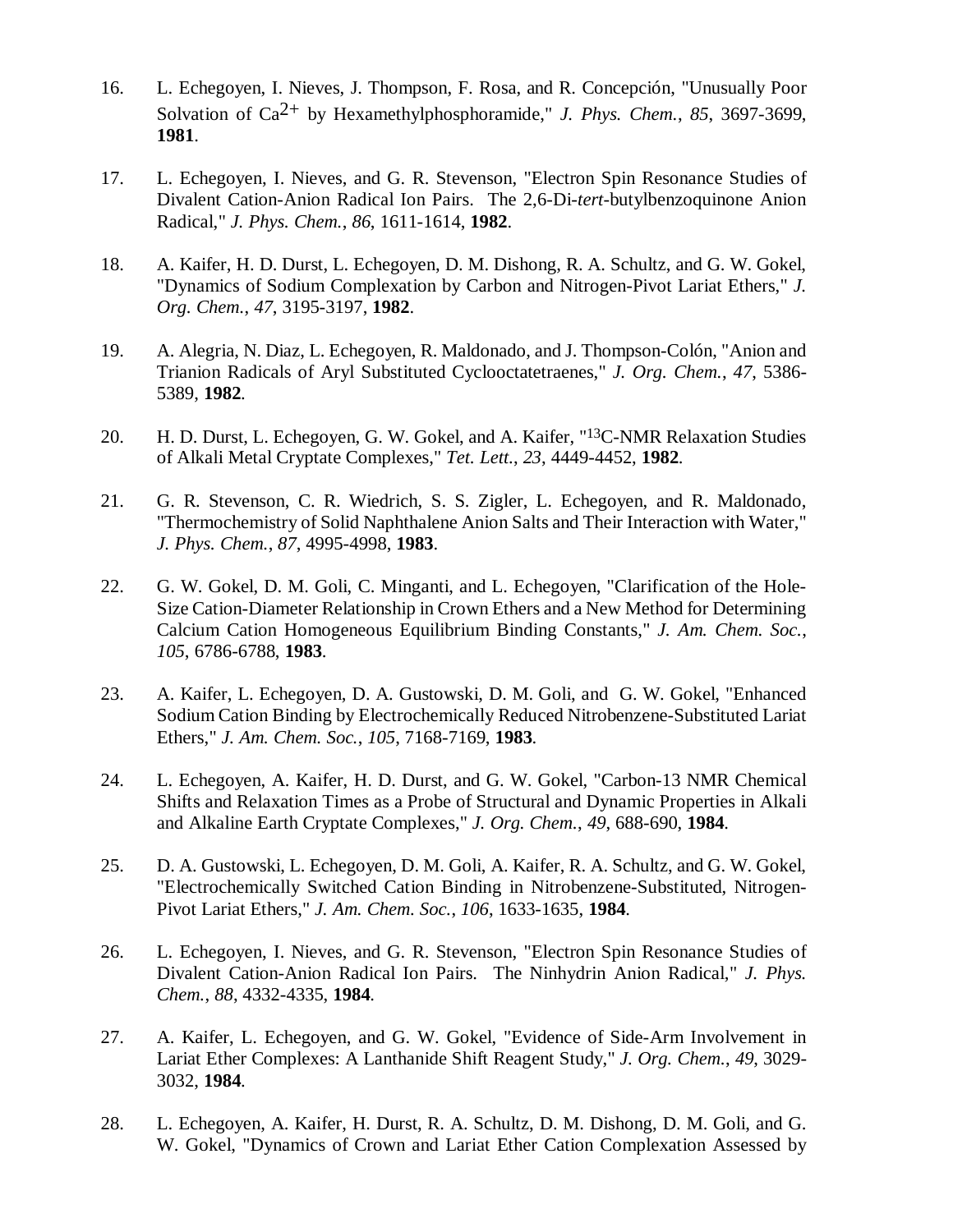13C NMR Relaxation Times," *J. Am. Chem. Soc.*, *106*, 5100-5103, **1984**.

- 29. L. Echegoyen, R. Maldonado, J. Nieves, and A. Alegria, "Spin Distributions in Bridged Bis(cyclooctatetraene) Anion Radicals. Dicyclooctatetraenylmethane, and Dicyclooctatetraenyldimethylsilane," *J. Am. Chem. Soc.*, *106*, 7692-7695, **1984**.
- 30. D. A. Gustowski, V. J. Gatto, A. Kaifer, L. Echegoyen, R. E. Godt, and G. W. Gokel, "Cation Effects on the Cyclic Voltammograms of Azotoluene and the Potassium Cation Selectivity of the Electrochemically Reduced Azo-cryptand 7,16-Azobis(1,3 phenylenemethylene)-1,4,10,13-tetraoxa-7,16 -diazaoctadecane," *J. Chem. Soc., Chem. Commun.*, 923-925, **1984**.
- 31. C. R. Morgan, D. A. Gustowski, T. P. Cleary, L. Echegoyen, and G. W. Gokel, "Electrochemical Behavior of Nitroaromatic Podands: Contrast Between Lariat Ethers and Their Open-Chained Analogues," *J. Org. Chem.*, *49*, 5008-5010, **1984**.
- 32. A. Kaifer, D**.** A. Gustowski, L. Echegoyen, V**.** J. Gatto, R. A. Schultz, T. P. Cleary, C. R. Morgan, D. M. Goli, A. M. Rios, and G. W. Gokel, "Electrochemical Switching of Lariat Ethers. Survey of Cation Binding by Neutral and Reduced Forms of One- and Two-Armed Carbon- and Nitrogen-Pivot Lariat Ethers," *J. Am. Chem. Soc.*, *107*, 1958- 1965, **1985**.
- 33. J.E. Benabe, L.A. Echegoyen, and M. Martínez-Maldonado, *Adv. Exp. Med. Biol.*, *208*, 517-528, **1985.**
- 34. L. Echegoyen, J. Nieves, R. Maldonado, A. Alegria, G. R. Stevenson, R. C. Reiter, and G. Clark, "Spin Distributions of Covalently-Bonded  $4n-4n + 2\pi$  Electron Systems. Aryl-Substituted Cyclooctatetraenes," *J. Phys. Chem.*, *90*, 1241-1245, **1986**.
- 35. L. Echegoyen, D. A. Gustowski, V. J. Gatto, and G. W. Gokel, "Electrochemical Switching of Lariat Ethers: Enhanced Cation Binding by One- and Two-electron Reduction of an Anthraquinone Sidearm," *J. Chem. Soc., Chem. Commun.*, 22*0*-222, **1986**.
- 36. M. Delgado, L. Echegoyen, V. J. Gatto, D. A. Gustowski, and G. W. Gokel, "Direct ESR Evidence for Sodium Selective, Intramolecular Ion Pairing in Redox-Switched Nitrogen-Pivot Lariat Ethers," *J. Am. Chem. Soc.*, *108*, 4135-4138, **1986**.
- 37. D. A. Gustowski, M. Delgado, V. J. Gatto, L. Echegoyen, and G.W. Gokel, "Geometrical and Electronic Cooperativity in Cation-Mediated Electrochemical Reductions of Anthraquinone-Substituted Podands," *Tet. Lett.*, *27*, 3487-3490, **1986**.
- 38. L. Echeverria, M. Delgado, V. J. Gatto, G. W. Gokel, and L. Echegoyen, "Enhanced Transport of Li<sup>+</sup> Through an Organic Model Membrane by an Electrochemically Reduced Anthraquinone Podand," *J. Am. Chem. Soc.*, *108*, 6825-6826, **1986**.
- 39. D. A. Gustowski, M. Delgado, V. J. Gatto, L. Echegoyen, and G.W. Gokel, "Electrochemical Switching in Anthraquinone-Substituted Carbon-Pivot Lariat Ethers and Podands: Chain Length Effects in Geometric and Electronic Cooperativity," *J. Am. Chem. Soc.*, *108*, 7553-7560, **1986**.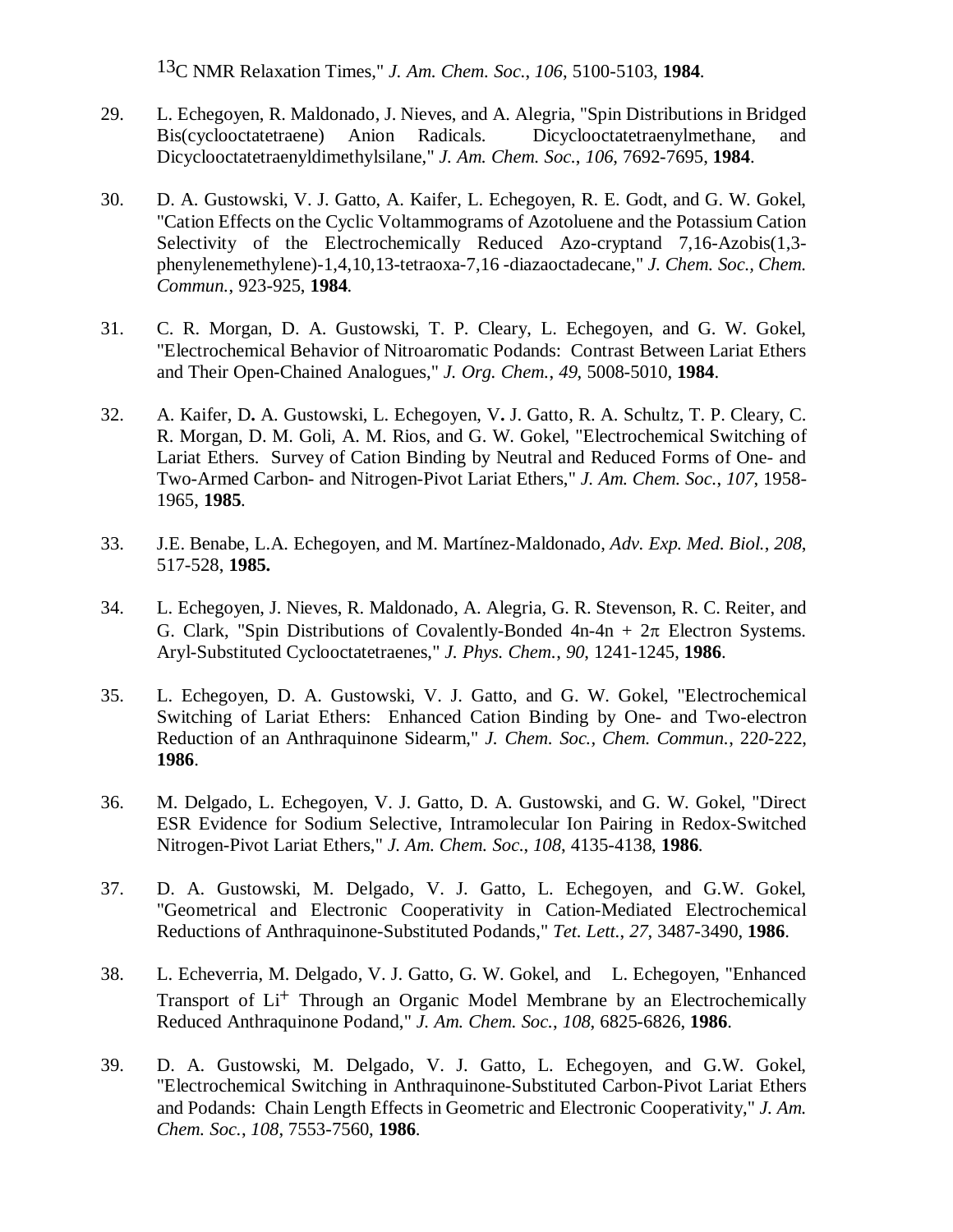- 40. J. E. Benabe, L. A. Echegoyen, B. Pastrana, M. Martínez-Maldonado, "Mechanism of Inhibition of Glycolysis by Vanadate," *J. Biol. Chem.*, *262*, 9555-9560, **1987**.
- 41. K. A. Arnold, L. Echegoyen, and G. W. Gokel, "Determination of Thermodynamic Parameters in Lariat Ether Complexes Using Ion-Selective Electrodes," *J. Am. Chem. Soc.*, *109*, 3713-3715, **1987**.
- 42. K. A. Arnold, L. Echegoyen, F. R. Fronczek, R. D. Gandour, V. J. Gatto, B. D. White, and G. W. Gokel, "Evidence for Cryptand-like Behavior in Bibracchial Lariat Ether (BiBLE) Complexes Obtained from X-ray Crystallography and Solution Thermodynamic Studies," *J. Am. Chem. Soc.*, *109*, 3716-3721, **1987**.
- 43. G. W. Gokel, J. C. Hernandez, A. M. Viscariello, K. A. Arnold, C. F. Campmana, L. Echegoyen, F. R. Fronczek, R. D. Gandour, C. R. Morgan, J. E. Trafton, S. R. Miller, C. Minganti, D. Eiband, R. S. Schultz, and M. Tamminen, "Steroidal Lariat Ethers: A New Class of Macrocycles and the Crystal Structure of *N*-(Cholesteryloxycarbonyl)aza-15-crown-5," *J. Org. Chem.*, *52*, 2963-2968, **1987**.
- 44. J. Nieves, L. Kim, D. Puett, and L. Echegoyen, "Electron Spin Resonance of Calmodulin-Vanadyl Complexes," *Biochemistry*, *26*, 4523-4527, **1987**.
- 45. L. Echegoyen, G. W. Gokel, M. S. Kim, E. M. Eyring, and S. Petrucci, "Mechanism of Complexation of Na<sup>+</sup> with N-Pivot-Lariat 15-Crown-5 Ethers in Methanol at 25<sup>o</sup>C," *J. Phys. Chem.*, *91*, 3854-3862, **1987**.
- 46. G. W. Gokel, L. Echegoyen, M. S. Kim, E. M. Eyring, and S. Petrucci, "Influence of Solvent, Anion and Presence of Nitrogen in the Ring Structure on the Mechanism of Complexation of Alkali Metal Cations with Crown Ethers," *Biophys. Chem.*, *26*, 225- 233, **1987**.
- 47. R. H. Ahmed, J. Nieves, L. Kim, L. Echegoyen, and D. Puett, "Vanadyl Binding to a Testicular S-100-Like Protein and the Calmodulin: Electron Paramagnetic Resonance Spectra of VO2+-Protein Complexes," *J. Protein Chem.*, *6*, 431-439, **1987**.
- 48. D. A. Gustowski, V. J. Gatto, J. Mallen, L. Echegoyen, and G. W. Gokel, "Direct Correlation of Cation Binding Strength to Hammett Parameters in Substituted *N-*Benzylaza-15-crown-5 Lariat Ether and *N*,*N*'-Dibenzyl-4,13-diaza-18-crown-6 BiBLE Derivatives," *J. Org. Chem.*, *52*, 5172-5176, **1987**.
- 49. M. Delgado, D. A. Gustowski, H. K. Yoo, G. W. Gokel, and L. Echegoyen, "Contrasting One- and Two-Cation Binding Behavior in *syn-*and *anti-*Anthraquinone Bibracchial Podand (BiP) Mono- and Dianions Assessed by Cyclic Voltammetry and Electron Paramagnetic Resonance Spectroscopy," *J. Am. Chem. Soc.*, *110*, 119-124, **1988**.
- 50. G. W. Gokel, K. A. Arnold, M. Delgado, L. Echeverria, V. J. Gatto, D. A. Gustowski, J. Hernandez, A. Kaifer, S. R. Miller, and L. Echegoyen, "Lariat Ethers: From Cation Complexation to Supramolecular Assemblies," *Pure & Appl. Chem.*, *60*, 461-465, **1988**.
- 51. L. E. Echegoyen, J. C. Hernandez, A. E. Kaifer, G. W. Gokel, and L. Echegoyen, "Aggregation of Steroidal Lariat Ethers: The First Example of Nonionic Liposomes (Niosomes) formed from Neutral Crown Ether Compounds," *J. Chem. Soc., Chem.*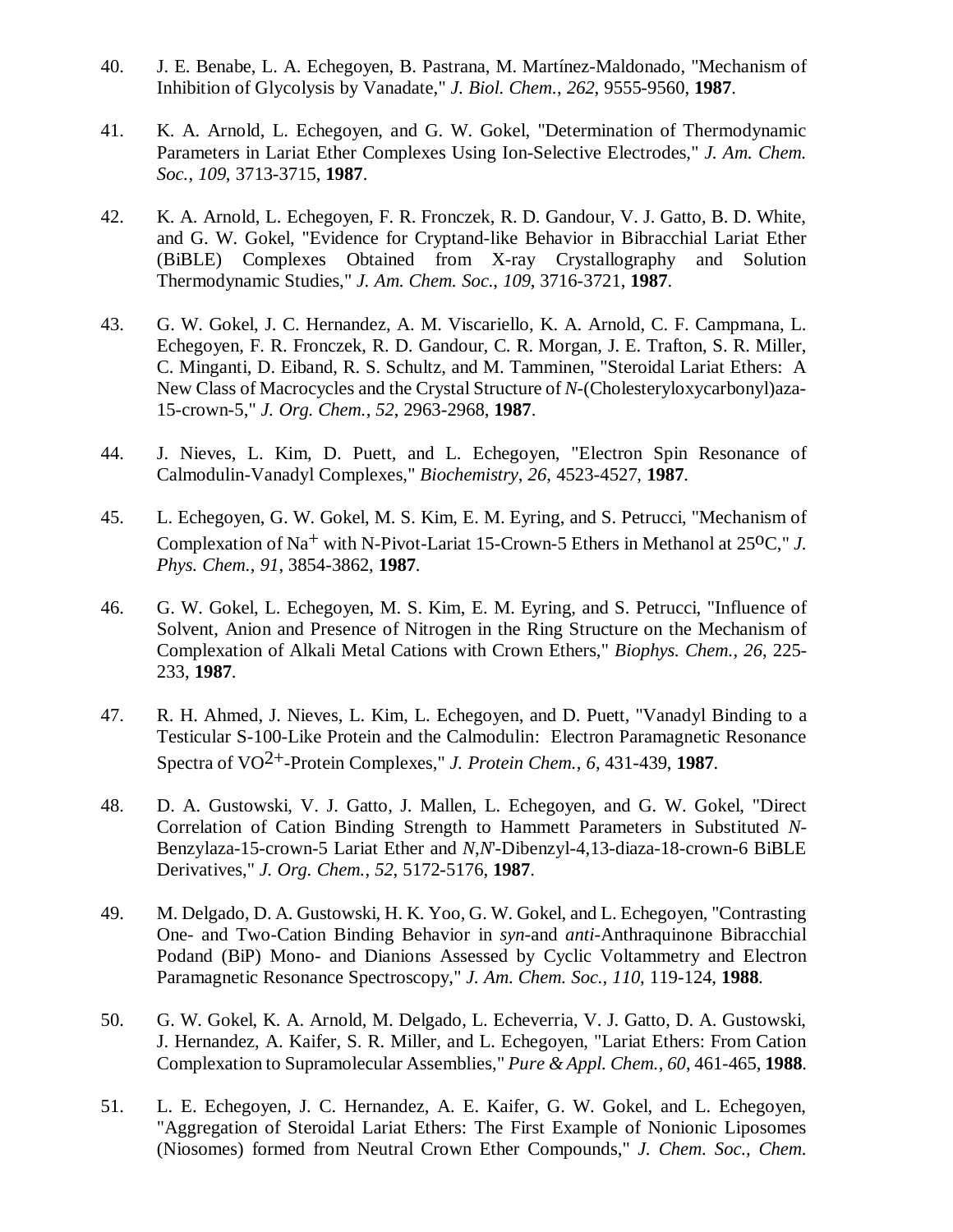*Comm.,* 836-837, **1988**.

- 52. S. R. Miller, D. A. Gustowski, Z. Chen, G. W. Gokel, L. Echegoyen, and A. E. Kaifer, "Rationalization of the Unusual Electrochemical Behavior Observed in Lariat Ethers and Other Reducible Macrocyclic Systems," *Analytical Chem.*, 60, 2021-2024, **1988**.
- 53. L. E. Echegoyen, L. Portugal, S. R. Miller, J. C. Hernandez, L. Echegoyen, and G. W. Gokel, "The First Evidence for Aggregation Behavior in a Lipophilic [2.2.2]-Cryptand and in 18-Membered Ring Steroidal Lariat Ethers," *Tet. Lett.,* 29, 4065-4068, **1988**.
- 54. L. Echegoyen, D. Parra, L. J. Bartolotti, C. Hanlon, and G. W. Gokel, "Increased Rigidity in Complexes Formed from Negatively Charged Lariat Ethers and Alkali Metal Cations," *J. Coord. Chem. Sect. B.*, 18, 85-91, **1988**.
- 55. G. W. Gokel, L. Echegoyen, M. Kim, J. C. Hernandez, and M. De Jesus, "Studies Directed Toward the Fabrication of a Synthetic Cation-conducting Channel Based on Lariat Ethers: the Feeble Forces Concept for Self-Assembly," *J. Incl. Phen.*, *7*, 73-81, **1989**.
- 56. L. Echegoyen, G. W. Gokel, L. E. Echegoyen, Z. Chen, and H. Yoo, "Electrochemical Switching in Reducible Lariat Ethers: from Cation Binding Enhancements to Electrochemically-Mediated Transport," *J. Incl. Phen.*, *7*, 257-266, **1989**.
- 57. H. Fasoli, L. E. Echegoyen, J. C. Hernández, G. W. Gokel, and L. Echegoyen, "Evidence From E.S.R. Studies for Virtual Immobility in Niosomes derived from Steroidal Lariat Ethers," *J. Chem. Soc*., *Chem*. *Commun*., 578-580, **1989**.
- 58. L. E. Echegoyen, H. K. Yoo, V. J. Gatto, G. W. Gokel, and L. Echegoyen, "Cation Transport Using Anthraquinone-Derived Lariat Ethers and Podands: The First Example of Electrochemically Switched `On/Off' Activation/Deactivation," *J. Am. Chem. Soc.*, *111*, 2440-3, **1989**.

Additionally featured in: *Chemical and Engineering News*, Vol. 67, April 10, 1989, p20.

- 59. A. Nakano, Y. Li, P. Geoffroy, M. Kim, J. L. Atwood, S. Bott, H. Zhang, L. Echegoyen, and G. W. Gokel, "Cistulynes: Proton NMR and Single-crystal X-ray Evidence for Structure and Cation Encapsulation in a Rigid, Molecular Channel Model System," *Tet. Lett.*, *30*, 5099, **1989**.
- 60. H. K. Yoo, D. M. Davis, Z. Chen, L. Echegoyen, and G. W. Gokel, "The Remarkable Nucleophilic Substitutions of Anthraquinones Using Podands As Nucleophiles and Leaving Groups," *Tet. Lett.*, *31*, 55, **1990**.
- 61. A. Nakano, Q. Xie, J. V. Mallen, L. Echegoyen, and G. W. Gokel, "Synthesis of a Membrane-insertable, Sodium Cation-conducting Channel: Kinetic Analysis by Dynamic 23Na-NMR," *J. Am. Chem. Soc.*, *112*, 1287-9, **1990**.
- 62. T. Lu, H. K. Yoo, H. Zhang, S. Bott, J. L. Atwood, L. Echegoyen, and G. W. Gokel, "Podand-Catalyzed Nucleophilic Aromatic Substitutions of Anthraquinones: A Novel Synthetic Approach and a Mechanistic Suggestion from Solid State Data," *J. Org.*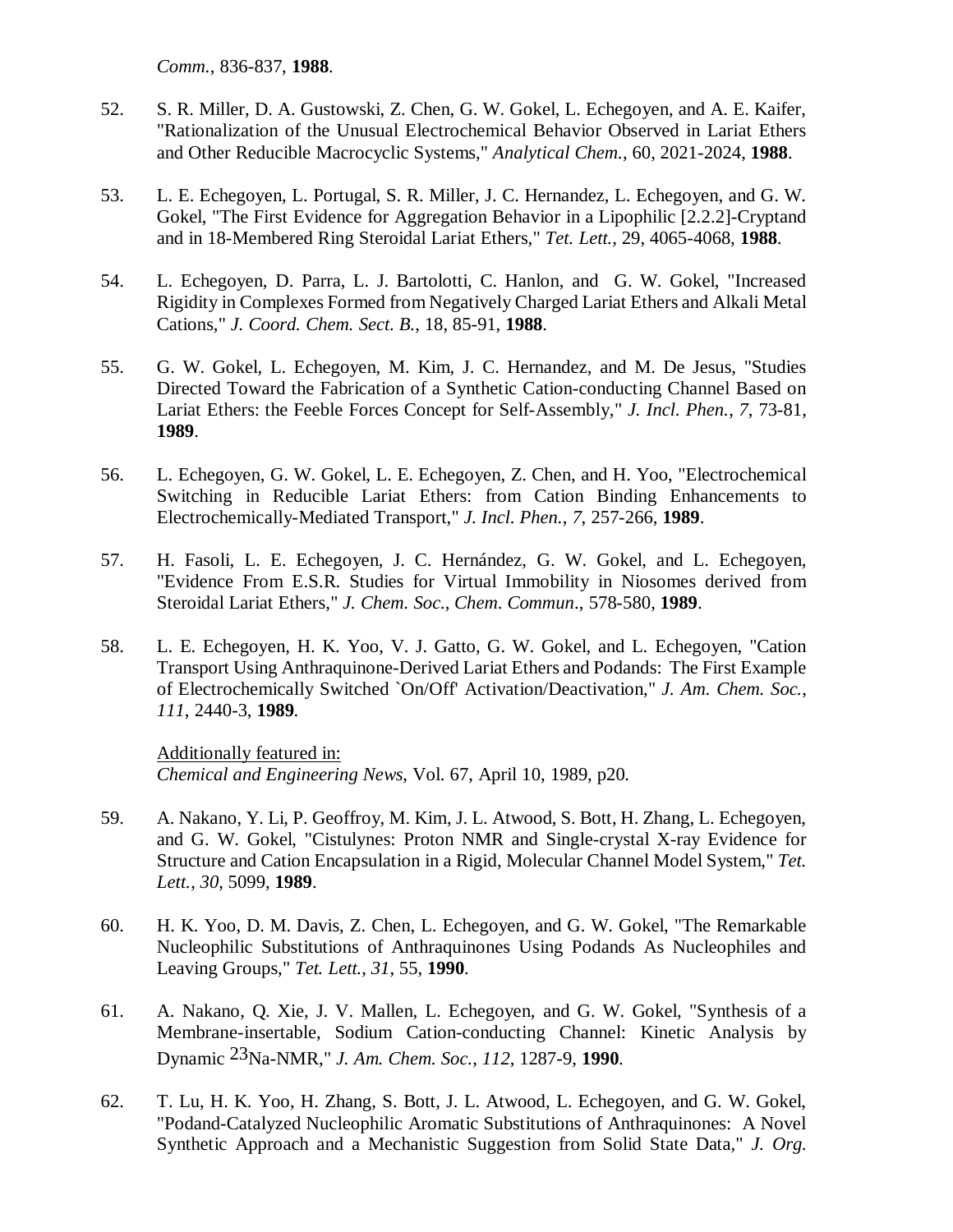*Chem.*, *55*, 2269, **1990.** 

- 63. J. Medina, I. Gay, Z. Chen, L. Echegoyen, and G.W. Gokel, "Redox-switched Molecular Aggregates: The First Example of Vesicle Formation from Hydrophobic Ferrocene Derivatives," *J. Am. Chem. Soc.*, *113*, 365, **1991**.
- 64. T. L. Lauricella, M. López, S. R. Miller, L. E. Echegoyen, G. W. Gokel, and L. Echegoyen, "Lipophilic Derivatives of [2.2.1] and [2.2.2] Cryptands: Thermodynamics of Micellization of Their Alkali and Alkaline Earth Cryptates," *J. Org. Chem.*, *56*, 1524, **1991**.
- 65. Z. Chen, G. W. Gokel, and L. Echegoyen, "Redox-controlled Chemical Switching of Cation Transport in Solid-supported Membrane Systems," *J. Org. Chem.*, *56*, 3369, **1991**.
- 66. K.S. Rein, Z. Chen, P.T. Perumal, L. Echegoyen, and R.E. Gawley, "Single Electron Transfer in the Addition of Chiral Dipole-stabilized Organolithiums to Carbonyls. Stereochemistry of a Chiral Nucleophile as a Mechanistic Probe," *Tet. Lett.*, *32*, 1941, **1991**.
- 67. Y. Li, L. Echegoyen, M.V. Martínez-Díaz, J. de Mendoza, and T. Torres, Enantiomeric Recognition of Organic Ammonium Salts by Chiral Dialkyl-substituted Triazole-18-C-6 Ligands," *J. Org. Chem.*, *56*, 4193, **1991**.
- 68. L. Echegoyen, A. Decian, J. Fischer, and J.-M. Lehn, "CRYPTATIUM: An Expanded Metal Type Species from Electroreductive Crystallization of the Macrobicyclic Sodium Tris-Bipyridine Cryptate," *Angew. Chem. Int. Ed. Engl.*, *30*, 838, **1991.**

Additionally featured in: E. C. Constable, *Nature*, **353**, 600, **1991.** 

- 69. S. Muñoz and L. Echegoyen, "Lithium Isotope Discrimination by the Anion Radical of an Anthraquinone-15-C-5 Lariat Ether," *J. Chem. Soc., Perkins Trans. 2*, 1735, **1991**.
- 70. Z. Chen, O.F. Schall, M. Alcalá, Y. Li, G.W. Gokel, and L. Echegoyen, "Unusual 1:2 (Ligand:Metal) Complex Formation Between an Anthraquinone Cryptand and Li+," *J. Am. Chem. Soc.*, *114*, 444, **1992.**
- 71. S. Muñoz, J.V. Mallén, Z. Chen, L. Echegoyen, I. Gay, and G.W. Gokel, "Lariat Ether Bola-amphiphiles: Formation of Crown Ether Based Bola-amphisomes," *J. Chem. Soc., Chem. Commun.*, 520-2, **1992**.
- 72. Q. Xie, E. Pérez-Cordero, and L. Echegoyen, "Electrochemical Detection of  $C_{60}$ <sup>6-</sup> and C706-: Enhanced Stability of Fullerides in Solution," *J. Am. Chem. Soc.*, *114*, 3978, **1992**.

Additionally featured in: *Current Sep.*, Vol. 11 No.3-4, November, 1992, p. 70.

73. M.A. Fox, K.A. Colapret, J.R. Hurst, R.L. Soulen, R. Maldonado, and L. Echegoyen, "Covalently-linked Cyclooctatetraenyl Dianions as Sensitizers in Photoelectrochemical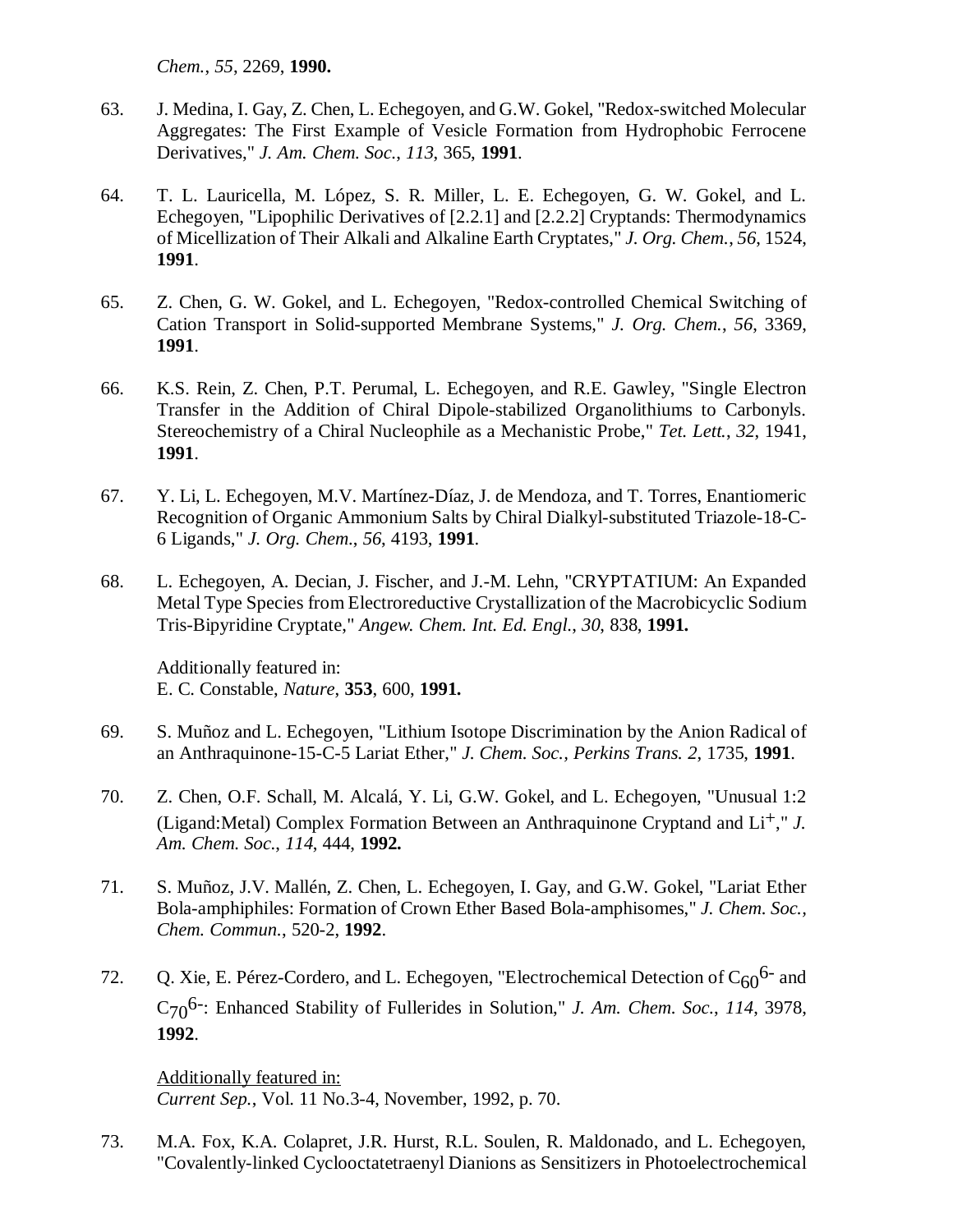Cells," *J. Org. Chem.*, *52*, 3728, **1992**.

- 74. Z. Chen and L. Echegoyen, "Binding of Lithium Ion Isotopes with Redox-active Macrocyclic and Macrobicyclic Crown Ethers," *J. Phys. Org. Chem.*, *5*, 711, **1992**.
- 75. L. Echegoyen, M.V. Martínez-Díaz, J. de Mendoza, T. Torres, and M.J. Vicente-Arana, "Protonated Amine Transport and Chiral Recognition by 1,2,4-Triazole Podands and Macrocycles," *Tetrahedron*, *48*, 9545, **1992**.
- 76. L. Echegoyen, Q. Xie, and E. Pérez-Cordero, "Reducing Supermolecules to "Pseudoatoms" and Anions: Cryptatium Species and  $C_{60}$ ," *Pure & Appl. Chem.*, 65, 441, 1993.
- 77. L. Echegoyen, E. Pérez-Cordero, J.-B. Regnouf de Vains, C. Roth, and J.-M. Lehn, "Electrochemistry of Bipyridyl, Bipyrimidyl, and Bithiazole-based Cryptates: Formation of Cryptatium Species in Solution," *Inorg. Chem.*, *32*, 572, **1993**.
- 78. S. Muñoz, J.V. Mallén, A. Nakano, I. Gay, Z. Chen, L. Echegoyen, and G.W. Gokel, "Ultrathin Monolayer Lipid Membranes from a New Family of Crown Ether based Bola-amphiphiles," *J. Am. Chem. Soc.*, *115*, 1705, **1993**.
- 79. L. Echegoyen, Y. Hafez, R.C. Lawson, J. de Mendoza, and T. Torres, "Efficient Synthesis of Alkoxyanthraquinones from Fluoroanthraquinones and their Preliminary Electrochemistry," *J. Org. Chem.*, *58*, 2009, **1993**.
- 80. Q. Xie, F. Arias, and L. Echegoyen, "Electrochemically-reversible, Single-electron Oxidation of C60 and C70 in Solution," *J. Am. Chem. Soc.*, *115*, 9818, **1993**.

Additionally featured in: *Current Sep.*, Vol. 12 No. 4, January, 1994, p. 199.

- 81. Q. Xie, Y. Li, and L. Echegoyen, "Efficient Sodium Cation Transport Across Liposome Membranes Using Synthetic Carriers," *J. Am. Chem. Soc.*, *116*, 690, **1994**.
- 82. Y. Li, G. Gokel, J. Hernández, and L. Echegoyen, "Cation Exchange Kinetics of Sodium Complexes with Amide- and Ester-substituted Crown Ethers in Homogeneous Solution," *J. Am. Chem. Soc.*, *116*, 3087, **1994**.
- 83. M. E. Gómez, C. D. Gutsche, and L. Echegoyen, "Electroactive Calixarenes 1. Redox and Cation Binding Properties of Calixquinones," *J. Am. Chem. Soc.*, *116*, 3580, **1994**.
- 84. L. Echegoyen, R. Lawson, C. López, J. de Mendoza, Y. Hafez, and T. Torres, "Syntheses and Electrochemical Complexation Studies of 1,8-Bis(azacrown ether)anthraquinones," *J. Org. Chem.*, *59*, 3814, **1994**.
- 85. F. Arias, Q. Xie, L. Echegoyen, Y. Wu, Q. Lu, and S. R. Wilson, "Kinetic Effects in the Electrochemistry of Fullerene Derivatives at Very Negative Potentials," *J. Am. Chem. Soc.*, *116*, 6388, **1994**.

Additionally featured in: *Current Sep.*, Vol. 13 No. 3, December, 1994, p. 91.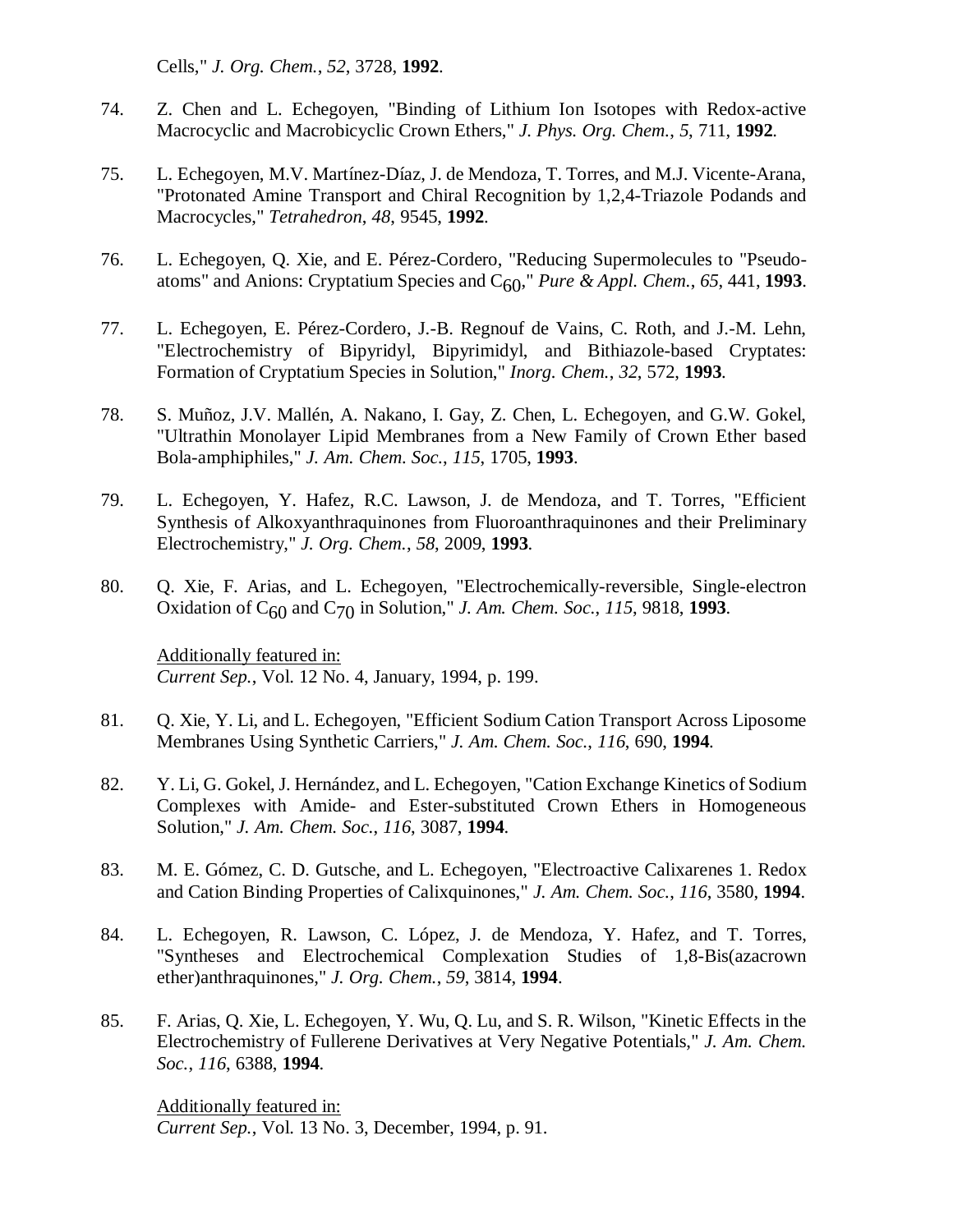- 86. Y. Li and L. Echegoyen, "Unusual Mechanistic Pathways and Dynamic Processes During Cation Exchange Between Substituted Crown Ether-Sodium Complexes in Homogeneous Solution," *J. Am. Chem. Soc.*, *116*, 6832, **1994.**
- 87. E. Pérez-Cordero, R. Buigas, J.-M. Lehn, and L. Echegoyen, "[Ru(bpy)3]<sup>O</sup>: A New Crystalline Material from the Reductive Electrocrystallization of  $\left[\text{Ru(bpy)}_{3}\right]Cl_{2}$ ," *Helv. Chim. Acta*, *77*, 1222, **1994**.
- 88. L. Echegoyen, Y. Hafez, R.C. Lawson, J. de Mendoza, and T. Torres, "Preparation and Electrochemical Switching of Novel Bis(anthraquinone)diazacrown Ethers," *Tet. Lett.*, *35*, 6383, **1994**.
- 89. Y. Li, L. Echegoyen, J. de Mendoza, and Tomás Torres, "Enantiomeric Recognition Mechanism Between Chiral Triazole-18-crown-6 Ligands and Organic Ammonium Cations Assessed by 13C and 1H NMR Relaxation Times," *J. Org. Chem.*, *59*, 6539- 42, **1994**.
- 90. M.J. Wagner, J.L. Dye, E. Pérez-Cordero, and L. Echegoyen, "Static Polycrystalline Magnetic Susceptibility and 4-Probe Single Crystal Conductivity Studies of [Ru(bpy)3]o," *J. Am. Chem. Soc.*, *<sup>117</sup>*, 1318-23, **1995.**
- 91. F. Arias, L. Echegoyen, S.R. Wilson, Q. Lu, and Q. Lu, "Methanofullerenes and Methanofulleroids Have Different Electrochemical Behavior at Negative Potentials," *J. Am. Chem. Soc.*, *117*, 1422-27, **1995**.
- 92. D. Parra-Díaz, L. Echegoyen, H.G. Zot, and D. Puett, "Vanadium (IV) Inhibits Calmodulin-stimulated Skeletal Muscle Myosin Light Chain Kinase Activity," *BioFactors*, 5, 25-28, **1995**.
- 93. Y. Yang, F. Arias, L. Echegoyen, L.P.F. Chibante, S. Flanagan, A. Robertson, and L. Wilson, "Reversible Fullerene Electrochemistry: Experimental Verification of the HOMO-LUMO Energy Difference in  $C_{60}$ ,  $C_{70}$ ,  $C_{76}$ ,  $C_{78}$ , and  $C_{84}$ ," *J. Am. Chem. Soc.*, *117*, 7801-04, **1995**.
- 94. G. R. Newkome, R. Güther, C. N. Moorefield, F. Cardullo, L. Echegoyen, E. Pérez-Cordero, and H. Luftmann, "Routes to Dendritic Networks: Bis-Dendrimers by Coupling of Cascade Macromolecules through Metal Centers," *Angew. Chem. Int. Ed. Engl., 34*, 2023-2026, **1995**.
- 95. D. Parra-Diaz, Q. Wei, E.Y.C. Lee, L. Echegoyen, and D. Puett, "Binding of Vanadium (IV) to the Phosphatase Calcineurin," *FEBS Letters*, *376*, 58-60, **1995**.
- 96. E. Pérez-Cordero, N. Brady, L. Echegoyen, R. Thummel, C.-Y. Hung, and S. Bott, " Structure and Conductivity of an Electrocrystallized Ruthenium [1,8]Binaphthyridine Complex," *Chem. Eur. J.*, *2*, 781, **1996**.

Additionally featured in: *Platinum Metals Rev.*, Vol. 41, 42, **1997.**

97. P. L. Boulas, Y. Zuo, and L. Echegoyen, "A New Route for the Selective Synthesis of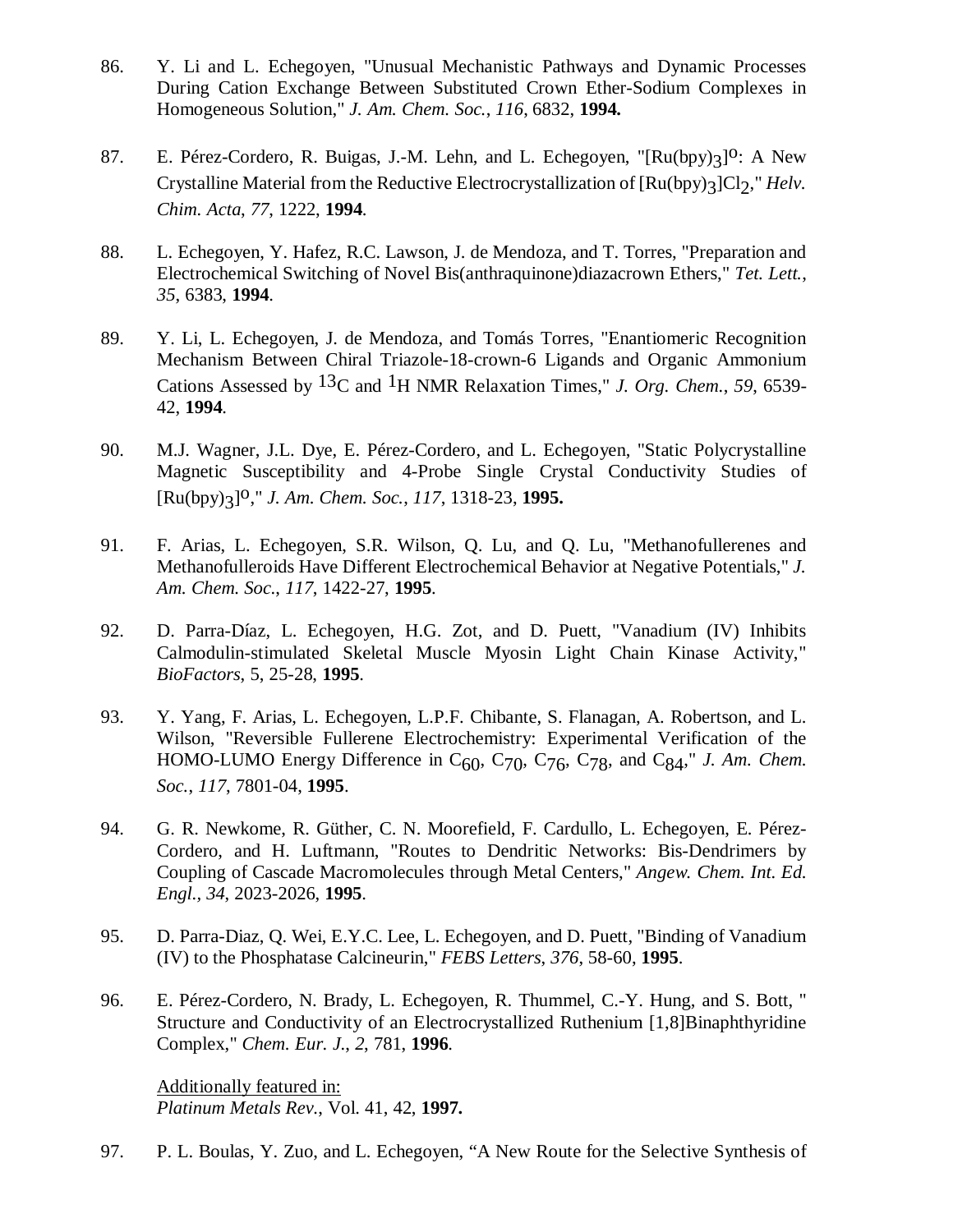[6,6]-Methanofullerenes. Electrosynthesis of C<sub>61</sub>HC(CH<sub>3</sub>)<sub>3</sub> and C<sub>61</sub>HCN," *J. Chem. Soc. Chem. Commun.*, 1547, **1996.**

- 98. G. Ghirlanda, P. Scrimin, A.E. Kaifer, and L. Echegoyen, "Self-Assembled Monolayers of Cu(II)-metallosurfactants on GC and HOPG," *Langmuir*, *12*, 3695-3701, **1996**.
- 99. F. Arias, L.A. Godínez, A.E. Kaifer, and L. Echegoyen, "Interfacial Hydrogen Bonding. Self-Assembly of a Monolayer of a Fullerene-Crown Ether Derivative on Gold Surfaces Derivatized with an Ammonium-Terminated Alakethiolate," *J. Am. Chem. Soc.*, *118*, 6086-7, **1996**.

Additionally featured in: *Current Sep.*, Vol. 15 No. 2, December, 1996, p. 73.

- 100. G. Ghirlanda, P. Scrimin, and L. Echegoyen, "Influence of Aggregation on Redox Potentials of Amphiphilic Cu(II) Complexes Modelled after Bleomycin Antibiotics," *Langmuir*, *12*, 5188-5194, **1996**.
- 101. V. Narayanan, G.R. Newkome, L. Echegoyen, E. Pérez-Cordero, "Novel Dendrimers Possessing Internal Electroactive Quinoid Moieties," *Polym. Preprints*, *37*, 419-420, **1996**.
- 102. E. Pérez-Cordero, C. Campana, and L. Echegoyen, "X-ray Structure of [Ru(bpy)3]<sup>0</sup>: An Expanded Atom or a New Type of Electride?," *Angew. Chem. Int. Ed. Engl.*, *36*, 137- 140, **1997**.
- 103. S. Wang, R.M. Leblanc, F. Arias, and L. Echegoyen, "Surface and Optical Properties of Langmuir and LB Films of a Crown-Ether C60 Derivative," *Langmuir*, *13*, 1672- 1676, **1997**.
- 104. M. Gómez-Kaifer, P.A. Reddy, C.D. Gutsche, and L. Echegoyen, "Sodium Binding Effects on Conformational Exchange in a Diquinone Calix[4]Arene," *J. Am. Chem. Soc.*, *119*, 5222-5229, **1997**.
- 105. G.R. Newkome, V.V. Narayanan, L. Echegoyen, E. Pérez-Cordero, and H. Luftmann, "The Synthesis and Chemistry of Novel Dendritic Macromolecules Possessing Internal Electroactive Anthraquinonoid Moieties," *Macromolecules*, *30*, 5187-5159, **1997**.
- 106. O. Domínguez, L. Echegoyen, F. Cunha, and N. Tao, "Self-Assembled Fullerene-Derivative Monolayers on a Gold Substrate Using Phenanthroline-Au Interactions," *Langmuir, 14,* 821-824, **1998**.
- 107. P. L. Boulas, M. Gómez-Kaifer, and L. Echegoyen, "Electrochemistry of Supramolecular Systems," *Angew. Chem. Int. Ed.*, *37* , 216-247, **1998**.
- 108. S. Wang, R.M. Leblanc, F. Arias, and L. Echegoyen, "Study of Langmuir Monolayers of Crown-ether C60 Derivatives and their Interaction with Different Subphase Ions," *Thin Solid Films*, *327*, 141-144, **1998**.
- 109. F. Cardullo, F. Diederich, L. Echegoyen, T. Habicher, N. Jarayaman, R. M. Leblanc, J. F. Stoddart, and S. Wang, "Stable Langmuir and Langmuir-Blodgett Films of Fullerene Glycodendron Conjugates," *Langmuir*, *14*, 1955-1959, **1998.**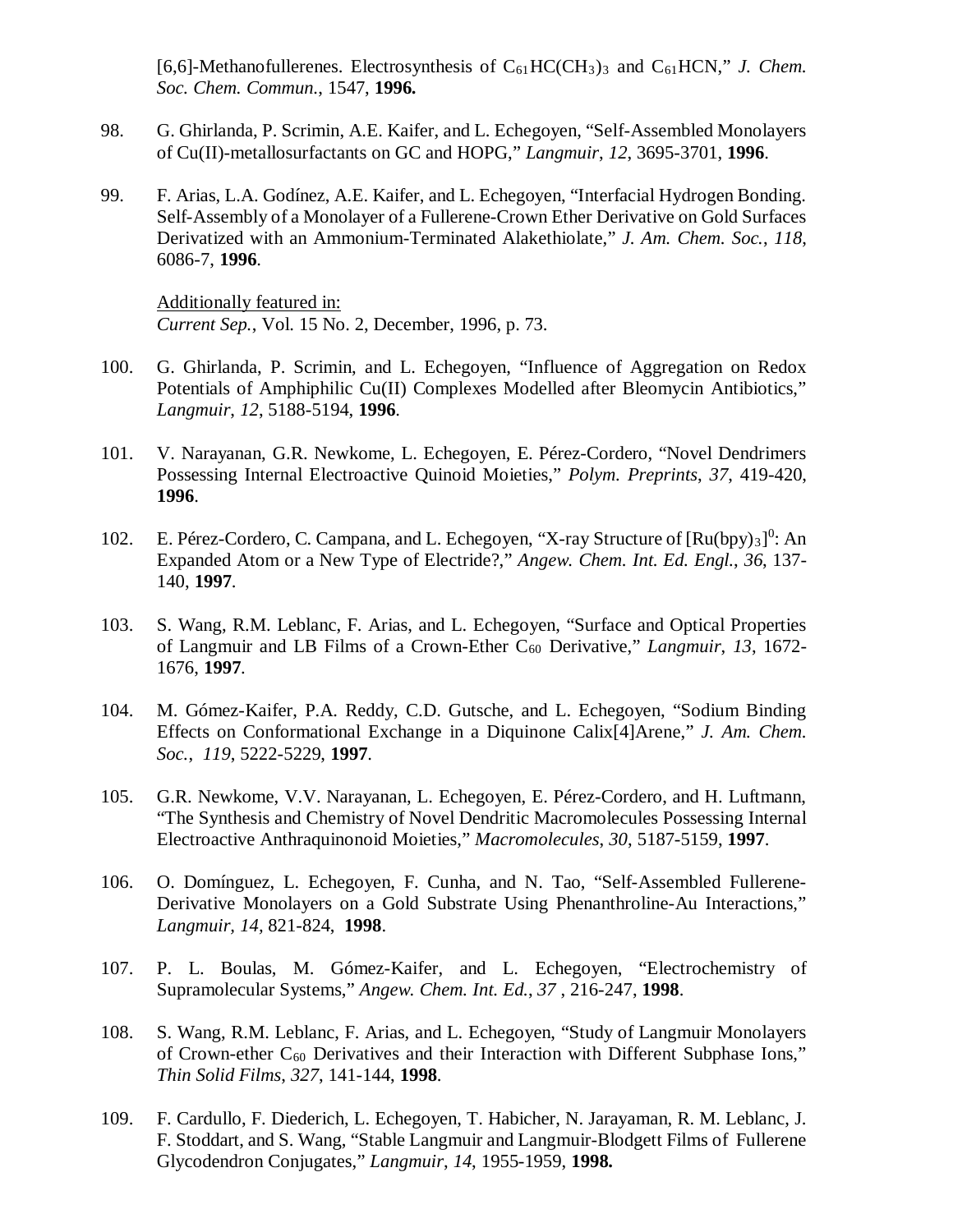- 110. M. Diekers, A. Hirsch, S. Pyo, J. Rivera, and L. Echegoyen, "Synthesis and Electrochemical Properties of New C<sub>60</sub>-Acceptor and –Donor Dyads," *Eur. J. Org. Chem.*, 1111-1121, **1998**.
- 111. D.A. Becker, R. Natero, L. Echegoyen, and R.C. Lawson, "Redox behaviour of azulenyl nitrones: fully reversible one electron oxidation by cyclic voltammetry at potentials in the range of biological antioxidants," *J. Chem. Soc., Perkin Trans. 2*, 1289-1291, **1998**.
- 112. R. Kessinger, J. Crassous, A. Herrmann, M. Rüttiman, L. Echegoyen, and F. Diederich, "Preparation of Enantiomerically Pure  $C_{76}$  via a General Method for the Removal of Di(alkoxycarbonyl)methano Bridges from Methanofullerenes: The Retro-Bingel Reaction," *Angew. Chem. Int. Ed.*, *37*, 1919-1922, **1998**.
- 113. J.-P. Bourgeois, L. Echegoyen, M. Fibbioli, E. Pretsch, and F. Diederich, "Regioselective Synthesis of *trans*-1 Fullerene Bis-Adducts Directed by a Crown Ether Tether: Alkali Metal Cation Modulated Redox Properties of Fullerene-Crown Ether Conjugates," *Angew. Chem. Int. Ed.*, *37,* 2118-2121, **1998**.
- 114. C. Boudon, J.-P. Gisselbrecht, M. Gross, A. Herrmann, M. Rüttimann, J. Crassous, F. Cardullo, L. Echegoyen, and F. Diederich, "Redox Characteristics of Covalent Derivatives of the Higher Fullerenes  $C_{70}$ ,  $C_{76}$ , and  $C_{78}$ ," *J. Am. Chem. Soc.*, 120, 7860-7868, **1998**.
- 115. R. Kessinger, M. Gómez-López, C. Boudon, J.-P. Gisselbrecht, M. Gross, L. Echegoyen, and F. Diederich, "Walk on the Spere: Electrochemically Induced Isomerization of  $C_{60}$  Bis-adducts by Migration of Di(alkoxycarbonyl)methano Bridges," *J. Am. Chem. Soc.*, *120*, 8545-8546, **1998**.
- 116. S. Pyo, L. Shu, and L. Echegoyen, "Preparation of a [60]fullerene Derivative Containing a Fused Seven-Membered Ring," *Tet. Lett.*, *39*, 7653-7656, **1998**.
- 117. L. Echegoyen and L.E. Echegoyen, "Electrochemistry of Fullerenes and their Derivatives," *Acc. Chem. Res.*, *31*, 593-601, **1998**.
- 118. J.-P. Bourgeois, F. Diederich, L. Echegoyen, and J.-F. Nierengarten, "Synthesis and Electrochemical Properties of a Cyclophane-type Molecular Dyad Containing a Porphyrin in Close, Tangential Orientation to the Surface of *trans*-1 Functionalized C60," *Helv. Chim. Acta*, *81*, 1835-1848, **1998**.
- 119. Y. Hou, J. Wang, F. Arias, L. Echegoyen, and P.G. Wang, "Electrochemical Studies of S-Nitrosothiols," *Bioorg. Med. Chem. Lett.*, *8*, 3065-3070, **1998**.
- 120. N. Armaroli, F. Diederich, L. Echegoyen, T. Habicher, L. Flamigni, G. Marconi, and J.- F. Nierengarten, "A New Pyridyl-substituted Methanofullerene Derivative: Photophysics, Electrochemistry, and Self-Assembly with Zinc(II)-*meso*-Tetraphenylporphyrin (ZnTPP)," *New J. Chem.*, 77-83, **1999.**
- 121. X. Camps, E. Dietel, A. Hirsch, S. Pyo, L. Echegoyen, S. Hackbarth, and B. Röder, "Globular Dendrimers Involving a  $C_{60}$  Core and a Tetraphenyl Porphyrin Function," *Chem. Eur. J.*, *5, No. 8*, 2362-2373, **1999**.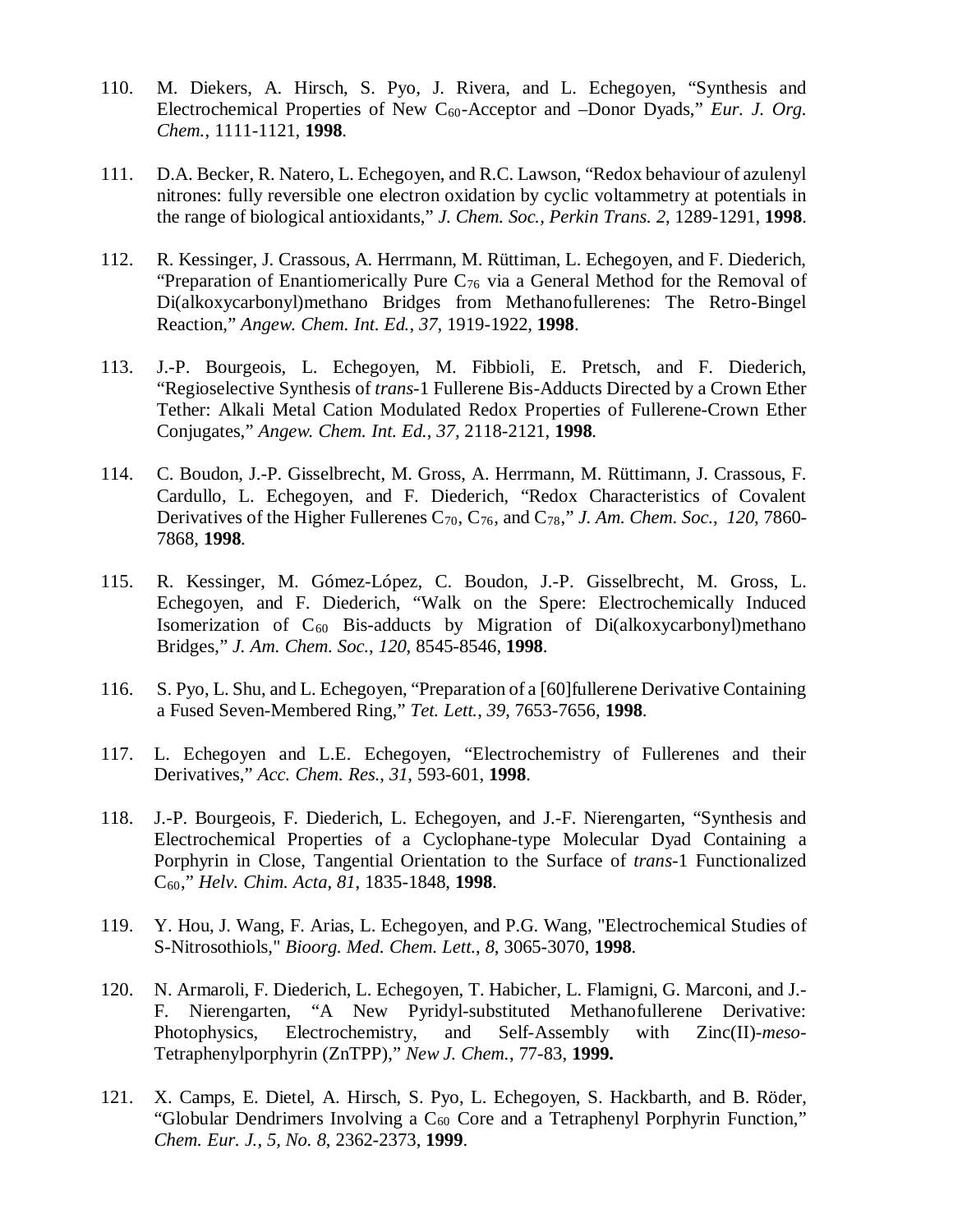- 122. R. Ziessel, G. Ulrich, R. C. Lawson, L. Echegoyen, "Oligopyridine bis(nitronyl nitroxides): synthesis, structures, electrochemical, magnetic and electronic properties ," *J. Mat. Chem.*, (007), 1435-1448, **1999**.
- 123. S. Pyo, E. Pérez-Cordero, S. G. Bott, and L. Echegoyen, "Crystal Structure of  $[Ru(terpy)_2]^0$ : A New Crystalline Material from the Reductive Electrocrystallization of [Ru(terpy)2] 2+," *Inorg. Chem.*, *38*, 3337-3343, **1999**.
- 124. J. Crassous, J. Rivera, N. S. Fender, L. Shu, L. Echegoyen, C. Thilgen, A. Herrmann, and F. Diederich, "Chemistry of  $C_{84}$ : Separation of Three Constitutional Isomers and Optical Resolution of  $D_2$ -C<sub>84</sub> Using the "Bingel-Retro-Bingel" Stragegy," *Angew. Chem.*, *38*, 1613-1617, **1999**.
- 125. L. Shu, S. Pyo, J. Rivera, and L. Echegoyen, "Synthesis and Electrochemical Properties of a New C60-Phenanthroline Derivative and its Dimeric Complex with Silver," *Inorg. Chim. Acta*, *292*, 34-40, **1999**.
- 126. F. Diederich, L. Echegoyen, M. Gómez-López, R. Kessinger, and J. F. Stoddart, "The Self-Assembly of Fullerene-Containing [2]Pseudorotaxanes: Formation of a Supramolecular Dimer," *J. Chem. Soc., Perkin Trans. 2*, 1577–1586, **1999**.
- 127. S.-G. Liu, L. Shu, J. Rivera, H. Liu, J.-M. Raimundo, J. Roncali, A. Gorgues, and L. Echegoyen, "A New Dyad Based on  $C_{60}$  and a Conjugated Dimethylaniline-Substituted Dithienylethylene Donor ," *J. Org. Chem.*, *64*, 4884-4886, **1999**.
- 128. G. Rapenne, J. Crassous, A. Collet, L. Echegoyen, and F. Diederich, "Regioselective One-Step Synthesis of *trans*-3, *trans*-3, *trans*-3 and *e, e, e* [60]Fullerene Tris-Adducts Directed by a *C3*-Symmetrical Cyclotriveratrylene Tether," *Chem. Commun.*, 1121- 1122, **1999**.
- 129. Haiying Liu, Shenggao Liu, and Luis Echegoyen, "Remarkably stable self-assembled layers of new crown-ether annelated tetrathiafuvalene derivatives and their cation recognition properties," *Chem. Commun.,* 1493–1494**, 1999**.
- 130. Jean-Pascal Bourgeois, Paul Seiler, Monia Fibbioli, Ernö Pretsch, François Diederich, and Luis Echegoyen, "Cyclophane-type Fullerene-dibenzo[18]crown-6 Conjugates with *trans*-1-3 Addition Patterns: Regioselective Templated Synthesis, X-ray Crystal Structure, Ionophoric Properties, and Cation-complexation-dependent Redox Behavior," *Helv. Chim. Acta*, *82*, 1572-1595, **1999**.
- 131. G.R. Newkome, V.V. Narayanan, L.A. Godínez, E. Pérez-Cordero, and L. Echegoyen, "A Tailored Approach to the Syntheses of Electroactive Dendrimers Based on Diaminoanthraquinones," *Macromolecules*, *32*, 6782-6791, **1999**.
- 132. Krisanu Bandyopadhyay, Haiying Liu, Shenggao Liu and Luis Echegoyen, "Self-Assembled Monolayers of Bis-Thioctic Ester Derivatives of Oligoethyleneglycols: Remarkable Selectivity for K+ /Na+ Recognition," *Chem. Commun.*, 141-142, **2000**.
- 133. Eva M. Maya, Purificación Vázquez, Tomás Torres, Lucca Gobi, François Diederich, Soomi Pyo, and Luis Echegoyen, "Synthesis and Electrochemical Properties of Homoand Heterodimetallic Diethynylethene Bisphthalocyaninato Complexes," *J. Org.*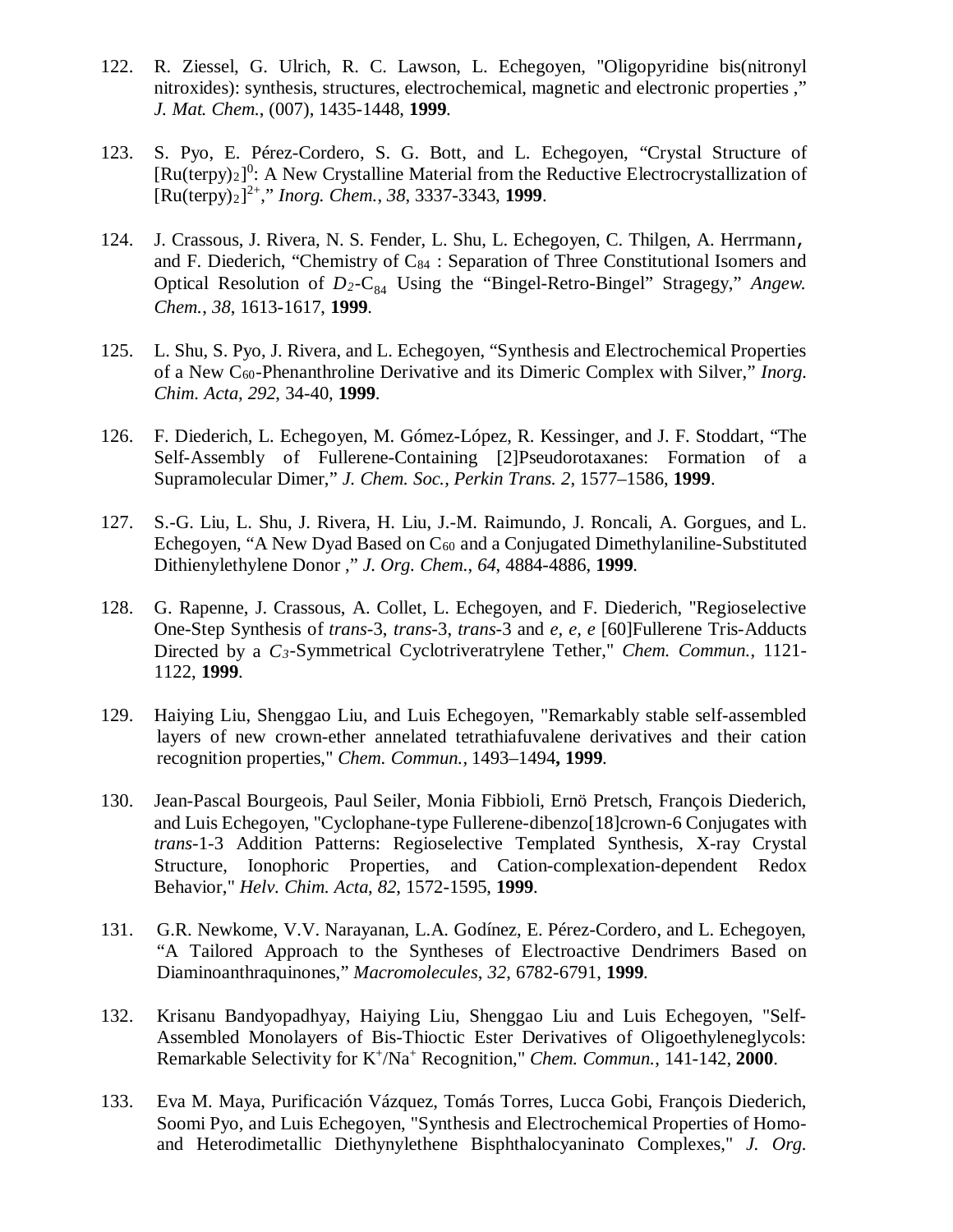*Chem.*, *65*, 823-830, **2000**.

- 134. Atsushi Ikeda, Chie Fukuhara, Masau Kawaguchi, Munenori Numata, Seiji Shinkai, Sheng-Gao Liu, and Luis Echegoyen, "Pyridine-appended 5,6-open-aza[60]fulleroid can act as a unique host for alcohols," *J. Chem. Soc., Perkin Trans. 2*, 307-310, **2000**.
- 135. Angela Sastre, Andreas Gouloumis, Purificación Vázquez, Tomás Torres, Vinh Doan, Benjamin J. Schwartz, Fred Wudl, Luis Echegoyen, and José Rivera, "Phthalocyanineazacrown-fullerene Multicomponent System: Synthesis, Photoinduced Processes and Electrochemistry" *Org. Lett*, *1*, 1807-1810, **2000**.
- 136. Shenggao Liu and Luis Echegoyen, "Synthesis and Metal Ion Complexation Studies of [60]Fullerene Derivatives of Tetrathiafulvalene Crown-ethers," *Eur. J. Org. Chem.*, 1157-1163, **2000**.
- 137. Krisanu Bandyopadhyay, Lianhe Shu, Haiying Liu and Luis Echegoyen, "Selective  $K^+$ Recognition at the Interface during Self-Assembly of a Bis-podand Thiol on a Gold Surface," *Langmuir*, *16*, 2706-2714, **2000**.
- 138. Monia Fibbioli, Krisanu Bandyopadhyay, Sheng-Gao Liu, Luis Echegoyen, Olivier Enger, François Diederich, Philippe Bühlmann, and Ernö Pretsch, "Redox-Active Self-Assembled Monolayers as Novel Solid Contacts for Ion-Selective Electrodes," *Chem. Commun.*, 339-340, **2000**.
- 139. Nicolle N.P. Moonen, Carlo Thilgen, Luis Echegoyen, and François Diederich, "The Wet-Chemical Retro-Bingel Reaction: Selective Removal of Bis(alkoxycarbonyl)Methano Addends from  $C_{60}$  and  $C_{70}$  with Amalgamated Magnesium," *Chem. Commun.*, 335-336, **2000**.
- 140. Marcel W. J. Beulen, Luis Echegoyen, José A. Rivera, M<sup>a</sup> Angeles Herranz, Angel Martín-Domenech, and Nazario Martín, " Adduct Removal from Methanofullerenes *via*  Reductive Electrochemistry," *Chem. Commun.*, 917-918, **2000**.
- 141. Jean-François Eckert, Jean-François Nicoud, Jean-François Nierengarten, Sheng-Gao Liu, Luis Echegoyen, Nicola Armaroli, Francesco Barigelletti, "Fullerene-Oligophenylenevinylene Hybrids: Synthesis, Electronic Properties and Incorporation in Photovoltaic Devices," *J. Am. Chem. Soc.*, *122*, 7467-7479, **2000**.
- 142. Roland Kessinger, Nicolette S. Fender, Lourdes E. Echegoyen, Carlo Thilgen, Luis Echegoyen, and François Diederich, "Towards the Use of the Di(Alkoxycarbonyl)methano-Addend as Protecting Group in Fullerene Chemistry: Selective Removal of the Bingel Addend *Via* the Retro-Bingel Reaction," *Chem. Eur. J.*, *6*, 2184-2192, **2000.**
- 143. Nicola Armaroli, Giancarlo Marconi, Luis Echegoyen, Jean-Pascal Bourgeois, and François Diederich, "Charge-Transfer Interactions in Face-to-Face Porphyrin-Fullerene Systems. Solvent-Dependent Luminescence in the Infrared Spectral Region," *Chem. Eur. J.*, *6,* 1629-1645, **2000**.
- 144. Andreas Gouloumis, Sheng-Gao Liu, Ángela Sastre, Purificación Vázquez, Luis Echegoyen and Tomás Torres, "Synthesis and electrochemical properties of phthalocyanine-fullerene hybrids," *Chem. Eur. J.*, *6*, 3600-3607**, 2000.**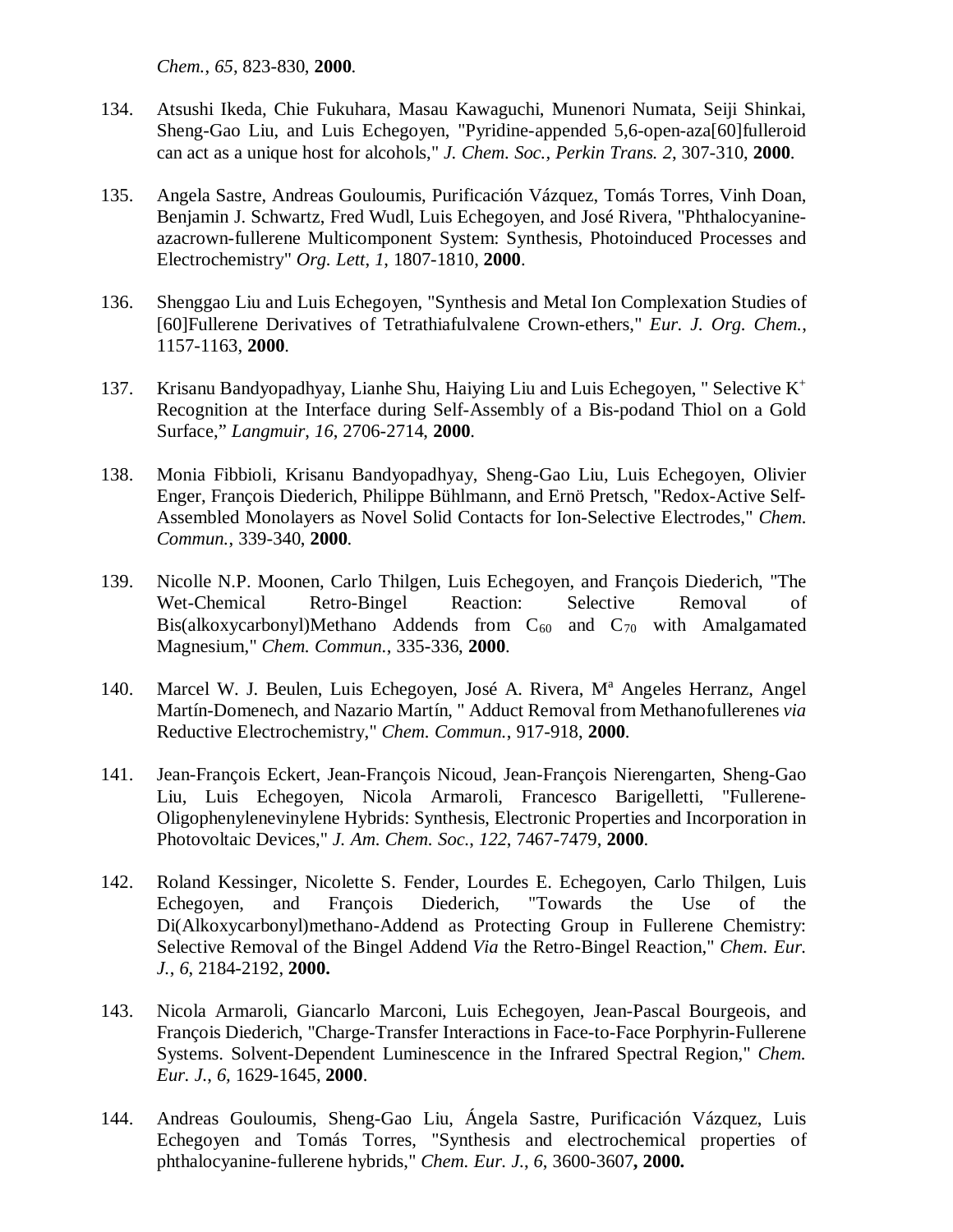- 145. Marcel W. J. Beulen and Luis Echegoyen, "Instability of [60]-fullerene Anions in Dichloromethane: a Synthetic Avenue to C<sub>60</sub>>(CH<sub>2</sub>)<sub>n</sub> Methanofullerenes," *Chem. Commun.*, 1065-1066, **2000**.
- 146. Gwenael Rapenne, Jeanne Crassous, Lourdes E. Echegoyen, Luis Echegoyen, Erica Flapan, and Francois Diederich, "Regioselective One-Step Synthesis and Topological Chirality of *e,e,e* and *trans*-3,*trans*-3,*trans*-3 [60]Fullerene-Cyclotriveratrylene Tris-Adducts: Example of a Topological Meso Form," *Helv. Chim. Acta*, *83*, 1209-1223, **2000**.
- 147. Lourdes E. Echegoyen, Francis D. Djojo, Andreas Hirsch, and Luis Echegoyen," Electrochemical Studies of Seven Regioisomers of Tris[Di(ethoxycarbonyl)methano][60]-Fullerene: Umpolung of Regiochemistry in Retro-Bingel Reactions and Walk-on-the-Sphere Rearrangements," *J. Org. Chem.*, *65*, 4994-5000, **2000.**
- 148. Sheng-Gao Liu, Haiying Liu, Krisanu Bandyopadhyay, Ziqiang Gao, and Luis Echegoyen, "Dithia-Crown-Annelated Tetrathiafulvalene Disulfides: Synthesis, Electrochemistry, Self-Assembled Films and Metal Cation Recognition Properties," *J. Org. Chem.*, *65*, 3292-3298, **2000**.
- 149. Krisanu Bandyopadhyay, Sheng-Gao Liu, Haiying Liu, and Luis Echegoyen, "Ion Recognition at the Interface of Self-Assembled Monolayers (SAMs) of Bis-Thioctic Ester Derivatives of Oligo(ethyleneglycols)," *Chem. Eur. J.*, *6*, 4385-4392, **2000**.
- 150. Nicolette S. Fender, Berthold Nuber, David I. Schuster, Stephen R. Wilson, and Luis Echegoyen, "Preparation of [60] Fullerene Tris-Malonate Adducts by Addend Removal from Higher Adducts via the Electrochemical Retro-Bingel Reaction," *J. Chem. Soc., Perkin 2*, 1924-1928, **2000**.
- 151. Ignacio Pérez, Sheng-Gao Liu, Nazario Martín, and Luis Echegoyen, "Synthesis and Properties of Conjugated Hybrid Tetrathiafulvalene Dimers," *J. Org. Chem.*, *65*, 3796- 3803, **2000**.
- 152. Maurice J. van Eis, Robert J. Alvarado, Luis Echegoyen, Paul Seiler, and François Diederich, "First Tether-directed Regioselective Bisfunctionalization of  $C_{70}$ : Effects of Cation Complexation on the Redox Properties of Diastereoisomeric Fullerene Crown Ether Conjugate," *Chem. Commun.*, 1859-60, **2000**.
- 153. Sheng-Gao Liu, Ignacio Pérez, Nazario Martín, and Luis Echegoyen, "Intramolecular Electronic Interaction in Conjugated Ferrocene-π-Extended-Tetrathiafulvalene Hybrids," *J. Org. Chem.*, *65***,** 9092-9102, **2000**.
- 154. Jean-Francois Nierengarten, Jean-Francois Eckert, Delphine Felder, Jean-Francois Nicoud, Nicola Armaroli, Giancarlo Marconi, Veronica Vicinelli, Corinne Boudon, Jean-Paul Gisselbrecht, Maurice Gross, Georges Hadziioannou, Victor Krasnikov, Lahoussine Ouali, Luis Echegoyen, Sheng-Gao Liu, "Synthesis and Electronic Properties of Donor-linked Fullerenes: Towards Photochemical Molecular Devices," *Carbon*, *38*, 1587–1598, **2000.**
- 155. Olivier Enger, Frank Nuesch, Monia Fibbioli, Luis Echegoyen, Ernö Pretsch, and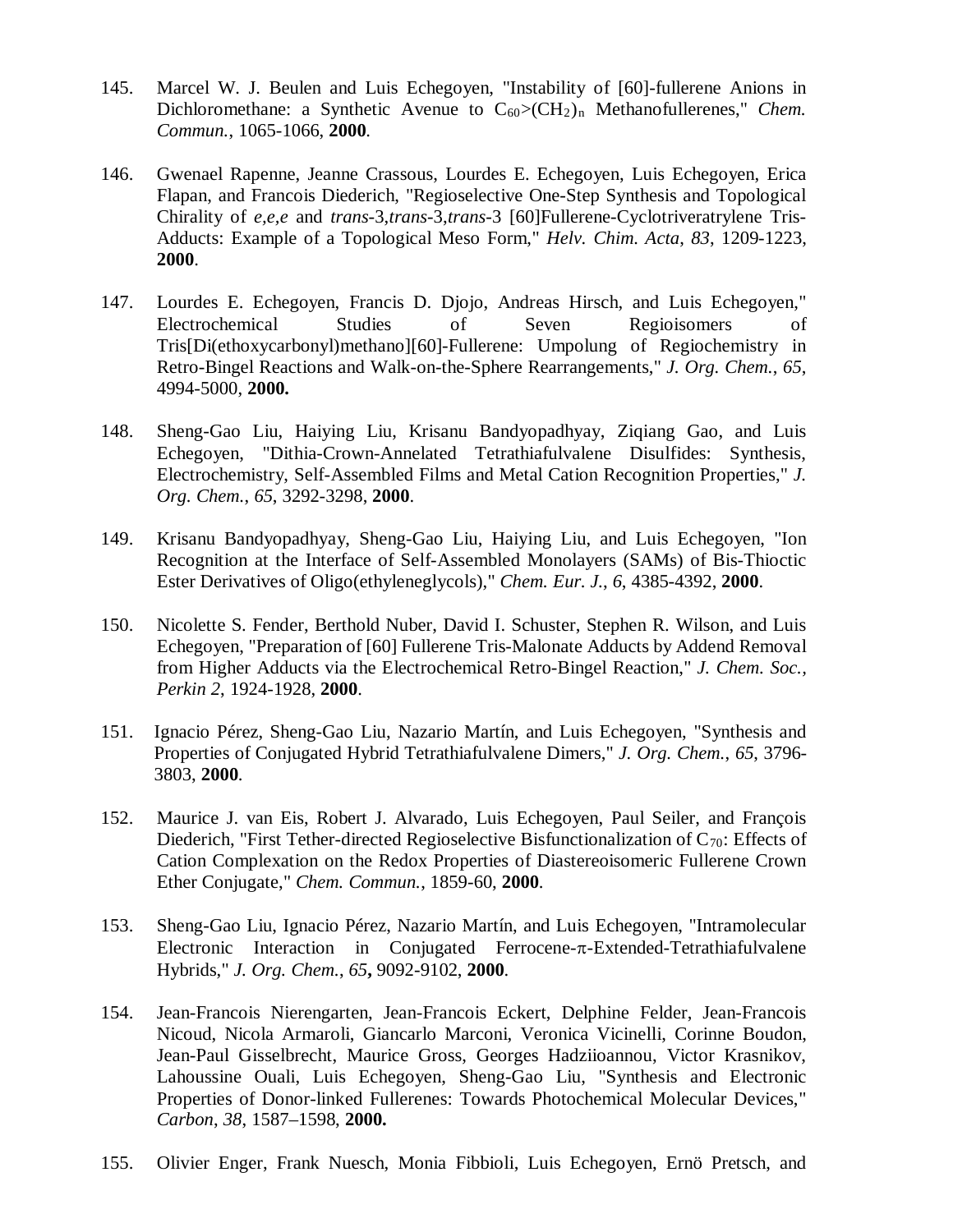François Diederich, "Photocurrent Generation at a Fullerene Self-Assembled Monolayer-Modified Gold Electrode Cast with a Polyurethane Membrane," *J. Mater. Chem.*, *10*, 2231-2233, **2000.**

- 156. Marcel Beulen, José Rivera, M<sup>a</sup> Angeles Herranz, Angel Martín-Domenech, Nazario Martín, and Luis Echegoyen, "Reductive Electrolysis of [60]Fullerene Mono-Methanoadducts in THF Leads to the Formation of Bis-Adducts in High Yields," *Chem. Commun.*, 407-408, **2001**.
- 157. Andreas Gouloumis, Sheng-Gao Liu, Purificación Vázquez, Luis Echegoyen, and Tomás Torres, "Strong Intramolecular Electronic Interactions in an Anthraquinone Bridged Bis-EthenylphthalocyaninatoZn(II) Triad," *Chem. Commun.*, 399-400, **2001**.
- 158. Sheng-Gao Liu, Corinne Martineau, Jean-Manuel Raimundo, Jean Roncali, and Luis Echegoyen, "Formation and Electrochemical Desorption of Stable and Electroactive Self-Assembled Monolayers (SAMs) of Oligothiophene-Fullerepyrrolidine Dyads," *Chem. Commun.*, 913-914, **2001**.
- 159. Marcel W.J. Beulen, José A. Rivera, Ma Angeles Herranz, Beatriz Illescas, Nazario Martín, and Luis Echegoyen, "Reductive Electrochemistry of Spiromethanofullerenes," *J. Org. Chem.*, *66*, 4393-4398, **2001**.
- 160. Barbara Colonna and Luis Echegoyen, "Templated SAMs for Metal Ion Recognition," *Chem. Commun*., 1104-1105, **2001**.
- 161. van Eis, M. J.; Pérez-Núñez, I.; Muslinkina, L. A.; Alvarado, R. J.; Pretsch, E.; Echegoyen, L.; Diederich, F., "Sandwiching C70 Between Two Crown-Ether Bound Cations: Regioselective Synthesis, Electrochemistry and Cation Binding Properties of C70 Bis-Crown Ether Conjugates," *J. Chem. Soc., Perkin Transactions 2 Communication*, 1890-1892, **2001**.
- 162. Andreas Gouloumis, Ralph C. Lawson, Purificación Vázquez, Luis Echegoyen and Tomás Torres, "Synthesis and Electrochemical Switching of a Dianthraquinone Cryptand and related Anthraquinone-diazacrown Ethers Oligomers," *Tetrahedron*, *58*, 961-966, **2002**.
- 163. David González-Rodríguez, Tomás Torres, Dirk M. Guldi, José Rivera and Luis Echegoyen, "Cascades of Energy Transfer Processes in Novel Subphthalocyanine-Fullerene Ensembles," *Org. Lett*., *4*, 335-338, **2002**.
- 164. Frank Hauke, Andreas Hirsch, Sheng-Gao Liu, Luis Echegoyen, Dirk Guldi, "Evidence of Pronounced Electronic Coupling in A Directly Bonded Fullerene-Ferrocene Dyad," *ChemPhysChem.*, *3*, 195-205, **2002**.
- 165. M. Victoria Martínez-Díaz, Nicolette S. Fender, M. Salomé Rodríguez-Morgade, Marcos Gómez-López, François Diederich, Luis Echegoyen, J. Fraser Stoddardt and Tomás Torres, "A supramolecular approach for the formation of fullerenephthalocyanine dyads," *J. Mat. Chem.*, *12,* 2095-99, **2002**.
- 166. Monia Fibbioli, Krisanu Bandyopadhyay, Sheng-Gao Liu, Luis Echegoyen, Olivier Enger, François Diederich, David Gingery, Philippe Bühlmann, Henrik Persson, Ulrich W. Suter, Ernö Pretsch, "Redox-Active Self-Assembled Monolayers for Solid-Contact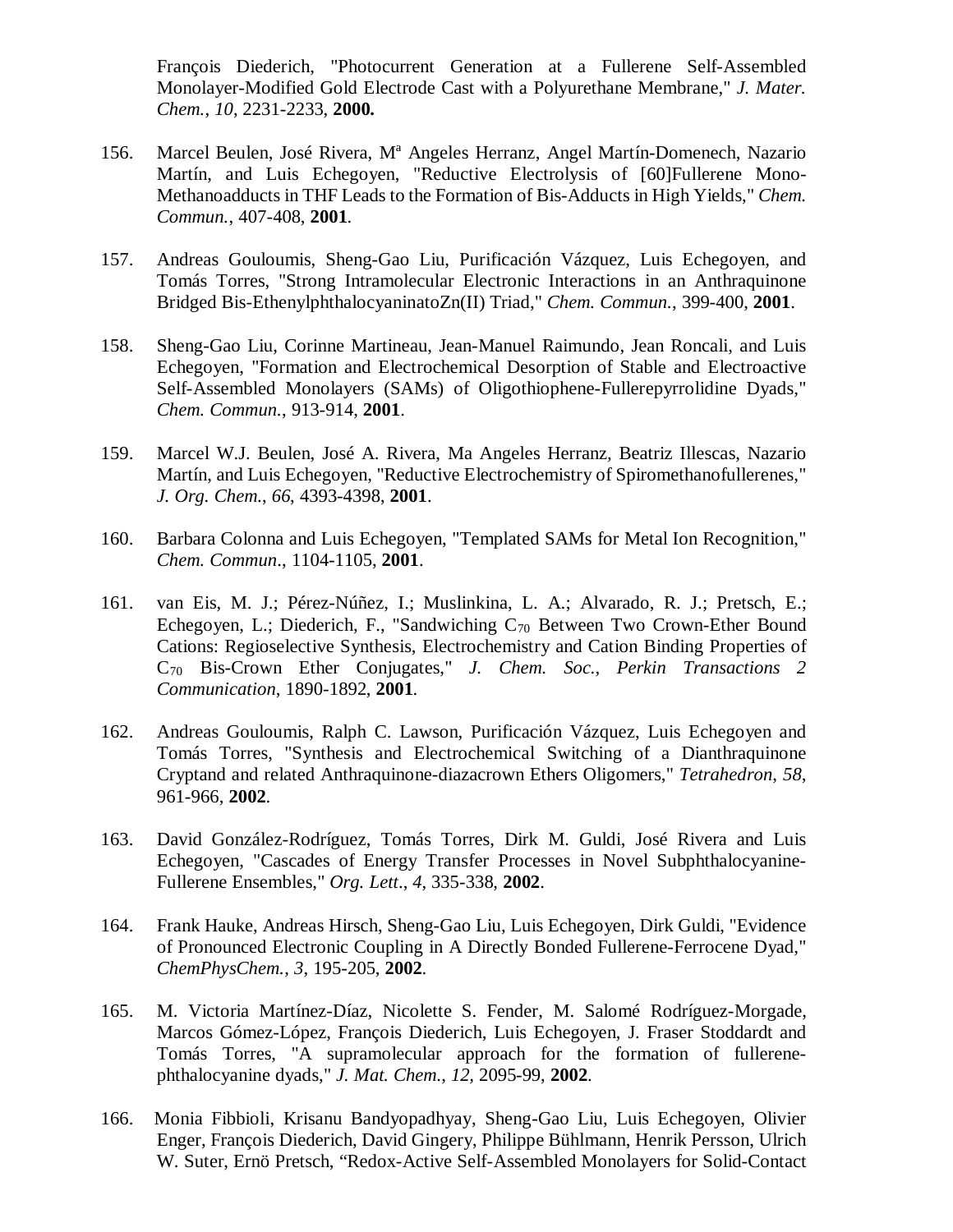Polymeric Membrane Ion-Selective Electrodes," *Chem. Mat.*, *14*, 1721-29, **2002**.

- 167. Maria Ángeles Herranz, Barbara Colonna, Luis Echegoyen, "Metal Ion Recognition and Molecular Templating in Self-Assembled Monolayers of Cyclic and Acyclic Polyethers," *Proc. Nat. Acad. Sci. U.S.*, *99*, 5040-5047, **2002**.
- 168. David A. Becker, James J. Ley, Luis Echegoyen, Robert Alvarado, "Stilbazulenyl Nitrone (STAZN): A Nitronyl-Substituted Hydrocarbon with the Potency of Classical Phenolic Chain-Breaking Antioxidants," *J. Am. Chem. Soc.*, *124*, 4678-4684, **2002**.
- 169. Maurice van Eis, Paul Seiler, Liya Muslinkina, Ignacio Pérez Núñez, Robert Alvarado, Martin Badertscher, Erno Pretsch, Luis Echegoyen, François Diederich, "Comprehensive Study of C70 Mono- and Bis-Crown Ether Conjugates," *Helv. Chim. Acta*, *85*, 2009-2055, **2002**.
- 170. M. Ángeles Herranz, Marcel W.J. Beulen, Jose A. Rivera, Luis Echegoyen, Marta C. Díaz,d Beatriz M. Illescas, Nazario Martín, "Electroreductive Retro-cyclopropanation Reactions of Nitrophenyl-methanofullerene Derivatives," *J. Mat. Chem.*, *12*, 2048-53, **2002**.
- 171. Huseyin Zengin, Wensheng Zhou , Jianyong Jin, Richard Czerw,DennisW. Smith, Jr., Luis Echegoyen, David L. Carroll, Stephen H. Foulger and John Ballato, "Carbon Nanotube Doped Polyaniline," *Adv. Mat.*, *14*, 1480-1483, **2002.**
- 172. Gaëlle Trippé, Maïtena Oçafrain, Mohammed Besbes, Vincent Monroche, Joël Lyskawa, Franck Le Derf, Marc Sallé, Jan Becher, B. Colonna and Luis Echegoyen, "Self-assembled Monolayers of a Tetrathiafulvalene-based Redox-switchable Ligand," *New J. Chem.*, *26*, 1320–1323, **2002**.
- 173. Maurizio Carano, Barbara Colonna, Luis Echegoyen, Franck Le Derf, Eric Levillain, Marc Sallé, "Aqueous Reference Electrodes are Unstable in Organic Media Containing Metal Ions: A Cautionary Note to the Supramolecular Chemistry Community," *Supramolec. Chem.*, *15*, 83-85, **2003**.
- 174. M. Ángeles Herranz, José A. Rivera, Robert J. Alvarado, Nazario Martín, Carlo Thilgen, François Diederich and Luis Echegoyen, "Chemical Retro-Cyclopropanation Reactions in Methanofullerenes: Effect of the 18-Crown-6 Moiety," *J. Supramol. Chem.*, *1*, 299- 303, **2003**.
- 175. M. Carano and L. Echegoyen, "Mechanisms of Electrochemically-induced Retrocyclopropanation Reactions of Fullerene Derivatives using Digital Simulations," *Chem. Eur. J*, *9*, 1974-1981, **2003**.
- 176. Fayi Song and Luis Echegoyen, "In Situ Spectroelectrochemistry and Electrochemical Quartz Crystal Microbalance (EQCM) Charaterization of  $C_{60}$  Embedded in a Tetraoctylammonium Bromide Film in Aqueous Solution," *J. Phys. Chem. B*, *107*, 5844-5850, **2003**.
- 177. Maïténa Oçafrain, M. Ángeles Herranz, Lucien Marx, Carlo Thilgen, François Diederich, and Luis Echegoyen, "Evidence for the Formation of Singly-Bonded Dimers During the Reductive Electrochemistry of Methanofullerenes," *Chem. Eur. J.*, *9*, 4811- 4819, **2003**.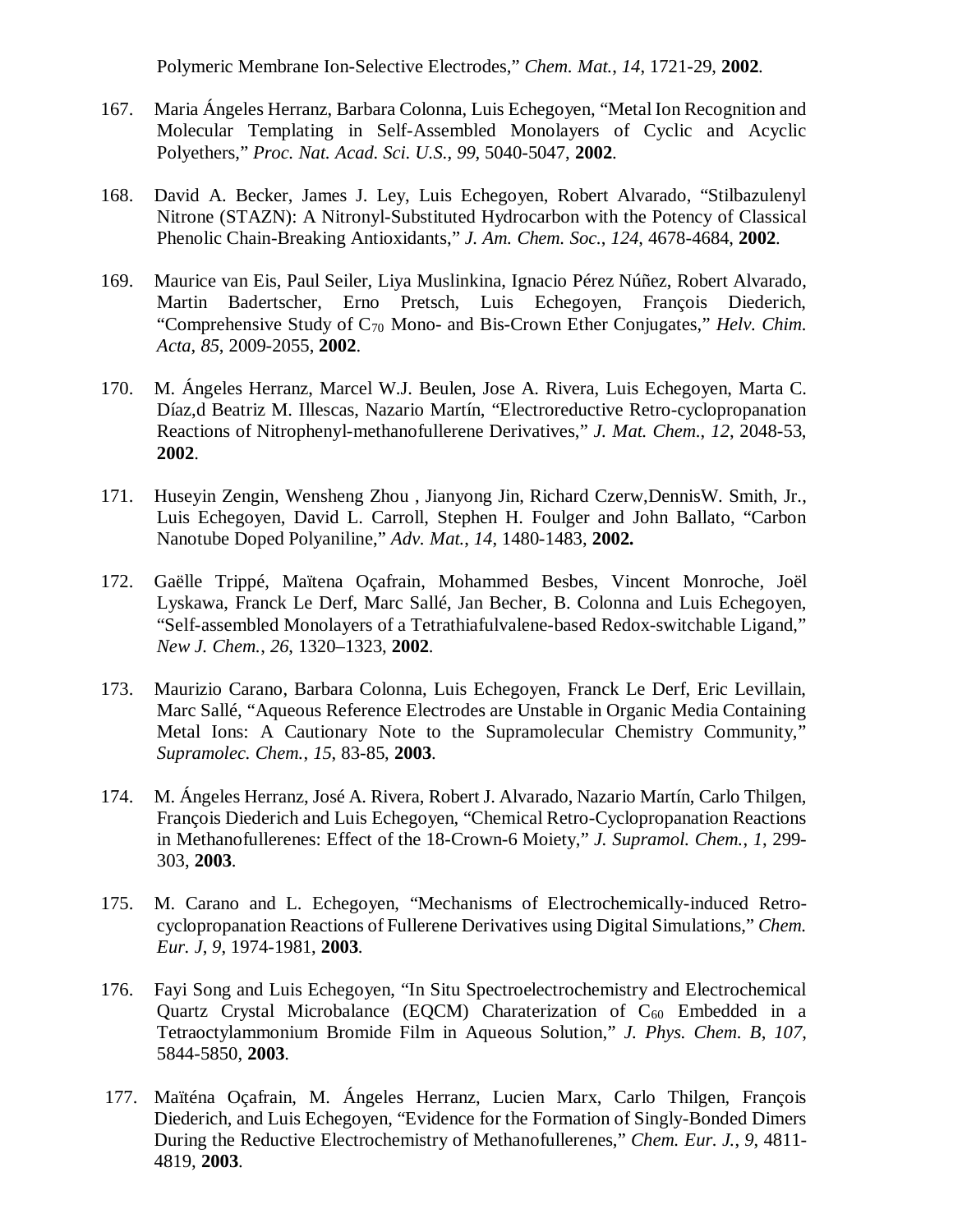- 178. M. Angeles Herranz, Charles T. Cox, and Luis Echegoyen, "Retro-Cyclopropanation Reactions of Fullerenes: Complete Product Analyses," *J. Org. Chem.*, *68*, 5009-5012, **2003**.
- 179. M. Ángeles Herranz, Lei Yu, Nazario Martín and Luis Echegoyen, "Synthesis, Electrochemistry and Self-assembled Monolayers of novel Tetrathiafulvalene (TTF) and π-extended TTF (exTTF) Disulfides," *J. Org. Chem.*, *68*, 8379-8385, **2003**.
- 180. Davide Bonifazi, Markus Scholl, Fayi Song, Luis Echegoyen, Gianluca Accorsi, Nicola Armaroli, and François Diederich, "Exceptional Redox and Photophysical Properties of a Triply-Fused Diporphyrin- $C_{60}$  Conjugate: Novel Scaffolds for Multicharge Storage in Molecular Scale Electronics," *Angew. Chem. Int. Ed., 42*, 4966 –4970, **2003**.
- 181. Sheng Zhang and Luis Echegoyen, "Self-assembled Monolayers of Different Conformers of *p-tert*-butylcalix[4]crown-6 Derivatives and Their Metal Cation Recognition Properties, *Tet. Lett.*, *44*, 9079-9082, **2003**.
- 182. Sheng Zhang and Luis Echegoyen, "Remarkably Selective Binding of Aromatic Amines by Self-assembled Monolayers of a Calix[6]crown-4 Derivative," *Org. Lett.*, *6*, 791-794, **2004**.
- 183. Frank Hauke, M. Ángeles Herranz, Luis Echegoyen, Dirk Guldi and Andreas Hirsch, "The First Homo-Heterofullerene Dimer," *Chem. Commun*., 600-601, **2004**.
- 184. Ke Li, David I. Schuster, Dirk M. Guldi, M. Ángeles Herranz, and Luis Echegoyen, "Convergent Synthesis and Photophysics of [60]Fullerene/Porphyrin-Based Rotaxanes," *J. Am. Chem. Soc*., *126*, 3388-3389, **2004**.
- 185. M. Ángeles Herranz, François Diederich, and Luis Echegoyen, "Electrochemically Induced Retro-Cyclopropanation Reactions," *Eur. J. Org. Chem*., 2299-2316, **2004**.
- 186. María Ángeles Herranz and Luis Echegoyen, "Tandem Addition Reactions of Dialkoxyanthracenes with C<sub>60</sub>. Thermal *vs* Electrochemical Stability of Diels-Alder Adducts," *New J. Chem.*, *28*, 513-518, **2004**.
- 187. David I. Schuster, Peng Cheng, Peter D. Jarowski, Dirk M. Guldi, Chuping Luo, Luis Echegoyen, Soomi Pyo, Alfred R. Holzwarth, Silvia E. Braslavsky, René M. Williams and Gudrun Klihm, "Design, Synthesis, and Photophysical Studies of a Porphyrin-Fullerene Dyad with Parachute Topology; Charge Recombination in the Marcus Inverted Region," *J. Am. Chem. Soc.*, *126*, 7257-7270, **2004**.
- 188. David González-Rodríguez, Tomás Torres, Dirk M. Guldi, José Rivera, Maria Ángeles Herranz, and Luis Echegoyen, "Subphthalocyanines: New Tuneable Tectons for Intramolecular Electron and Energy Transfer Processes," *J. Am. Chem. Soc.*, *126***,** 6301- 6313, **2004**.
- 189. Bryan K. Spraul, S. Suresh, Takafumi Sassa, M. Ángeles Herranz, Luis Echegoyen, Tatsuo Wada, Dvora Perahia, and Dennis W. Smith, Jr., "Thermally Stable Triaryl Amino Chromophores with High Molecular Hyperpolarizabilities," *Tet. Lett.*, *45* 3253– 3256, **2004**.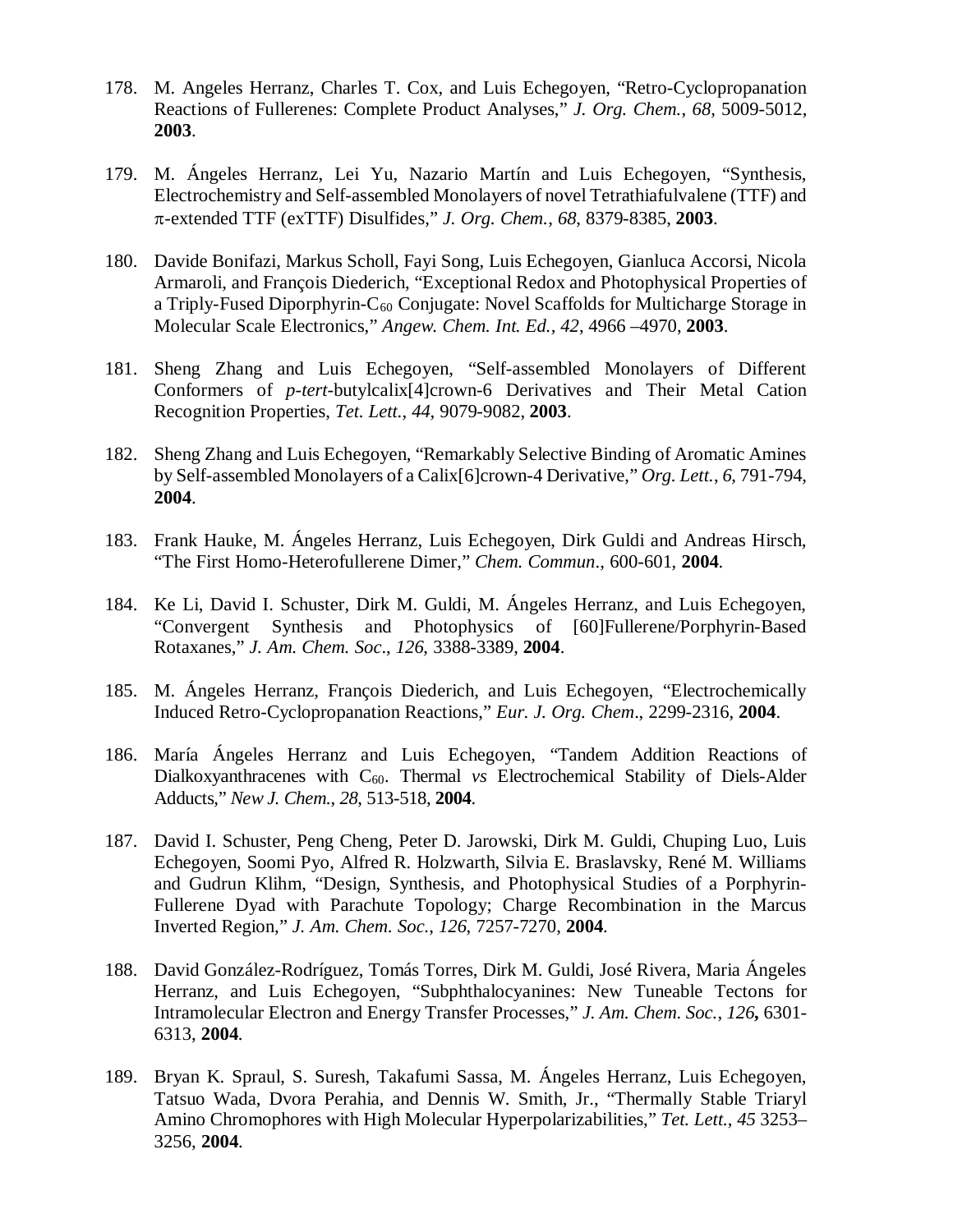- 190. Fatma T. Tat, Zhiguo Zhou, Shaun MacMahon, Fayi Song, Arnold L. Rheingold, Luis Echegoyen, David I. Schuster, and Stephen R. Wilson, "A New Fullerene Complexation Ligand: *N*-Pyridylfulleropyrrolidine," *J. Org. Chem., 69*, 4602-4606, **2004**.
- 191. Sheng Zhang, Fayi Song, and Luis Echegoyen, "Synthesis, Self-assembled Monolayers and Metal Ion Recognition of p-tert-Butylcalix[4]arene Derivatives," *Eur. J. Org. Chem*., 2936-2943, **2004**.
- 192. Nicolas Mifsud, Veronique Mellon, K. Prasanna U. Perera, Dennis W. Smith, and Luis Echegoyen, "*In Situ* EPR Spectroscopy of Aromatic Diyne Cyclopolymerization," *J. Org. Chem.*, *69*, 6124-6127, **2004**.
- 193. Ke Li, Paul J. Bracher, Dirk M. Guldi, M. Ángeles Herranz, Luis Echegoyen, and David I. Schuster, "[60]Fullerene-Stoppered Porphyrinorotaxanes: Pronounced Elongation of Charge-Separated State Lifetimes," *J. Am. Chem. Soc.*, *126*, 9156-9157, **2004**.
- 194. Alex Fragoso, Eduardo Almirall, Roberto Cao, Luis Echegoyen and Raúl González-Jontec, "A Supramolecular Approach to the Selective Detection of Dopamine in the Presence of Ascorbate," *Chem. Commun.*, 2230-2231, **2004**.
- 195. Javier Ortíz, Fernando Fernández-Lázaro, Ángela Sastre-Santos, Jose A. Quintana, Jose M. Villalvilla, Pedro Boj, María A. Díaz-García, José A. Rivera, Seth E. Stepleton, Charles T. Cox Jr, and Luis Echegoyen, "Synthesis, Electrochemical and Photorefractive Properties of New Trinitrofluorenone-C<sub>60</sub> Photosensitizers," *Chem. Mat.*, *16*, 5021-5026, **2004**.
- 196. Seok-Ho Hwang, Charles N. Moorefield, Frank R. Fronczek, Olena Lukoyanova, Luis Echegoyen, and George R. Newkome, "Construction of Triangular Alkyne Metallomacrocycles:  $[M_3(1,2-Bis(2,2):6',2"$ -terpyridin-4-ylethynyl)benzene)3][M= Fe(II), Ru(II)]," *Chem. Commun*., 713-715, **2005**.
- 197. Sheng Zhang and Luis Echegoyen, "Selective Anion Sensing by a Tris-amide CTV Derivative: <sup>1</sup>H NMR Titration, Self-assembly Monolayers and Impedance Spectroscopy," *J. Am. Chem. Soc.*, *127*, 2006-2011, **2005**.
- 198. Sheng Zhang, Amit Palkar, Alex Fragoso, Pilar Prados, Javier de Mendoza and Luis Echegoyen, "Non-Covalent Immobilization of  $C_{60}$  on Gold Surfaces by SAMs of Cyclotriveratrylene (CTV) Derivatives," *Chem. Mater.*, **,** *17***,** 2063-2068, **2005**.
- 199. Sergey Sergeyev, Michael Schär, Paul Seiler, Olena Lukoyanova, Luis Echegoyen, and François Diederich, "Synthesis of *trans*-1, *trans*-2, *trans*-3, and *trans*-4 Bisadducts of C60 by Regio and Stereoselective Tether-Directed Remote Functionalization," *Chem. Eur. J*., *11*, 2284 – 2294, **2005**.
- 200. Nicola Armaroli, Gianluca Accorsi, Fayi Song, Amit Palkar, Luis Echegoyen, Davide Bonifazi, and François Diederich, "Photophysical and Electrochemical Properties of *meso*,*meso*-Linked Oligoporphyrin Rods with Appended Fullerene Terminals," *ChemPhysChem*., *6*, 732 – 743, **2005**.
- 201. D. González-Rodríguez, C. G. Claessens, T. Torres, S.-G. Liu, L.Echegoyen, N. Vila and S. Novell, "Tuning Photoinduced Energy and Electron Transfer Events in Subphthalocyanine-Phthalocyanine Dyads," *Chem. Eur. J.*, *11*, 3881 – 3893, **2005**.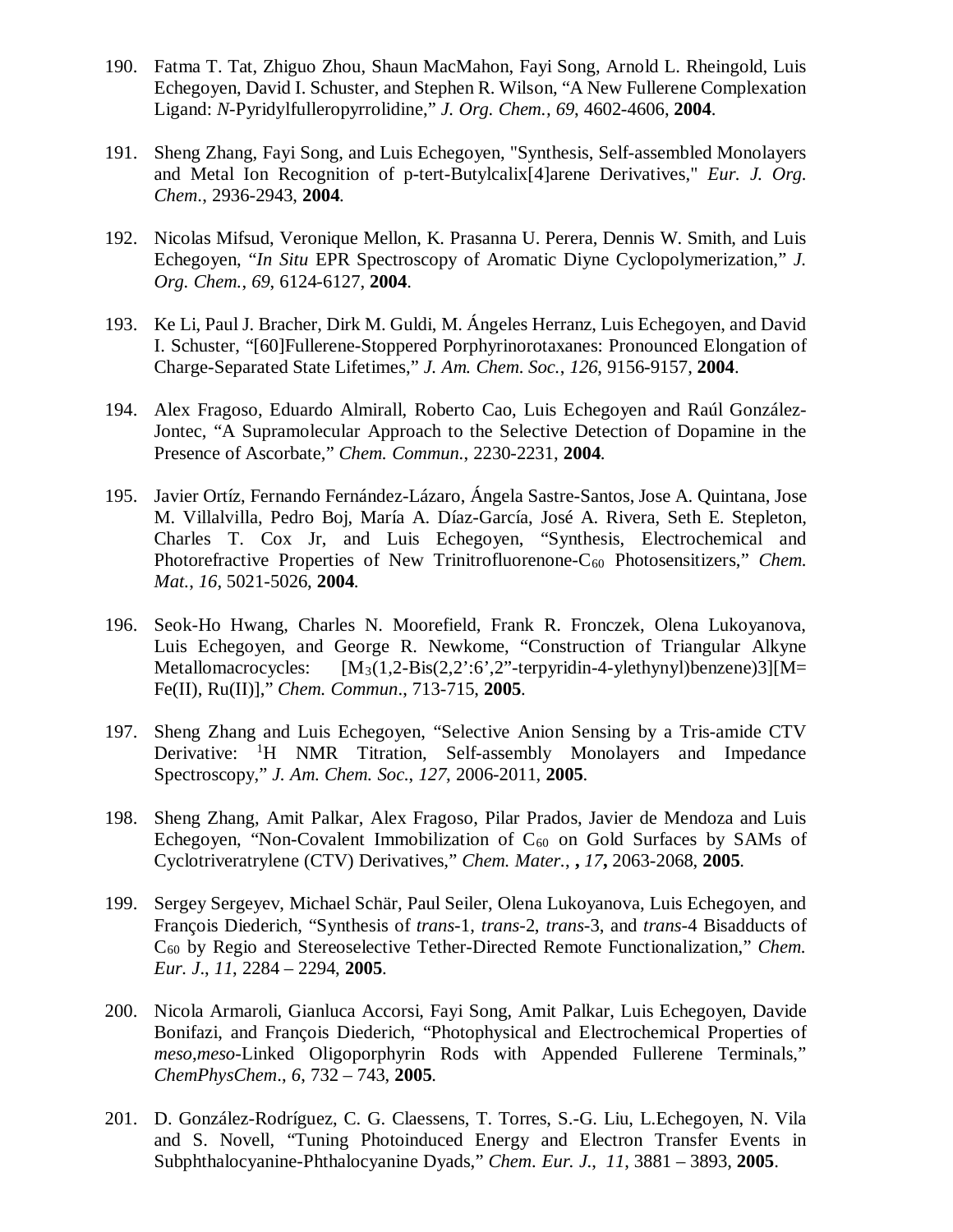- 202. Erika Bustos, Juan Manríquez, Luis Echegoyen and Luis A. Godínez, "Preparation, Characterization and Photoelectrochemical Study of Mixed  $C_{60}$ -G0.0 Starburst<sup>®</sup> PAMAM Dendrimer Films Anchored on the Surface of Nanocrystalline TiO<sub>2</sub> Semiconductor Electrodes," *Chem. Commun*., **2005**, 1613 - 1615.
- 203. Davide Bonifazi, Gianluca Accorsi, Nicola Armaroli, Fayi Song, Luis Echegoyen, Markus Scholl, Paul Seiler, Berhard Jaun, and François Diederich, "Functionalization of Oligoporphyrin Arrays with [60]Fullerene: Preparation, NMR Analysis, Photophysical, and Electrochemical Properties," *Helv. Chim. Acta*, *88*, 1839-1884, **2005**.
- 204. Sean A.Vail, Paul J. Krawczuk, Dirk M. Guldi, Amit Palkar, Luis Echegoyen, Joao P.C. Tomé, Michael A. Fazio and David I. Schuster, "Energy and Electron Transfer in Polyacetylene Zinc Porphyrin-[60]Fullerene Molecular Wires," *Chem. Eur. J.*, *11***,**  3375 – 3388, **2005**.
- 205. Claudia M. Cardona, Alex Kitaygorodskiy, Angy Ortiz, M. Ángeles Herranz, and Luis Echegoyen, "The First Fulleropyrrolidine Derivative of  $Sc_3N@C_{80}$ : Pronounced Chemical Shift Differences of the Geminal Protons on the Pyrrolidine Ring," *J. Org. Chem.*, *70*, 5092-5097, **2005**.
- 206. Claudia M. Cardona, Alex Kitaygorodskiy, and Luis Echegoyen, "Trimetallic Nitride Endohedral Metallofullerenes: Reactivity Dictated by the Encapsulated Metal Cluster," *J. Am. Chem. Soc.*, *127*, 10448-10453, **2005**.
- 207. Bevan Elliott, Lei Yu, and Luis Echegoyen, "A Simple Isomeric Separation of D*5h* and I*<sup>h</sup>* Sc3N@C80 by Selective Chemical Oxidation," *J. Am. Chem. Soc.,* , *127*, 10885- 10888, **2005**.
- 208. Fayi Song, Sheng Zhang, Davide Bonifazi, Olivier Enger, François Diederich, David Cahen, and Luis Echegoyen, "Self-Assembly of Fullerene Derivatives on a Mercury Surface," *Langmuir*, *21*, 9246-9250, **2005**.
- 209. Sheng Zhang and Luis Echegoyen, "Supramolecular Incorporation of Fullerenes on Gold Surfaces: Comparison of  $C_{60}$  Incorporation by Self-assembled Monolayers of Different Calix[n]arene (n=4,6,8) Derivatives," *J. Org. Chem.***,** *70***,** 9874-9881, **2005**.
- 210. Nazario Martín, Margarita Altable, Salvatore Filippone, Angel Martín-Domenech, Luis Echegoyen, Claudia M. Cardona, "Retro-cycloaddition Reaction of Pyrrolidinofullerenes," *Angew. Chem. Int. Ed*, *45*, 110-114, **2006 (also featured on the cover of the issue)**.
- 211. David I. Schuster, Shaun MacMahon, Dirk M. Guldi, Luis Echegoyen and Silvia E. Braslavsky, "Synthesis and Photophysics of Porphyrin-Fullerene Donor-Acceptor Dyads with Conformationally Flexible Linkers," *Tetrahedron*, *62*, 1928–1936, **2006**.
- 212. Sheng Zhang and Luis Echegoyen, "Non-Covalent Immobilization of  $C_{60}$  on Gold Surfaces by SAMs of Porphyrin Derivatives," *Tetrahedron*, *62*, 1947–1954, **2006**.
- 213. Luis Martín-Gomis, Javier Ortiz, Fernando Fernández-Lázaro, Ángela Sastre-Santos, Bevan Elliott and Luis Echegoyen, "Synthesis and Characterization of New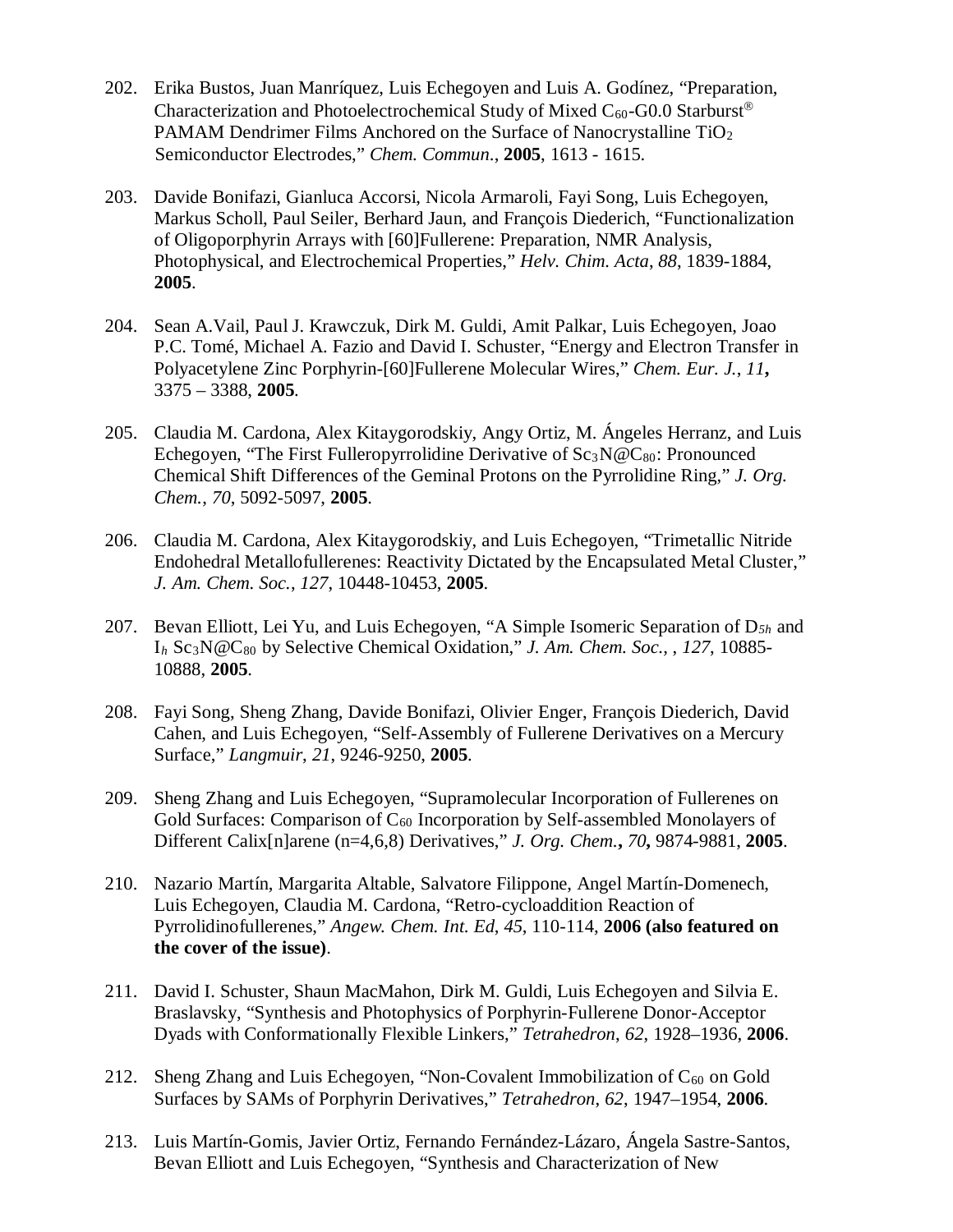Trinitrofluorene-fullerene Dyads as Photosensitizers in Photorefractive Polymer Materials. Redox Behavior and Charge-transfer Properties," *Tetrahedron*, *62*, 2102– 2109, **2006**.

- 214. Sheng Zhang and Luis Echegoyen, "Supramolecular Immobilization of Fullerenes on Gold Surfaces: Receptors Based on Calix[n]arenes, Cyclotriveratrylene(CTV) and Porphyrins," *Compte Rendu Chimie*, *9*, 1031–1037, **2006**.
- 215. Andreas Gouloumis, David González-Rodríguez, Purificación Vázquez, Tomás Torres, Shenggao Liu, Luis Echegoyen, Jeff Ramey and Dirk M. Guldi, "Successful Control over Charge Separation by Fine-Tuning the Aggregation Status in Phthalocyanine-Anthraquinone Conjugates," *J. Am. Chem. Soc.*, *128*, 12674-12684, **2006**.
- 216. Arno S. Rettenbacher, Bevan Elliott, Armen Amirkhanian and Luis Echegoyen, "Preparation and Functionalization of Multilayer Fullerenes (Carbon Nano Onions)," *Chem. Eur. J.*, *12*, 376-387, **2006 (also featured on the cover of the issue)**.
- 217. Sheng Zhang, Olena Lukoyanova and Luis Echegoyen, "Synthesis of Fullerene Adducts with Terpyridyl- or Pyridyl-pyrrolidine Groups in *Trans*-1 Positions," *Chem. Eur. J.*, *12*, 2846-2853, **2006**.
- 218. Mercedes Alvaro, Pedro Atienzar, Pilar de la Cruz, Juan. L. Delgado, Vincent Troiani, Hermenegildo García, Fernando Langa, Amit Palkar, Luis Echegoyen, "Synthesis, photochemistry and electrochemistry of single wall carbon nanotubes having pyridyl groups and of their metal complexes with zinc porphyrin. Comparison with pyridylsubstituted fullerenes," *J. Am. Chem. Soc.*, *128*, 6626-6635, **2006**.
- 219. José L. Rodríguez-Redondo, Ángela Sastre-Santos, Fernando Fernández-Lázaro, Dilcelli Soares, Gianluca C. Azzellini, Bevan Elliott, and Luis Echegoyen, "Phthalocyanine-Modulated Isomerization Behaviour of an Azo-Based Photoswitch," *Chem. Commun.*, 1265-1267, **2006**.
- 220. Claudia M. Cardona, Bevan Elliott and Luis Echegoyen, "Unexpected Chemical and Electrochemical Properties of  $M_3N@C_{80}$  (M = Sc, Y, Er)," *J. Am. Chem. Soc.*, 128, 6480-6485, **2006**.
- 221. Zhiguo Zhou, Ginka Sarova, Sheng Zhang, Zhongping Ou, Karl M. Kadish, Luis Echegoyen, Dirk M. Guldi, David I. Schuster, and Stephen R. Wilson, "Fullerene Polypyridine Ligands: Synthesis, Ruthenium Complexes, and Electrochemical and Photophysical Properties," *Chem. Eur. J.*, *12*, 4241– 4248, **2006**.
- 222. David González-Rodríguez, Tomás Torres, Marilyn M. Olmstead, José Rivera, Maria Ángeles Herranz, Luis Echegoyen, Dirk M. Guldi, "Photoinduced Charge-Transfer States in Subphthalocyanine-Ferrocene Dyads," *J. Am. Chem. Soc.*, *128*, 10680-10681, **2006**.
- 223. George R. Newkome, Pingshan Wang, Charles N. Moorefield, Prabhu Mohapatra, Tae Joon Cho, Sinan Li, Seok-Ho Hwang, Olena Lukoyanova, Luis Echegoyen, Judith A. Lalagallo, Violeta Iancu, Saw-Wai Hla, "Nanoassembly of a New Class of Fractal Polymers: Synthesis and Structure Proof of a Sierpinski 'Hexagonal Gasket'," *Science*, *312*, 1782-1785, **2006**.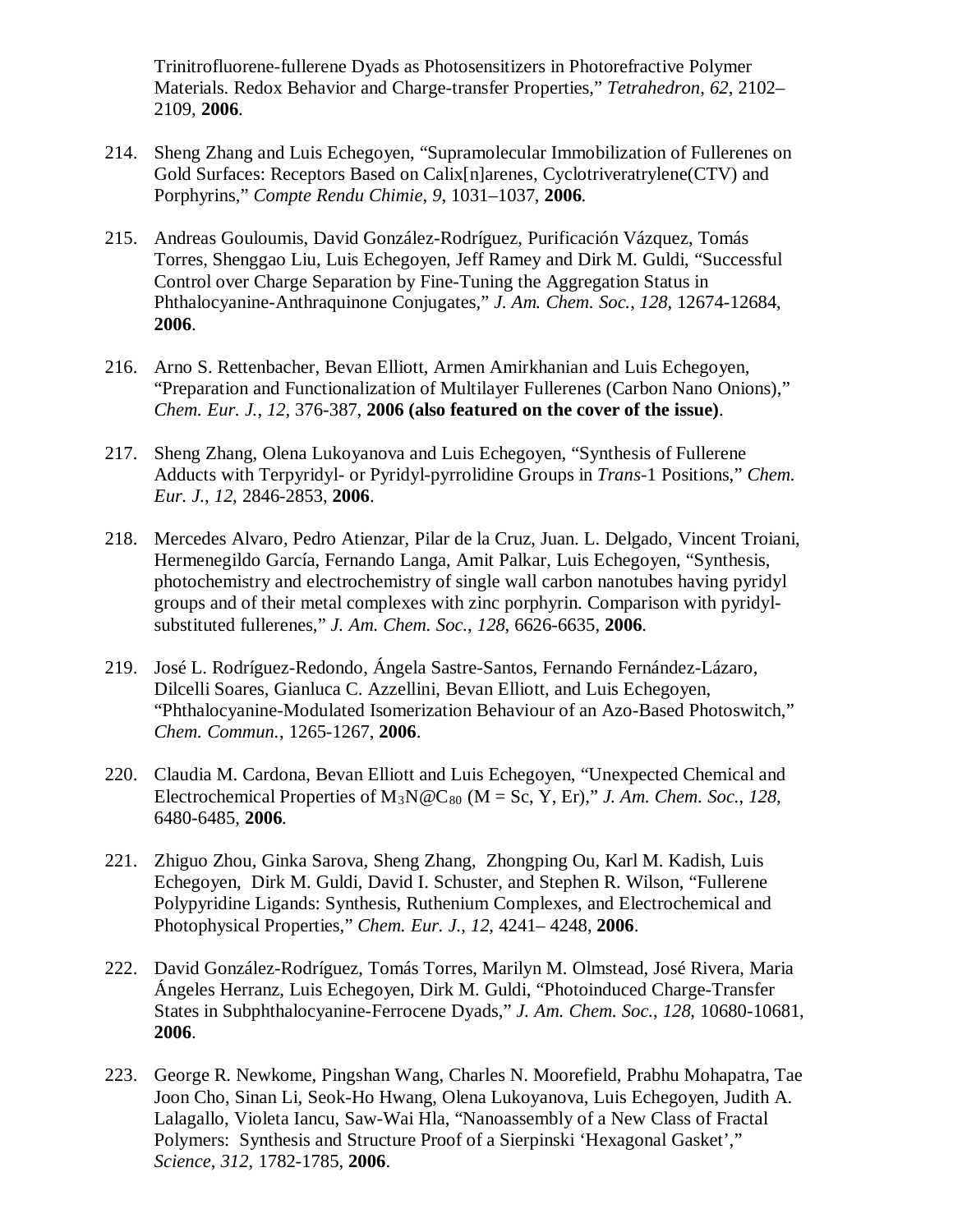- 224. Luis Echegoyen, Christopher J. Chancellor, Claudia M. Cardona, Bevan Elliott, José Rivera, Marilyn M. Olmstead, and Alan L. Balch, "X-ray Crystallographic and EPR Spectroscopic Characterization of a Pyrrolidine Adduct of Y<sub>3</sub>N@C<sub>80</sub>,"*Chem. Commun.*, 2653–2655, **2006**.
- 225. Sean A. Vail, David I. Schuster, Dirk M. Guldi, Marja Isosomppi, Helge Lemmetyinen, Amit Palkar, Luis Echegoyen, Xihua Chen, and John Z. H. Zhang, "Energy and Electron Transfer in β-Alkynyl-Linked Porphyrin-[60]Fullerene Dyads," *J. Phys. Chem B.*, *110*, 14155-14166, **2006**.
- 226. Fuyong Cheng, Sheng Zhang, Alex Adronov, Luis Echegoyen, and François Diederich, "Triply-fused Porphyrin Oligomers: Synthesis, Properties, and Supramolecular Interactions with SWNTs," *Chem. Eur. J.*, *12*, 6062-6070, **2006**.
- 227. Markus Frei, François Diederich, Rolando Tremont, Tanya Rodriguez, and Luis Echegoyen, "Tetrathiafulvalene (TTF)-Bridged Resorcin[4]arene Cavitands: Towards New Electrochemical Molecular Switches," *Helv. Chim. Acta*, *89*, 2040-2057, **2006**.
- 228. Sheng Zhang, Amit Palkar and Luis Echegoyen, "Selective Anion Sensing Based on Tetra-amide Calix[6]arene Derivatives in Solution and Immobilized on Gold Surfaces via Self-assembled Monolayers," *Langmuir*, *22*, 10732-10738, **2006**.
- 229. Sheng Zhang, Claudia M. Cardona and Luis Echegoyen, "Ion Recognition Properties of Self-Assembled Monolayers (SAMs)," *Chem. Commun.*, 4461-4473, **2006**.
- 230. Daniel Meeroff, James Englehardt, Luis Echegoyen, and Tomoyuki Shibata, "Iron-Mediated Aeration: Evaluation of Energy-Assisted Enhancement for In-Situ Subsurface Remediation," *J. Env. Engrg.*, *132*, 747-757, **2006**.
- 231. Maria Sierra, M. Ángeles Herranz, Sheng Zhang, Luis Sánchez, Nazario Martín, and Luis Echegoyen, "Self-Assembly of  $C_{60}$ - $\pi$ -extended Tetrathiafulvalene (exTTF) Dyads on Gold Surfaces," *Langmuir*, *22*, 10619-10624, **2006**.
- 232. Olena Lukoyanova, Claudia M. Cardona, Margarita Altable, Salvatore Filippone, Ángel Martín Domenech, Nazario Martín, and Luis Echegoyen, "Selective Electrochemical Retro-Cycloaddition Reaction of Pyrrolidinofullerenes," *Angew. Chem.*, *45***,** 7430 – 7433, **2006**.
- 233. Antonio Rodríguez-Fortea, Josep M. Campanera, Claudia Cardona, Luis Echegoyen and Josep Poblet, "Dancing with the right couple on a fullerene surface: Isomerization of Nethyl [6,6]-pyrrolidino-Y<sub>3</sub>N@C<sub>80</sub> to the [5,6] regioisomer," *Angew. Chem.*, 45, 8176 – 8180, **2006**.
- 234. James Englehardt, Daniel Meeroff, Luis Echegoyen, and Tomoyuki Shibata, "Oxidation of Aqueous EDTA and Associated Organics and Coprecipitation of Inorganics by Ambient Iron-Mediated Aeration" *Env. Sci. & Tech.*, *41*, 270-276, **2007**.
- 235. Nicolas Mifsud, Veronique Mellon, Jianyong Jin, Chris M. Topping, Luis Echegoyen and Dennis W. Smith, Jr., "First Identification of Biradicals during Thermal  $[2 +2]$ Cyclopolymerization of Trifluorovinyl Aromatic Ethers," *Polymer International*, *56*,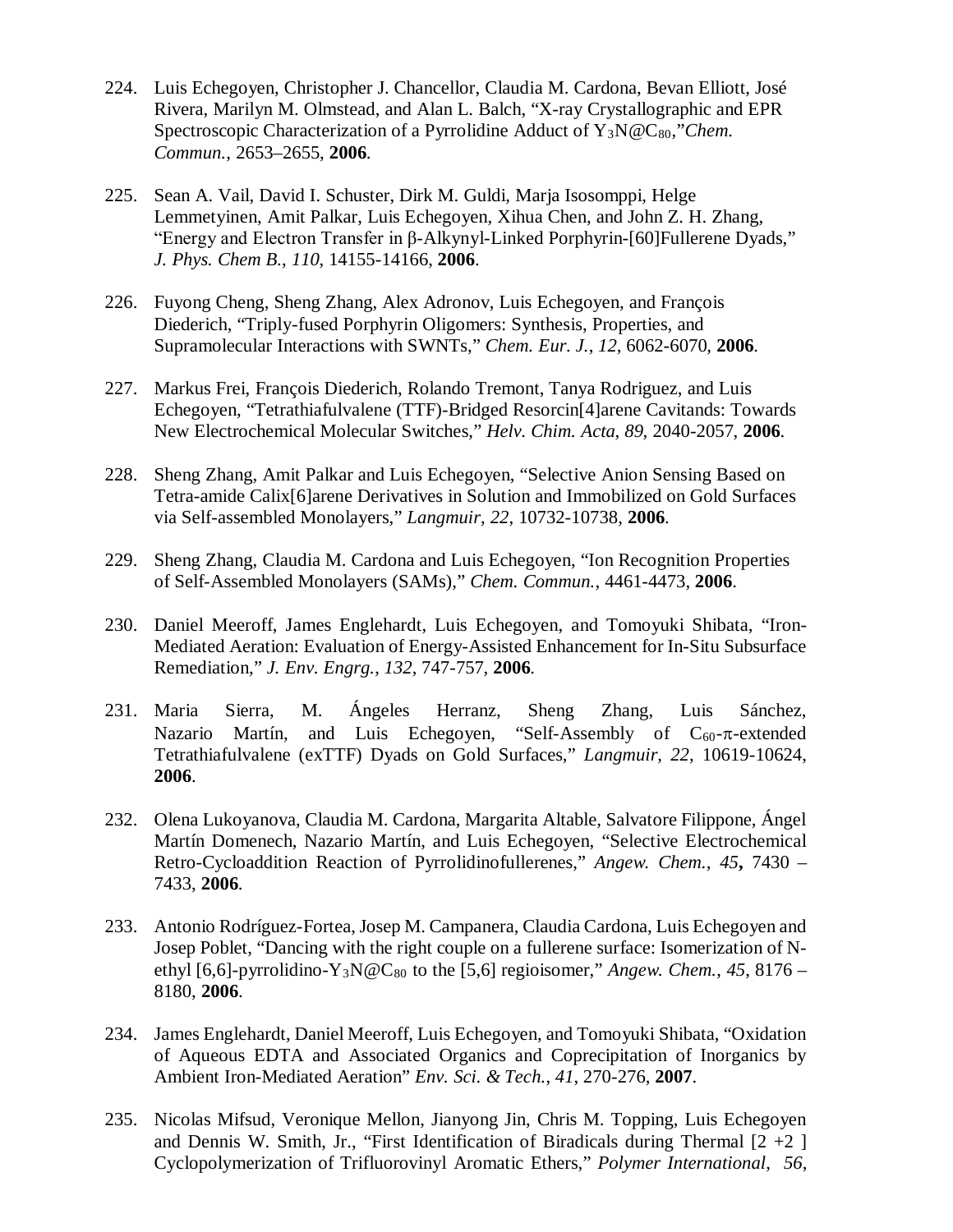1142–1146, **2007**.

- 236. Arno S. Rettenbacher, Mark W. Perpall, Luis Echegoyen and Dennis W. Smith Jr., "Radical Addition of a Conjugated Polymer to Multilayer Fullerenes (Carbon Nanoonions)," *Chem. Mat.*, *19*, 1411-1417, **2007**.
- 237. Bevan Elliott, Keqin Yang, Apparao M. Rao, Hadi Arman, William T. Pennington, and Luis Echegoyen, "A Reassignment of the EPR Spectra Previously Attributed to Cu@C60," *Chem. Commun.*, 2083 – 2085, **2007**.
- 238. Amit Palkar, Frederic Melin, Claudia M. Cardona, Bevan Elliott, Amit K. Naskar, Danny D. Edie, Amar Kumbhar and Luis Echegoyen, "Reactivity Differences Between Carbon Nano Onions (CNOs) Prepared by Different Methods," *Chem. Asian J.*, *2*, 625 – 633, **2007**.
- 239. Nazario Martín, Margarita Altable, Salvatore Filippone, Angel Martín-Domenech, Roberto Martínez, Margarita Suarez, Marta E. Plonska-Brzezinska, Olena Lukoyanova, and Luis Echegoyen, "Highly Efficient Retro-Cycloaddition reaction and Electrochemical Properties of Isoxazolino[4,5:1,2][60] and [70]fullerenes," *J. Org. Chem.*, *72*, 3840-3846, **2007**.
- 240. Steven Stevenson, Mary A. Mackey, Curtis E. Coumbe, J. Paige Phillips, Bevan Elliott, and Luis Echegoyen, "Rapid Removal of  $D_{5h}$  Isomer Using the "Stir and Filter Approach" (SAFA) and Isolation of Large Quantities of Isomerically Pure  $Sc_3N@C_{80}$ Metallic Nitride Fullerenes", *J. Am. Chem. Soc.*, *129*, 6072-6073, **2007**.
- 241. Olena Lukoyanova, Alex Kitaygorodskiy, Claudia M. Cardona and Luis Echegoyen, "NMR Detection of Diastereomers of Pyrrolidinofullerenes due to Nitrogen Inversion," *Chem. Eur. J.*, *13*, 8294-8301, **2007**.
- 242. Olena Lukoyanova, Claudia M. Cardona, José Rivera, Leyda Z. Lugo-Morales, Christopher J. Chancellor, Marilyn M. Olmstead, Antonio Rodríguez-Fortea, Josep M. Poblet, Alan L. Balch, Luis Echegoyen, "Open Rather than Closed" Malonate Methano-Fullerene Derivatives. The Formation of Methanofulleroid Adducts of Y<sub>3</sub>N@C<sub>80</sub>," *J. Am. Chem. Soc.*, *129*, 10423-10430, **2007**.
- 243. Erika Bustos Bustos, Juan Manríquez Rocha, Luis Echegoyen, Thomas W. Chapman and Luis A. Godínez, "Synthesis and Characterization of Multilayer Films of Dendrimer-Assembled C<sub>60</sub> Materials on Nanocrystalline TiO<sub>2</sub> Electrodes," *J. Mex. Chem. Soc*., *51*(2), 72-80, **2007**.
- 244. Leslie-Anne Fendt, Hongjuan Fang, Marta E. Plonska-Brzezinska, Sheng Zhang, Fuyong Cheng, Christophe Braun, Luis Echegoyen, and François Diederich, "meso,meso-Linked and Triply Fused Diporphyrins with Mixed Metal Ions: Synthesis and Electrochemical Investigations," *Eur. J. Org. Chem.*, 4659–4673, **2007**.
- 245. Libin Du, Bevan Elliott, Luis Echegoyen, and Darryl D. DesMarteau, "Synthesis of Pentafluorosulfanyl Trifluorovinyl Ether and Its Facile Rearrangement to Difluoro(pentafluorosulfanyl)acetyl Fluoride," *Angew. Chem.*, *46***,** 6626-6628, **2007**.
- 246. David I. Schuster, Ke Li, Dirk M. Guldi, Amit Palkar, Luis Echegoyen, Christopher Stanisky, R. James Cross, Marja Isosomppif, Nikolai Y. Tkachenkof and Helge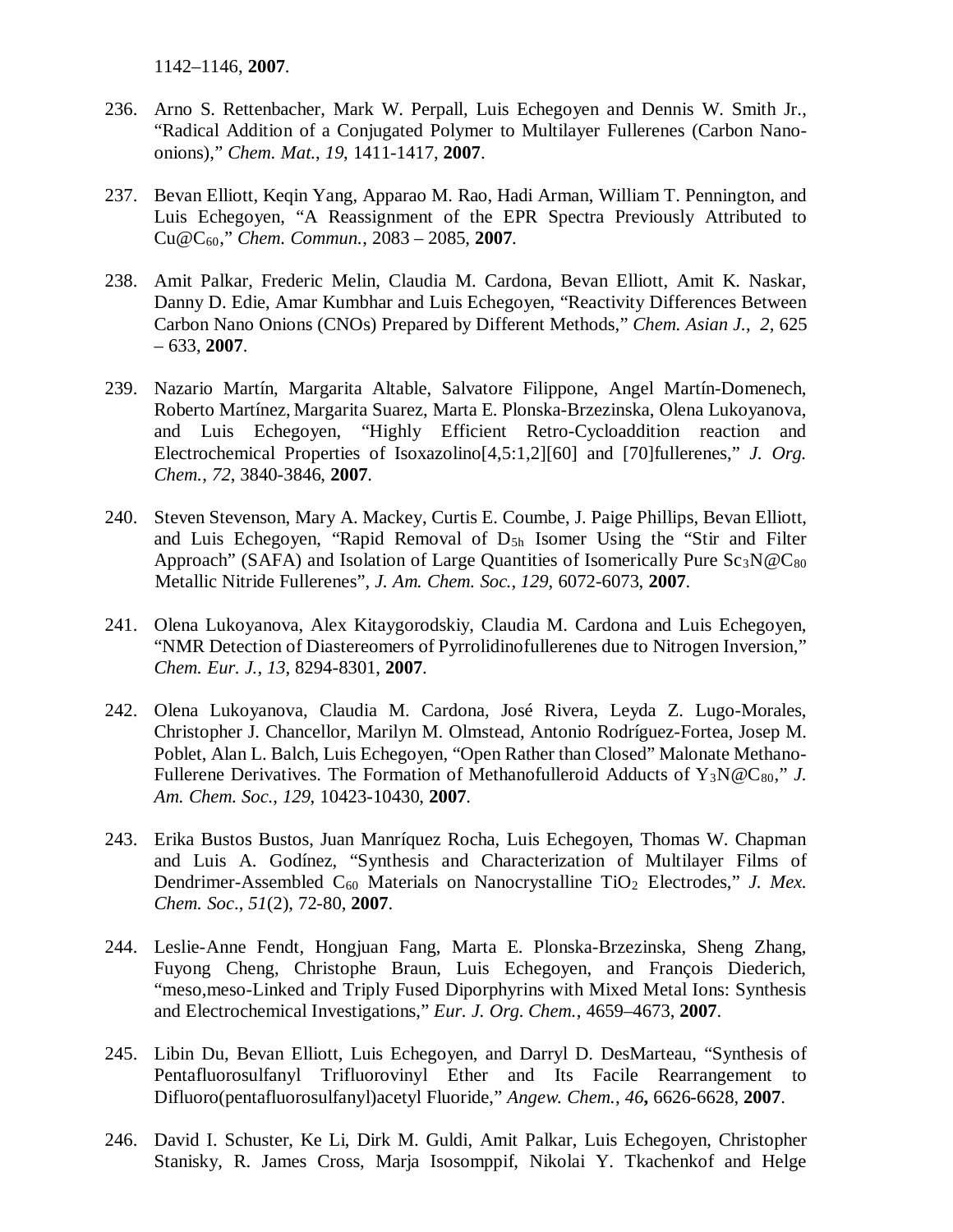Lemmetyinenf, "Azobenzene-Linked Porphyrin-Fullerene Dyads," *J. Am. Chem. Soc.*, *129***,** 15973-15982, **2007**.

- 247. Mojtaba Gholami, Frederic Melin, Robert McDonald, Michael J. Ferguson, Luis Echegoyen, and Rik R. Tykwinski, "Synthesis and Characterization of Expanded Radialenes, Bis-radialenes, and Radiaannulenes," *Angew. Chem.*, *46***,** 9081 –9085, **2007**.
- 248. Manuel N. Chaur, Frederic Melin, Bevan Elliot, Andreas J. Athans, and Luis Echegoyen, " $Gd_3N@C_{2n}$  (n=40, 42, and 44): Remarkably Low HOMO-LUMO Gap and Unusual Electrochemical Reversibility of Gd3N@C88," *J. Am. Chem. Soc.*, *129*, 14,826-14,829, **2007.**
- 249. Frederic Melin, Manuel N. Chaur, Sarah Engmann, Bevan Elliott, Amar Kumbhar, Andreas J. Athans, and Luis Echegoyen, "The Large  $Nd_3N@C_{2n}$  (40 $\leq n \leq 49$ ) Clusterfullerene Family: First Preferential Templating of a  $C_{88}$  Cage by a Trimetallic Nitride Cluster," *Angew. Chem. Int. Ed*., *46*, 9032 –9035, **2007**.
- 250. Amit Palkar, Amar Kumbhar, Andreas J. Athans, and Luis Echegoyen, "Pyridyl Functionalized Soluble Carbon Nano Onions as Building Blocks for Supramolecular Architectures," *Chem. Mater.*, *20*, 1685-1687, **2008.**
- 251. Marta E. Plonska-Brzezinska, Andreas J. Athans, J. Paige Phillips, Steven Stevenson, and Luis Echegoyen, "A Reinvestigation of the Electrochemical Behavior of Sc3N@C80," *J. Electroanal. Chem*., *614*, 171-174, **2008**.
- 252. Rik R. Tykwinski, Mojtaba Gholami, Sara Eisler, Yuming Zhao, Frederic Melin, and Luis Echegoyen, "Expanded Radialenes: Modular Synthesis and Properties of Cross-Conjugated Enyne Macrocycles," *Pure & Appl. Chem.*, *80*, 623-639, **2008**.
- 253. Tiaming Zuo, Marilyn M. Olmstead, Luis Echegoyen, H. C. Dorn, Manuel N. Chaur, Frederic Melin,Christopher J. Chancellor, Christine Beavers and Alan L. Balch, "New Egg-Shaped Fullerenes: Non-Isolated Pentagon Structures of  $Tm_3N@C_{84}$  and Gd3N@C84," *Chem. Commun*., 1067-1069, **2008**.
- 254. Manuel N. Chaur, Frederic Melin, Bevan Elliott, Amar Kumbhar, Andreas J. Athans and Luis Echegoyen, "New  $M_3N@C_{2n}$  Clusterfullerene Families (M=Nd, Pr, Ce and n=40-53): Expanding the Preferential Templating of the  $C_{88}$  Cage and Approaching the  $C_{96}$ cage," *Chem. Eur. J.*, *14*, 4594 – 4599, **2008**.
- 255. Andreas Gouloumis, G. M. Aminur Rahman, Julia Abel, C G. de la Torre, A P. Vázquez, L. Echegoyen, D. M. Guldi, T. Torres, "Flavin Core as Electron Acceptor Component in Zinc(II)-Phthalocyanine-Based Dyads," *Aust. J. Chem.*, *61*, 256–261, **2008**.
- 256. Julio R. Pinzón, Marta E. Plonska-Brzezinska, Claudia M. Cardona, Andreas J. Athans, S. Shankara Gayathri, Dirk M. Guldi, M. Angeles Herranz, Nazario Martín, Tomas Torres and Luis Echegoyen, "Sc<sub>3</sub>N@C<sub>80</sub>-Ferrocene Electron-Donor/Acceptor Conjugates as Promising Materials for Photovoltaic Applications," *Angew. Chem. Int. Ed., 47*, 4173 –4176**, 2008.**
- 257. Manuel N. Chaur, Frederic Melin, Bevan Elliott, Andreas J. Athans, Kenneth Walker, Brian C. Holloway and Luis Echegoyen, "The Influence of Cage Size on the Reactivity of Trimetallic Nitride Metallofullerenes: a Mono and Bis-methanoadduct of  $Gd_3N@C_{80}$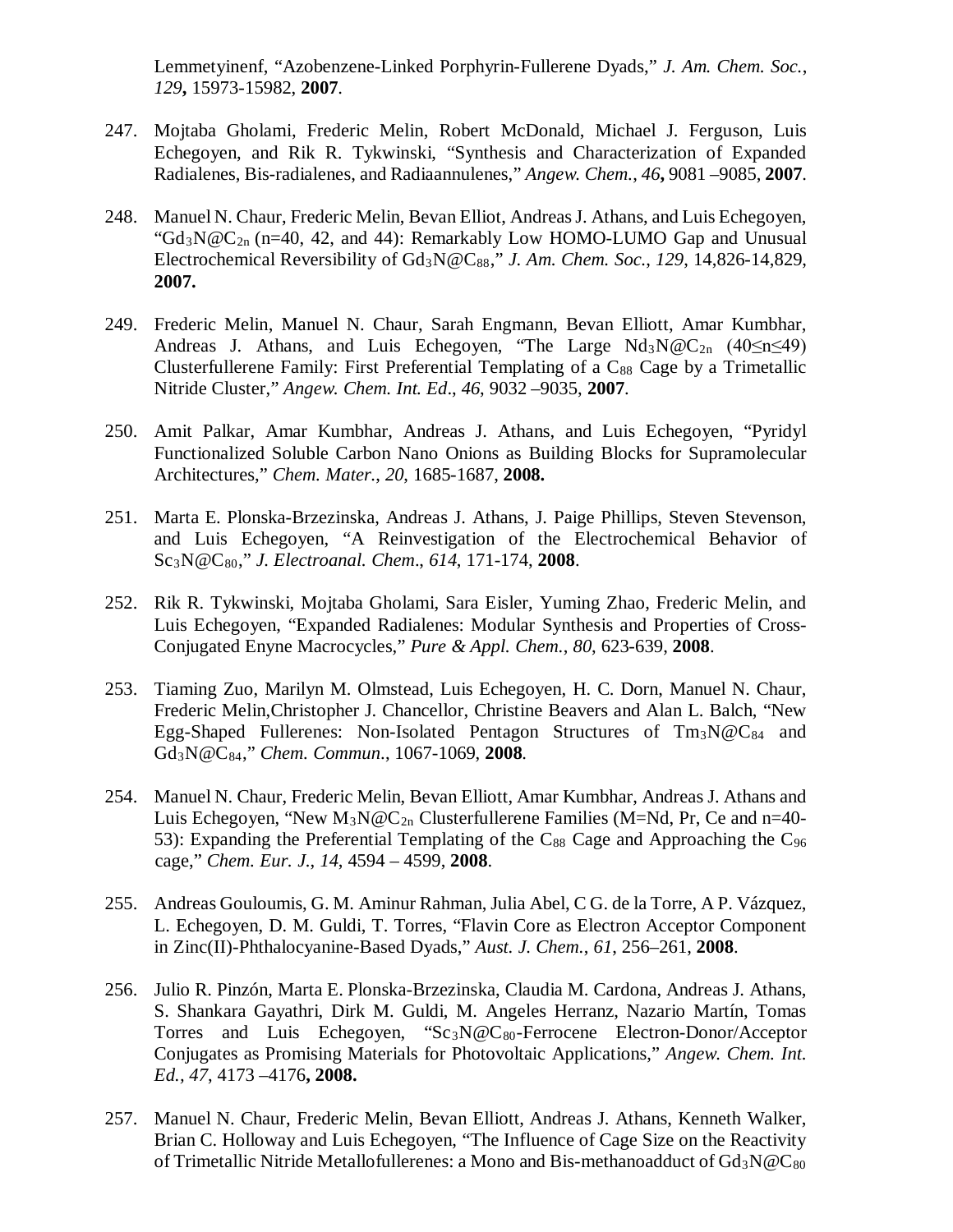and a Monoadduct of Gd3N@C84," *Chem. Commun.*, 2665-2667, **2008**.

- 258. David González-Rodríguez, Tomás Torres, María Angeles Herranz, Luis Echegoyen, Esther Carbonell, and Dirk M. Guldi, "Screening Electronic Communication through ortho-, meta- and para-Substituted Linkers Separating Subphthalocyanines and  $C_{60}$ ," *Chem. Eur. J.*, *14*, 7670-7679, **2008**.
- 259. Manuel N. Chaur, Frederic Melin, Jarryd Ashby, Bevan Elliott, Amar Kumbhar, Apparao M. Rao, and Luis Echegoyen, "Lanthanum Nitride Endohedral Fullerenes La3N@C2n (43<n<55): Preferential Formation of La3N@C96," *Chem. Eur. J.*, *14*, 8213- 8219, **2008**.
- 260. Brandon Q. Mercado, Christine M. Beavers, Marilyn M. Olmstead, Manuel N. Chaur, Kenneth Walker, Brian C. Holloway, Luis Echegoyen, and Alan L. Balch, ""Is the Isolated Pentagon Rule Merely a Suggestion for Endohedral Fullerenes? The Structure of a Second Egg-Shaped Endohedral Fullerene - Gd<sub>3</sub>N@Cs(39663)-C<sub>82</sub>," *J. Am. Chem. Soc.*, *130***,** 7854–7855**, 2008**.
- 261. Manuel N. Chaur, Andreas J. Athans and Luis Echegoyen, "Metallic Nitride Endohedral Fullerenes: Synthesis and Electrochemical Properties," *Tetrahedron*, *64***,** 11387–11393, **2008**.
- 262. Carla T. Cioffi, Amit Palkar, Frederic Melin, Amar Kumbhar, Luis Echegoyen, Manuel Melle-Franco, Francesco Zerbetto, G. M. Aminur Rahman, Christian Ehli, Vito Sgobba, Dirk M. Guldi, and Maurizio Prato, "Carbon Nano Onion-Ferrocene Assembly: Synthesis, Characterization and Properties," *Chem. Eur. J.*, , *15*, 4419 – 4427, **2009 (**DOI: 10.1002/chem.200801818)**.**
- 263. Julio R. Pinzón, Claudia M. Cardona, María Angeles Herranz, Marta E. Plonska-Brzezinska, Amit Palkar, Andreas J. Athans, Nazario Martín, Antonio Rodríguez-Fortea, Josep M. Poblet, Giovanni Bottari, Tomás Torres, S. Shankara Gayathri, Dirk M. Guldi, and Luis Echegoyen, "Metal Nitride Cluster Fullerene  $M_3N@C_{80}$  (M=Y, Sc) Based Dyads: Synthesis, and Electrochemical, Theoretical and Photophysical Studies," *Chem. Eur. J*., *15*, 864 – 877, **2009** (DOI: 10.1002/chem.200801559).
- 264. Li Zhou, Chao Gao, Dandan Zhu, Weijian Xu, Fanqing Frank Chen, Amit Palkar, Luis Echegoyen, and Eric Siu-Wai Kong, "Facile Functionalization of Multilayer Fullerenes (Carbon Nano-Onions) by Nitrene Chemistry and "Grafting from" Strategy," *Chem. Eur. J.*, *15*, 1389-1396, **2009**.
- 265. Manuel N. Chaur, Ramón Valencia, Antonio Rodríguez-Fortea, Josep M. Poblet, and Luis Echegoyen, "Trimetallic Nitride Endohedral Fullerenes: Experimental and Theoretical Evidence for the  $M_3N^{6+} @C_{2n}^6$  Model," *Angew. Chem. Int. Ed.*, 48, 1425 – 1428, **2009.**
- 266. Mojtaba Gholami, Manuel N. Chaur, Myron Wilde, Michael J. Ferguson, Robert McDonald, Luis Echegoyenb and Rik R. Tykwinski, "Radiaannulenes: synthesis, electrochemistry, and solid-state structure," *Chem. Commun.*, 3038–3040, **2009** (DOI: 10.1039/b904762j).
- 267. Angy L. Ortiz, Danisha M. Rivera, Andreas J. Athans, and Luis Echegoyen, "Regioselective Addition of Phenylthiocyanate Pyrrolidine Addends to Fullerenes,"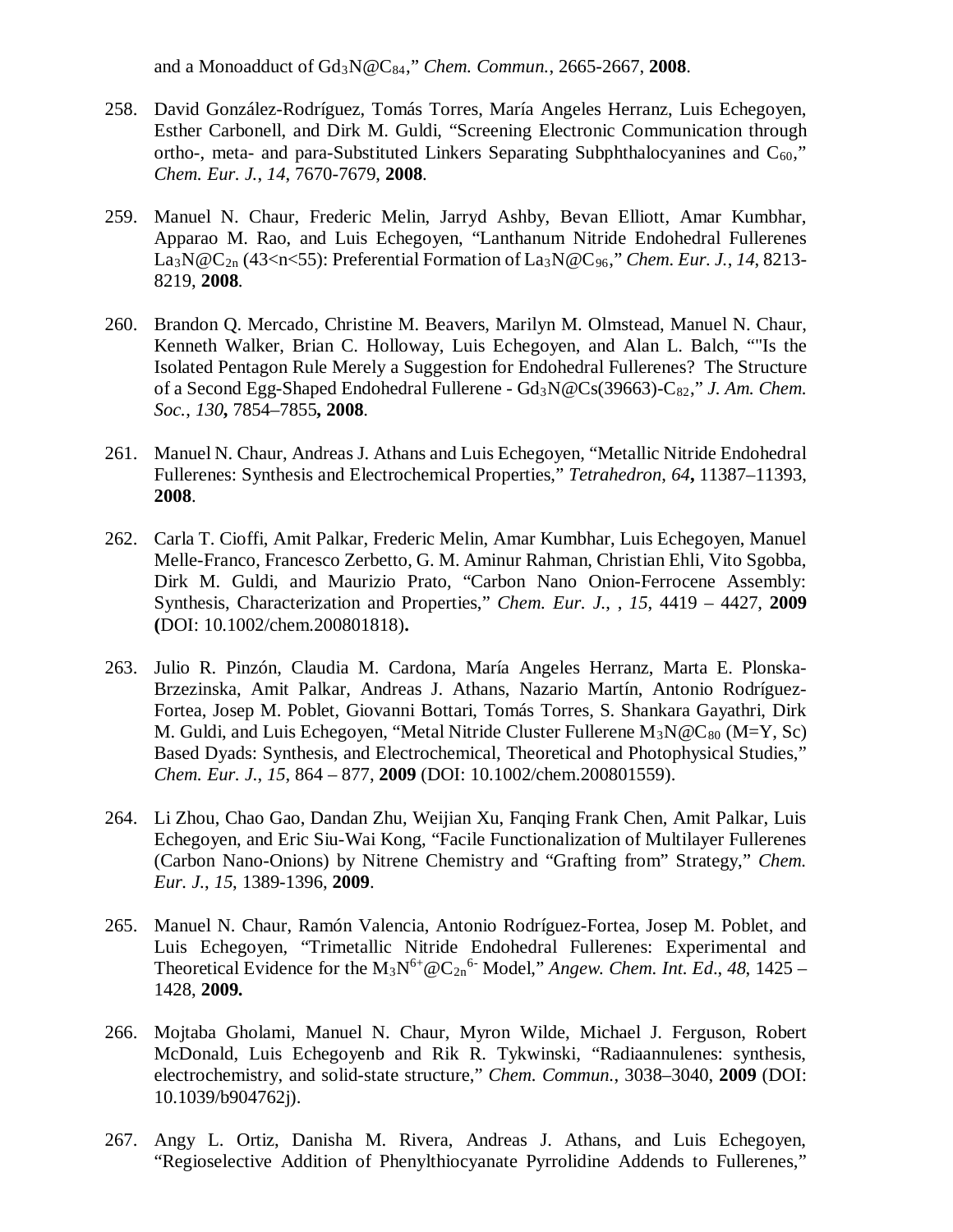*Eur. J. Org. Chem.*, 3396–3403, **2009** (DOI: 10.1002/ejoc.200900228).

- 268. Manuel N. Chaur, Frederic Melin, Angy L. Ortiz, and Luis Echegoyen, "Chemical, Electrochemical and Structural Properties of Endohedral Metallofullerenes," *Angew. Chem. Int. Ed*, 48, 7514-7538, **2009** (DOI: 10.1002/anie.200901746).
- 269. Julio R. Pinzón, Diana C. Gasca, Shankara Gayathri, Giovanni Bottari, Tomás Torres, Dirk M. Guldi and Luis Echegoyen, "Photoinduced Charge Transfer and Electrochemical Properties of Triphenylamine *I<sub>h</sub>*-Sc<sub>3</sub>N@C<sub>80</sub> Donor-Acceptor Conjugates," *J. Am. Chem. Soc.*, *131*, 7727–7734, **2009** (DOI: 10.1021/ja900612g).
- 270. Salomé Rodríguez-Morgade, Marta Plonska-Brzezinska, Andreas Athans, Esther Carbonell, Gustavo de Miguel, Dirk Guldi, Luis Echegoyen, and Tomás Torres, "Synthesis, Characterization and Photoinduced Electron Transfer Processes of Orthogonal Rutheniumphthalocyanine-Fullerene Assemblies," *J. Am. Chem. Soc.*, *131*, 10484–10496, **2009 (**DOI: 10.1021/ja902471w).
- 271. Christine Beavers, Manuel Chaur, Marilyn Olmstead, Luis Echegoyen, and Alan L. Balch, "Large Metal Ions in a Relatively Small Fullerene Cage: The Structure of Gd3N@C2(22010)-C78 Violates the Isolated Pentagon Rule," *J. Am. Chem. Soc.*, *131*, 11519-11524, **2009** (DOI: 10.1021/ja903741r).
- 272. Ramón Valencia, Antonio Rodríguez-Fortea, Anna Clotet, Coen de Graaf, Manuel N. Chaur, Luis Echegoyen and Josep M. Poblet, "Electronic Structure and Redox Properties of Metal Nitride Endohedral Fullerenes  $M_3N@C_{2n}$  (M = Sc, Y, La and Gd; 2n = 80, 84, 88, 92, 96)," *Chem. Eur. J.*, *15*, 10997-11009, **2009** (DOI: 10.1002/chem.200900728).
- 273. Álvaro Duarte-Ruiz, Luis Echegoyen, Adriana Aya, and Fernando Gómez-Baquero, "A New Method to prepare an e,e,e Trisadduct of  $C_{60}$  using a Protection-Deprotection Sequence," *J. Mex. Chem. Soc.*, *53(3)*, 169-173, **2009**.
- 274. Julio R. Pinzón, Tianming Zuo, and Luis Echegoyen, "Synthesis and Electrochemical Studies of Bingel-Hirsch Derivatives of  $M_3N@I_h-C_{80}$  (M = Sc, Lu)," *Chem. Eur. J., 16*, 4864-4869, **2010** (DOI: 10.1002/chem.200903155).
- 275. Joanna Luszczyn, Marta E. Plonska-Brzezinska, Amit Palkar, Alina T. Dubis, Agneta Simionescu, Dan T. Simionescu, Beata Kalska-Szostko, Krzysztof Winkler, and Luis Echegoyen, "*Small* Non-cytotoxic Carbon Nano-Onions: First Covalent Functionalization with Biomolecules," *Chem. Eur. J.*, *16*, 4870-4880, **2010**.
- 276. Marta Plonska-Brzezinska, Amit Palkar, Krzysztof Winkler, and Luis Echegoyen, "Electrochemical Properties of *Small* Carbon Nano-Onion Films," *Elec. Sol. State Lett*, *13(4)*, K35-K38, **2010.**
- 277. Kevin Flavin, Manuel N. Chaur, Luis Echegoyen, and Silvia Giordani, "Functionalization of Multilayer Fullerenes (Carbon Nano-Onions) using Diazonium Compounds and "Click"Chemistry," *Org. Lett*., *12(4)*, 840-843, **2010***.*
- 278. Jackson Megiatto, Jr., Ke Li, David I. Schuster, Amit Palkar, M. Ángeles Herranz, Luis Echegoyen, Silke Abwandner, Gustavo de Miguel and Dirk M. Guldi, "Convergent Synthesis and Photoinduced Processes in Multi-Chromophoric Rotaxanes," *J. Phys. Chem. B*, *114(45)*, 14408-14419, **2010**.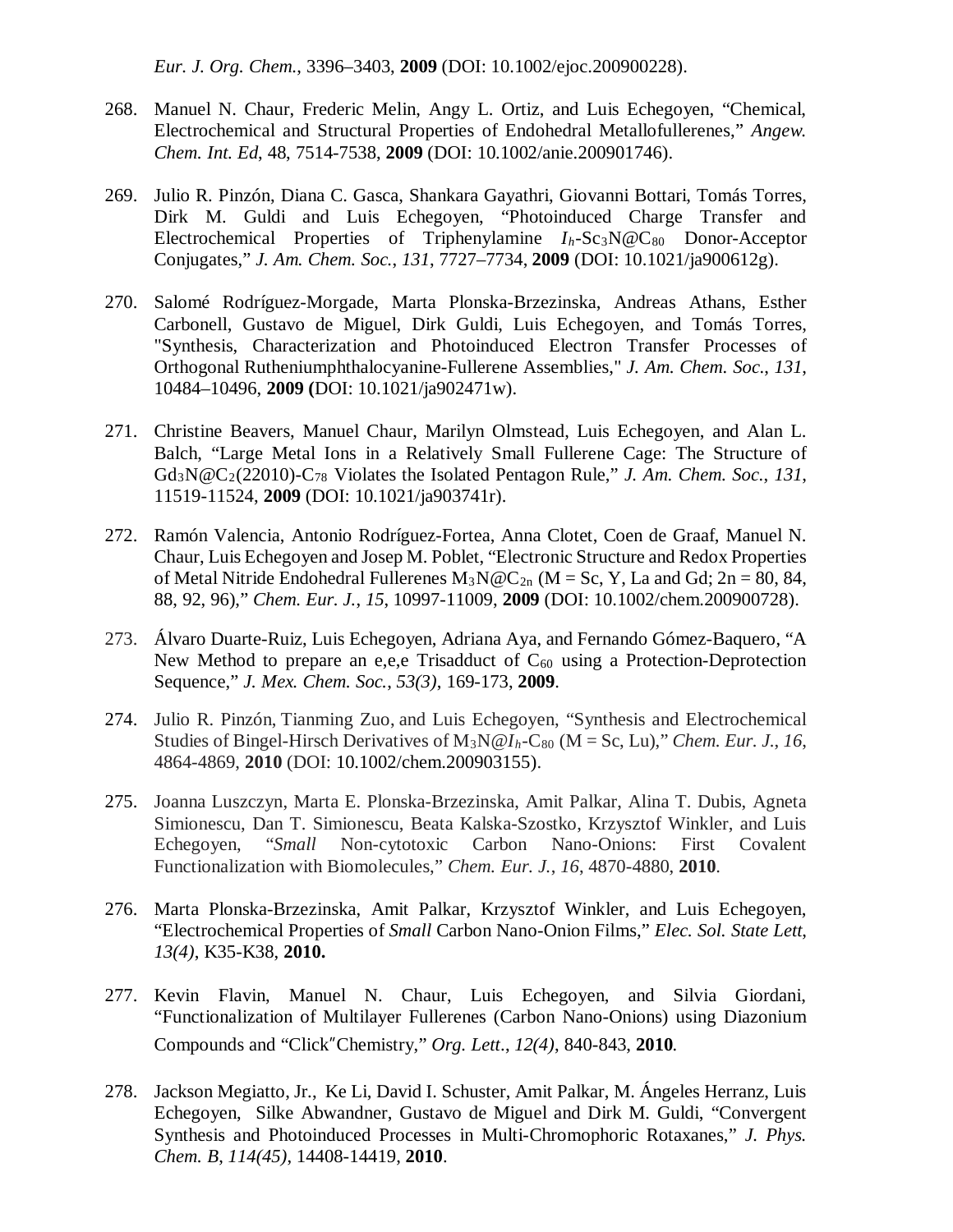- 279. Ning Chen, Manuel N. Chaur, Cheryl Moore, Julio R. Pinzón, Ramon Valencia, Antonio Rodríguez-Fortea, Josep M. Poblet and Luis Echegoyen, "Synthesis of a New Endohedral Fullerene Family,  $Sc_2S@C_{2n}$  (n = 40-50) by the Introduction of SO<sub>2</sub>," *Chem. Commun.*, *46*, 4818–4820**, 2010.**
- 280. David González-Rodríguez, M. Victoria Martínez-Díaz, Julia Abel, Andras Perl, Jurriaan Huskens, Luis Echegoyen and Tomás Torres, "Self-assembled Monolayers of Subphthalocyanines on Gold Substrates," *Org. Lett*., *12(13)*, 2970-2973, **2010**.
- 281. Manuel N. Chaur, Xavier Aparicio-Anglès, Brandon Q. Mercado, Bevan Elliott, Antonio Rodriguez-Fortea, Anna Clotet, Marilyn M. Olmstead, Alan L. Balch, Josep M. Poblet, Luis Echegoyen, "Structural and Electrochemical Property Correlations of Metallic Nitride Endohedral Metallofullerenes," *J. Phys. Chem. C, 114,* 13003–13009, **2010**.
- 282. Nuria Alegret, Manuel N, Chaur, Eva Santos, Antonio Rodriguez-Fortea, Luis Echegoyen, Luis), Josep M. Poblet, "Bingel-Hirsch Reactions on Non-IPR  $Gd_3N@C_{2n}$ (2n=82 and 84)," *J. Org. Chem.*, *75(23)*, 8299-8302, **2010**.
- 283. Joanna Breczko, Krzystof Winkler, Marta E. Plonska-Brzezinska, Adrian Villalta Cerdas, Luis Echegoyen, "Electrochemical properties of composites containing small carbon nano-onions and solid polyelectrolytes," *J. Mat. Chem.*, *20*, *7761*-7768, **2010**.
- 284. Angy Ortiz and Luis Echegoyen, "Unexpected and selective formation of an (*e*,*e*,*e*,*e*) *tetrakis*-[60]fullerene derivative *via* electrolytic retro-cyclopropanation of a *D2hhexakis*-[60]fullerene adduct," *J. Mat. Chem.*, *21*, 1362-1364, **2011.**
- 285. Fang-Fang Li, Julio R. Pinzón, Brandon Q. Mercado, Marilyn M. Olmstead, Alan L. Balch, and Luis Echegoyen, " $[2 + 2]$  Cycloaddition Reaction to Sc<sub>3</sub>N@Ih-C<sub>80</sub>. The Formationof Very Stable [5,6]- and [6,6]-Adducts," *J. Am. Chem. Soc*., *133*, 1563–1571, **2011**.
- 286. Fang-Fang Li, Antonio Rodríguez-Fortea, Josep M. Poblet, and Luis Echegoyen, "Reactivity of Metallic Nitride Endohedral Metallofullerene Anions: Electrochemical Synthesis of a Lu3N@Ih-C80 Derivative," *J. Am. Chem. Soc*., *133*, 2760–2765, **2011**.
- 287. Ning Chen,Julio Pinzón, and Luis Echegoyen, "Behavior of Endohedral Fullerene Derivatives: Comparative Study of *N*-Tritylpyrrolidino Derivatives of Sc<sub>3</sub>N@*I*<sub>h</sub>-C<sub>80</sub> and Lu3N@*I*h-C80," *ChemPhysChem*, *12,* 1422-1425*,* **2011.**
- 288. Laura P. Hernández-Eguía, Eduardo C. Escudero-Adán, Julio R. Pinzón, Luis Echegoyen and Pablo Ballester, "Complexation of  $Sc_3N@C_{80}$  Endohedral Fullerene with Cyclic Zn-Bisporphyrins: Solid State and Solution Studies," *J. Org. Chem., 76 (9), pp 3258–3265,*  **2011***.*
- 289. Brandon Q. Mercado, Ning Chen, Antonio Rodríguez-Fortea, Mary A. Mackey, Steven Stevenson, Luis Echegoyen, Josep M. Poblet, Marilyn M. Olmstead, Alan L. Balch, "The Shape of the  $Sc_2(\mu_2-S)$  Unit Trapped in  $C_{82}$ : Crystallographic, Computational and Electrochemical Studies of the Isomers,  $Sc_2(\mu_2-S) \mathscr{Q} C_s(6)$ -C<sub>82</sub> and  $Sc_2(\mu_2-S) \mathscr{Q} C_{3v}(8)$ -C82," *J. Am. Chem. Soc., 133,* 6752–6760*,* **2011.**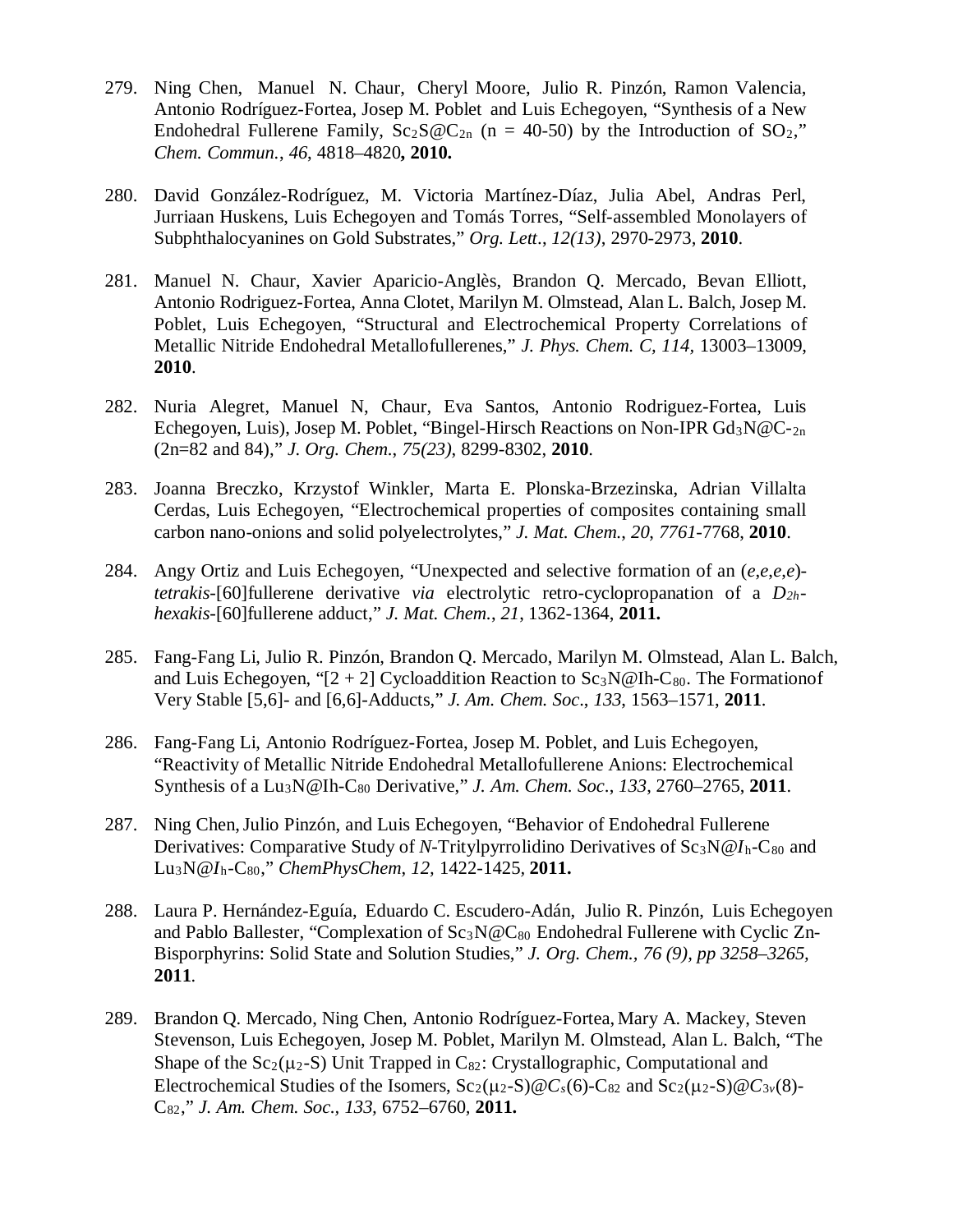- 290. Silke Wolfrum, Julio R. Pinzón, Agustin Molina-Ontoria, Andreas Gouloumis, Nazario Martín, Luis Echegoyen and Dirk M. Guldi, "Utilization of  $Sc_3N@C_{80}$  in long-range charge transfer reactions," *Chem. Commun*., *47,* 2270–2272, **2011**.
- 291. Marta E. Plonska-Brzezinska, Andrzej Lapinski, Agnieszka Z. Wilczewska, Alina T. Dubis, Adrián Villalta-Cerdas, Krzysztof Winkler, Luis Echegoyen, "The synthesis and characterization of carbon nano-onions produced by solution ozonolysis," *Carbon*, *49*, 5079-5089, **2011**.
- 292. Gustavo de Miguel, Mateusz Wielopolski, David I. Schuster, Michael A. Fazio, Olivia P.Lee, Christopher K. Haley, Angy L.Ortiz, Luis Echegoyen, Timothy Clark, Dirk M. Guldi, "Triazole Bridges as Versatile Linkers in Electron Donor-Acceptor Conjugates," *J. Am. Chem. Soc.*, *133*, 13036-13054, **2011**.
- 293. Marta Plonska-Brzezinska, Alina Dubis, Andrzej Lapinski, Adrián Villalta, and Luis Echegoyen, "Electrochemical Properties of Oxidized Carbon Nano-Onions: DRIFTS-FTIR and Raman Spectroscopic Analyses," *ChemPhysChem*, *12*, 2659-2668, **2011**.
- 294. Marta E. Plonska-Brzezinska, Julita Mazurczyk, Barbara Palys, Joanna Breczko, Andrzej Lapinski, Alina T. Dubis, and Luis Echegoyen, "Preparation and Characterization of Composites that Contain Small Carbon Nano-Onions and Conducting Polyaniline," *Chem. Eur. J.*, *18*, 2600-2608, **2012**.
- 295. Wesley Chalifoux, Michael J. Ferguson, Robert McDonald, Frederic Melin, Luis Echegoyen, and Rik R. Tykwinski, "Adamantyl Endcapped Polyynes," *J. Phys. Org. Chem.*, *25*, 69-76, **2012**.
- 296. Joanna Breczko, Marta E. Plonska-Brzezinska, and Luis Echegoyen, "Electrochemical oxidation and determination of dopamine in the presence of uric and ascorbic acids using CNOs/PDDA composite," *Electrochim. Acta*, *72*, 61-67, **2012**.
- 297. Andrzej Łapiński, Alina T. Dubis, Marta E. Plonska-Brzezinska, Julita Mazurczyk, Joanna Breczko, and Luis Echegoyen, " Vibrational spectroscopic study of carbon nano-onions coated with polyaniline," *Phys. Status Solidi C*, *Current Topics in Solid State Physics, 9(5)*, 1210-1212, **2012**.
- 298. Marc Rudolf, Silke Wolfrum, Dirk M. Guldi, Lai Feng, Takahiro Tsuchiya, Takeshi Akasaka, and Luis Echegoyen, "Endohedral Metallofullerenes—Filled Fullerene Derivatives towards Multifunctional Reaction Center Mimics," *Chem. Eur. J*., *18*, 5136 – 5148, **2012**.
- 299. Carlos Romero-Nieto, Anais Medina, Agustin Molina-Ontoria, Christian G. Claessens, Luis Echegoyen, Nazario Martín Tomás Torres, and Dirk M. Guldi, "Towards enhancing light harvesting—subphthalocyanines as electron acceptors," *Chem. Commun.*, *28 (41)*, 4953-4955, **2012**.
- 300. Fang-Fang Li, Antonio Rodríguez-Fortea, Ping Peng, Guillermo A. Campos Chavez, Josep M. Poblet, and Luis Echegoyen, "Electrosynthesis of a Sc<sub>3</sub>N@*I<sub>h</sub>*-C<sub>80</sub> Methano Derivative from Trianionic Sc3N@*Ih*-C80," *J. Am. Chem. Soc*.*,134*, 7480-7487, **2012** (DOI: 10.1021/ja3008038).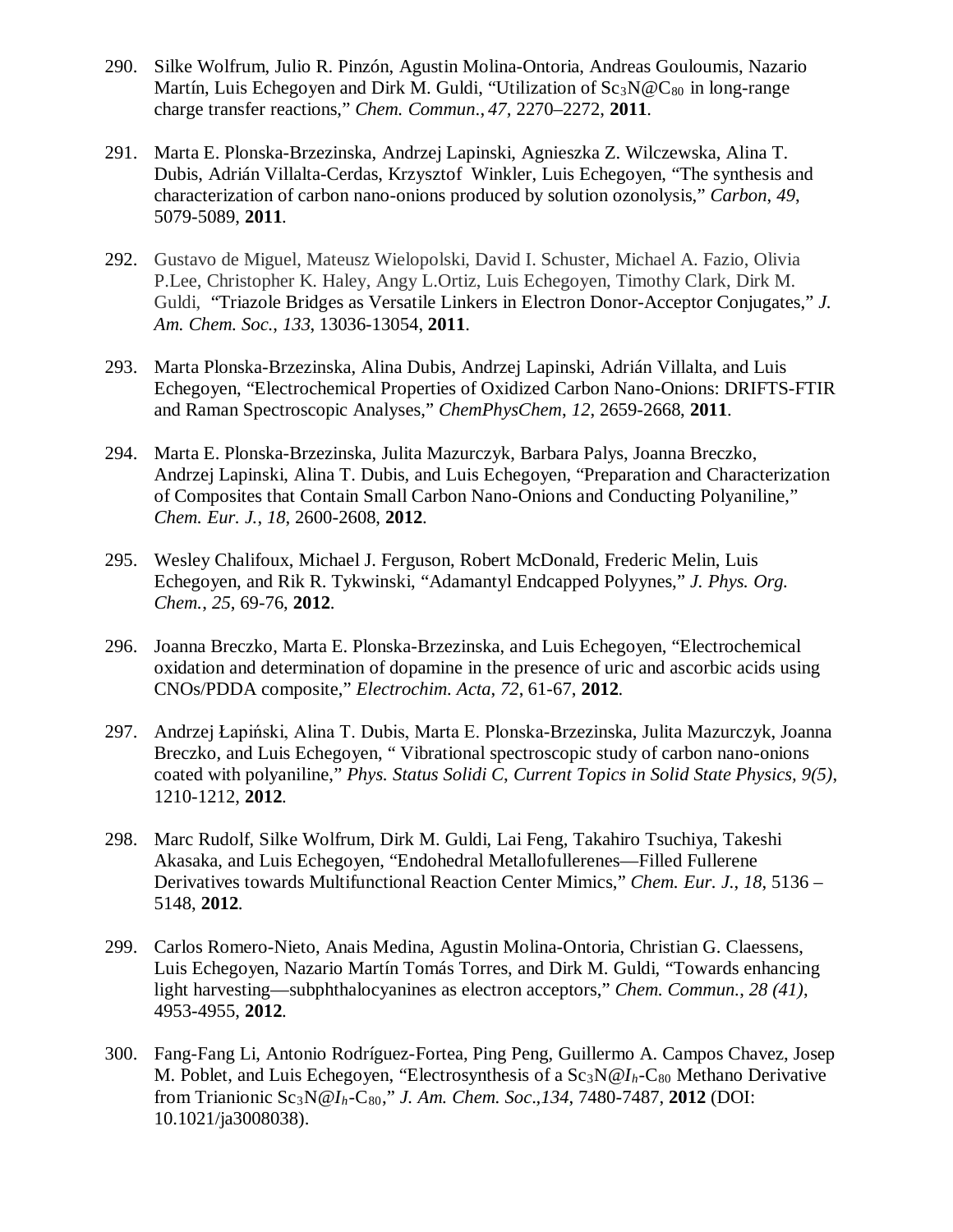- 301. Ning Chen, Christine M. Beavers, Marc Mulet-Gas, Antonio Rodríguez-Fortea, Elías J. Muñoz, Yu-Yang Li , Marilyn M. Olmstead, Alan L. Balch, Josep M. Poblet, and Luis Echegoyen, "Sc<sub>2</sub>S @C<sub>s</sub>(10,528)-C<sub>72</sub>: A Dimetallic Sulfide Endohedral Fullerene with a Non-IPR Cage," *J. Am. Chem. Soc*.*, 134*, 7851-7860, **2012** (DOI: 10.1021/ja300765z).
- 302. Alexey Popov, Ning Chen, Julio Pinzón, Steven Stevenson, Luis Echegoyen, and Lothar Dunsch, "A Redox-Active Scandium-Oxide Cluster Inside a Fullerene Cage: Spectroscopic, Voltammetric, ESR Spectroelectrochemical and Extended DFT Study of Sc4O2@C80 and its Ion-Radicals," *J. Am. Chem. Soc*.*,134*, 19607-19618, **2012** (DOI: 10.1021/ja306728p).

Additionally featured on the Cover and as a Spotlight on Recent *JACS* Publications, page 19499, "ESR Marks the Spot in Scandium Clusterfullerenes."

- 303. Diana Santiago, Gabriel G. Rodríguez-Calero, Gilberto Casillas, Alvaro Mayoral, Amit Palkar, Diana Barraza-Jimenez, Donald H. Galvan, Miguel José-Yacaman, Luis Echegoyen, and Carlos R. Cabrera, "Platinum Electrodeposition on Unsupported Carbon Nano-Onions," *Langmuir*, *28*, 17202-17210, **2012** (DOI: 10.1021/la3031396).
- 304. Marta E. Plonska-Brzezinska, Mikołaj Lewandowski, Małgorzata Błaszyk, Agustín Molina-Ontoria, Tadeusz Luciński, and Luis Echegoyen, "Preparation and Characterization of Carbon Nano-Onion/PEDOT:PSS Composites," *ChemPhysChem,13(18)*, 4134-4141, **2012** (DOI:10.1002/cphc.201200789).
- 305. Danisha M Rivera-Nazario, Julio R Pinzón, Steven Stevenson and Luis A Echegoyen, "Buckyball Maracas: Exploring the Inside and Outside Properties of Endohedral Fullerenes," *J. Phys. Org. Chem.*, *26*, 194-205, **2013**; (DOI: 10.1002/poc.3009).
- 306. Ning Chen, Marc Mulet-Gas, Yu-Yang Li, Raine E. Stene, Curtis W. Atherton, Antonio Rodríguez-Fortea, Josep M. Poblet and Luis Echegoyen, "Sc2S@*C*2(7892)-C70: A Metallic Sulfide Cluster inside a Non-IPR C70 Cage," *Chem. Sci.*, *4 (1)*, 180 – 186, **2013** (DOI: 10.1039/C2SC21101G).
- 307. Marta E. Plonska-Brzezinska, Joanna Breczko, Barbara Palys, and Luis Echegoyen, "The Electrochemical Properties of Nanocomposite Films obtained by Chemical *in-situ* Polymerization of Aniline and Carbon Nanostructures," *ChemPhysChem*, *14*, 116-124, **2013** (DOI: 10.1002/cphc.201200759).
- 308. Brandon Q. Mercado, Manuel N. Chaur, Luis Echegoyen, Jafar Attar Gharamaleki, Marilyn M. Olmstead, and Alan L. Balch, "A Single Crystal X-ray Diffraction Study of a Fully Ordered Cocrystal of Pristine Sc3N@*D3h*(5)-C78," *Polyhedron*, *58*, 129-133, **2013** (DOI: 10.1016/j.poly.2012.08.035).
- 309. Slawomir Sek, Joanna Breczko, Marta E. Plonska-Brzezinska, Agnieszka Z. Wilczewska, and Luis Echegoyen, "STM-based molecular junction of carbon nano-onion," *ChemPhysChem, 14*, 96-100, **2013** (DOI: 10.1002/cphc.201200624).
- 310. Marc Mulet-Gas, Antonio Rodríguez-Fortea, Luis Echegoyen and Josep M. Poblet, "The Relevance of Thermal Effects in the Formation of Endohedral Metallofullerenes: The Case of Gd3N@Cs(39663)-C82 and Other Related Systems," *Inorg. Chem.*, *52,* 1954-1959, **2013**  (DOI: 10.1021/ic302239e).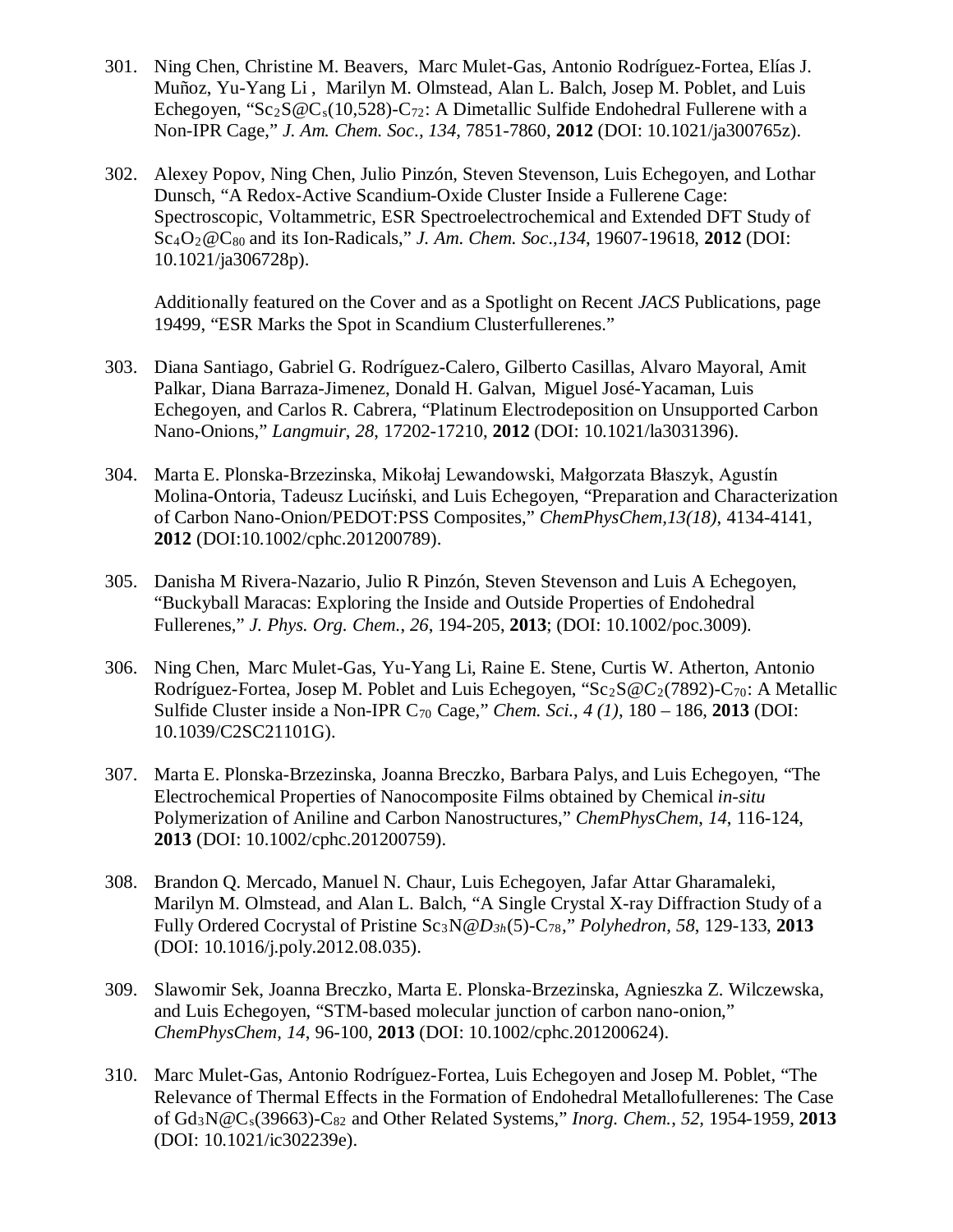- 311. Bevan Elliott, Anastasia D. Pykhova, José Rivera, Claudia M. Cardona, Lothar Dunsch, Alexey A. Popov, and Luis Echegoyen, "Spin Density and Cluster Dynamics in Sc<sub>3</sub>N@C<sub>80</sub><sup>−</sup> upon [5,6] Exohedral Functionalization: an ESR and DFT Study," *J. Phys. Chem. C., 117*, 2344-2348, **2013** (DOI: 10.1021/jp310024u).
- 312. Agustín Molina-Ontoria, Manuel N. Chaur, Marta E. Plonska-Brzezinska, Luis Echegoyen, "Preparation and Characterization of Soluble Carbon Nano-Onions by Covalent Functionalization Employing a Na/K Alloy," *Chem. Commun.*, *49*, 2406-2408, **2013** (DOI: 10.1039/C3CC39077B).
- 313. Marta E. Plonska-Brzezinska, Diana M. Brus,Joanna Breczko, and Luis Echegoyen, "Carbon Nano-Onions and Biocompatible Polymers for Flavonoids Incorporation," *Chem. Eur. J.*, *19(16),* 5019-24, **2013** (DOI: 10.1002/chem.201300009).
- 314. Ping Peng, Fang-Fang Li, Faye L. Bowles, Venkata S. Pavan K. Neti, Alejandro Metta, Marilyn M. Olmstead, Alan L. Balch, and Luis Echegoyen, "High Yield Synthesis of a New Fullerene Linker and Its Use in the Formation of Linear Coordination Polymer by Silver Complexation," *Chem. Commun.*, *31*, 3209-3211, **2013** (DOI: 10.1039/c3cc40697k2013).
- 315. Maira R. Cerón, Fang-Fang Li, and Luis Echegoyen, "An Efficient Method to Separate  $Sc_3N@C_{80}$   $I_h$  and  $D_{5h}$  Isomers and  $Sc_3N@C_{78}$  by Selective Oxidation with Acetylferrocenium [Fe(COCH3C5H4)Cp]<sup>+</sup> ," *Chem. Eur. J.*, *19*, 7410-7415, **2013** (DOI: 10.1002/chem.201204219).
- 316. Yang, M.; Flavin, K.; Kopf, I.; Radics, G.; Hearnden, C.H.A.; McManus, G.J.; Moran, B.; Villalta-Cerdas, A.; Echegoyen, L.; Giordani, S.; Lavelle, E.C.; "Functionalization of Carbon Nanoparticles Modulates Inflammatory Cell Recruitment and NLRP3 Inflammasome Activation", *Small*, *9*(*24*), 4194-4206, **2013**, (DOI: 10.1002/smll.201300481).
- 317. S. Yagneswaran, W.J. Storer, N. Tomar, M.N. Chaur, L. Echegoyen, and D.W. Smith, "Surface-grafting of ground rubber tire by poly acrylic acid via self-initiated free radical polymerization and composites with epoxy thereof," *Polymer Composites*, *34*, 769-777, **2013** (DOI: 10.1002/pc.22484).
- 318. Fang-Fang Li, Ning Chen, Marc Mulet-Gas, Vivian Triana, Jesse Murillo, Antonio Rodríguez-Fortea, Josep M. Poblet and Luis Echegoyen, "Ti2S@D*3h*(24109)-C78: a sulfide cluster metallofullerene containing only transition metals inside the cage," *Chem. Sci.*, *4*, 3404-3410, **2013** (DOI: 10.1039/c3sc51124c).
- 319. Venkata S. Pavan K. Neti, Xiaofei Wu, Shuguang Deng, and Luis Echegoyen, "Selective CO2 Capture in an Imine Linked Porphyrin Porous Polymer," *Polymer. Chem.*, *4* (17), 4566-4569, **2013** (DOI: 10.1039/C3PY00798G).
- 320. Emilia Gradzka,, Krzysztof Winkler, Marta Borowska, Marta E. Plonska-Brzezinska, Luis Echegoyen, "Comparison of the electrochemical properties of thin films of MWCNTs/ $C_{60}$ -Pd, SWCNTs/C60-Pd and ox-CNOs/C60-Pd," *Electrochimica Acta*, *96*, 274-284, **2013** (DOI: 10.1016/j.electacta.2013.02.035).
- 321. Marc Garcia-Borràs, Sílvia Osuna, Marcel Swart, Josep M. Luis, Luis Echegoyen and Miquel Solà, "Aromaticity as Driving Force for the Stability of non-IPR Endohedral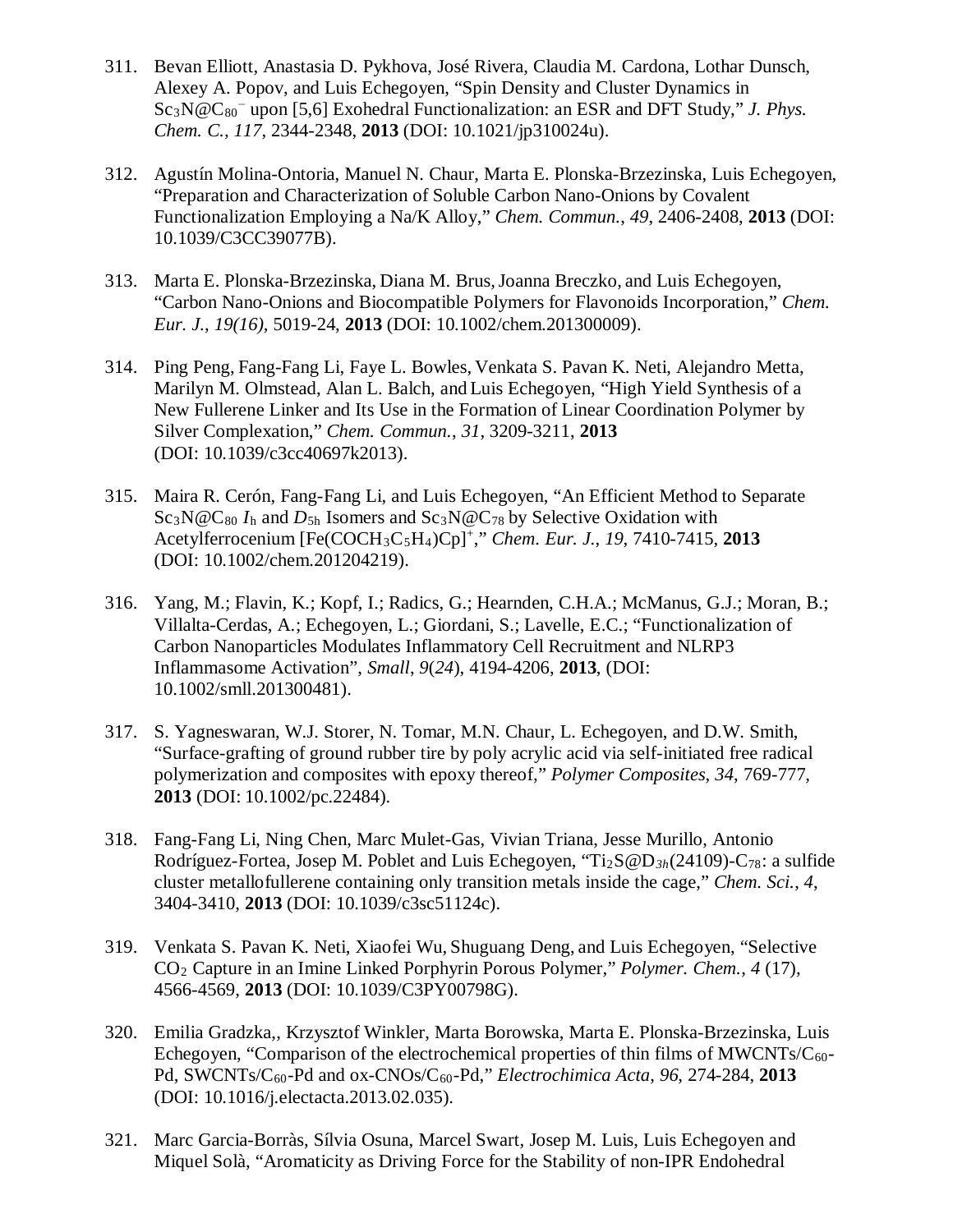Metallofullerene Bingel-Hirsch Adducts," *Chem. Commun.*, *49*, 8767-8769, **2013** (DOI: 10.1039/C3CC44505D).

- 322. Venkata S. Pavan K. Neti, Alejandro J. Metta-Magaña, Luis Echegoyen, "Solvothermal Synthesis and Crystal Structure of a 3D Hexagonal Metal-porphyrin Coordination Network," *J. Coord. Chem.*, *66* (18), 3193-3198, **2013**  (DOI:10.1080/00958972.2013.830715).
- 323. Mojtaba Gholami, Sharwatie Ramsaywack, Manuel N. Chaur, Adrian H. Murray, Robert McDonald, Michael J. Ferguson, Luis Echegoyen, and Rik R. Tykwinski, "Synthesis and derivatization of expanded [*n*]radialenes (*n* = 3, 4)," *Chem. Eur. J.*, *19*, 15120-15132, **2013** (DOI: 10.1002/chem.201302452).
- 324. Venkata S. Pavan K. Neti, Xiaofei Wu, Shuguang Deng, and Luis Echegoyen, "Synthesis of a Phthalocyanine and Porphyrin 2D Covalent Organic Framework," *CrysEngComm*., *15*, 6892-6895, **2013** (DOI:1 0.1039/C3CE40706C).
- 325. Marta E. Plonska-Brzezinska and Luis Echegoyen, "Carbon Nano-onions for Supercapacitor Electrodes: Recent Developments and Applications," *J. Mat. Chem. A*, *1(44)*, 13703-13714, **2013** (DOI: 10.1039/C3TA12628E).
- 326. Venkata S. Pavan K. Neti, Xiaofei Wu, Mahsa Hosseini, Ricardo A. Bernal, Shuguang Deng and Luis Echegoyen, ["Synthesis of a phthalocyanine 2D covalent organic](http://pubs.rsc.org/en/content/articlelanding/2013/ce/c3ce41091a)  [framework,](http://pubs.rsc.org/en/content/articlelanding/2013/ce/c3ce41091a)" *[CrystEngComm](http://pubs.rsc.org/en/journals/journal/ce)*., *15*, 7157-7160 **2013** (DOI: 10.1039/C3CE41091A).
- 327. Marta Izquierdo, Maira R. Cerón, Marilyn M. Olmstead, Alan L. Balch, Luis Echegoyen, "First [5,6]-Open Isomer Methanofullerene derivative of  $I_h$ -C<sub>80</sub>," *Angew. Chem. Int. Ed.*, *52*, 11826-11830, **2013**, (DOI: 10.1002/anie.201305476).
- 328. Marta Izquierdo, Maira R. Cerón, Núria Alegret, Alejandro J. Metta-Magaña, Antonio Rodríguez-Fortea, Josep M. Poblet, Luis Echegoyen, "Unexpected Isomerism in c*is*-2 Bispyrrolidino[60]Fullerene Diastereomers," *Angew. Chem. Int. Ed.*, *52*, 12928-12931, **2013** (DOI: 10.1002/anie.201306957).
- 329. Marta E. Plonska-Brzezinska, Diana M. Brus, Agustín Molina-Ontoria and Luis Echegoyen, "Synthesis of carbon nano-onion and nickel hydroxide/oxide composites as supercapacitor electrodes," *RSC Adv.*, *3*, 25891-25901, **2013**. (DOI: 10.1039/c3ra44249g).
- 330. Marta E. Plonska-Brzezinska, Agustín Molina-Ontoria and Luis Echegoyen, "Postmodification by low-temperature annealing of carbon nano-onions in the presence of carbohydrates," *Carbon*, *67*, 304-317, **2014** (DOI: 10.1016/j.carbon.2013.09.093).
- 331. Maira R. Cerón, Fang-Fang Li, and Luis A Echegoyen, "Endohedral Fullerenes: The Importance of Electronic, Size and Shape Complementarity between the Carbon Cages and the Corresponding Encapsulated Clusters," *J. Phys. Org. Chem.*, *27(4)*, 258-264, **2014**  (DOI: 10.1002/poc.3245).
- 332. Ping Peng, Fang-Fang Li, Venkata S. Pavan K. Neti, Alejandro J. Metta-Magana, Luis Echegoyen, "Design, Synthesis and X-Ray Crystal Structure of a Fullerene-Linked Metal-Organic Framework," *Angew. Chem. Int. Ed.*, *53*, 160 –163, **2014** (DOI: 10.1002/anie.201306761).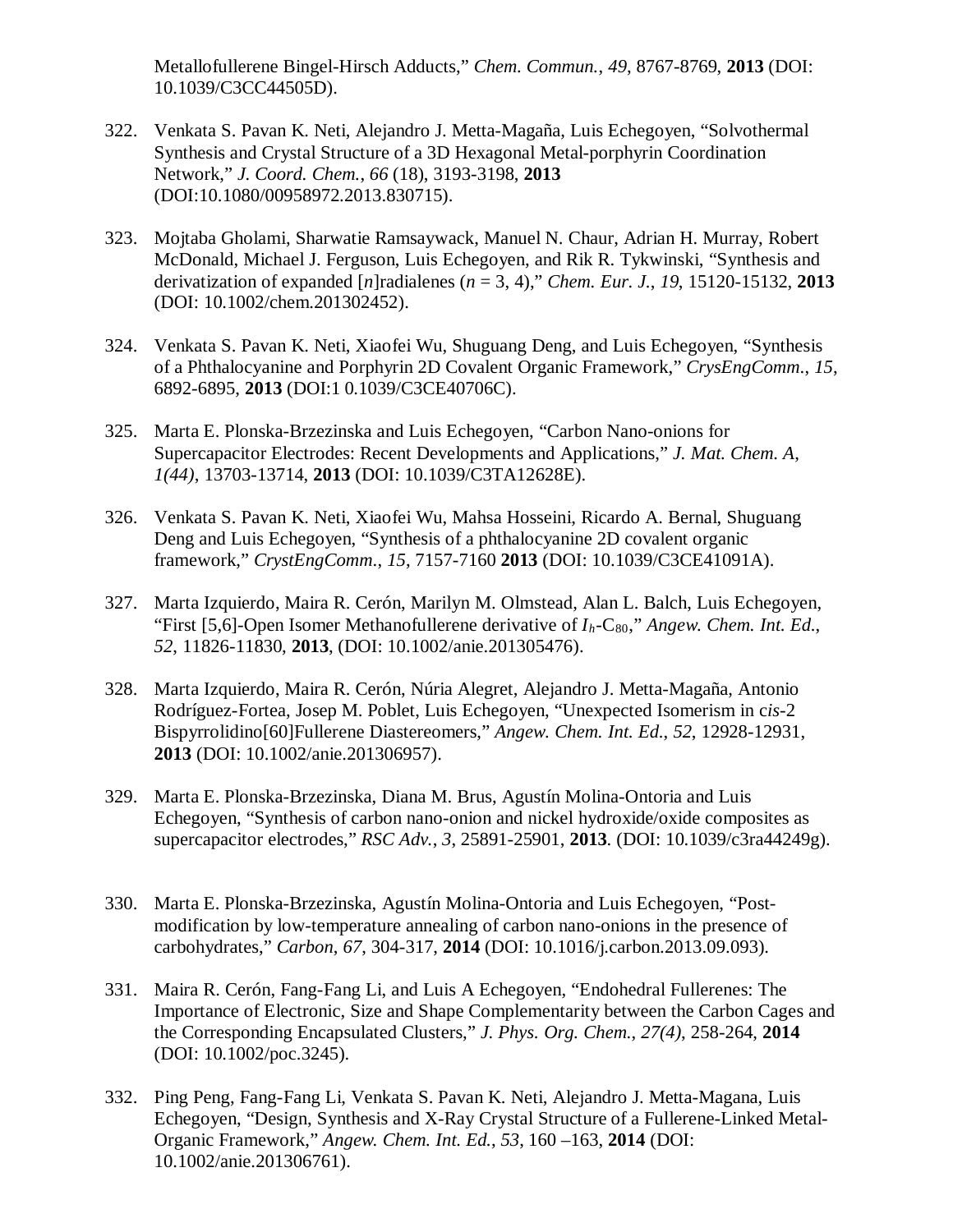- 333. Alexis Tigreros, Vivek Dhas, Alejandro Ortiz, Braulio Insuasty, Nazario Martín and Luis Echegoyen, "Influence of acetylene-linked  $\pi$ -spacers on triphenylamine-fluorene dye sensitized solar cells performance," *Solar Energy Mater. and Solar Cells*, *121*, 61-68, **2014** (DOI: 10.1016/j.solmat.2013.10.035).
- 334. Venkata S. Pavan K. Neti, Xiaofei Wu, Ping Peng, Shuguang Deng, and Luis Echegoyen, "Synthesis of a benzothiazole nanoporous polymer for selective CO2 adsorption," *RSC Adv.*, *4 (19)*, 9669 – 9672, **2014** (DOI:10.1039/C3RA47587E).
- 335. Mahsa Hosseini, Danisha M. Rivera-Nazario, Ping Peng, and Luis Echegoyen, "Self-Assembled Monolayers of  $C_{60}$ -Triphenylamine Dyads as Photo-Switched Interfacial Layers for Potential Application in Photovoltaic Cells," *ACS Applied Materials & Interfaces*, *6*, 3712-3720, **2014** (DOI: 10.1021/am500049q).
- 336. Carlos Alberto Echeverry, Alberto Insuasty, María Ángeles Herranz, Alejandro Ortíz, Robert Cotta, Vivek Dhas, Luis Echegoyen, Braulio Insuasty, Nazario Martín, "Organic dyes containing 2-(1,1-dicyanomethylene)rhodanine as an efficient electron acceptor and anchoring unit for Dye-Sensitized Solar Cells," *Dyes and Pigments*, *107,* 9-14, **2014** (DOI: 10.1016/j.dyepig.2014.03.010).
- 337. Venkata S. Pavan K. Neti, Maira R. Cerón, A. Duarte Ruiz, Marilyn M. Olmstead, Alan L. Balch and Luis Echegoyen, "High-yield, regiospecific *bis*-functionalization of  $C_{70}$  using a Diels-Alder reaction in molten anthracene," *Chem. Commun.*, *50,* 10584-10587, **2014**. (DOI: 10.1039/C4CC02472A).
- 338. Danny Arteaga, Robert Cotta, Alejandro Ortiza, Braulio Insuasty,Nazario Martin, and Luis Echegoyen, "Zn(II)-porphyrin dyes with several electron acceptor groups linked by vinylfluorene or vinyl-thiophene spacers for dye-sensitized solar cells," *Dyes and Pigments*, *112*, 127-137, **2014** (DOI: 10.1016/j.dyepig.2014.06.028).
- 339. Agustín Molina-Ontoria, Danisha M. Rivera-Nazario, Alexis Tigreros, Alejandro Ortiz, José E. Nuñez, Braulio Insuasty, Daniela Lueders, Silke Wolfrum, Dirk M. Guldi and Luis Echegoyen, "Geometric Influence on Intramolecular Photoinduced Electron Transfer in Platinum(II) Acetylide-linked Donor-Acceptor Assemblies," *Chem. Eur. J.*, *20*, 11111- 11119, **2014** (DOI: 10.1002/chem.201402616).
- 340. Juergen Bartelmess, Elisa De Luca, Angelo Signorelli, Michele Baldrighi, Michele Becce, Rosaria Brescia, Valentina Nardone, Emilio Parisini, Luis Echegoyen, Pier Paolo Pompa and Silvia Giordani, **"**Boron dipyrromethene (BODIPY) Functionalized Carbon Nano-Onions for High Resolution Cellular Imaging," *Nanoscale*, *6*, 13761-13769, **2014**. (DOI: 10.1039/C4NR04533E).
- 341. Silvia Giordani, Juergen Bartelmess, Marco Frasconi, Ilaria Biondi, Shane Cheung, Marco Grossi, Dan Wu, Luis Echegoyen, Donal F. O'Shea, "NIR Fluorescence Labelled Carbon Nano-Onions: Synthesis, Analysis and Cellular Imaging," *J. Mat. Chem. B*, *2*, 7459-7463, **2014**. (DOI: 10.1039/C4TB01087F).
- 342. Alexey A. Popov, Anastasia D. Pykhova, Ilya N. Ioffe, Fang-Fang Li, and Luis Echegoyen, "Anion Radicals of Isomeric [5,6] and [6,6] Benzoadducts of  $Sc_3N@C_{80}$ : Remarkable Differences in Endohedral Cluster Spin Density and Dynamics," *J. Am. Chem. Soc.*, *136*, 13436-13441, **2014** (DOI: 10.1021/ja507607k).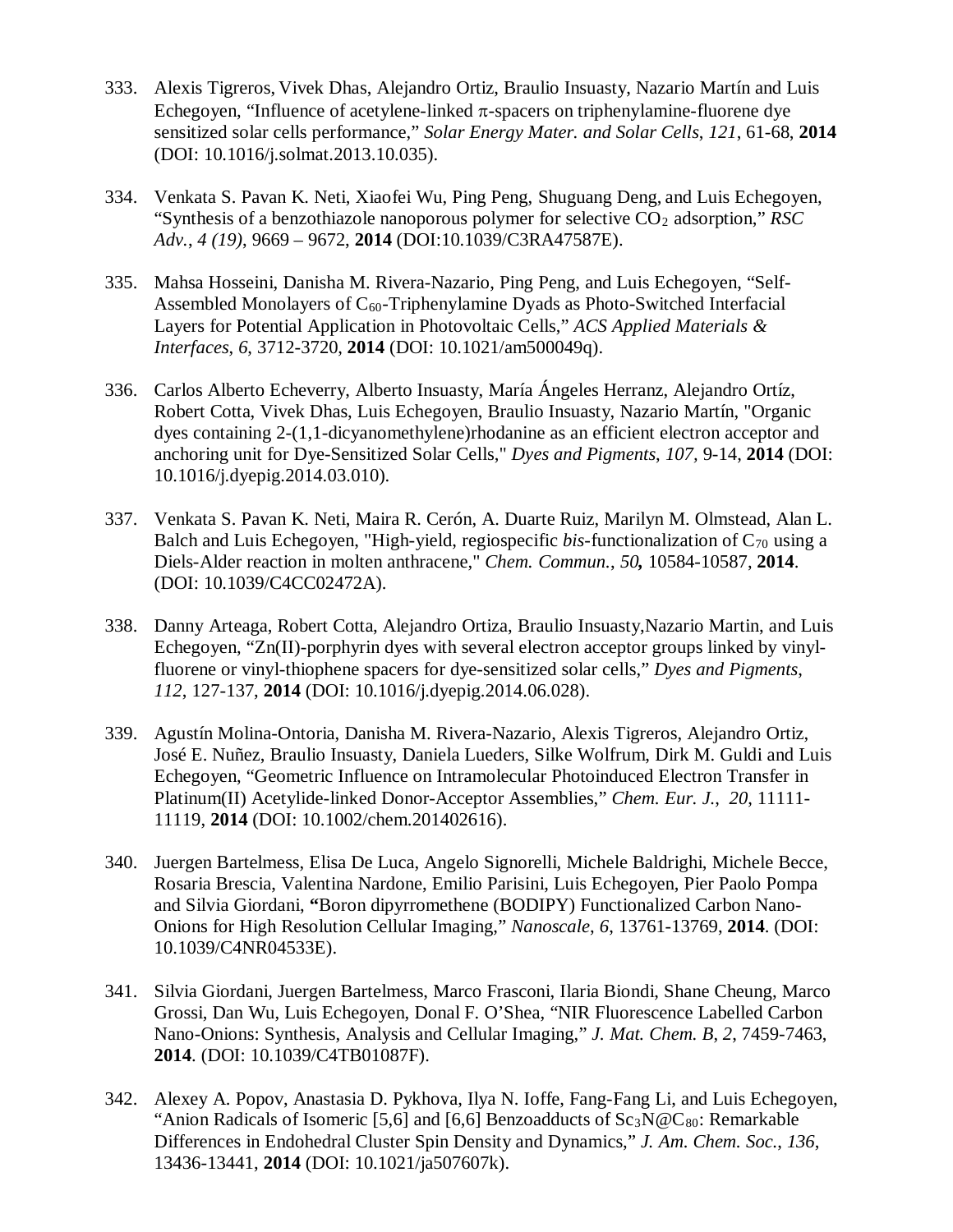- 343. Olena Mykhailiv, Monika Imierska, Martyna Petelczyc, Luis Echegoyen, and Marta E. Plonska- Brzezinska, "Chemical vs. electrochemical synthesis of carbon nanoonion/polypyrrole composites for supercapacitor electrodes," *Chem. Eur. J.*, *21*, 5783- 5793, **2015** (DOI:10.1002/chem.201406126).
- 344. Ewelina Wajs, Agustín Molina-Ontoria, Thorbjørn Terndrup Nielsen, Luis Echegoyen, Alex Fragoso, "Supramolecular Solubilization of Cyclodextrin-Modified Carbon Nano-Onions by Host Guest Interactions," *Langmuir*, *1*, 535-541, **2015** (DOI: 10.1021/la504065r).
- 345. Venkata S. Pavan K. Neti, Jun Wang, Shuguang Deng and Luis Echegoyen, "Selective CO2 adsorption in a porphyrin polymer with benzimidazole linkages," *RSC Adv.*, *5*, 10960- 10963, **2015** (DOI: 10.1039/C4RA15086D).
- 346. Chia-Hsiang Chen, Amineh Aghabali, Catalina Suárez, Marilyn M. Olmstead, Alan L. Balch and Luis Echegoyen, "Synthesis and Characterization of *Bis*-triruthenium Cluster Derivatives of an all Equatorial [60]Fullerene Tetramalonate," *Chem. Commun.*, *51*, 6489- 6492, **2015** (DOI: 10.1039/C4CC10397A).
- 347. Venkata S. Pavan K. Neti, Jun Wang, Shuguang Deng and Luis Echegoyen, "Synthesis of a Polyimide Porous Polymer for Selective CO<sub>2</sub> Capture," *J. Chem.*, 281616, 2015 (DOI: 10.1155/2015/281616)
- 348. Maira R. Cerón, Marta Izquierdo, Yunhogh Pi, Sandra L. Atehortúa, and Luis Echegoyen, "Tether-Directed *Bis*-functionalization reactions of  $C_{60}$  and  $C_{70}$ ," *Chem. Eur. J., 21, 7881*-7885, **2015** (DOI: 10.1002/chem.201500206).
- 349. Venkata S. Pavan K. Neti, Jun Wang, Shuguang Deng, and Luis Echegoyen, "High and selective CO2 adsorption by a phthalocyanine nanoporous polymer," *J. Mat. Chem. A*, *3*, 10284-10288, **2015** (DOI: 10.1039/c5ta00587f).
- 350. Agustín Molina-Ontoria, María Gallego, Luís Echegoyen, Emilio M. Pérez and Nazario Martín, "Organic solar cells based on bowl-shaped small molecules," *RSC Advances, 5,*  31541-31545, **2015** (DOI: 10.1039/c5ra02073e).
- 351. Susana Arrechea, Agustín Molina-Ontoria, Ana Aljarilla, Pilar de la Cruz,*<sup>a</sup>* Fernando Langa and Luis Echegoyen, "New Acceptor-π-Porphyrin-π-Acceptor Systems for Solution-Processed Small Molecule Organic Solar Cells," *Dyes & Pigments*, *121*, 109-117, **2015** (DOI: 10.1016/j.dyepig.2015.04.037).
- 352. Juergen Bartelmess, Michele Baldrighi, Valentina Nardone, Emilio Parisini, David Buck, Luis Echegoyen and Silvia Giordani, "Synthesis and characterization of far-red/NIRfluorescent BODIPY dyes, solid-state fluorescence and application as fluorescent tags for carbon nano-onions," *Chem. Eur. J., 21,* 9727-9732, **2015** (DOI: 10.1002/chem.201500877).
- 353. Maira R. Cerón, Marta Izquierdo, Amineh Aghabali, Juan A. Valdez, Kamran B. Ghiassi, Marilyn M. Olmstead, Alan L. Balch, Fred Wudl, and Luis Echegoyen, "Tethered *Bis-*Adducts of  $C_{60}$  and  $C_{70}$  with Addends on a Common Hexagonal Face and a 12-membered Hole in the Fullerene Cage," *J. Am. Chem. Soc.*, *137*, 7502-7508, **2015** (DOI: 10.1021/jacs.5b03768).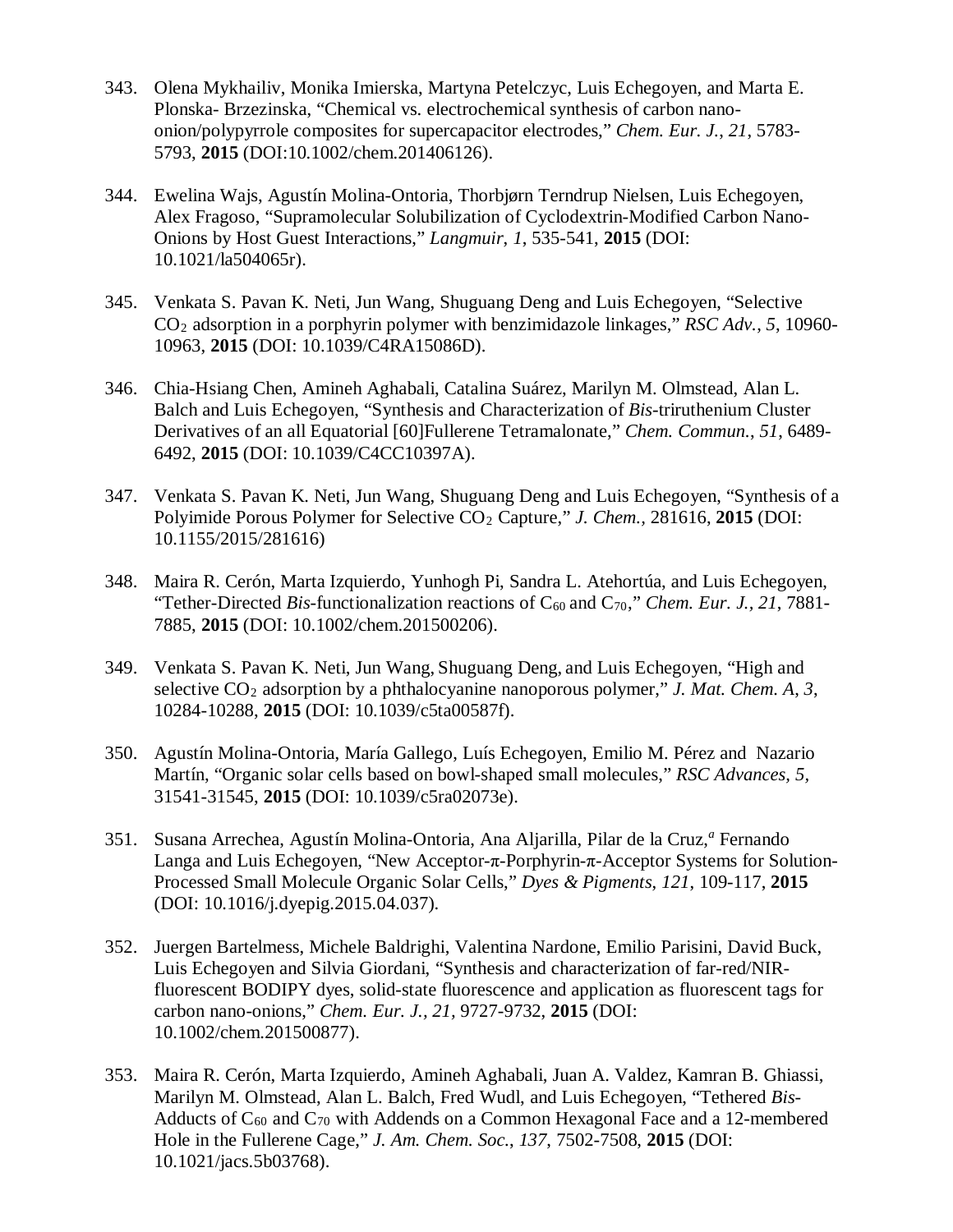- 354. Edison Castro, Melissa Cabrera, Eva Deemer, and Luis Echegoyen, "Low-Energy-Gap Organic Based Acceptor–Donor–Acceptor π-Conjugated Small Molecules for Bulk-Heterojunction Organic Solar Cells," *Eur. J. Org. Chem.*, *21*, 4629-4634, **2015** (DOI: 10.1002/ejoc.201500552).
- 355. Juergen Bartelmess, Marco Frasconi, Preethi B. Balakrishnan, Angelo Signorelli, Luis Echegoyen, Teresa Pellegrino, Silvia Giordani, "Non-Covalent Functionalization of Carbon Nano-Onions with Pyrene-BODIPY Dyads for Biological Imaging," *RSC Adv.*, *5*, 50253- 50258, **2015**, (DOI: 10.1039/C5RA07683H).
- 356. Joanne P. Bartolome, Luis Echegoyen, and Alex Fragoso, "Reactive Carbon Nano-Onion Modified Glassy Carbon Surfaces as DNA Sensors for Human Papillomavirus Oncogene Detection with Enhanced Sensitivity," *Anal. Chem., 87*, 6744-6751, **2015** (DOI: 10.1021/acs.analchem.5b00924).
- 357. Olena Mykhailiv, Andrzej Lapinski, Agustin Molina-Ontoria, Elzbieta Regulska, Luis Echegoyen, Alina T. Dubis and Marta E. Plonska-Brzezinska, "Infuence of the Synthetic Conditions on the Structural and Electrochemical Properties of Carbon Nano-onions," *ChemPhysChem*, *16*, 2182-2191, **2015** (DOI: 10.1002/cphc.201500061).
- 358. Alexis Tigreros, Danisha M. Rivera-Nazario, Alejandro Ortiz, Nazario Martin, Braulio Insuasty and Luis A Echegoyen, "New fluore-9-ylidene based dyes for dye-sensitized solar cells," *Eur. J. Org. Chem.*, *25*, 5537-5545, **2015** (DOI: 10.1002/ejoc.201500602).
- 359. John G. Labram, Douglas H. Fabini, Erin E. Perry, Anna J. Lehner, Hengbin Wang, Anne M. Glaudell, Guang Wu, Hayden Evans, David Buck, Robert Cotta, Luis Echegoyen, Fred Wudl, Ram Seshadri, Michael L. Chabinyc, "Temperature-Dependent Polarization in Field-Effect Transport and Photovoltaic Measurements of Methylammonium Lead Iodide,"*J. Phys. Chem. Lett.*, *6 (18)* 3565-3571, **2015** (DOI:10.1021/acs.jpclett.5b01669).
- 360. Marco Frasconi, Viviana Maffeis, Juergen Bartelmess, Luis Echegoyen and Silvia Giordani, "Highly surface functionalized carbon nano-onions for bright light bioimaging," *Methods Appl. Fluoresc.*, *3(4):044005*, **2015** (DOI: 10.1088/2050-6120/3/4/044005**)**.
- 361. Chia-Hsiang Chen, Kamran B. Ghiassi, Maira R. Cerón, Miguel A. Guerrero-Ayala, Luis Echegoyen, Marilyn M. Olmstead, and Alan Balch, "Beyond the Butterfly:  $Sc_2C_2@C_2v(9)$  $-C_{86}$ , an Endohedral Fullerene Containing a Planar, Twisted Sc<sub>2</sub>C<sub>2</sub> Unit with Remarkable Crystalline Order in an Unprecedented Carbon Cage," *J. Am. Chem. Soc.*, *137(32)*, 10116- 10119, **2015** (DOI: 10.1021/jacs.5b06425).
- 362. Maira R. Cerón, Marta Izquierdo, Marc Garcia-Borràs, Sarah S. Lee, Steven Stevenson, Sílvia Osuna, and Luis Echegoyen, "Bis-1,3-Dipolar Cycloadditions on Endohedral Fullerenes  $M_3N@I_h-C_{80}$  (M = Sc, Lu): Remarkable Endohedral-Cluster Regiochemical Control," *J. Am. Chem. Soc.*, *137(36)*, 11775-11782, **2015** (DOI: 10.1021/jacs.5b07207).
- 363. Chia-Hsiang Chen, Amineh Aghabali, Alejandro J. Metta-Magana, Marilyn M. Olmstead, Alan L. Balch and Luis Echegoyen, "Synthesis and Characterization of a *trans*-1 Hexakisfullerene Linker that Forms Crystalline Polymers with Silver Salts," *Dalton Trans.*, *44*, 18487-18491, **2015** (DOI: 10.1039/C5DT03054D).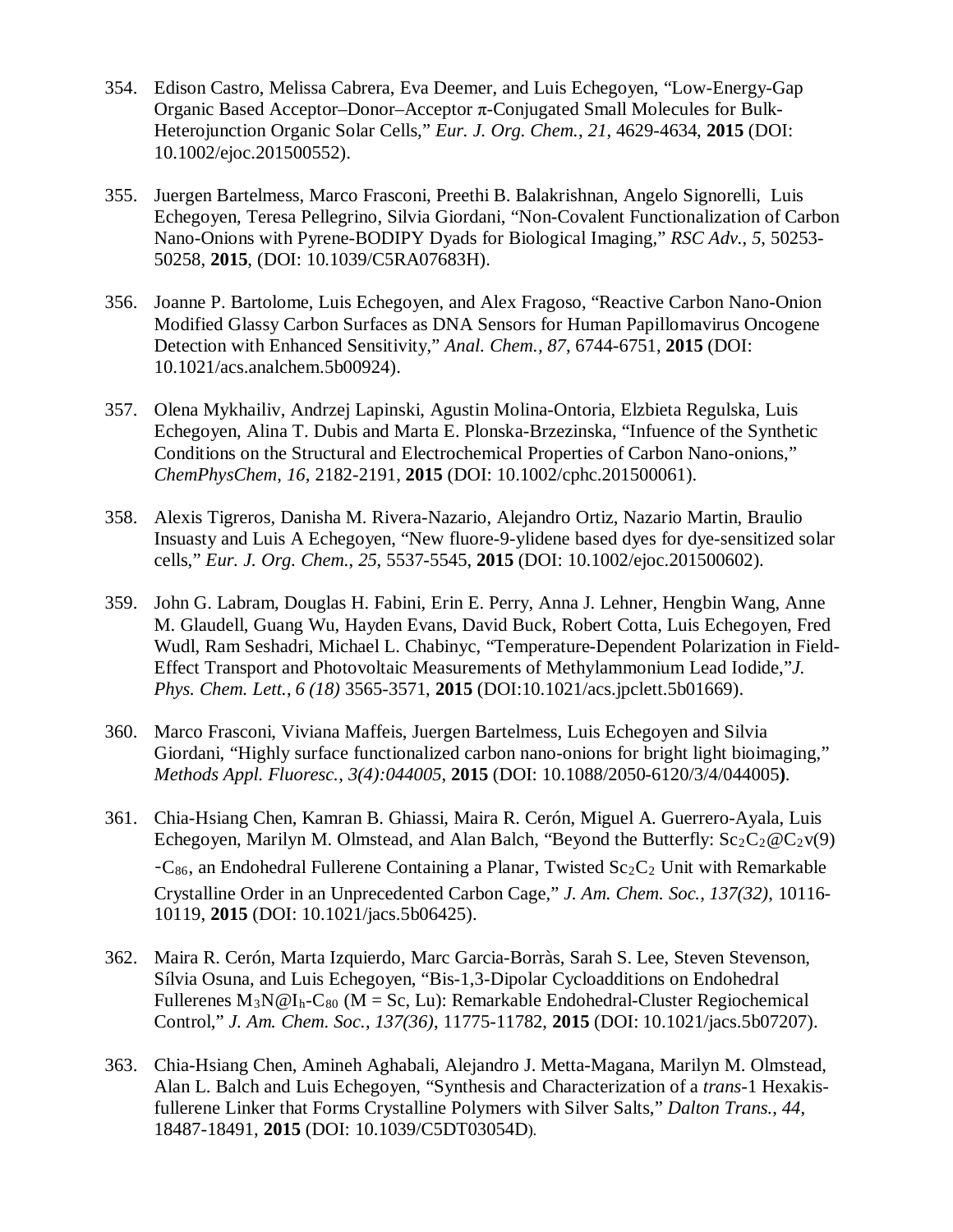- 364. Marco Frasconi, Roberto Marotta, Lyn Markey, Kevin Flavin, Valentina Spampinato, Giacomo Ceccone, Luis A. Echegoyen, Eoin M. Scanlan, Silvia Giordani, "Multi-Functionalized Carbon Nano-Onions as Imaging Probes for Cancer Cells," *Chem. Eur. J., 21*, 19071-19080, **2015** (DOI: 10.1002/chem.201503166).
- 365. Olga Trukhina, Marc Rudolf, Giovanni Bottari, Takeshi Akasaka, Luis Echegoyen, Tomás Torres, and Dirk M. Guldi, "Bidirectional Electron Transfer Capability in Phthalocyanine− Sc3N@*Ih*−C80 Complexes," *J. Am. Chem. Soc.*,*137*, 12914-12922, **2015**, (DOI: 10.1021/jacs.5b06454).
- 366. Anthony N. Papathanassiou, Marta E. Plonska-Brzezinska, Olena Mykhailiv, Luis Echegoyen, and Ilias Sakellis, "Combined High Permittivity and High Electrical Conductivity of Carbon Nano-onion/Polyaniline Composites," *Synth. Met.*, *209*, 583-587, **2015** (DOI: 10.1016/j.synthmet.2015.08.020).
- 367. Valentina Marchesano, Alfredo Ambrosone, Juergen Bartelmess, Federica Strisciante, Angela Tino, Luis Echegoyen, Claudia Tortiglione, and Silvia Giordani, "Impact of Carbon Nano-Onions on *Hydra vulgaris* as a Model Organism for Nanoecotoxicology," *Nanomaterials*, *5(3)*, 1331-1350, **2015** (DOI:10.3390/nano5031331).
- 368. Carlos A. Echeverry, Robert Cotta, Edison Castro, Alejandro Ortiz, Luis Echegoyen, and Braulio Insuasy, "New organic dyes with high IPCE values containing two triphenylamine units as co-donors for efficient dye-sensitized solar cells," *RSC Adv.*, *5,* 60823-60830, **2015**  (DOI: 10.1039/C5RA07720F).
- 369. Maira R. Cerón, Marta Izquierdo, Nuria Alegret, Juan A. Valdez, Antonio Rodríguez-Fortea, Marilyn M. Olmstead, Alan L. Balch, Josep M. Poblet and Luis Echegoyen, "Reactivity Differences of  $Sc_3N@C_{2n}$  (2n = 68 and 80). Synthesis of the First Methanofullerene Derivatives of Sc<sub>3</sub>N@ $D_{5h}$ -C<sub>80</sub>," *Chem. Commun.*, 52, 64-67, 2016 (DOI: 10.1039/C5CC07416A).
- 370. Marc Garcia-Borràs, Maira R. Cerón, Sílvia Osuna, Marta Izquierdo, Josep M. Luis, Luis Echegoyen, and Miquel Solà, "The Regioselectivity of Bingel-Hirsch Cycloadditions on IPR Endohedral Metallofullerenes," *Angew. Chem. Int. Ed., 55*, 2374-2377, **2016** (DOI: 10.1002/anie.201509057).
- 371. Yongchang Dong, Deepika Saini, Luis A. Echegoyen, and Ramakrishna Podila, "Passive Optical Switches Based on Endohedral Fullerenes," *Opt. Mater.*, *53*, 14-18, **2016** (DOI: 10.1016/j.optmat.2016.01.002).
- 372. Maira R. Cerón and Luis Echegoyen, "Recent progress in the synthesis of regioisomerically pure bis-adducts of empty and endohedral fullerenes," *J. Phys. Org. Chem.*, *29,* 613-619, **2016** (DOI: 10.1002/poc.3563).
- 373. Angela Steinauer, Anna M. Butterfield, Anthony Linden, Agustin Molina-Ontario, David C. Buck, Robert W. Cotta, Luis Echegoyen, Kim K. Baldridge, and Jay S. Siegel, "Tunable Photochemical/Redox Properties of (Phenylthio)<sub>n</sub>corannulenes: Application to a Photovoltaic Device," *J. Braz. Chem. Soc.*, *10,* 1705-1923*,* **2016** (DOI: 10.5935/0103- 5053.20160072).
- 374. Maira R. Cerón, Marta Izquierdo, Amineh Aghabali, Sophie P. Vogel, Marilyn M. Olmstead, Alan L. Balch, Luis Echegoyen, "Tethered *Bis-pyrrolidine* Additions to  $C_{70}$ :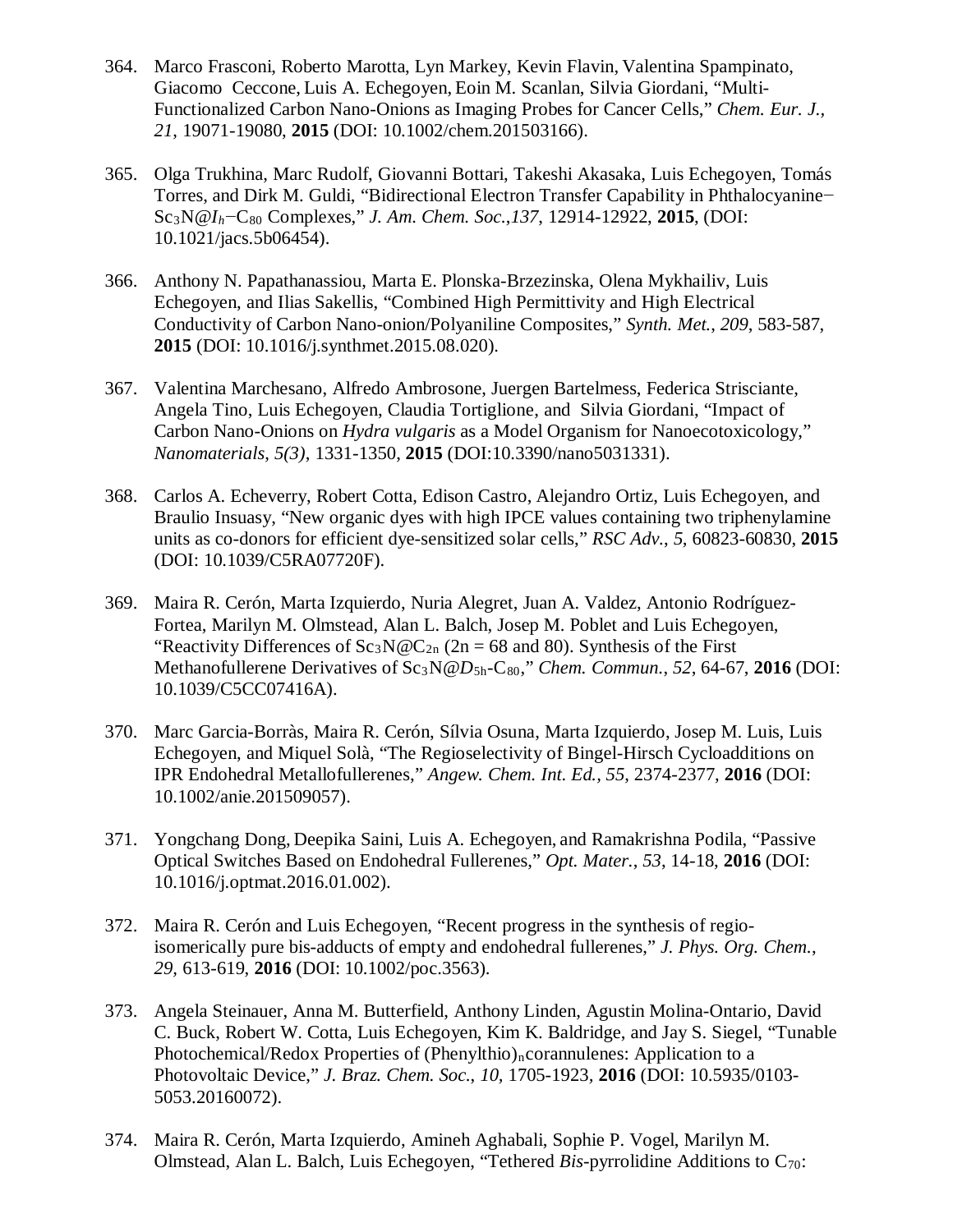Some Unexpected and New Regioisomers," *Carbon*, *105*, 394-400, **2016** (DOI: 10.1016/j.carbon.2016.04.044).

- 375. Anthony Papathanassiou; Olena Mykhailiv, Luis Echegoyen, Ilias Sakellis, Marta Plonska, "Electric properties of carbon nano-onion/polyaniline composites: a combined electric modulus and ac conductivity study," *J. Phys. D: App. Phys.*, *49 (28)*, **2016** (DOI: 10.1088/0022-3727/49/28/285305).
- 376. Zachary S. Martinez, Edison Castro, Chang-Soo Seong, Maira R. Cerón, Luis Echegoyen and Manuel Llano, "Fullerene Derivatives Strongly Inhibit HIV-1 Replication by Affecting Virus Maturation without Impairing Protease Activity," *Antimicrob. Agents Chemothe.*, *60(10)*, 5731-5741, **2016** (DOI: 10.1128/AAC.00341-16).
- 377. Elkin L. Romero and Luis Echegoyen, "Electron Spin Resonance Spectroscopy of Empty and Endohedral Fullerenes," *J. Phys. Org. Chem.*, *29*, 781-792, **2016** (DOI: 10.1002/poc.3589).
- 378. Nuria F. Montcada, Susana Arrechea, Agustin Molina-Ontoria, Ana I. Aljarilla, Pilar de la Cruz, Luis Echegoyen, Emilio Palomares, Fernando Langa, "High photo-current in solution processed organic solar cells based on porphyrin core A-π-D-π-A as electron donor material," *Org. Electron*, *38*, 330-336, **2016** (DOI: 10.1016/j.orgel.2016.09.003).
- 379. Chia-Hsiang Chen, Laura Abella, Maira R. Cerón, Miguel A. Guerrero-Ayala,, Antonio Rodríguez-Fortea, Marilyn M. Olmstead, Xian B. Powers, Alan L. Balch, Josep M. Poblet and Luis Echegoyen, "A Zigzag  $Sc_2C_2$  Carbide Cluster inside a [88] Fullerene Cage with One Heptagon,  $Sc_2C_2@C_s$ (hept)-C<sub>88</sub>: A Kinetically-Trapped Fullerene Formed by C<sub>2</sub> Insertion?," *J. Am. Chem. Soc.*, *138*, 13030-13037, **2016** (DOI: 10.1021/jacs.6b07912).
- 380. Chengbo Tian, Edison Castro, Tan Wang, German Betancourt, Gloria Rodriguez, and Luis Echegoyen, "Improved Performance and Stability of Inverted Planar Perovskite Solar Cells Using Fulleropyrrolidine Layers," *ACS Appl. Mater. Interfaces*, *8* (45), 31426–31432, **2016**  (DOI: 10.1021/acsami.6b10668).
- 381. Edison Castro, Zachary S. Martinez, Chang-Soo Seong, Andrea Cabrera-Espinoza, Mauro Ruiz, Andrea Hernandez, Federico Valdez, Manuel Llano, and Luis A. Echegoyen, "Characterization of new cationic *N,N*-dimethyl[70]fulleropyrrolidinium iodide derivatives as potent HIV-1 maturation inhibitors," *J. Med. Chem*, *59*, 10963-10973, **2016** (DOI: 10.1021/acs.jmedchem.6b00994).
- 382. Diana M. Bobrowska, Justyna Czyrko, Krzusztof Brzezinski, Luis Echegoyen and Marta E. Plonska-Brzezinska, "Carbon nano-onion composites: Physicochemical characteristics and biological activity," *Fullerenes, Nanotubes, Carbon Nanostruct.*, *25*, 185-192, **2017** (DOI: 10.1080/1536383X.2016.1248758).
- 383. Maira R. Cerón, Edison Castro, Venkata S. Pavan K. Neti, Luis Echegoyen, "Regiochemically Controlled Synthesis of an Unprecedented β-4-β' [70] Fullerene *Bis*adduct," *J. Org. Chem.*,*82* (2), 893–897, **2017** (DOI**:** 10.1021/acs.joc.6b02301).
- 384. José Luis Zafra, Agustín Molina Ontoria, Paula Mayorga Burrezo, Mirian Peña-Alvarez, Marek Samoc, Janusz Szeremeta, Francisco J. Ramírez Aguilar, Matthew D. Lovander, Christopher J. Droske, Ted M. Pappenfus, Luis Echegoyen, Juan T. López Navarrete, Nazario Martín, and Juan Casado, "Fingerprints of Through-Bond and Through-Space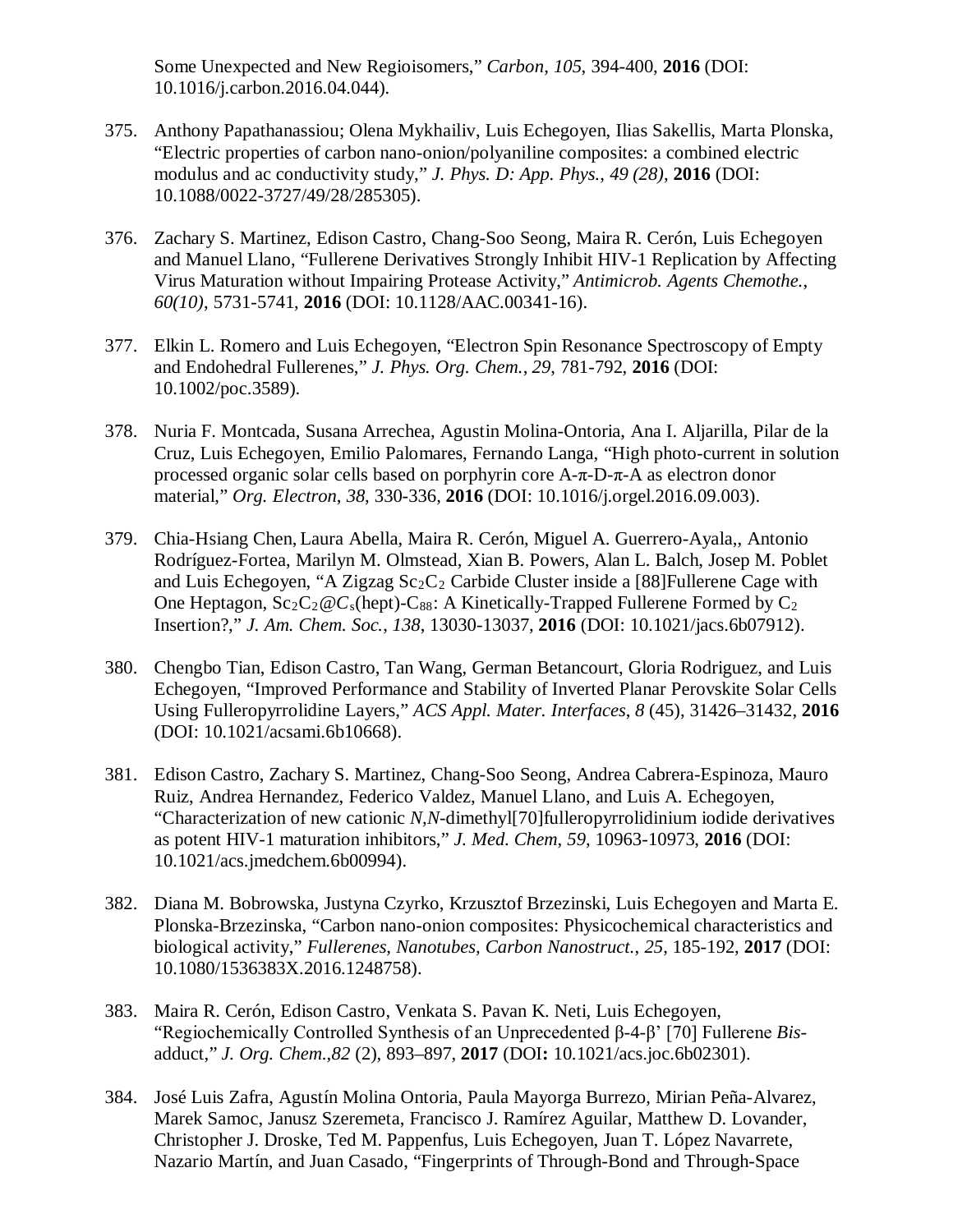Exciton and Charge π−Electron Delocalization in Linearly Extended [2.2] paracyclophanes," *J. Am. Chem. Soc.*, *139*, 3095−3105, **2017** (DOI: 10.1021/jacs.6b12520).

- 385. Carles Fuertes-Espinosa, Cristina García-Simón, Edison Castro, Miquel Costas, Luis Echegoyen, and Xavi Ribas, "A copper-based supramolecular nanocapsule that enables straightforward purification of Sc3N-based endohedral metallofullerene soots," *Chem. Eur. J., 23*, 3553-3557, **2017** (DOI: 10.1002/chem.201700046).
- 386. Wenting Cai, Jesse Murillo, and Luis Echegoyen, "Endohedral Clusterfullerenes: Future Perspectives," *ECS J. Solid State Sci. Technol., 6 (6)*, M3031-M30304, **2017** (DOI: 10.1149/2.0081706jss).
- 387. Chengbo Tian, Kevin Kochiss, Edison Castro, German Betancourt-Solis, Hongwei Han, and Luis Echegoyen, "A Dimeric Fullerene Derivative for Efficient Inverted Planar Perovskite Solar Cells with Improved Stability," *J. Mater. Chem. A,5*, 7326-7332, **2017** (DOI: 10.1039/C7TA00362E).
- 388. Diana M. Bobrowska, Krzysztof Brzezinski, Luis Echegoyen, and Marta E. Plonska-Brzezinska, "A new perspective on carbon nano-onion/nickel hydroxide/oxide composites: physicochemical properties and application in hybrid electrochemical systems," *Fullerenes, Nanotubes, Carbon Nanostruct.*, *25*, 193-203, **2017** (DOI: 10.1080/1536383X.2016.1267151).
- 389. Elzbieta Regulska, Danisha M. Rivera-Nazario, Joanna Karpinska, Marta E. Plonska-Brzezinska, and Luis Echegoyen, "Enhanced Photocatalytic Performance of Porphyrin/Phthalocyanine and *Bis*(4-pyridyl)pyrrolidinofullerene modified Titania," *ChemistrySelect, 2*, 2462-2470, **2017** (DOI: 10.1002/slct.201700227).
- 390. Olena Mykhailiv, Krzysztof Brzezinski, B. Sulikowski, Z. Olejniczak, M. Gras, G. Lota, Agustin Molina-Ontoria, M. Jakubczyk, Luis Echegoyen, and Marta E. Plonska-Brzezinska, "Boron-doped polygonal carbon nano-onions: synthesis and applications in electrochemical energy storage," *Chem. Eur. J*., *23*, 7132-7141, **2017** (DOI: 10.1002/chem.201700914).
- 391. Raul Acevedo, Carlos M. Poventud-Estrada, Camila Morales-Navas, Roberto A. Martínez-Rodríguez, Edwin Ortiz-Quiles, Francisco J. Vidal-Iglesias, José Sollá –Gullón, Eduardo Nicolau, Juan M. Feliu, Luis Echegoyen, and Carlos R. Cabrera, "Chronoamperometric Study of Ammonia Oxidation in a Direct Ammonia Alkaline Fuel Cell under the Influence of Microgravity," *Microgravity Sci. Technol.*, *29*, 253-261, **2017** (DOI 10.1007/s12217- 017-9543-z).
- 392. Srishti Chugh, Chandan Biswas, Luis Echegoyen and Anupama B. Kaul, "Investigation of Structural Morphology and Electrical Properties of Graphene-C60 Hybrids," *JVSTB*, *35(3)*, 03D111, **2017**, (DOI:10.1116/1.4982881).
- 393. Wenting Cai, Roser Morales-Martínez, Xingxing Zhang, Daniel Najera, Elkin L. Romero, Alejandro Metta-Magaña, Antonio Rodríguez-Fortea, Skye Fortier, Ning Chen, Josep M. Poblet, and Luis Echegoyen, "Single Crystal Structures and Theoretical Calculations of Uranium Endohedral Metallofullerenes (U@C<sub>2n</sub>, 2n=74, 82) Show Cage Isomer Dependent Oxidation States for U," *Chem. Sci.*, *8*, 5282-5290, **2017** (DOI: 10.1039/C7SC01711A).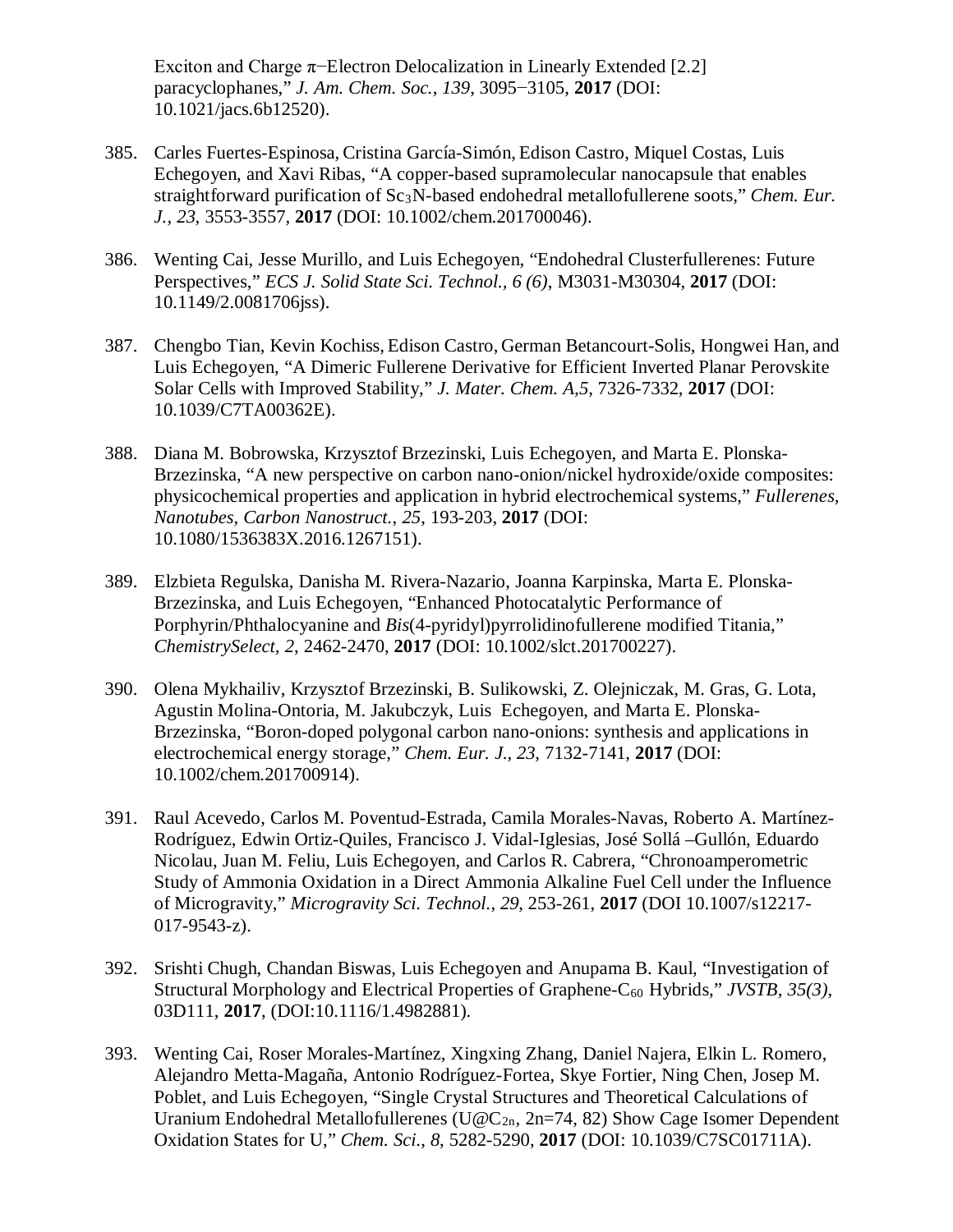- 394. Olena Mykhailiv, Halyna Zubyk, Krzysztof Brzezinski, Malgorzata Gras, Grzegorz Lota, Marianna Gniadek, Elkin Romero, Luis Echegoyen, and Marta Eliza Plonska-Brzezinska "Improvement of the structural and chemical properties of carbon nano-onions for its application in electrocatalysis," *ChemNanoMat.*, *3(8)*, 583-590, **2017** (DOI: 10.1002/cnma.201700161).
- 395. Marc Mulet-Gas, Laura Abella, Maira R. Cerón, Edison Castro, Alan G. Marshall, Antonio Rodríguez-Fortea, Luis Echegoyen, Josep M. Poblet, and Paul W. Dunk, "Transformation of Graphite into Cluster-Encapsulated Cages," *Nat. Commun.*, *8*: *1222*, **2017**, (10.1038/s41467-017-01295-9).
- 396. Edison Castro, Andrea Hernandez Garcia, Gerardo Zavala, and Luis Echegoyen, "Fullerenes in Biology and Medicine," *J. Mater. Chem. B*, *5*, 6523-6535, **2017** (DOI: 10.1039/C7TB00855D).
- 397. Davide Stefani, Cristian A. Gutiérrez-Cerón, Daniel Aravena, Jacqueline Labra-Muñoz, Catalina Suarez, Shuming Liu, Monica Soler, Luis Echegoyen, Herre S.J. van der Zant, and Diana Dulic, "Charge Transport Through a Single *Trans*-1-*bis*-diazofluorene [60]fullerene," *Chem. Mater.*, *29*, 7305-7312, **2017** (DOI: 10.1021/acs.chemmater.7b02037).
- 398. Anastasia A. Voevodin, Laura Abella, Edison Castro, Daniel W. Paley, Luis M. Campos, Antonio Rodríguez-Fortea, Josep M. Poblet, Luis Echegoyen, and Xavier Roy, "Dimerization of Endohedral Fullerene in a Superatomic Crystal," *Chem. Eur. J.*, 23, 13305-13308, **2017**, (DOI: 10.1002/chem.201703203).
- 399. Edison Castro, Khalid Azmani, Andrea Hernandez Garcia, Amineh Aghabali, Shuming Liu, Alejandro J. Metta-Magana, Marilyn M. Olmstead, Antonio Rodríguez-Fortea, Josep M. Poblet and Luis Echegoyen, "Unusual *C2h*-symmetric *Trans-1*-(*bis*-pyrrolidine)-*tetra*malonate *Hexa*-adducts of  $C_{60}$ . Unexpected regio- and stereo-control mediated by malonate-pyrrolidine interaction," *Chem. Eur. J.*, *23 (63)*, 15937-15944, **2017** (DOI: 10.1002/chem.201702866).
- 400. Edison Castro, Gerardo Zavala, Sairaman Seetharaman, Francis D'Souza and Luis Echegoyen, "Impact of fullerene derivative isomeric purity on the performance of inverted planar perovskite solar cells," *J. Mater. Chem. A*, *5*, 19485–19490, **2017** (DOI: 10.1039/C7TA06338E).
- 401. Yanan Deng, Bokai Xu, Edison Castro, Olivia Fernandez-Delgado, Luis Echegoyen, Kim K Baldridge, and Jay S. Siegel, "Decakis(arylthio)corannulenes: Transferable Photochemical and Redox Parameters and Photovoltaic Device Performance," *Eur. J. Org. Chem.*, *29*, 4338-4342, **2017** (DOI: 10.1002/ejoc.201700861).
- 402. Edison Castro, Thomas J. Sisto, Elkin L. Romero, Fang Liu, Samuel R. Peurifoy, Jue Wang, Xiaoyang Zhu, Colin Nuckolls, and Luis Echegoyen, "Cove-Edge Nanoribbon Materials for Efficient Inverted Halide Perovskite Solar Cells," *Angew. Chem. Int. Ed.*, 56, 14648-14652, **2017**, (DOI: 10.1002/anie.201706895R1).

**Additionaly Featured in:** *Synfacts 2018; 14(08): 0816, DOI: 10.1055/s-0037-1610504*

403. Maira R. Cerón, Viviana Maffeis, Steven Stevenson, and Luis Echegoyen, "Endohedral fullerenes: Synthesis, isolation, *mono* and *bis*-functionalization," *Inorg. Chim. Acta, 468*,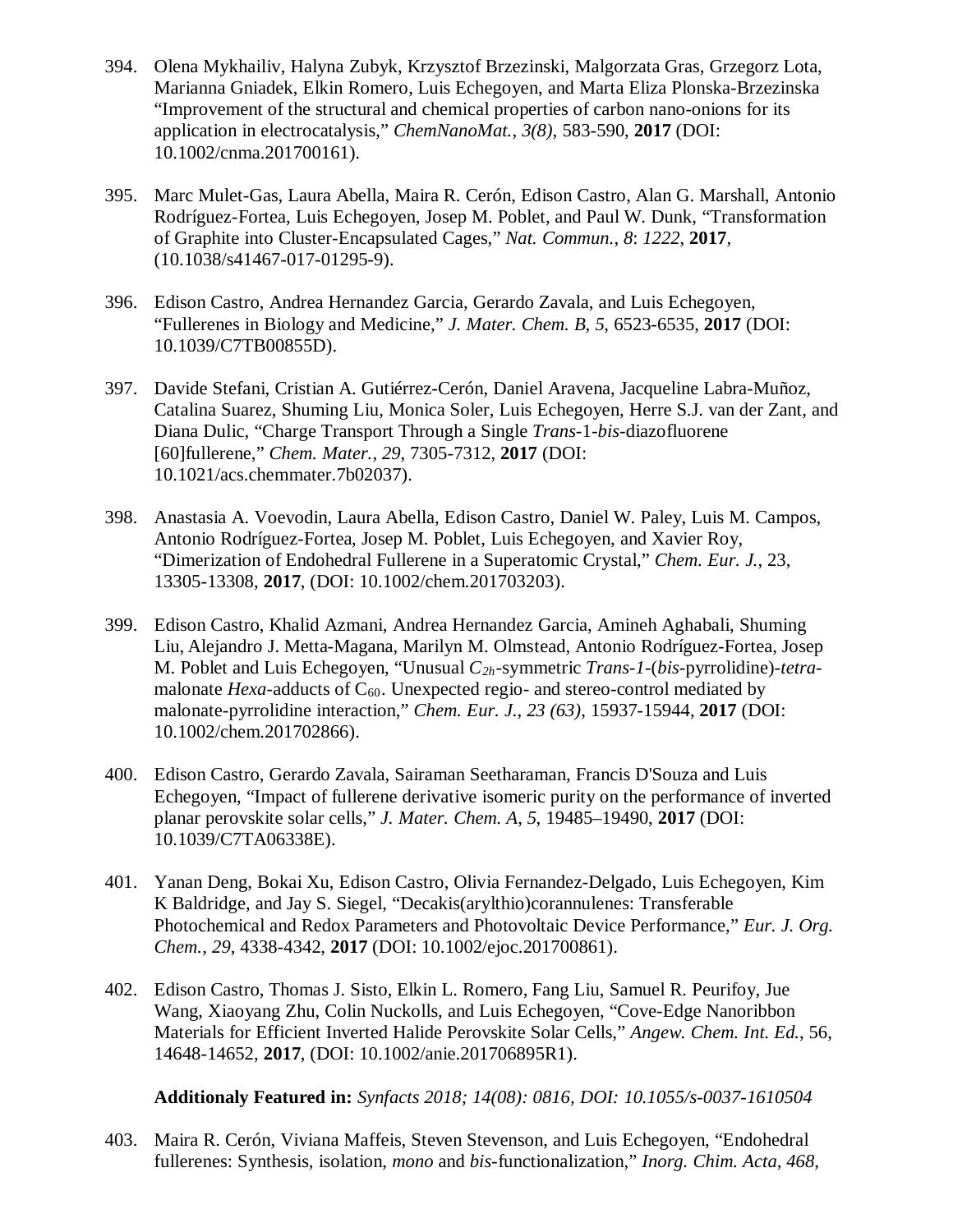16-27, **2017** (DOI: 10.1016/j.ica.2017.03.040).

- 404. Chengbo Tian, Edison Castro, German Betancourt-Solis, Ziang Nan, Olivia Fernández-Delgado, Sohan Jankuru, and Luis Echegoyen, "Fullerene derivative with a branched alkyl chain exhibits enhanced charge extraction and stability in inverted planar perovskite solar cells," *New J. Chem.*, *42*, 2896-2902, **2018** (DOI: 10.1039/C7NJ04978A).
- 405. Xingxing Zhang, Yaofeng Wang, Roser Morales-Martínez, Jun Zhong, Coen de Graaf, Antonio Rodríguez-Fortea, Josep M. Poblet, Luis Echegoyen, Lai Feng, and Ning Chen, "U<sub>2</sub> $@I<sub>h</sub>(7)$ -C<sub>80</sub>: Crystallographic characterization of a long-sought dimetallic actinide endohedral fullerene,"*J. Am. Chem. Soc., 140 (11),* 3907-3915, **2018** (DOI: 10.1021/jacs.7b10865).
- 406. C. L. Saiz, Edison Castro, Luis M. Martinez, S. R. J. Hennadige, Luis Echegoyen, and Srinivasa Rao Singamaneni, "Electron Spin Resonance Investigations on Perovskite Solar Cell Materials Deposited on Glass Substrate," *MRS Advances*, *3(32),* 1831-1836, **2018** (DOI: 10.1557/adv.2018.171).
- 407. Carlos Alberto Echeverry, Robert Cotta, Alberto Insuasty, Alejandro Ortíz, Nazario Martín, Luis Echegoyen, and Braulio Insuasty, "Synthesis of novel light harvesters based on perylene imides linked to triphenylamines for Dyes Sensitized Solar Cells," *Dyes and Pigments*, *153*, 182-188, **2018** (DOI: 10.1016/j.dyepig.2018.02.009).
- 408. Edison Castro, Jesse Murillo, Olivia Fernandez-Delgado, and Luis Echegoyen, "Progress in fullerene-based hybrid perovskite solar cells," *J. Mater. Chem. C., 6,* 2635-2651*,* **2018** (DOI: 10.1039/C7TC04302C).
- 409. Carles Fuertes-Espinosa, Alejandra Gómez-Torres, Roser Morales-Martínez, Antonio Rodríguez-Fortea, Cristina García-Simón, Felipe Gándara, Inhar Imaz, Judith Juanhuix, Daniel Maspoch, Josep M. Poblet, Luis Echegoyen, and Xavi Ribas, "Purification of Uranium-based Endohedral Metallofullerenes (EMFs) by Selective Supramolecular Encapsulation and Release," *Angew. Chem. Int. Ed.*, *57(35),* 11294-11299 **2018**, (DOI: 10.1002/anie.201806140).
- 410. Xingxing Zhang, Wanlu Li, Lai Feng, Xin Chen, Andreas Hansen, Stefan Grimme, Skye Fortier, Dumitru-Claudiu Sergentu, Thomas J. Duignan, Jochen Autschbach, Shuao Wang, Yaofeng Wang, Giorgios Velkos, Alexey A. Popov, Nabi Aghdassi, Steffen Duhm, Xiaohong Li, Jun Li, Luis Echegoyen, W. H. Eugen Schwarz and Ning Chen, "A diuranium carbide cluster stabilized inside a C<sub>80</sub> fullerene cage," *Nat. Commun.*, 9(1):2753, **2018** (DOI: 10.1038/s41467-018-05210-8).
- 411. Edison Castro, Olivia Fernandez-Delgado, Funda Arslan, Gerardo Zavala, Tingyuan Yang, Sairaman Seetharaman, Francis D'Souza and Luis Echegoyen, "New thiophene-based C<sub>60</sub> fullerene derivatives as efficient electron transporting materials for perovskite solar cells, *New J. Chem*., *42*, 14551 – 14558, **2018** (DOI: 10.1039/C8NJ03067G).
- 412. Wenting Cai, Laura Abella, Jiaxin Zhuang, Xingxing Zhang, Lai Feng, Yaofeng Wang, Roser Morales-Martínez, Ronda Esper, Mauro Boero, Alejandro Metta-Magaña, Antonio Rodríguez-Fortea, Josep M. Poblet, Luis Echegoyen, and Ning Chen, "Synthesis and Characterization of non-IPR Monometallic Actinide Endohedral Metallofullerenes  $U@C_{1}(17418) - C_{76}$ ,  $U@C_{1}(28324) - C_{80}$  and Th $@C_{1}(28324) - C_{80}$ : A New Paradigm for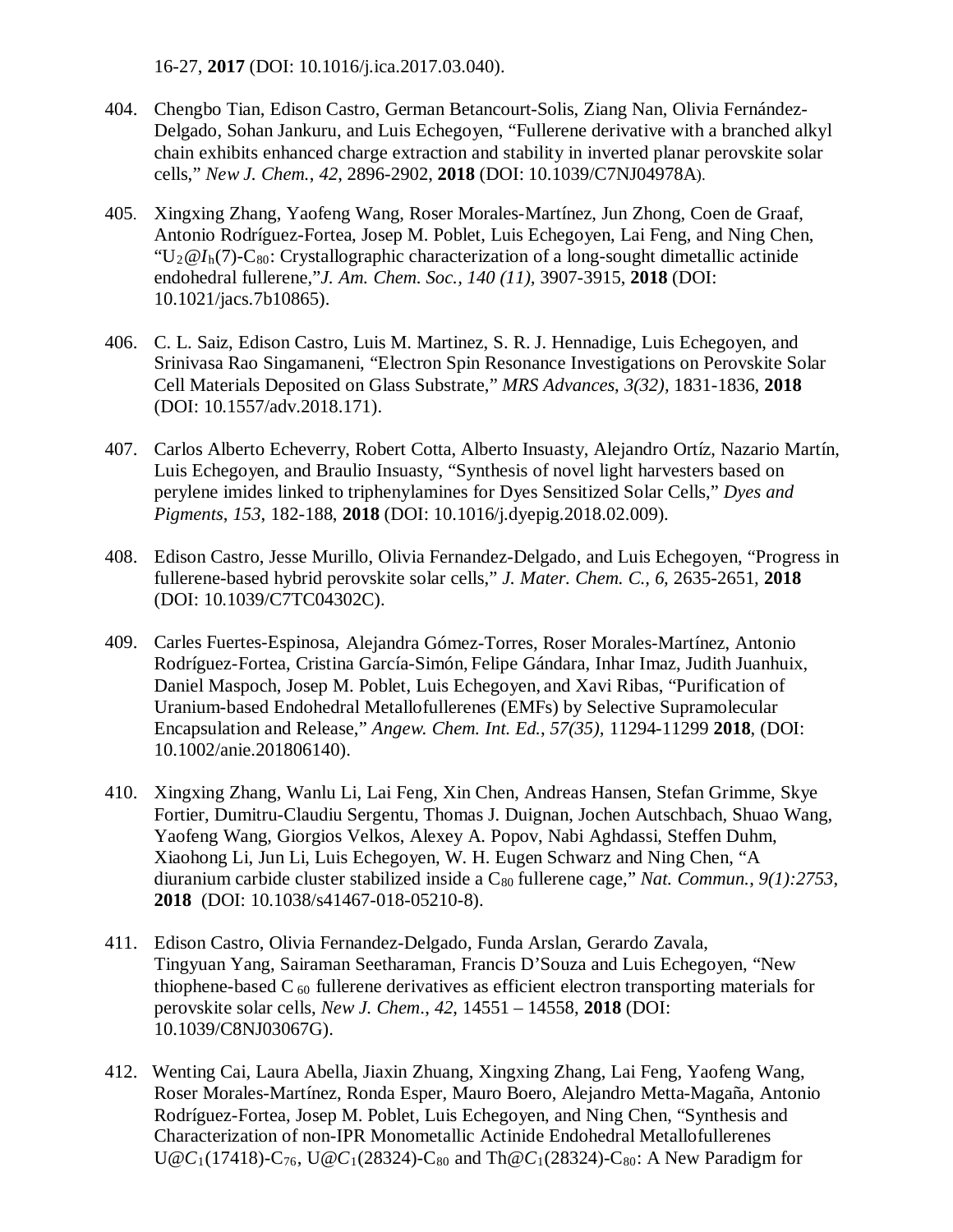Fullerene Cage Selection," *J. Am. Chem. Soc., 140 (51)*, 18039-18050, **2018** (DOI: 10.1021/jacs.8b10435).

- 413. Edison Castro, Maira R. Cerón, Andrea Hernandez Garcia, Quentin Kim, Alvaro Etcheverry-Berríos, Mauricio J. Morel, Raúl Díaz-Torres, Wenjie Qian, Zachary Martinez, Lois Mendez, Frank Perez, Christy A. Santoyo, Raquel Gimeno-Muñoz, Ronda Esper, Denisse A. Gutierrez, Armando Varela-Ramirez, Renato J. Aguilera, Manuel Llano, Monica Soler, Núria Aliaga-Alcalde, and Luis Echegoyen, "A new family of fullerene derivatives: fullerene-curcumin conjugates for biological and photovoltaic applications," *RSC Advances*, *8*, 41692 – 41698, **2018** (DOI: 10.1039/C8RA08334G).
- 414. Piotr Olejnik, Marianna Gniadek, Luis Echegoyen, and Marta E. Plonska-Brzezinska, "Nanoforest: Polyaniline nanotubes modified with carbon nano-onions as a composite material for high-performance solid-state supercapacitors," *Polymers,* 10(12), 1408, **2018** (DOI: 10.3390/polym10121408).
- 415. Elzbieta Regulska, Danisha Maria Rivera-Nazario, Joanna Karpinska, Marta Eliza Plonska-Brzezinska, and Luis Echegoyen, "Zinc Porphyrin-Functionalized Fullerenes for the Sensitization of Titania as a Visible-Light Active Photocatalyst: River Waters and Wastewaters Remediation," *Molecules,* 24(6), 1118, **2019** (DOI: 10.3390/molecules24061118).
- 416. Alejandra Gómez-Torres, Ronda Esper, Paul W. Dunk, Roser Morales-Martínez, Antonio Rodríguez-Fortea, Josep M. Poblet and Luis Echegoyen, "Small cage Uranofullerenes: 27 years after their first observation," *Helv. Chim. Acta*, **2019** (DOI: 10.1002/hlca.201900046).
- 417. Edison Castro, Albert Artigas, Anna Pla-Quintana, Anna Roglans, Fang Liu, Frank Perez, Agustí Lledó, X.-Y. Zhu, and Luis Echegoyen, "Enhanced Open-Circuit Voltage in Perovskite Solar Cells with Open-Cage [60]Fullerene Derivatives as Electron-Transporting Materials," *Materials,* **2019** (DOI: 10.3390/ma12081314).
- 418. Maira R. Cerón, Cheng Zhan, Patrick G. Campbell, Megan C. Freyman, Christy Santoyo, Luis Echegoyen, Brandon C. Wood, Juergen Biener,Tuan Anh Pham, and Monika M. Biener, "Integration of Fullerenes as Electron-Acceptors in 3D Graphene Networks: Enhanced Charge Transfer and Stability Through Molecular Design," *ACS Appl. Mater. Interfaces*, 11, 32, 28818-28822, **2019** (DOI:10.1021/acsami.9b06681).
- 419. Srishti Chugh, Nirmal Adhikari, Ji Hyung Lee, Diana Berman, Luis Echegoyen, and Anupama B. Kaul, " Dramatic Enhancement of Optoelectronic Properties of Electrophoretically Deposited C60−Graphene Hybrids," *ACS Appl. Mater. Interfaces*, *11*, 24349−24359, **2019** (DOI: 10.1021/acsami.9b00603).
- 420. Olivia Fernandez-Delgado, Edison Castro, Carolina R. Ganivet, Kaylin Fosnacht, Fang Liu, Tom Mates, Ying Liu, Xiaojun Wu, Luis Echegoyen, " Variation of Interfacial Interactions in PC61BM-like Electron-Transporting Compounds for Perovskite Solar Cells," *ACS Appl. Mater. Interfaces*, 11, 37, 34408 – 34415, **2019** (DOI: 10.1021/acsami.9b09018).
- 421. Yaofeng Wang, Roser Morales-Martínez, Wenting Cai, Jiaxin Zhuang, Wei Yang, Luis Echegoyen, Josep M. Poblet, Antonio Rodri<sup>o</sup>guez-Fortea, and Ning Chen, "Th $@C_1(1)$ -C86: an actinide encapsulated in an unexpected C86 fullerene cage," *Chem. Commun.*, *55*, *63,* 9271-9274, **2019** (DOI: 10.1039/c9cc04613e).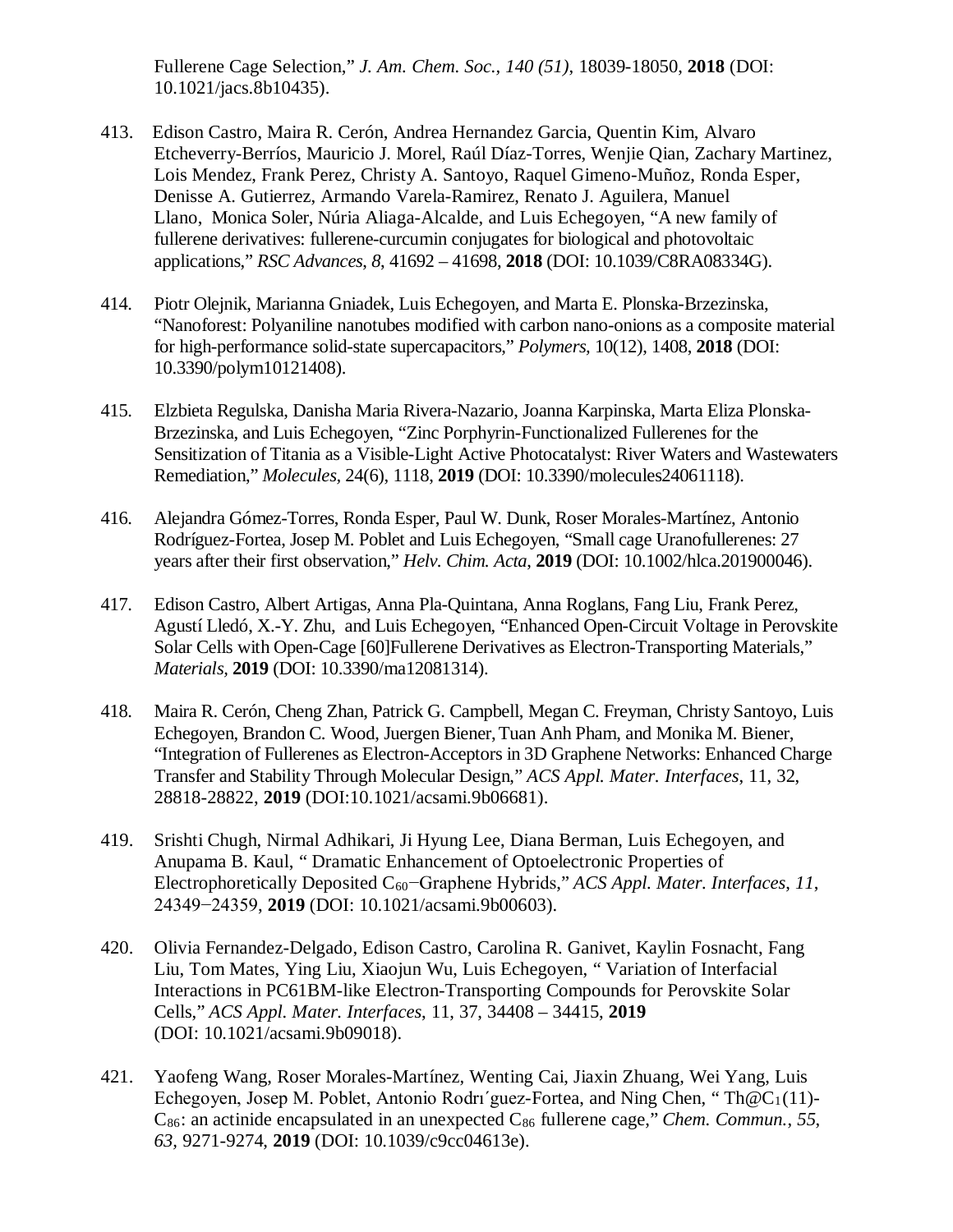- 422. Grzegorz S. Szymański, Marek Wiśniewski, Piotr Olejnik, Stanisław Koter, Edison Castro, Luis Echegoyen, Artur P. Terzyk, Marta E. Plonska-Brzezinska, "Correlation between the catalytic and electrocatalytic properties of nitrogen-doped carbon nanoonions and the polarity of the carbon surface: Experimental and theoretical investigations," *Carbon, 151*, 120-129, **2019** (DOI: 10.1016/j.carbon.2019.05.069).
- 423. Hector A. Calderon, Omar Velazques Meraz, Luis Echegoyen, and Francisco C. Robles Hernandez, "Mechanical Synthesis of Fullerene-Graphene/Morphed Graphene Architectures," *Microscopy and Microanalysis*, 25 (Suppl 2), 844-845, **2019** (DOI: 10.1017/S1431927619004951)
- 424. Wenting Cai, Chia-Hsiang Chen, Ning Chen, and Luis Echegoyen, "Fullerenes as Nanocontainers that Stabilize Unique Actinide Species Inside: Structures, Formation, and Reactivity," *Acc. Chem. Res.,* 52(7), 1824-1833, **2019** (DOI: 10.1021/acs.accounts.9b00229)
- 425. Diana M. Bobrowska, Halyna Zubyk, Elzbieta Regulska, Elkin Romero, Luis Echegoyen, and Marta E. Plonska-Brzezinska, "Carbon nanoonion-ferrocene conjugates as acceptors in organic photovoltaic devices," *Nanoscale Adv*., *1*, 3164, **2019** (DOI:10.1039/c9na00135b)
- 426. Diana M. Bobrowska, Piotr Olejnika, Luis Echegoyen, Marta E. Plonska-Brzezinska, "Onion-Like Carbon Nanostructures: An Overview of Bio-Applications," *Current Medicinal Chemistry.,26 (38)*, 6896-6914, **2019** (DOI: 10.2174/0929867325666181101105535)
- 427. Carlos Fuertes, Jesse Murillo, Marco E. Soto, Roser Morales-Martines, Antonio Rodriguez-Fortea, Josep M. Poblet, Luis Echegoyen and Xavi Ribas, "Highly selective encapsulation and purification of U-based C78-EMFs within a supramolecular nanocapsule", *Nanoscale*, *11,* 23035-23041, **2019** (DOI: 10.1039/C9NR07660C)
- 428. Diana Bobrowska, Edison Castro, Luis Echegoyen, and Marta Eliza Plonska-Brzezinska, "Carbon nano-onion and zinc oxide composites as an electron transport layer in inverted organic solar cells," *ChemNanoMat.*, 6(2), **2019** (DOI: 10.1002/cnma.201900561).
- 429. Jiaxin Zhuang, Laura Abella, Dumitru-Claudiu Sergentu, Yang-Rong Yao, Meihe Jin, Wei Yang, Xingxing Zhang, Xiaomeng Li, Duo Zhang, Yiming Zhao, Xiaohong Li, Shuao Wang, Luis Echegoyen, Jochen Autschbach, Ning Chen, "Diuranium(IV) Carbide Cluster U2C2 Stabilized Inside Fullerene Cages," *J. Am. Chem. Soc.* , 141(51), 20249-20260, **2019** (10.1021/jacs.9b10247).
- 430. Kishan Jayanand,Srishti Chugh, Nirmal Adhikari, Misook Min, Luis Echegoyen and Anupama B. Kaul, " $Sc_3N@C_{80}$  and  $La@C_{82}$  doped graphene for a new class of optoelectronic devices," *J. Mater. Chem. C*, 3970-3981, **2020** (DOI: 10.1039/c9tc06145b).
- 431. Olivia Fernandez-Delgado, Alain R. Puente-Santiago, Manuel Cano, Juan J. Giner-Casares, Alejandro J. Metta-Magana and Luis Echegoyen, "Facile synthesis of  $C_{60}$ -nano materials and their application in high-performance water splitting electrocatalysis;" *Sustainable Energy & Fuels*, **2020** (DOI: 10.1039/D0SE00399A).
- 432. Edison Castro, Olivia Fernandez-Delgado, Albert Artigas, Gerardo Zavala, Fang Liu, Antonio Moreno-Vicente, Antonio Rodríguez-Fortea, José D. Velasquez, Josep M. Poblet, and Luis Echegoyen, "α-DTC70 Fullerene Performs Significantly Better than β-DTC70 as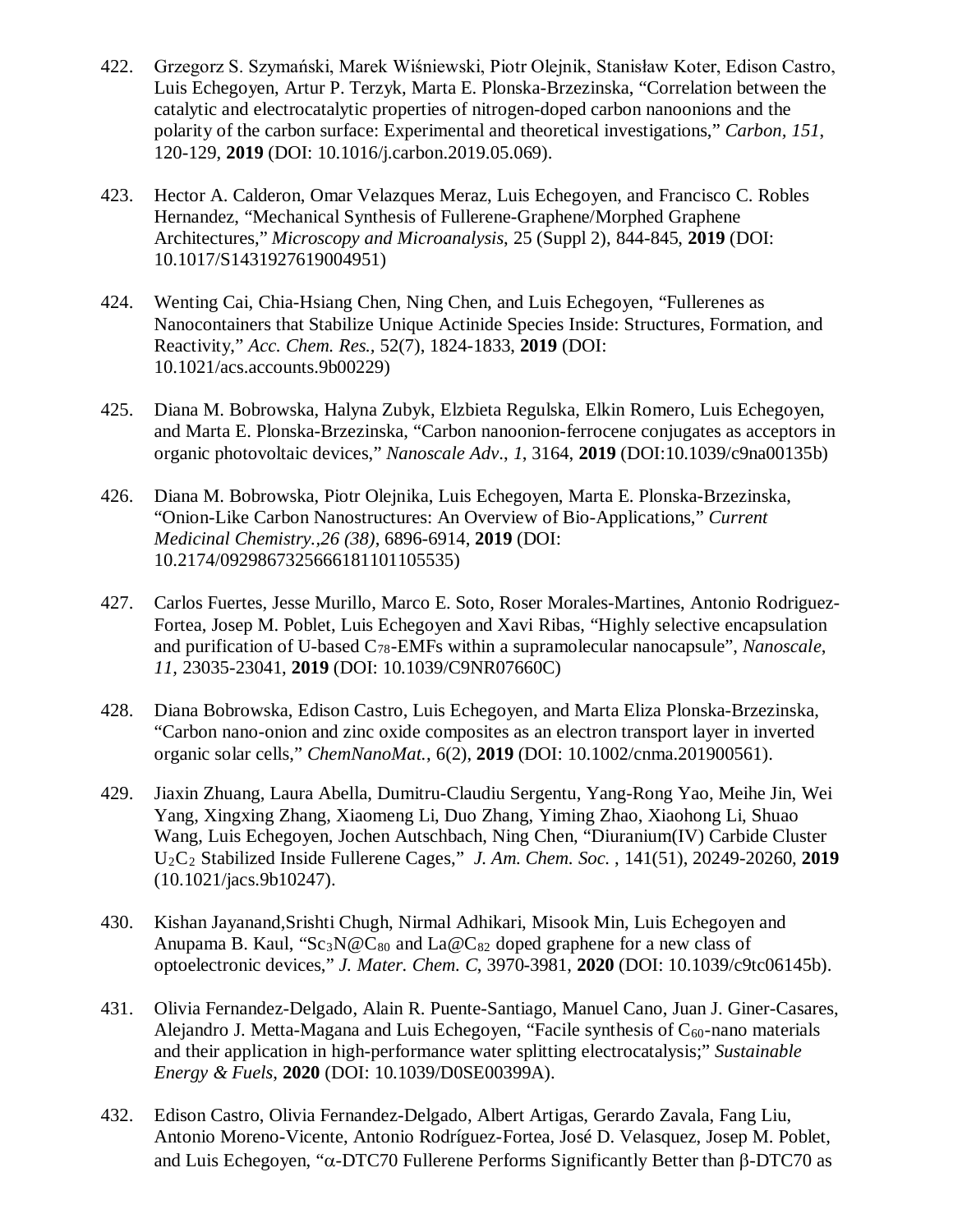Electron Transporting Material in Perovskite Solar Cells," *J. Mater. Chem. C*, *8*, 6813- 6819, **2020** (DOI: 10.1039/D0TC01382J).

- 433. Josiel J. Barrios Cossio, Prospero Acevedo Pena, Agileo Hernandez-Gordillo, Luis F. Desdin Garcia, Alain R. Puente Santiago, Luis Echegoyen, and Edilso Reguera, "In Situ Aniline-Polymerized Interfaces on GO–PVA Nanoplatforms as Bifunctional Supercapacitors and pH-Universal ORR Electrodes," *ACS Appl. Energy Mater.,* **2020** (DOI: 10.1021/acsaem.0c00361).
- 434. Elzbieta Regulska, Piotr Olejnik, Halyna Zubyk, Justyna Czyrko-Horczak, Manuel N. Chaur, Monika Tomczykowa, Olena Butsyk, Krzysztof Brzezinski, Luis Echegoyen and Marta E. Plonska-Brzezinska, "Nanostructural catalyst: metallophthalocyanine and carbon nano-onion with enhanced visible-light photocatalytic activity towards organic pollutants," *RSC Advances*, *10 (18)*, 10910-10920, **2020** (DOI: 10.1039/d0ra00896f).
- 435. Diana Dulić, Alfredo Rates, Edison Castro, Jacqueline Labra-Muñoz, Daniel Aravena, Alvaro Etcheverry-Berrios, Daniel Riba-López, Eliseo Ruiz, Núria Aliaga-Alcalde, Monica Soler, Luis Echegoyen, and Herre S. J. van der Zant, "Single-Molecule Transport of Fullerene-Based Curcuminoids," *J. Phys. Chem. C.*, 124(4), 2698-2704, **2020** (DOI: 10.1021/acs.jpcc.9b10166).
- 436. Yajing Hu, Albert Solé‐Daura, Yang‐Rong Yao, Xuechen Liu, Sijie Liu, Ao Yu, Ping Peng, Josep M. Poblet, Antonio Rodríguez‐Fortea, Luis Echegoyen, and Fang‐Fang Li, "Chemical Reactions of Cationic Metallofullerenes: An Alternative Route for Exohedral Functionalization," *Chem. Eur. J*, 26(8), 1748-1753, **2020** (DOI: 10.1002/chem.201904854).
- 437. Ruben Caballero, Luis David Servián, Habtom B. Gobeze, Olivia Fernandez-Delgado, Luis Echegoyen, Francis D'Souza, and Fernando Langa, "Sc<sub>3</sub>N@*I<sub>h</sub>*-C<sub>80</sub> based donor-acceptor conjugate: Role of thiophene spacer in promoting ultrafast excited state charge separation," *RSC Adv.*, *10*, 19861-19866, **2020** (DOI: 10.1039/D0RA04379F).

## **ACS COMMENTARIES AND PUBLICATIONS**

- 1. Luis Echegoyen, "President of ACS, with a Cuban beat," *Chemical & Engineering News,*  **December 2019**.
- 2. Sophie Rovner and Luis Echegoyen, "A love affair with chemistry," *Chemical & Engineering News,* **January 2020**.
- 3. Luis Echegoyen, John Adams, and Thomas Connelly, "How ACS is adapting to the coronavirus pandemic," *Chemical & Engineering News,* **April 2020**.

## **BOOK CHAPTERS, MONOGRAPHS, AND INVITED COMMENTARIES**

1. G.W. Gokel, L. Echegoyen, K.A. Arnold, T.P. Cleary, V.J. Gatto, D.A. Gustowski, C. Hanlon, A. Kaifer, M. Kim, S.R. Miller, C. Minganti, M. Ouchi, C.R. Morgan, I. Posey, R.A. Schultz, T. Takahashi, A. Viscariello, B.D. White, and H. Yoo, "Cation Effects on Solvents, Ligands, and Nucleophiles: The Effect of Sidearms on Cation Binding by Macrocycles," ACS Symposium on Nucleophilicity, Advances in Chem. Series, J.M.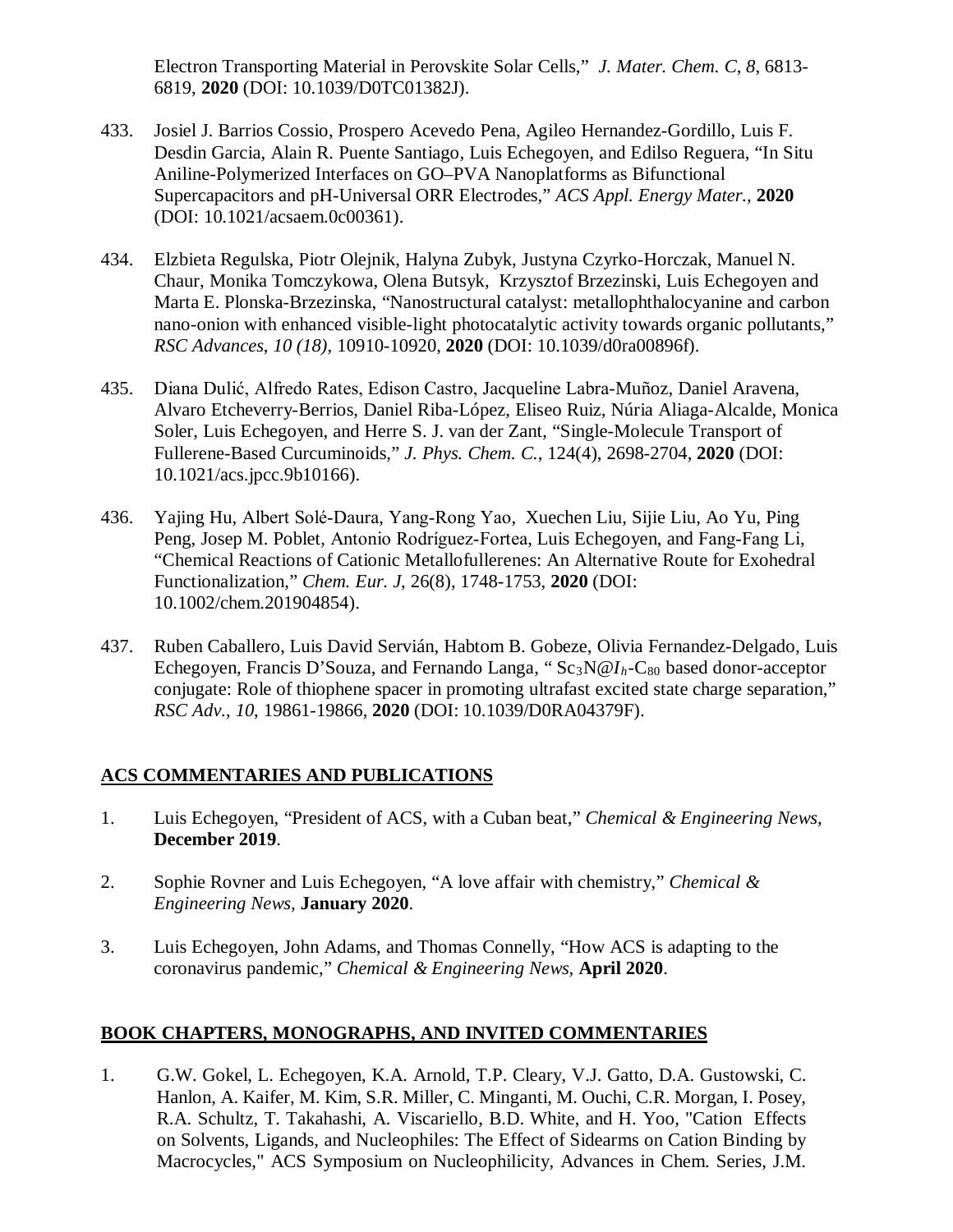Harris and S.P. McManus, editors, Vol. 215, Chapter 30, page 443, **1987**.

- 2. G.W. Gokel and L. Echegoyen, "Lariat Ethers in Membranes and as Membranes," Chapter in: *Bioorganic Chem. Frontiers*, vol. 1, H. Dugas, editor, Springer-Verlag, Germany, page 115, **1990**.
- 3. A. Kaifer and L. Echegoyen, "Redox Control of Cation Binding by Macrocyclic Systems," Chapter in: *Cation Binding by Macrocycles: Complexation of Cationic Species by Crown Ethers*, Y. Inoue and G.W. Gokel, editors, Marcel Dekker, NY, Chapter 8, page 363, **1990**.
- 4. L.E. Echegoyen, S.R. Miller, G.W. Gokel, and L. Echegoyen, "Thermodynamics of Micellization for the  $K^+$  and  $Ba^{2+}$  Complexes of a Lipophilic Cryptand," Chapter in: *Inclusion Phenomena and Molecular Recognition*, Jerry L. Atwood, editor, Plenum Press, NY, page 151, **1990**.
- 5. Z. Chen and L. Echegoyen, "Redox Active Polyether Ligands: Towards Metal Ion Isotopic Separations," Chapter in: *Crown Compounds: Toward Future Applications*, Stephen R. Cooper, editor, VCH publishers, page 27, 1992.
- 6. L. Echegoyen and E. Pérez-Cordero, "Redox Chemistry of Metal Ion Complexes: Preparation of New Materials," Chapter in: *Transition Metals in Supramolecular Chemistry*, NATO ASI Series, L. Fabbrizzi, editor, Kluwer Academic Publishers, volume C448, page 115, **1994**.
- 7. L. Echegoyen, F. Arias, and Q. Xie+, "Electrochemical Properties of Fullerenes and Fullerene Derivatives at Very Negative Potentials: A Possible Route to Endohedral Complexes," Chapter in: *Molecular Engineering for Advanced Materials*, NATO ASI Series, J. Becher, editor, Kluwer Academic Publishers, volume C456, page 199, **1995**.
- 8. L. Echegoyen, "Self-assembling Ion Channels," *News and Views*, in *Nature*, *367*, 276, **1994**.
- 9. F. Arias, Q. Xie, L. Echegoyen, Y. Wu, Q. Lu, and S. R. Wilson, "Electrochemistry of Fullerene Derivatives at Very Negative Potentials," in Recent Advances in the Chemistry and Physics of Fullerenes+ and Related Materials, Karl Kadish and Rodney Ruoff, Editors, The Electrochemical Society Proceedings Series 94-24, page 1098, Pennington, NJ, **1994**.
- 10. L. Echegoyen, "Overview: Symposium on Electrochemical and ESR Studies of Fullerenes," in Recent Advances in the Chemistry and Physics of Fullerenes and Related Materials, Karl Kadish and Rodney Ruoff, Editors, The Electrochemical Society Proceedings Series 94-24, page 977, Pennington, NJ, **1994**.
- 11. F. Arias, Y. Yang, L. Echegoyen, Q. Lu, and S.R. Wilson, "Electrochemistry of Methanofullerenes and Methanofulleroids: Interconversions and Decompositions at Very Negative Potentials," in Recent Advances in the Chemistry and Physics of Fullerenes and Related Materials, Karl Kadish and Rodney Ruoff, Editors, The Electrochemical Society Proceedings Series 95-10, page 200, Pennington, NJ, **1995**.
- 12. L. Echegoyen, "Overview: Symposium on Electrochemical and ESR Studies of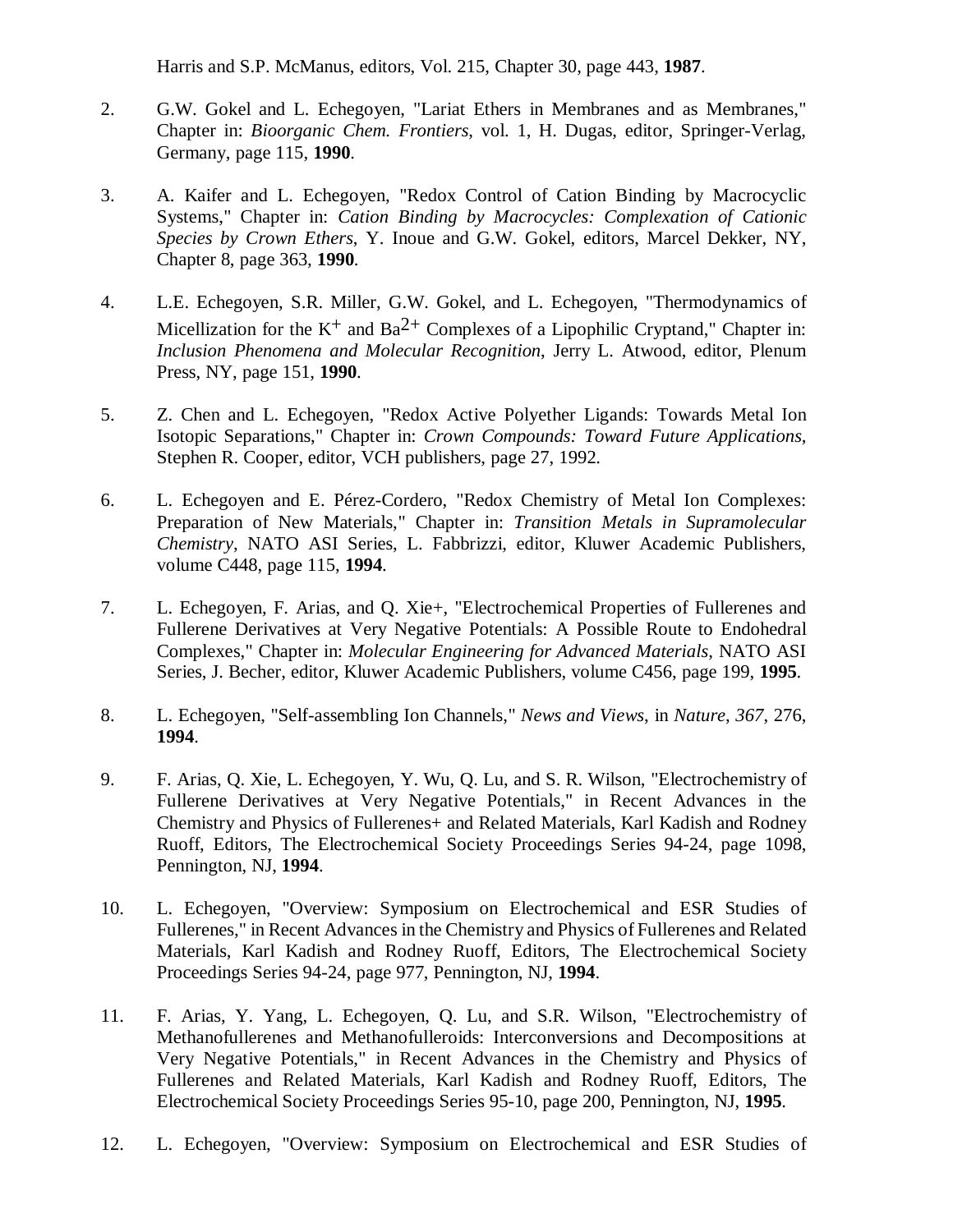Fullerenes," in Recent Advances in the Chemistry and Physics of Fullerenes and Related Materials, Karl Kadish and Rodney Ruoff, Editors, The Electrochemical Society Proceedings Series 95-10, page 176, Pennington, NJ, **1995**.

- 13. Y. Yang, F. Arias, L. Echegoyen, S. Flanagan, A. Robertson, and L. Wilson, "Anodic and Cathodic Electrochemistry of Higher Fullerenes," in Recent Advances in the Chemistry and Physics of Fullerenes and Related Materials, Karl Kadish and Rodney Ruoff, Editors, The Electrochemical Society Proceedings Series 95-10, page 306, Pennington, NJ, **1995**.
- 14. F. Arias, P. Boulas, Y. Zuo, O. Domínguez, M. Gómez-Kaifer, and L. Echegoyen, "Synthesis and Electrosynthesis of Methano[60]fullerenes, Bis-azafulleroid Crown Ethers, and Phenanthrolyl[60]fullerenes," in Recent Advances in the Chemistry and Physics of Fullerenes and Related Materials, Karl Kadish and Rodney Ruoff, Editors, The Electrochemical Society Proceedings Series 96-10, page 165, Pennington, NJ, 1996.
- 15. L. Echegoyen and R. Lawson, "Isotope Separation," Chapter 6 in: *Comprehensive Supramolecular Chemistry*, D. N. Reinhoudt, editor, Pergamon Press, Vol. 10, pages 151-170, New York, **1996**.
- 16. *Physical Supramolecular Chemistry*, NATO ASI Series, L. Echegoyen and A.E. Kaifer, editors, Kluwer Academic Publishers, volume C485, **1996**.
- 17. P.G. Wang, L. Echegoyen, A. Mcgill, Y. Yang, J. Li, L. Yu, "N-Hydroxyl-N-Nitrosamines, Redox-Sensitive Nitric Oxide Donors, Portland Press Proc., Vol. 10, 190, **1996**.
- 18. P.L. Boulas and L. Echegoyen, "Fullerene Recipes: How to Add Half a Dozen Electrons to Them and How to Spread Them Really Thin," *Interface*, *6 (no.1)* Spring Issue, 36, **1997**.
- 19. Francisco Arias, Luis Godínez, Shaopeng Wang, Angel Kaifer, Roger Leblanc, and Luis Echegoyen\*, "Monolayers Derived from a Crown Ether Fullerene Derivative," in Recent Advances in the Chemistry and Physics of Fullerenes and Related Materials, Karl Kadish and Rodney Ruoff, Editors, The Electrochemical Society Proceedings Series 97-14, pages 151-163, Pennington, N.J., **1997**.
- 20. Phil S. Baran, Regina R. Monaco, Ahsan U. Khan, David I. Schuster, Stephen R. Wilson, Pierre Boulas, and Luis Echegoyen, "Synthesis and Cation-Mediated Electronic Interactions of Two Novel Classes of Porphyrin-Fullerene Hybrids," in the Chemistry and Physics of Fullerenes and Related Materials, Karl Kadish and Rodney Ruoff, Editors, The Electrochemical Society Proceedings Series 97-14, pages 25-36, Pennington, N.J., **1997**.
- 21. M. Gómez-López, J.-P. Bourgeois, F. Cardullo, F. Diederich, L. Echegoyen, T. Habicher, A. Herrmann, U. Jonas, R.M. Leblanc, N. Jayaraman, J.-F. Nierengarten, H. Ringsdorf, J.-P. Sauvage, J.F. Stoddart, and C. Thilgen, "Fullerenes in Supramolecular Chemistry," in the Chemistry and Physics of Fullerenes and Related Materials, Karl Kadish and Rodney Ruoff, Editors, The Electrochemical Society Proceedings Series 98-8, pages 1057-1072, **1998**.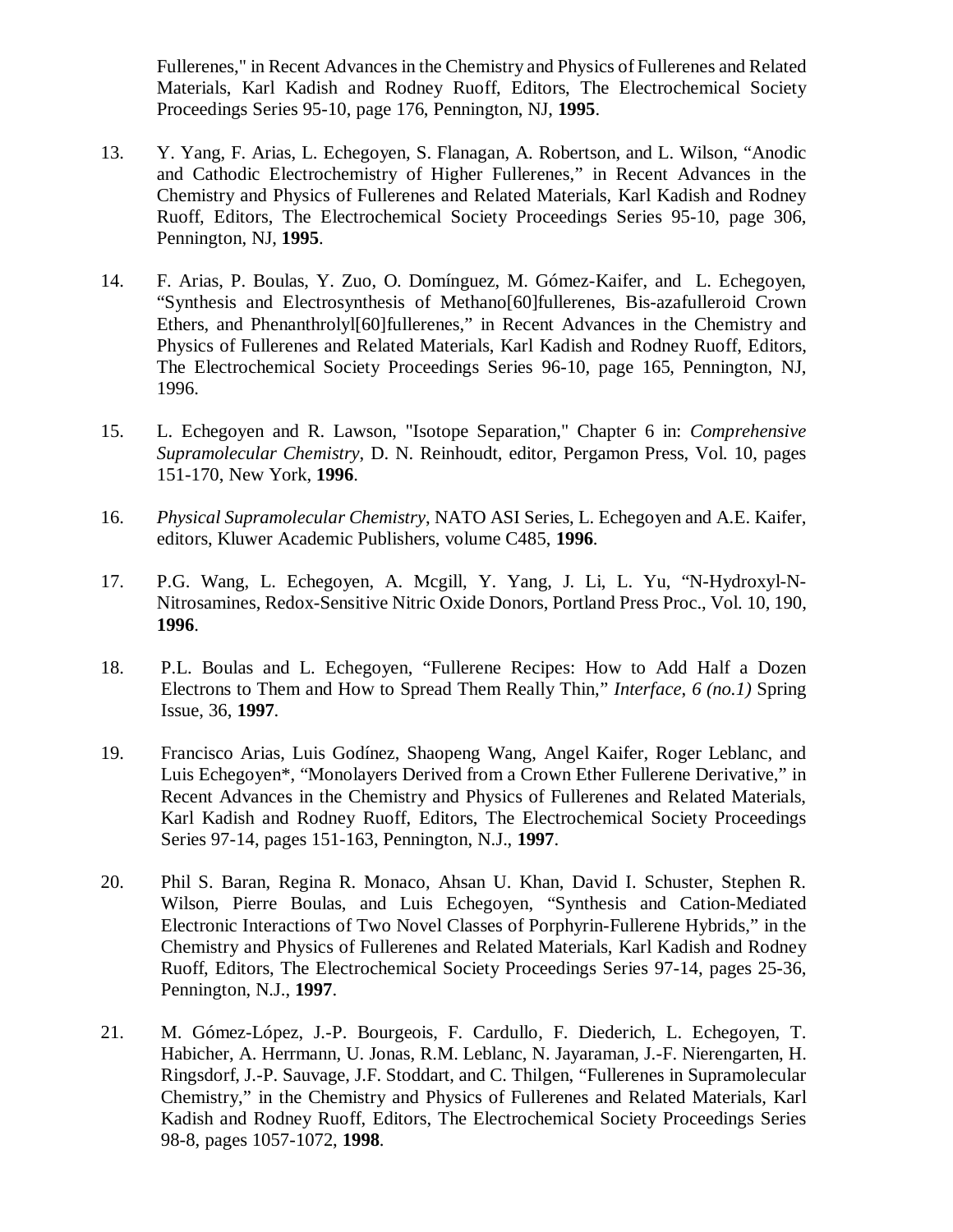- 22. R. Kessinger, C. Thilgen, F. Diederich, and L. Echegoyen, "Synthesis, Chiroptical Properties, and Electrochemistry of Bis-[Di(Alkoxycarbonyl)Methano][60]Fullerenes," in Recent Advances in the Chemistry and Physics of Fullerenes and Related Materials, P.V. Kamat, D.M. Guldi and Karl Kadish, Editors, The Electrochemical Society Proceedings Series 99-12, pages 127- 138-1072, **1999**.
- 23. P. Cheng, S.R. Wilson, D.I. Schuster, S. Pyo, L. Echegoyen, R. Williams, G. Klihm, S.E. Braslavsky, and A. Holzwarth, "Synthesis and Photophysical Properties of a Novel Parachute-Shaped  $C_{60}$ -Porphyrin Dyad," in Recent Advances in the Chemistry and Physics of Fullerenes and Related Materials, P.V. Kamat, D.M. Guldi and Karl Kadish, Editors, The Electrochemical Society Proceedings Series 99-12, pages 225-230, **1999**.
- 24. Andrea D. McGill, Yifan Yang, Jianqiang Wang, Luis Echegoyen, and Peng George Wang, "[25] Redox-Sensitive Nitric Oxide Donors: Nitric Oxide Generation through Electrolysis," in Methods in Enzymology, *301*, pp. 235-242, **1999**.
- 25. Luis Echegoyen, Francesca Cardullo, Jeanne Crassous, François Diederich, Marcos Gómez-López, Andreas Herrmann, Roland Kessinger, Markus Rüttimann, "Electrochemical Transformations of Methanofullerenes", Chapter in NATO ASI Series, Rocco Ungaro, editor, Volume C 527, pages 39-53, Kluwer Academic Publishers, **1999**.
- 26. Luis Echegoyen, François Diederich, and Lourdes Echegoyen, "Electrochemistry of Fullerenes," Chapter 1 in: Fullerenes: Chemistry, Physics, and Technology, Karl Kadish and Rodney Ruoff, editors, John Wiley & Sons, NY, New York, 1-53, **2000**.
- 27. Marcel W. J. Beulen, José A. Rivera, M. Ángeles Herranz, Ángel Martín-Domenech, Nazario Martín, and Luis Echegoyen, "Methano Addends on Fullerenes: Attachment and Removal using Electrochemical Techniques," in Fullerenes 2000, volume 8, Electrochemistry and Photochemistry, S. Fukuzumi, F. D'Souza, and D.M. Guldi, Editors, The Electrochemical Society Proceedings Series 2000-10, pages 43-53, **2000**.
- 28. C. Thilgen, N.N.P. Moonen, J.-L. Schmitt, R. Kessinger, F. Diederich, and L. Echegoyen, "The Chemical Retro-Bingel Reaction: Selective Removal of Bis(Alkoxycarbonyl)Methano Addends from  $C_{60}$  and  $C_{70}$  with Amalgamated Magnesium," in Fullerenes 2000, volume 9, Functionalized Fullerenes, N. Martín, M. Maggini, and D.M. Guldi, Editors, The Electrochemical Society Proceedings Series 2000-11, pages 85-91, **2000**.
- 29. N. Armaroli, G. Marconi, L. Echegoyen, J.-P. Bourgeois, and F. Diederich, "Charge-Transfer Interactions and IR-Luminescence in Face-to-Face Porphyrin-Fullerene Systems," in Fullerenes 2000, volume 9, Functionalized Fullerenes, N. Martín, M. Maggini, and D.M. Guldi, Editors, The Electrochemical Society Proceedings Series 2000-11, pages 92-108, **2000**.
- 30. Luis Echegoyen and Lourdes E. Echegoyen, "The Electrochemistry of  $C_{60}$  and Related Compounds," Chapter 7 in: *Organic Electrochemistry*, 4th edition, Henning Lund and Ole Hammerich, editors, Marcel Dekker, NY, New York, pp. 323-339, **2001**.
- 31. L. Echegoyen and M<sup>a</sup>-A. Herranz, "Fullerene Electrochemistry," Chapter in *Fullerenes: from Synthesis to Optoelectronic Applications*," p. 267-293, Kluwer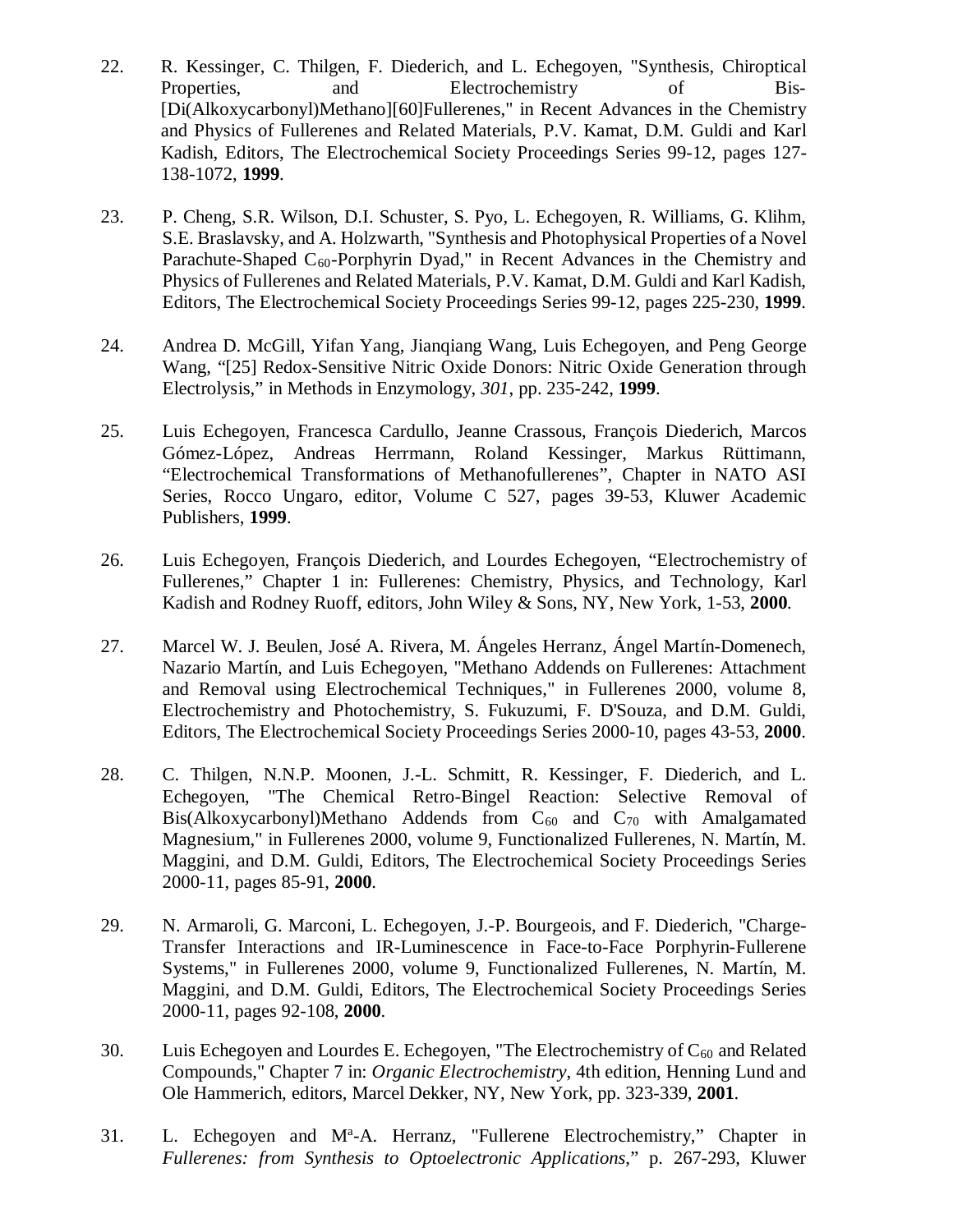Academic Publishers, **2002**.

- 32. M. Ángeles Herranz, Luis Echegoyen, Marcel W. J. Beulen, José A. Rivera, Nazario Martín, Beatriz Illescas, and Marta C. Díaz, "Retrocyclopropanation Reactions of Spiromethanofullerenes," in Fullerenes 2002, volume 12: The Exciting World of Nanocages and Nanotubes, P. Kamat, D. Guldi, and K. Kadish, Editors, The Electrochemical Society Proceedings Series, PV-2002-12, pages 307-317, **2002**.
- 33. L. Echegoyen, M.A. Herranz, F. Diederich, and C. Thilgen, "Regioselective Synthesis of Fullerene Derivatives and Separation of Isomers of the Higher Fullerenes," chapter 6, "Applications of Supramolecular Chemistry," pages 137-173, edited by Fumio Toda and Roger Bishop, John Wiley & Sons, Ltd, **2004**.
- 34. L. Echegoyen and M<sup>a</sup>A. Herranz, "Metal Ion Recognition Properties of Self-Assembled Monolayers," *Anales de la Real Sociedad Española de Química*, *100*, 10- 18, **2004**.
- 35. L. E. Echegoyen, M. A. Herranz and L. Echegoyen, "Fullerenes", Chapter 6.1 in Volume 7, "Inorganic Chemistry", *Encyclopedia of Electrochemistry*," edited by F. Scholz and C. J. Pickett, Wiley-VCH, **2006**.
- 36. Claudia M. Cardona, Sheng Zhang, Luis Echegoyen, "Immobilization of Fullerenes on Surfaces," Chapter 96, "*Bottom-Up Nanofabrication*," edited by K. Ariga and H. S. Nalwa, American Scientific Pub., **2007**.
- 37. M. Olmstead, A. Balch, J. R. Pinzón, L. Echegoyen, H. W. Gibson and H. Dorn, "New Endohedral Metallofullerenes: Trimetallic Nitride Endohedral Fullerenes," Chapter 9, "*Chemistry of Nanocarbons*," pages 239-254, edited by T. Akasaka, F. Wudl, and S. Nagase, John Wiley & Sons, Ltd, **2010**.
- 38. L. Echegoyen, A. Ortiz, M. N. Chaur, and Amit Palkar, "Carbon Nano Onions", Chapter 19, "*Chemistry of Nanocarbons*," pages 463-481, edited by T. Akasaka, F. Wudl, and S. Nagase, John Wiley & Sons, Ltd, **2010**.
- 39. L. Echegoyen, A. Palkar and F. Melin, "Electrochemistry of Carbon Nanoparticles" Chapter 8, *"Electrochemistry of Functional Supramolecular Systems*," edited by P. Ceroni, A. Credi and M. Venturi, John Wiley & Sons, Inc., **2010**.
- 40. A. L. Ortiz, L. Echegoyen, J. L. Delgado, and N. Martín, "Reactions and Retro-Reactions of Fullerenes," Chapter 10, *"Handbook of Carbon Nano Materials*," Vol. 1, *Synthesis and Supramolecular Systems*," pages 325-375, **2011**.
- 41. L. Echegoyen, Editorial: "Modern Physical Organic Chemistry," *J. Phys. Org. Chem.*, *24*, 743, **2011**.
- 42. Julio R. Pinzón, Adrian Villalta-Cerdas and Luis Echegoyen, "Fullerenes, Carbon Nanotubes, and Graphene for Molecular Electronics," in*"Unimolecular and Supramolecular Electronics I,"* Vol. 312, pages 128-174, edited by Robert M. Metzger, Springer-Verlag Berlin Heidelberg, **2012.**
- 43. Fang-Fang Li, Adrián Villalta-Cerdas, Lourdes E. Echegoyen, and Luis Echegoyen, "An Update on Electrochemical Characterization and Potential Applications of Carbon Materials," Chapter 13, pages 259-311, "*Organic Nanomaterials, Synthesis,*